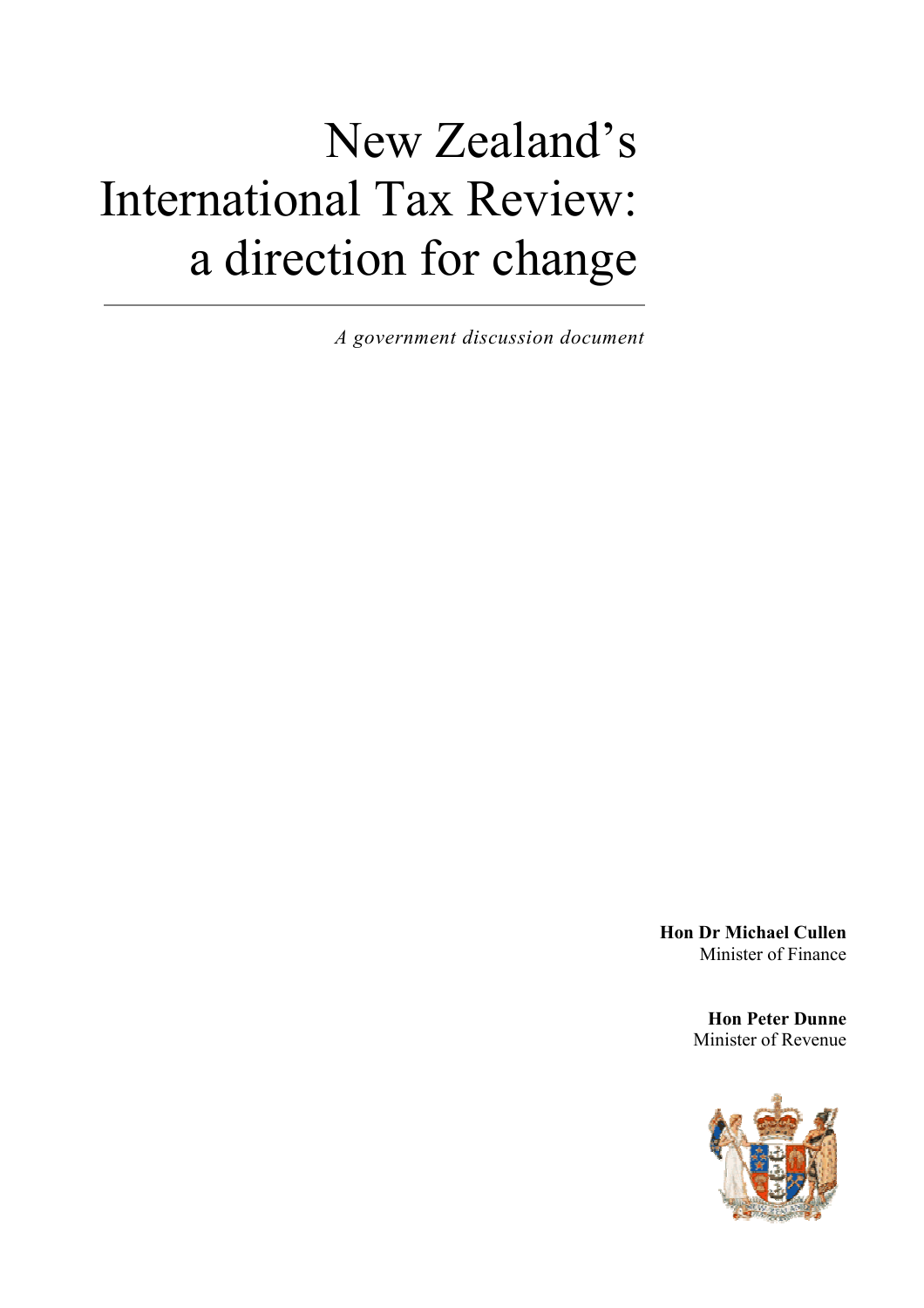First published in December 2006 by the Policy Advice Division of the Inland Revenue Department, PO Box 2198, Wellington.

New Zealand's International Tax Review: a direction for change: a government discussion document. ISBN 0-478-27149-2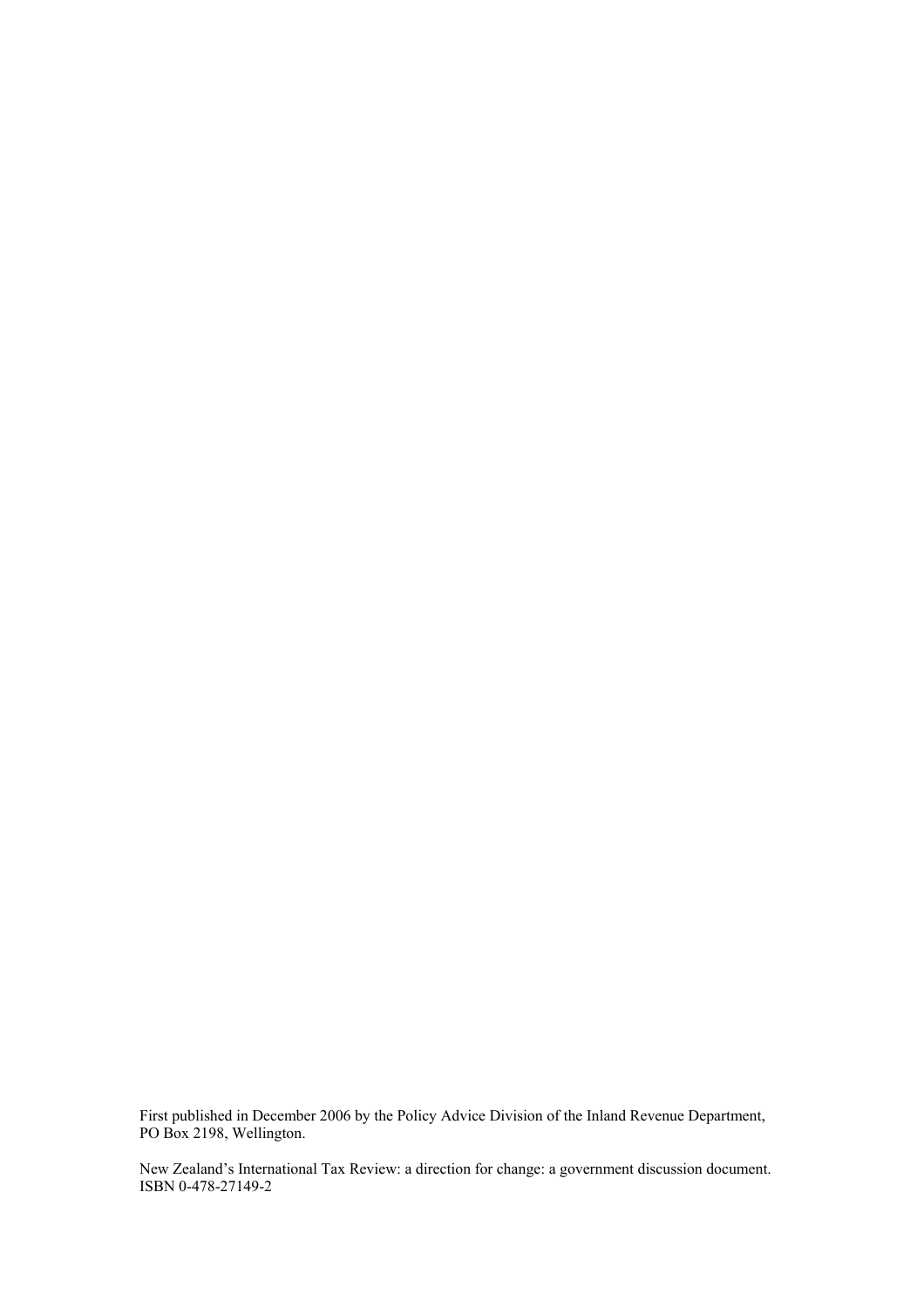# **FOREWORD**

<span id="page-2-0"></span>The government is committed to creating an environment that enables New Zealand business to thrive in the global economy. Our tax system plays an important role in fostering a competitive business environment, and is therefore a key focus of the government's Economic Transformation agenda.

New Zealand's International Tax Review is an important step for the government in advancing its economic priorities and the objectives of the Confidence and Supply Agreements with United Future and New Zealand First.

This discussion document complements the range of possible business tax initiatives that are being advanced through the Business Tax Review to help transform the New Zealand economy. It makes a case for a major change in New Zealand's paradigm for taxing offshore income – the introduction of an active-passive distinction. Offshore active income of New Zealand business would no longer be taxed as it is earned, but would be exempt from New Zealand tax.

It also looks at possible changes to New Zealand's tax treaty policy on non-resident withholding tax. These changes would make our rules for taxing offshore income more consistent with those of our major trading and investment partners.

Bringing our international tax rules into line with international norms would reduce barriers faced by New Zealand-based firms under current tax rules to exploiting the benefits of operating internationally. Together these changes would encourage New Zealand-based businesses with international operations to remain, establish and expand.

Many important details of implementation remain open. Consultations with New Zealand business and submissions from interested parties will pay a critical role in determining the final form of the proposals.

**Hon Dr Michael Cullen Hon Peter Dunne**  Minister of Finance Minister of Revenue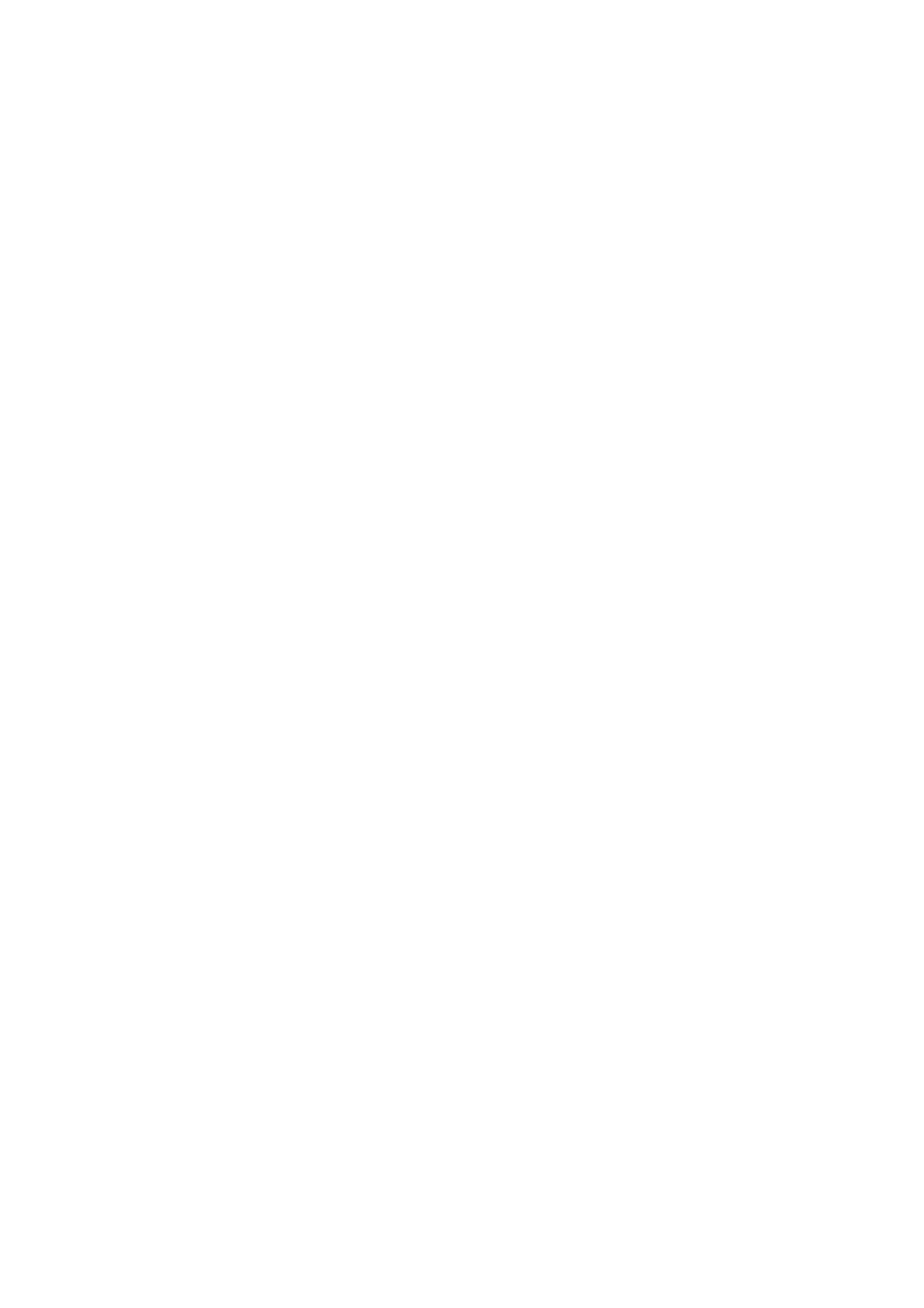# **CONTENTS**

| <b>GLOSSARY</b>  |                                                                                                                                                                                                                                                                                                                      |                                                                         |
|------------------|----------------------------------------------------------------------------------------------------------------------------------------------------------------------------------------------------------------------------------------------------------------------------------------------------------------------|-------------------------------------------------------------------------|
| <b>CHAPTER 1</b> | <b>Introduction</b><br>Links with the Tax Review 2001<br>Key features of the reform<br>How to make a submission                                                                                                                                                                                                      | $\mathbf{1}$<br>$\overline{\mathbf{c}}$<br>$\overline{\mathbf{3}}$<br>6 |
| <b>CHAPTER 2</b> | A new direction for taxing CFC income<br>Current approach to taxing CFC income<br>Pressures caused by tax treatment in other countries<br>New Zealand's outbound FDI performance<br>Implications for GDP growth and labour productivity<br>A new paradigm for New Zealand                                            | 7<br>8<br>10<br>12<br>13<br>14                                          |
| <b>CHAPTER 3</b> | Implications for the international tax system of an active income<br>exemption<br>Current approach to taxing offshore income<br>Considerations in designing an active income exemption<br>Major implementation concerns                                                                                              | 16<br>16<br>17<br>19                                                    |
| <b>CHAPTER 4</b> | Implementing an active/passive distinction<br>Distinguishing between active and passive income<br>Base company income $-$ active in form but subject to accrual taxation<br>Special cases $-$ passive in form but with activity                                                                                      | 23<br>23<br>25<br>28                                                    |
| <b>CHAPTER 5</b> | The transactional and entity approaches<br>Attribution of profits using the transactional approach<br>Attribution of profits using the entity approach<br>Evaluating the transactional and entity approaches                                                                                                         | 33<br>33<br>35<br>37                                                    |
| <b>CHAPTER 6</b> | Interest allocation and transfer pricing rules<br>Interest allocation in multinational companies and taxation of New Zealand<br>income<br>Policy considerations in the development of general thin capitalisation rules<br>Design issues<br>Transfer pricing issues                                                  | 39<br>39<br>42<br>47<br>50                                              |
| <b>CHAPTER 7</b> | Implications for the taxation of dividends and other international<br>tax rules<br>Taxation of dividends from CFCs<br>Dividend withholding payment rules<br>Grey list<br>Conduit rules<br><b>Branches</b><br>Taxation of non-portfolio interests in foreign investment funds<br>Implications for foreign tax credits | 52<br>52<br>53<br>54<br>55<br>57<br>57<br>59                            |
| <b>CHAPTER 8</b> | Non-resident withholding tax<br>Current rules and their rationale<br>International trends<br>NRWT on dividends and the foreign investor tax credit<br>NRWT on interest and royalties<br>Technical issues relating to NRWT and AIL                                                                                    | 61<br>62<br>63<br>64<br>66<br>67                                        |
|                  |                                                                                                                                                                                                                                                                                                                      |                                                                         |

#### **[APPENDIX 70](#page-76-0)**

**[FOREWORD](#page-2-0)**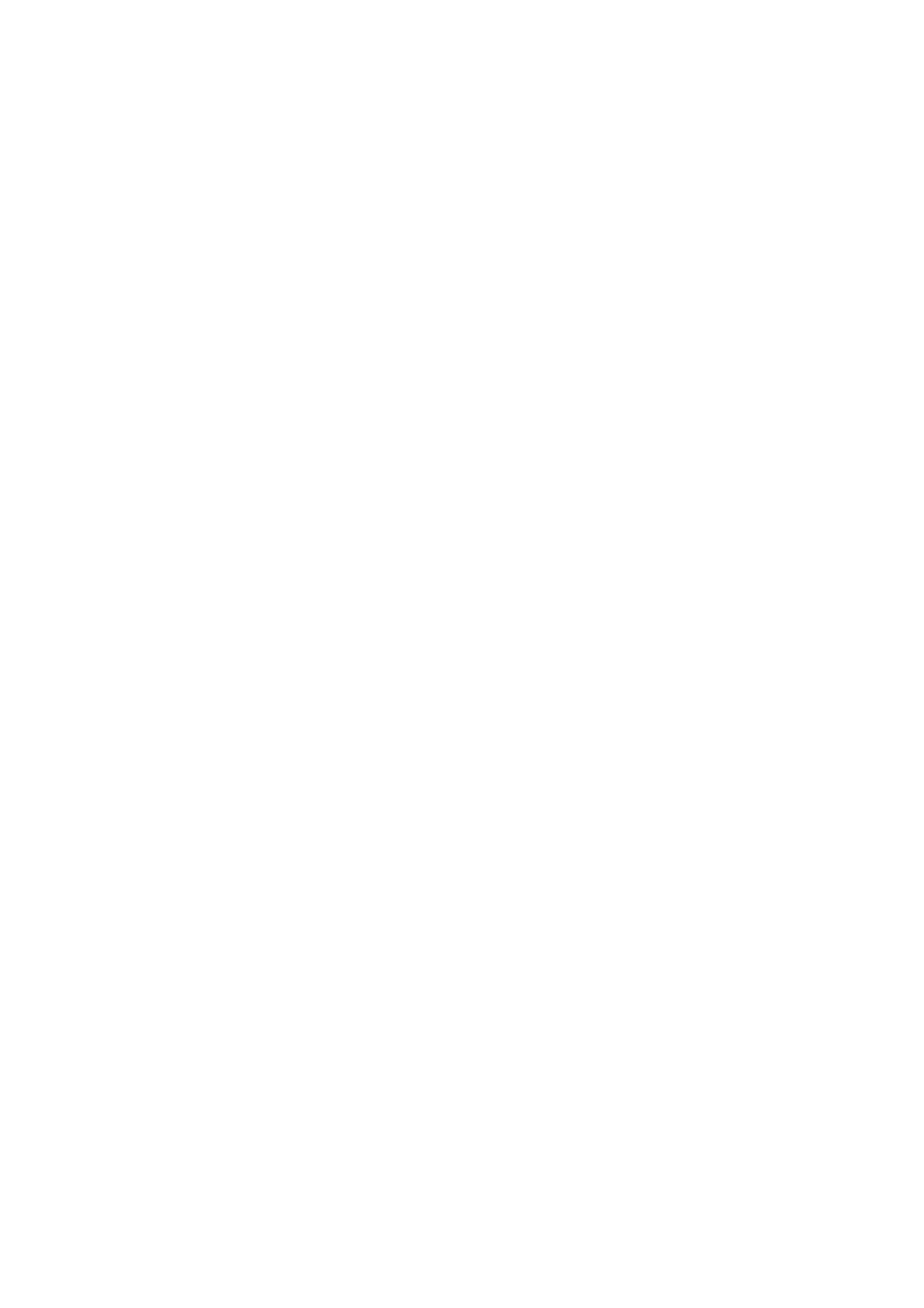# **GLOSSARY OF TERMS USED IN THIS DISCUSSION DOCUMENT**

<span id="page-6-0"></span>**Active income.** Generally includes income derived from active business, such as manufacturing or industrial activity.

**Approved issuer levy (AIL).** A mechanism that allows NRWT on interest paid to an unrelated lender to be reduced to nil provided the borrower agrees to pay a 2 percent levy.

**Base company income.** Defined by rules designed to counter situations where domestic income is shifted offshore to benefit from an active income exemption.

**Capital export neutrality.** The idea that residents should face the same amount of tax on income from domestic and foreign investments. This promotes efficient capital allocation worldwide and is achieved by taxing residents' foreign income on accrual with a credit for foreign taxes.

**Conduit rules.** Rules that remove the tax liability of New Zealand companies on foreign income to the extent of their non-resident ownership.

**Controlled foreign company (CFC) rules.** Rules that apply to the income from direct investment in foreign companies controlled by a small number of resident shareholders.

**Deferral-with-credit system.** Method of implementing an exemption for offshore active income. The income is exempt from accrual taxation. Taxation is deferred until profits are repatriated, with a credit for foreign taxes paid.

**Direct investment.** Substantial investment in the shares of a company – typically, an interest of 10 percent or greater.

**Dividend withholding payment (DWP).** Withholding payment imposed at 33 percent on foreign dividends received by New Zealand companies. Such dividends are exempt from income tax.

**Double tax agreement (DTA).** A bilateral treaty between countries designed to avoid, or provide relief from, double taxation and to prevent fiscal evasion.

**Entity approach.** An approach to attributing CFC income to resident shareholders that looks at whether the CFC is active or passive. All income of the company is taxed according to that categorisation.

**Exemption system.** Method of implementing an exemption for offshore active income. The income is exempt from accrual taxation, with no taxation of subsequent dividends.

**Foreign direct investment (FDI).** Direct investment from a resident of one country in a company resident in another country.

**Foreign investment fund (FIF) rules.** Rules that apply to investments in foreign entities not covered by the CFC rules, including portfolio investments in CFCs, direct or portfolio investments in foreign companies not controlled by New Zealand residents, and beneficial interests in a foreign life insurance policy or superannuation scheme.

**Foreign investor tax credit (FITC).** A mechanism that reduces company tax on profits distributed as dividends to nonresidents so that the total New Zealand tax impost (company tax and NRWT) does not exceed the normal company rate.

**Foreign tax credit.** A method of relieving international double taxation. If income received from abroad is subject to tax in the recipient's country, foreign tax imposed on that income may be credited against the domestic tax on that income.

**Grey list.** A list of eight countries considered to have tax systems similar to New Zealand. They are Australia, Canada, Germany, Japan, Norway, Spain, the United Kingdom and the United States. Income from grey list companies is exempt from accrual taxation.

**Gross domestic product (GDP).** The total value of goods and services produced in a year within a country's borders.

**IMF.** International Monetary Fund.

**Non-resident contractors withholding tax (NRCWT).** Withholding mechanism for contract payments to non-resident contractors.

**Non-resident withholding tax (NRWT).** Withholding tax imposed on non-residents receiving dividends, interest and royalties from New Zealand. Rates imposed under domestic law are typically reduced by DTAs.

**OECD.** Organisation for Economic Cooperation and Development.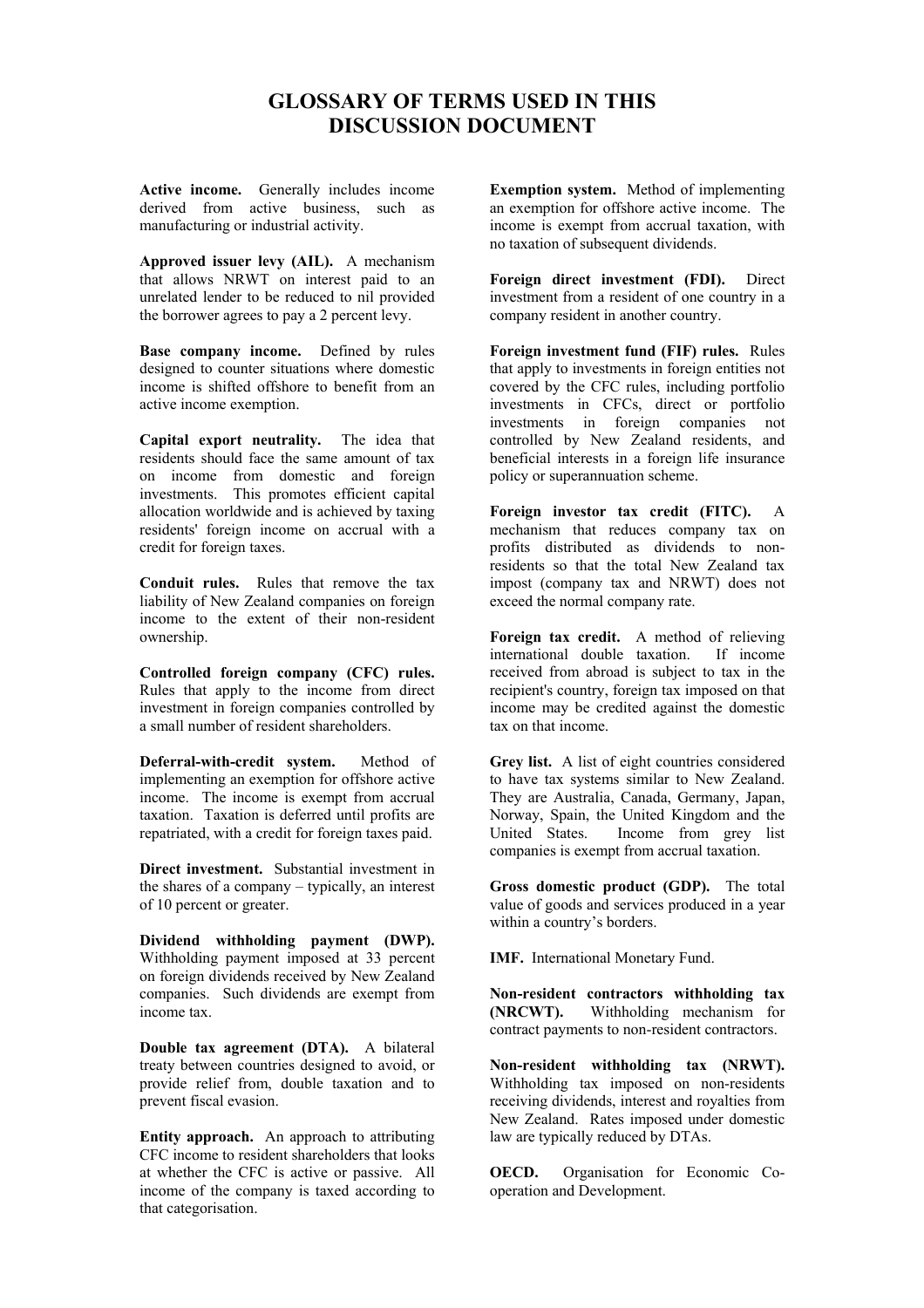**Passive income.** Investment income that the investor does not actively participate in earning, such as dividends, interest, royalties and rents. It could include income which is passive in form but the derivation of which involves certain activity.

**Permanent establishment.** A concept used in double tax agreements that refers to an enterprise of one country having a fixed place of business in another country.

**Portfolio investment in a company.** A holding of shares in a company amounting to a small portion of the total shares of the company – typically, an interest of less than 10 percent.

**Residence basis of taxation.** Refers to the principle that all persons or entities resident in a country are subject to tax in that country on their world-wide income.

**Safe harbour ratio.** A term used in relation to the thin capitalisation rules to mean that those rules do not limit interest deductions if the taxpayer's New Zealand debt percentage does not exceed a specified amount, currently 75 percent.

**Source basis of taxation.** Refers to the principle that all income which originates in a country is subject to tax in that country, whether the person or entity to which the income accrues is resident or non-resident.

**Tainted income.** Passive income and base company income.

**Tax Review 2001.** An independent review commissioned to undertake a broad review of the New Zealand tax system and to develop proposals to guide the future direction of New Zealand tax policy.

**Thin capitalisation rules.** Rules that protect the domestic tax base against excessive interest deductions. The rules are designed to prevent multinational groups allocating a disproportionate share of their global interest costs to New Zealand. They currently limit interest deductions when the taxpayer's New Zealand debt percentage exceeds 75 percent (the safe harbour ratio) and also exceeds 110 percent of the taxpayer's worldwide debt percentage.

**Transactional approach.** An approach to attributing CFC income to resident shareholders that examines each item of income to determine whether it produces tainted income or non-tainted income. Different income streams attract different treatment according to their categorisation.

**Transfer pricing rules.** Rules that apply to transactions between related parties and seek to determine the prices that would be charged on an arm's length basis.

**Treaty.** In this discussion document, refers to a double tax agreement.

**UNCTAD.** United Nations Conference on Trade and Development.

**Underlying foreign tax credit (UFTC).** Available to a resident company owning at least a 10 percent interest in a foreign company. It allows the New Zealand company to reduce its liability to DWP by taking into account foreign tax paid by the foreign company on its earnings.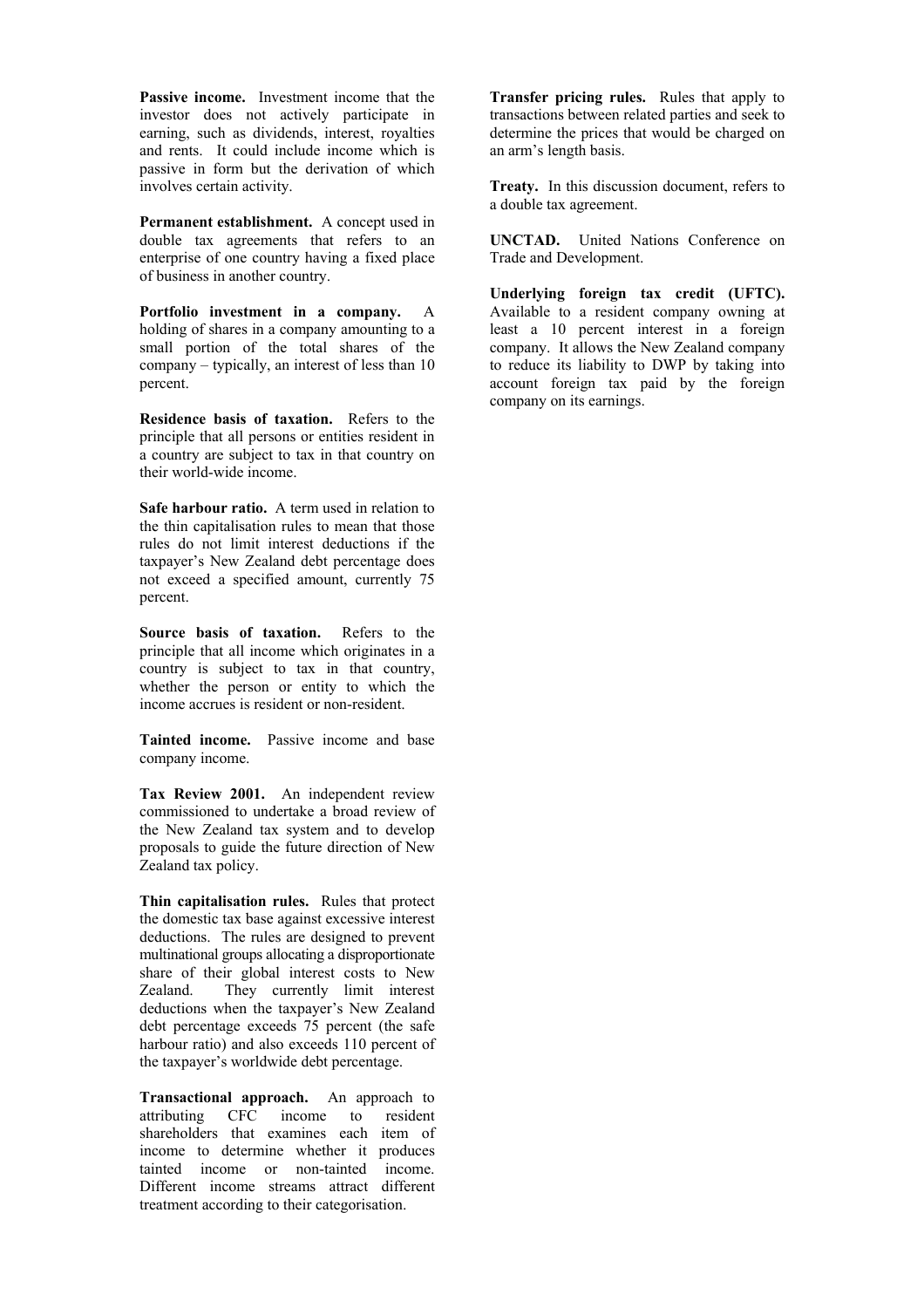# **CHAPTER 1**

# **Introduction**

- <span id="page-8-0"></span>1.1 The government is committed to creating an environment that enables New Zealand businesses to thrive in the global economy. The International Tax Review is linked to the government's Business Tax Review, the aim of which is to facilitate economic transformation by improving incentives for productivity gains.
- 1.2 New Zealand's tax system plays an important role in fostering a competitive business environment. It sits alongside other elements such as infrastructure, skills and education, and research and development that are a key focus of the government within its Economic Transformation agenda.
- 1.3 It is important that New Zealand's tax system is not out of line with systems in comparable jurisdictions, particularly Australia. Within an increasingly borderless global economy, New Zealand must be able to attract and retain capital, and our businesses must be able to compete effectively in foreign markets.
- 1.4 New Zealand's rules for taxing offshore investment through controlled foreign companies  $(CFCs)^1$  are more stringent than those of other countries. Since 1988, New Zealand residents have been taxed on all income earned by their  $CFCs<sup>2</sup>$  at the time that income is earned (accrual taxation). Other countries limit accrual taxation of offshore income to passive income and certain special categories.<sup>3</sup> Active income is generally exempted or taxation is deferred until the income is returned in the form of dividends.
- 1.5 Concern has been expressed by the Tax Review 2001<sup>4</sup> and other commentators that the current system could inhibit the internationalisation of New Zealand business.
- 1.6 This discussion document deals with the taxation of outbound, non-portfolio investment by focusing on:
	- relaxation of the current CFC rules by introducing an active/passive distinction – offshore active income would be exempted from accrual taxation, and passive income would continue to be taxed as it accrues;

<sup>&</sup>lt;sup>1</sup> A controlled foreign company is essentially a company resident in a foreign jurisdiction that is controlled by a

small number of New Zealand residents.<br><sup>2</sup> The main exception being CFCs resident in eight grey list countries. This exclusion is described further in

chapter 2.<br><sup>3</sup> Passive income includes investment income such as interest, dividends, royalties and rents. The concept is often extended to other transactions which could erode the domestic tax base, so-called base company income.<br>Together, such income is often referred to as "tainted" income and is subject to accrual taxation. Together, such income is often referred to as "tainted" income and is subject to accrual taxation.<br><sup>4</sup> The independent Tax Review 2001, under the Chairmanship of Robert McLeod, commissioned to undertake a

broad review of the tax system and to develop proposals to guide the future direction of New Zealand tax policy. It made its final report to the government in October 2001.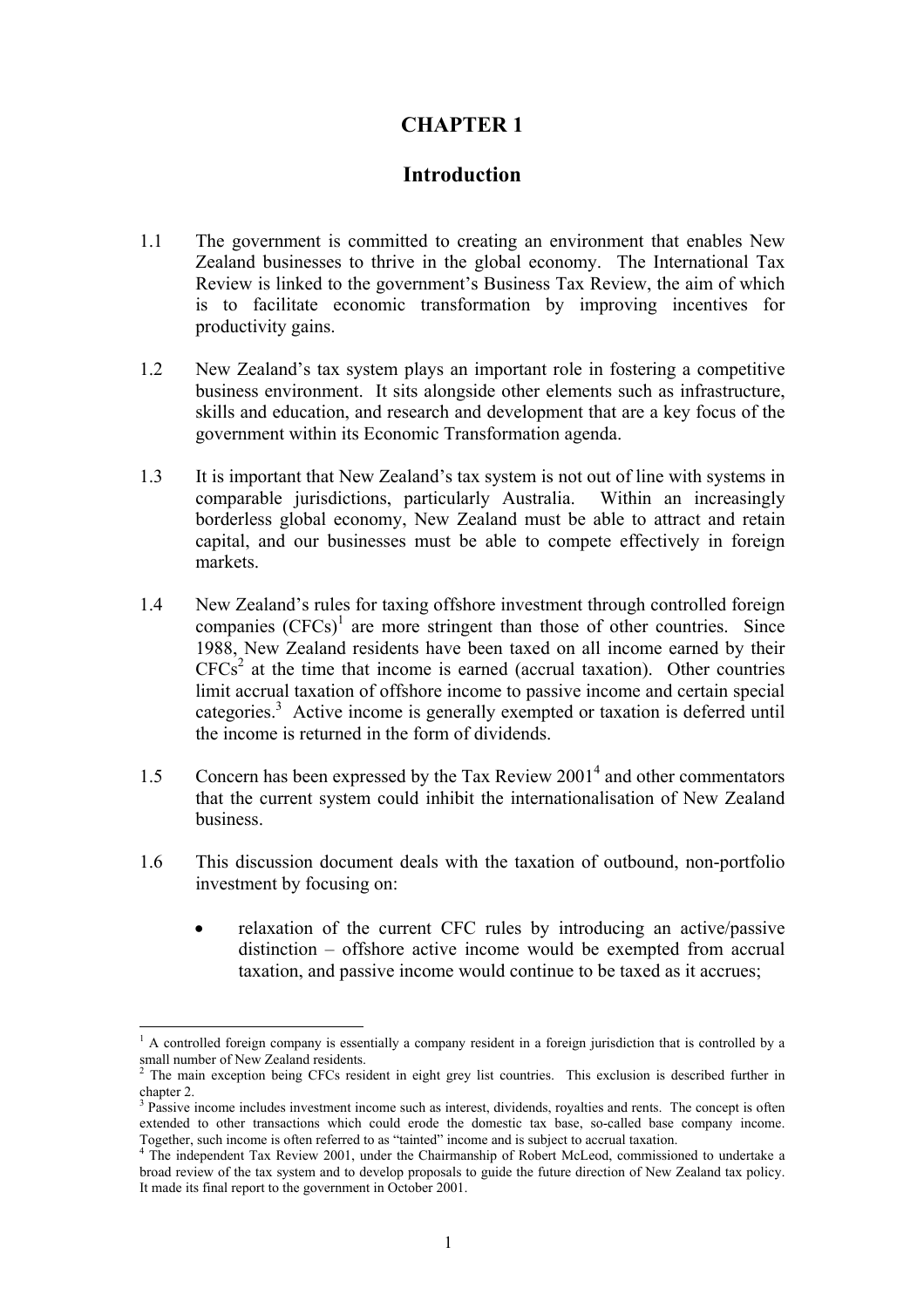- <span id="page-9-0"></span>• the implications for other aspects of our international tax rules to protect the New Zealand domestic tax base; and
- possible changes to New Zealand's tax treaty policy on non-resident withholding tax (NRWT) on dividends, interest and royalties.
- 1.7 An exemption for the active income of CFCs would put New Zealand companies on a more equal footing internationally by removing an additional tax cost not faced by firms based in comparable jurisdictions, such as Australia.
- 1.8 Lower treaty limits for NRWT would also reduce tax barriers to offshore investment. New Zealanders receiving payments sourced in countries with which New Zealand has a double tax agreement would enjoy lower rates of foreign withholding taxes.
- 1.9 Bringing our international tax rules into line with international norms would reduce the barriers faced by New Zealand-based firms, under the current tax rules, to exploiting the benefits of operating offshore. These changes would encourage businesses with international operations to remain, establish and expand.

#### **Links with the Tax Review 2001**

- 1.10 The issues canvassed in the discussion document were raised in the Tax Review 2001 and then, more recently, by other commentators such as the New Zealand Institute.
- 1.11 Indeed, international tax reform has been on the government's agenda since the release of the *Final Report* of the Tax Review in 2001. Many of the recommendations of the Review centred on proposals to reform the taxation of inbound and outbound investment. As a result, the government has considered the following issues:
	- *A major reduction in taxes imposed on inbound foreign direct investment (FDI) to increase levels of FDI in New Zealand.* As the government announced in September 2003, it had decided not to proceed with this proposal because the expected spill-over benefits would be outweighed by substantial fiscal costs.
	- *A temporary tax exemption on the foreign income of new migrants, to facilitate the migration of skilled labour to New Zealand***.** The government agreed with the Tax Review's recommendation and has since passed legislation implementing a four-year tax exemption on foreign income for both new migrants and returning New Zealanders.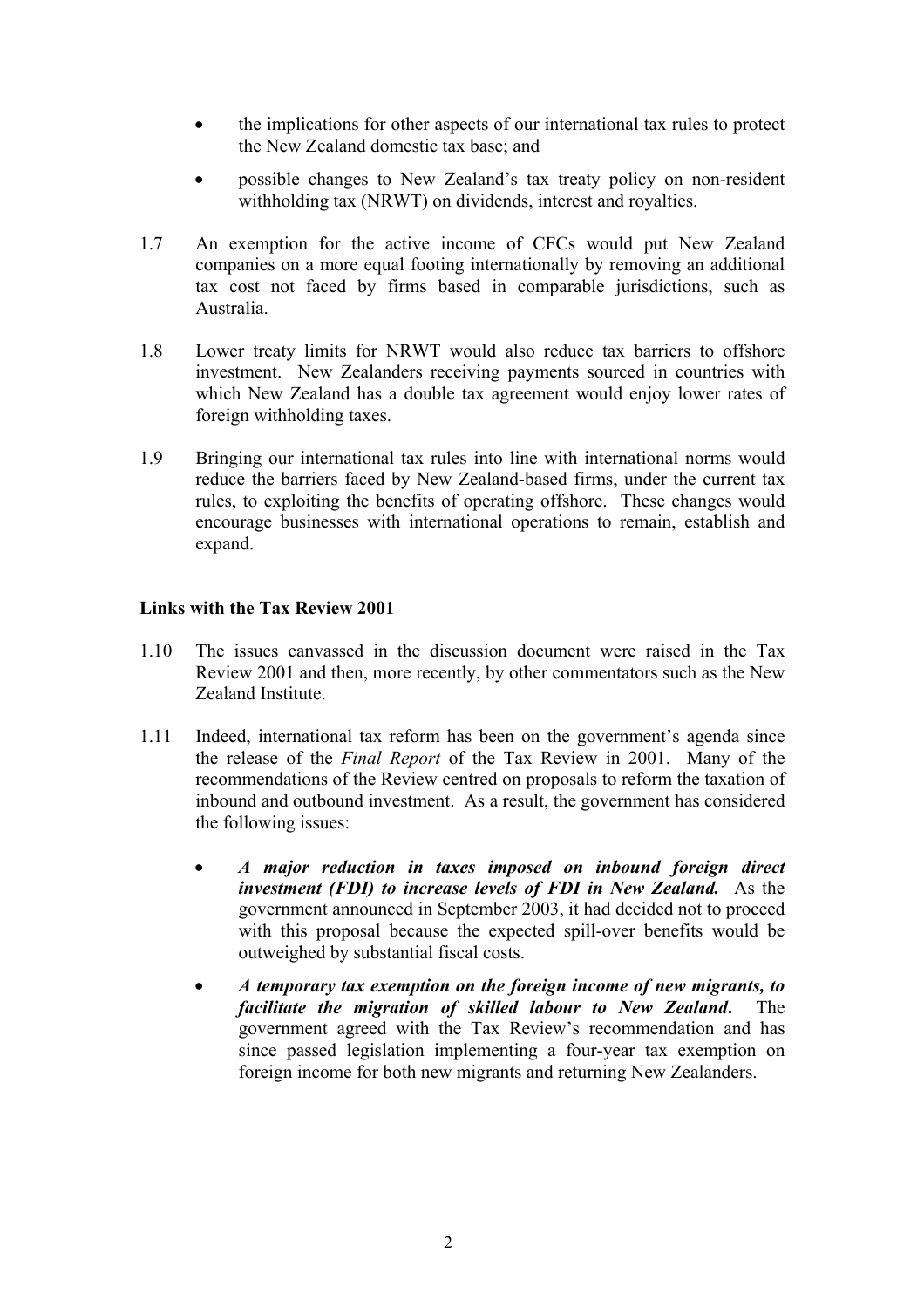- <span id="page-10-0"></span>• *Examination of a risk-free return method (RFRM) for taxing income from offshore portfolio investments***.** The government has proposed new tax rules for offshore portfolio investment that are broadly consistent with this proposal. The measures examined in this discussion document do not affect those proposed rules.
- 1.12 The other important recommendation of the Tax Review was that the government explore the merits of adopting an active/passive distinction in our CFC rules. The Tax Review expressed the broad concern that our comprehensive taxation of CFC income was out of step with international norms.
- 1.13 The New Zealand Institute echoes the Tax Review's concerns. In its 2006 discussion paper, *The Flight of the Kiwi*, the Institute argues that the current CFC rules generate "real economic costs in terms of aspirational companies being lost to the New Zealand economy rather than electing to go global from a New Zealand base (or deciding not to venture abroad at all)."
- 1.14 The government shares these concerns. Providing an exemption for offshore active business is intended to help retain dynamic companies in New Zealand. Otherwise, there can be economic costs from migration of existing businesses or the establishment offshore of potential businesses, or by inhibiting the expansion of existing business into offshore markets.

#### **Key features of the reform**

- 1.15 The central feature of the reform described in the discussion document is to provide an exemption for *offshore active* income. Consequently, new rules will need to ensure the exemption does not extend to passive or domestic income.
- 1.16 New Zealand can benefit from extensive international experience in distinguishing between active and passive income. Even so, international experience can take us only so far. In the end, New Zealand's international tax rules need to be developed to reflect the realities of our business environment and other features of our tax system.
- 1.17 A critical issue informing the development of a new system will be the compliance and administrative burden imposed by new rules. While the rules themselves will inevitably be complex, reflecting the complexity of international business arrangements, the government believes that the system described here could be much simpler in actual operation than the current system.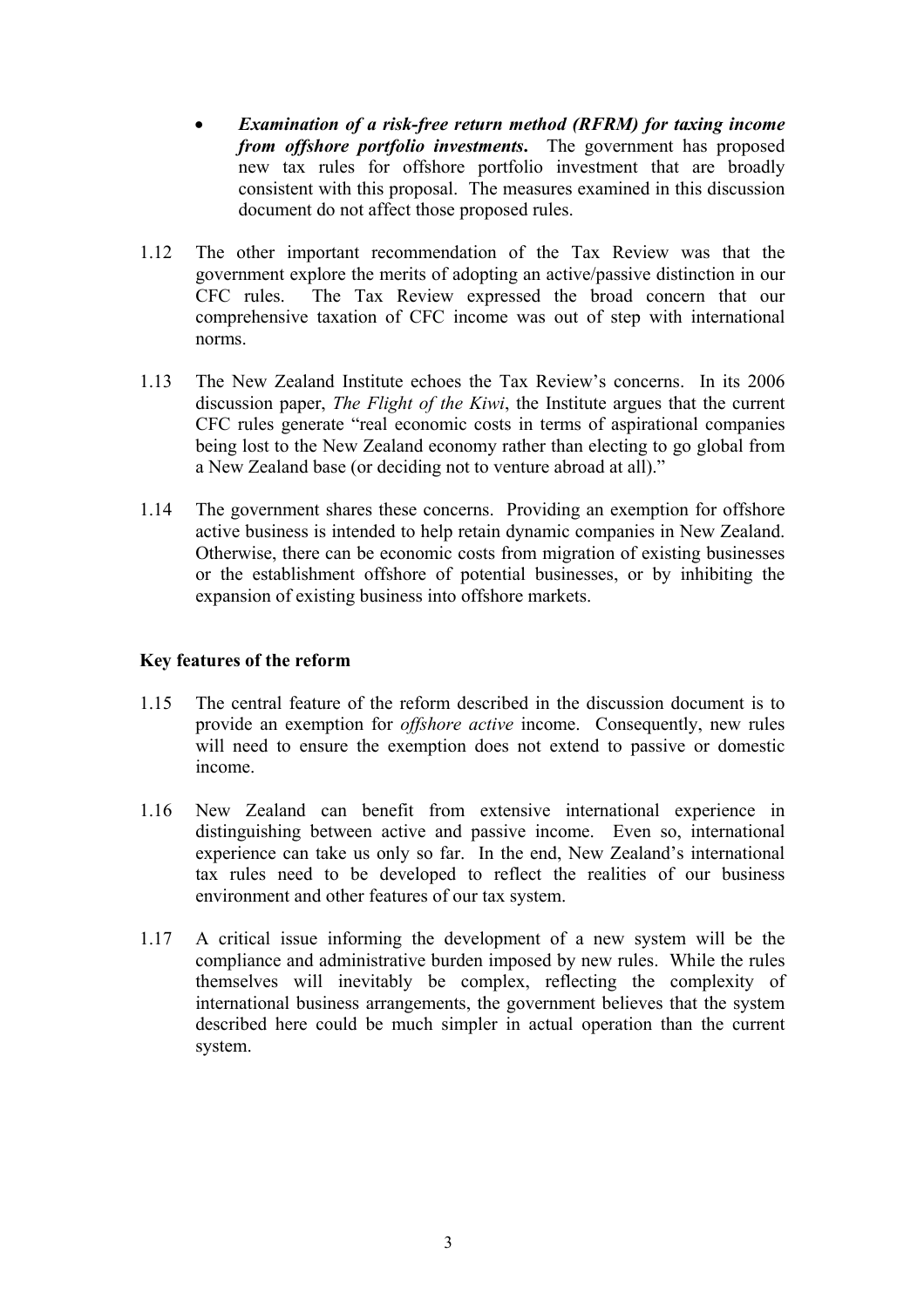1.18 While the discussion document expresses a clear preference on the direction for change, many important issues of implementation remain open. Final decisions will be made only after consultation with the businesses that will have to apply the new rules. In the process, trade-offs between the scope of the active income exemption and the implementation of the various base maintenance measures will be inevitable. Submissions will be important in evaluating those trade-offs.

# **SUMMARY OF POSSIBLE CHANGES**

#### **A new direction for taxing CFC income**

#### *Possible changes*

- 1. Under a new active/passive distinction, offshore active income would be exempted from accrual taxation, and passive income would be taxed as it accrues.
- 2. Complementary changes to other aspects of our international tax rules, in particular, the thin capitalisation rules, would be needed to protect the New Zealand domestic tax base.
- 3. New Zealand's tax treaty policy on non-resident withholding tax could also change.

#### **Implementing an active/passive distinction**

#### *Possible changes*

- 1. Offshore active income would be exempt.
- 2. The broad international consensus to define passive income positively would be adopted, leaving active income as the residual undefined concept.
- 3. Passive income and base company income (collectively called "tainted income") would continue to be taxed on accrual.
- 4. The main categories of tainted income would include:
	- *Passive income*: dividends, interest, royalties and rents. It could include income which is passive in form but the derivation of which involves certain activity.
	- *Base company income*. Base company rules would be designed to counter situations where domestic income is shifted offshore to benefit from the active income exemption.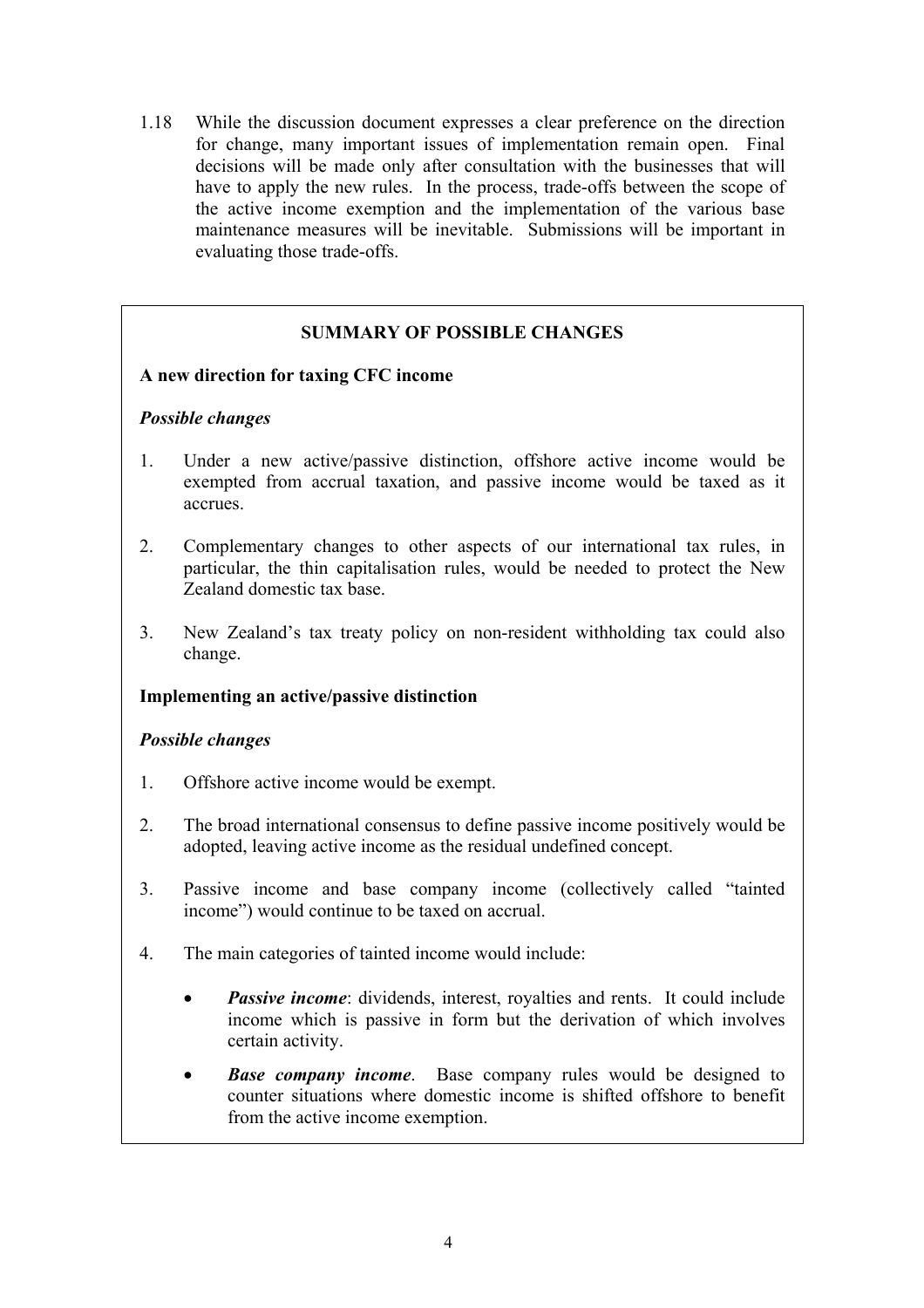# **The transactional and entity approaches**

# *Possible approaches*

The government could adopt one of two approaches to attributing the income of a CFC to its resident shareholders:

- The *transactional approach* examines each item of income derived by a CFC to determine whether it produces tainted income or non-tainted income. Accordingly, different income streams of the CFC attract different treatment depending upon their category; or
- The *entity approach* looks at whether the company is active or passive. Once categorised, then all of the income of the company is taxed in the corresponding manner, regardless of the nature of the income derived.

# **Interest allocation and transfer pricing rules**

# *Possible changes*

- 1. The current thin capitalisation rules would be:
	- extended to cover all New Zealand entities with outbound investments, taking into account the compliance cost considerations;
	- modified to deal with outbound investments in CFCs; and
	- reviewed to ensure that the safe harbour ratio is appropriate.
- 2. Technical aspects of the thin capitalisation rules would be reviewed to make them consistent with the minimum capital requirement rules for banks.
- 3. The transfer pricing rules would be strengthened by shifting the burden of proof on transfer pricing matters from the tax administration to taxpayers.

# **Implications for the taxation of dividends and other international tax rules**

## *Possible changes*

- 1. A key issue is whether dividends from CFCs should continue to be taxed. The government is more attracted to the exemption method provided such an exemption would not lead to erosion of the New Zealand tax base.
- 2. Repeal of the grey list exemption and conduit rules would be consistent with an active/passive distinction that focuses on exempting active income rather than whether the income has been comparably taxed in the host country.
- 3. Consideration should be given to whether the active/passive distinction should apply in respect of foreign branches and non-portfolio interests in foreign investment funds (FIFs).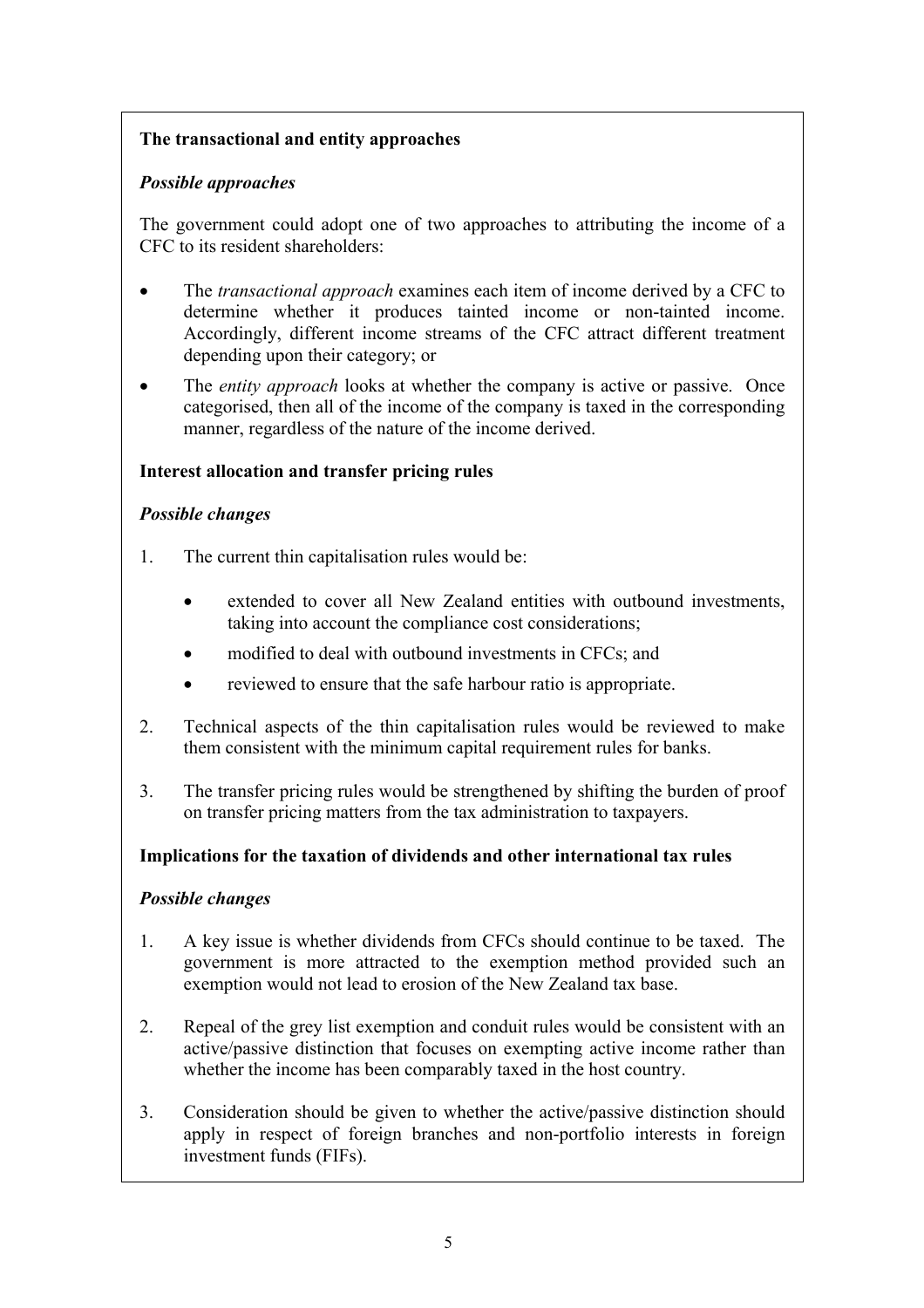## <span id="page-13-0"></span>**Non-resident withholding tax**

#### *Possible changes*

- 1. NRWT on dividends could be lowered through bilateral treaty negotiations, although the case for this is stronger for non-portfolio dividends. The changes would have implications for the foreign investor tax credit (FITC) rules.
- 2. Reducing NRWT on either interest or royalties is a possibility but may not be justified.
- 3. A number of technical changes to the NRWT and approved issuer levy (AIL) rules would rationalise information requirements and withholding arrangements across different payments.

#### **How to make a submission**

1.19 The government invites submissions on the issues raised in this discussion document. Submissions should be made by 16 February 2007 and be addressed to:

International Tax Review C/- Deputy Commissioner, Policy Policy Advice Division Inland Revenue Department PO Box 2198 Wellington

Or e-mail policy.webmaster@ird.govt.nz with "International Tax Review" in the subject line.

- 1.20 Submissions should include a brief summary of major points and recommendations. They should also indicate whether it would be acceptable for Inland Revenue and Treasury officials to contact those making the submission to discuss the points raised, if required.
- 1.21 Submissions may be the source of a request under the Official Information Act 1982, which may result in their publication. The withholding of particular submissions on the grounds of privacy, or for any other reason, will be determined in accordance with that Act. Those making a submission who feel there is any part of it that should properly be withheld under the Act should indicate this clearly.
- 1.22 In addition to seeking written submissions, Inland Revenue and Treasury officials intend to discuss the issues raised in this discussion document, including detailed design issues, with key interested parties.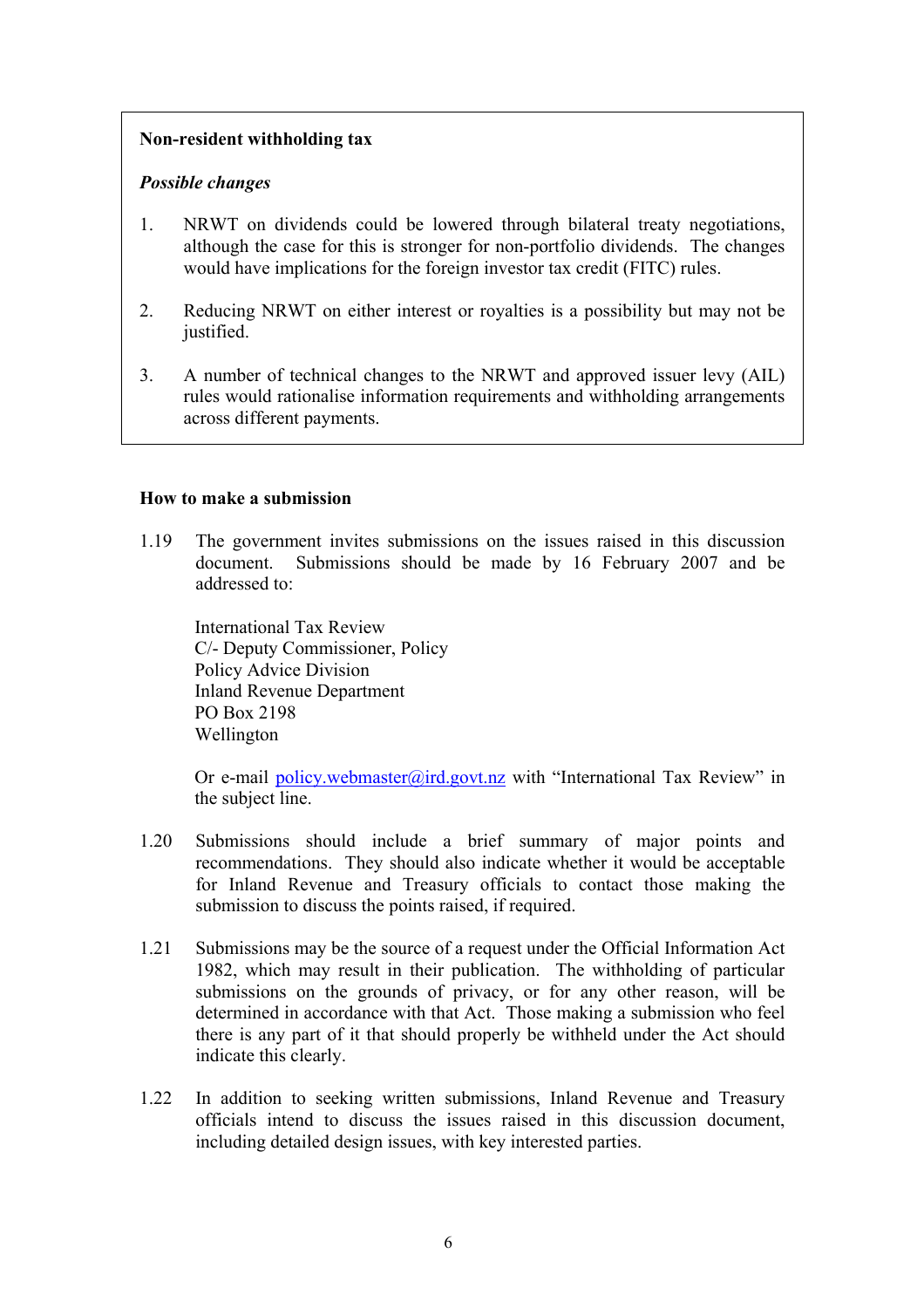# **CHAPTER 2**

# **A new direction for taxing CFC income**

#### <span id="page-14-0"></span>**Possible changes**

- 1. Under a new active/passive distinction, offshore active income would be exempted from accrual taxation, and passive income would be taxed as it accrues.
- 2. Complementary changes to other aspects of our international tax rules, in particular, the thin capitalisation rules, would be needed to protect the New Zealand domestic tax base.
- 3. New Zealand's tax treaty policy on non-resident withholding tax could also change.

Details of how the rules within this general framework might work are the subject of consultations and submissions.

- 2.1 How best to tax income on outbound direct investment is one of the most vexed tax policy issues.
- 2.2 New Zealand's current system of international taxation is to tax offshore income as it accrues, with credits given for foreign taxes that have been paid. No other OECD country has adopted this approach. All other OECD countries either defer taxing offshore active income or exempt it altogether. Since New Zealand taxes the income of its CFCs more heavily than other countries, it can be attractive for innovative and dynamic firms to migrate from New Zealand, establish themselves in other countries or simply stay small and local.
- 2.3 Since New Zealand's rules applying to CFCs were introduced in 1988, other countries, including Australia, have liberalised their tax rules for the active income of their CFCs. Moreover, it has become easier for both firms and workers to shift across international borders.
- 2.4 For these reasons, the government supports a change to New Zealand's paradigm of comprehensive taxation of CFC income toward providing an exemption for offshore active income. Other measures, to protect the domestic tax base, would form an integral part of the new system.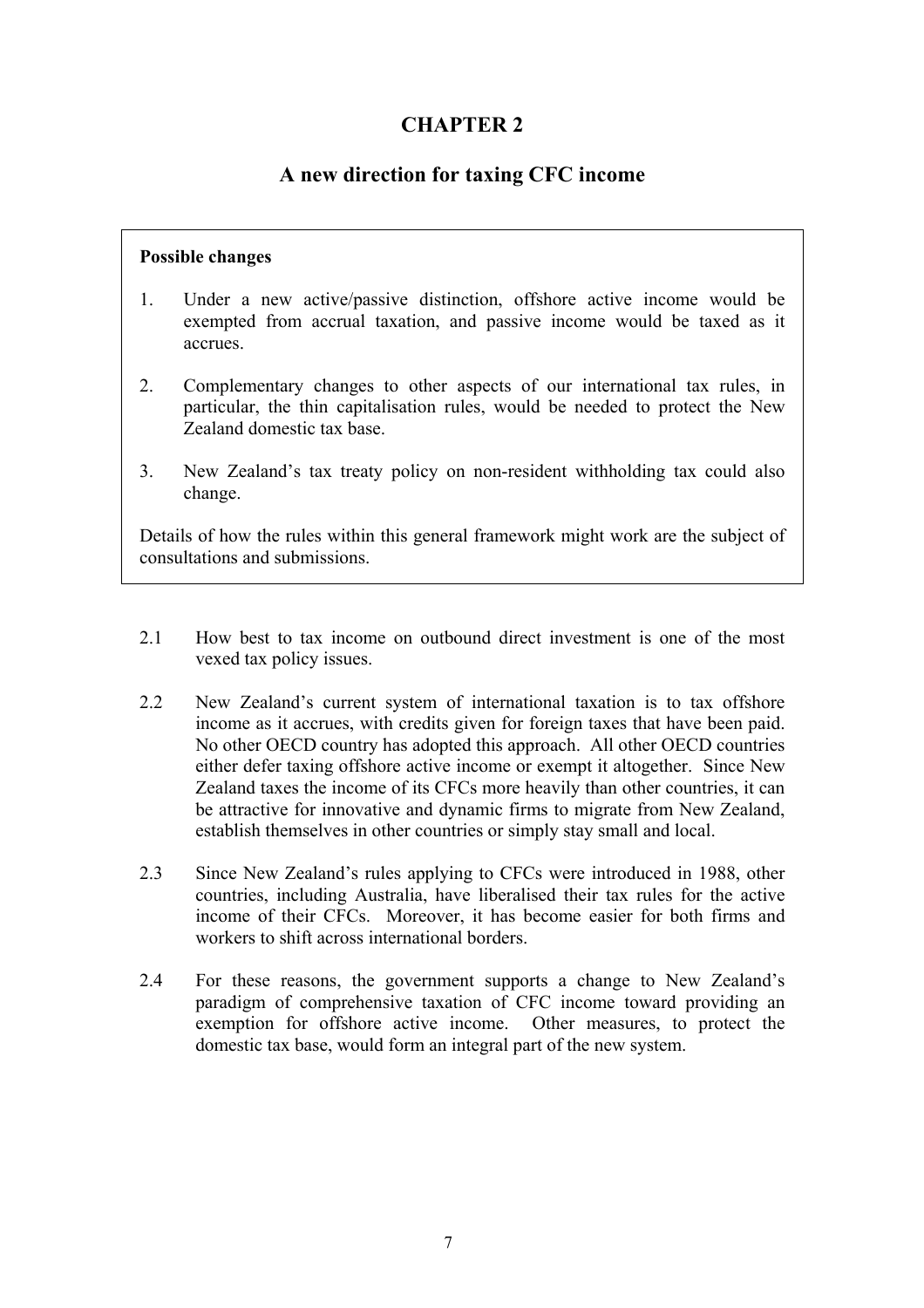#### <span id="page-15-0"></span>**Current approach to taxing CFC income**

- 2.5 New Zealand generally taxes both active and passive offshore income of its CFCs as it accrues, with a credit for foreign taxes. As a departure from this comprehensive taxation, income from CFCs in eight grey list countries<sup>5</sup> is exempt. The policy motivation for the grey list is to reduce compliance costs. Income earned in a grey list country is considered to be taxed comparably to New Zealand-earned income, so there would be negligible New Zealand tax to pay after allowing foreign tax credits.<sup>6</sup>
- 2.6 It is sometimes argued that despite New Zealand's tax treatment of the income of its CFCs being relatively stringent by world standards, it is not stringent enough. Standard economic analysis would suggest that there is a case for taxing on a pure residence basis. Under a pure residence basis, foreign taxes would be treated as a cost just like other costs of doing business, and deductions rather than credits would be allowed for foreign taxes. Such a tax system is, under strong assumptions, said to promote national welfare maximisation. It would provide incentives for investing abroad only if the benefits to New Zealand (which are net of any foreign taxes) exceed the benefits from investment in New Zealand.<sup>7</sup>
- 2.7 Even so, under international tax treaties and in practice, countries of residence relieve double taxation by either providing credits for foreign taxes or exempting foreign-source income.
- 2.8 A system of comprehensive taxation of CFC income, with credits for foreign taxes paid, is sometimes advocated on the grounds of "capital export neutrality". Other things being equal, it provides incentives for capital to be allocated around in the world in ways which lead to the highest, risk-adjusted, pre-tax returns. This is consistent with promoting the global efficiency of capital allocation. $\delta$  In practice, it makes very little sense for a small, open economy like New Zealand's to "go it alone" in promoting capital export neutrality. New Zealand is much too small to do anything significant to promote global efficiency in the way that worldwide capital is allocated.

<sup>&</sup>lt;sup>5</sup> "Grey list" countries are those considered to have tax systems similar to that of New Zealand. They are

Australia, Canada, Germany, Japan, Norway, Spain, the United Kingdom and the United States.<br><sup>6</sup> Tax preferences available abroad or asymmetries in tax systems may mean that income sourced from these eight grey list countries need not necessarily be comparably taxed. This is discussed further in chapter 3.

While standard analysis suggests a "first-best" case for full taxation of outbound investment, the see-saw principle suggests that there can be a "second-best" case for a lower tax on outbound investment. If, for some reason, an economy is constrained to levy a higher than optimal rate on inbound investment, there can be a case for a somewhat lower tax rate on outbound investment.<br><sup>8</sup> If instead the income of CFCs is exempt or taxed with a credit only when dividends are remitted, this can lead to

investment in low-tax jurisdictions being more attractive on an after-tax basis than domestic investments, even when the pre-tax returns are lower than those obtained on domestic investments.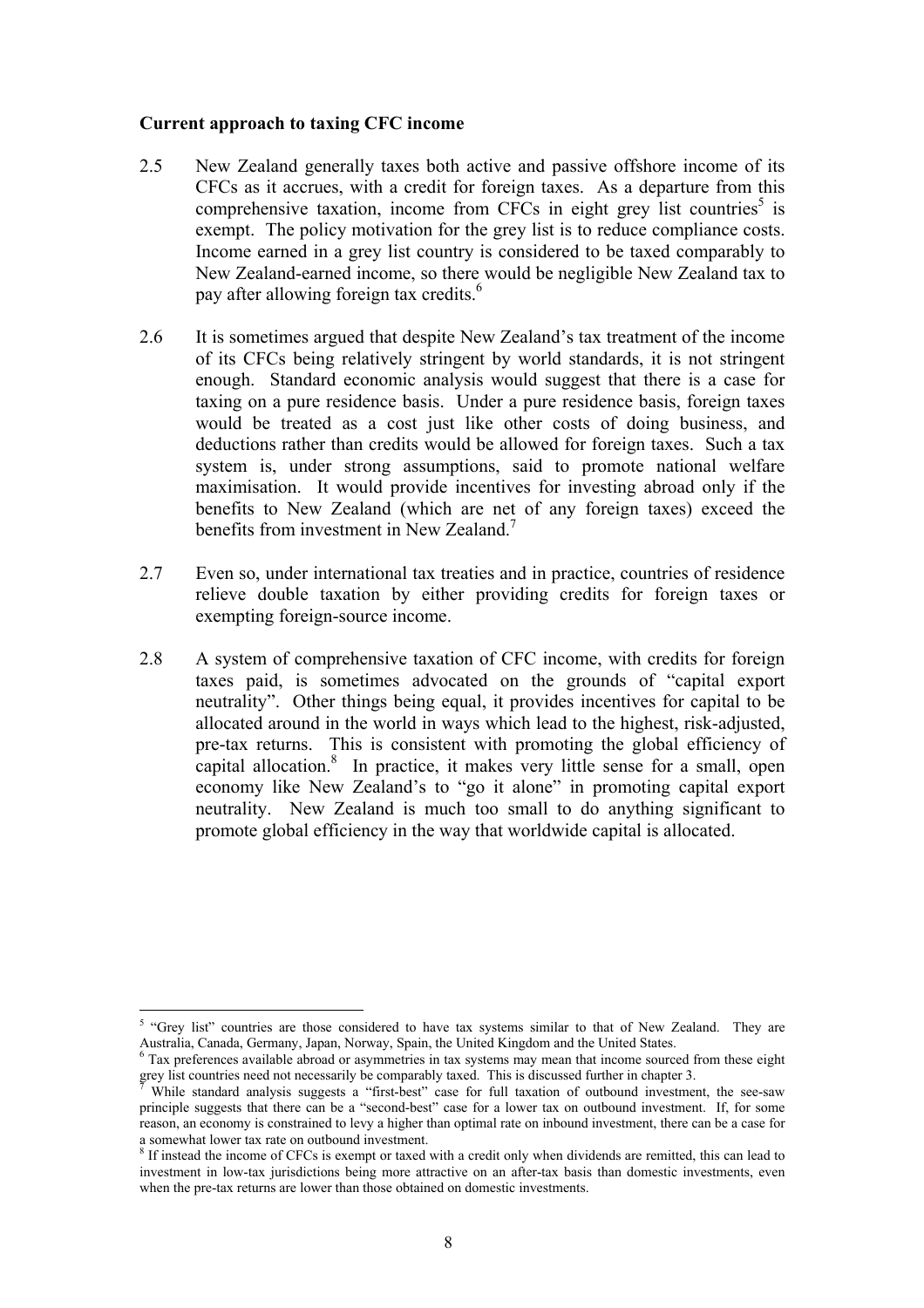- 2.9 The main argument in favour of New Zealand's current approach to taxing the income of its CFCs would appear to be that while it falls short of the pure residence base which might be advanced on grounds of national welfare maximisation, it is the nearest internationally acceptable alternative. A secondary attraction of New Zealand's current approach is that it avoids any need to distinguish between active and passive income. Other countries cope with such a distinction, although there are inevitably contentious borderlines.
- 2.10 The key argument against New Zealand's current approach is the disincentive it provides New Zealand-based companies to internationalise their businesses from a New Zealand base when other countries offer much more lenient rules for CFCs. This will be explored in greater detail in the next section.
- 2.11 There is a second concern. A foreign tax credit system can provide incentives for domestic firms to channel offshore investment into higher-tax foreign countries in ways which are not in New Zealand's best interest. This is illustrated in Table 2.1. In the example, investment into Country A, a highertax country, provides a higher pre-tax return than an investment into Country B, a low-tax jurisdiction. From New Zealand's perspective, it would be better if the investment were channelled into the low-tax country B as there is a higher net return of 990 to New Zealand, split 737 to the investor and 253 to the government. However, under a foreign tax credit system, the investor ends up preferring the investment in Country A on an after-tax basis. Thus investment into higher-tax countries can displace investment into low-tax countries even though New Zealand as a whole would be better off from investment into the low-tax countries.

|                              | <b>Country A</b><br>High-tax | <b>Country B</b><br>Low-tax |
|------------------------------|------------------------------|-----------------------------|
| Gross Return                 | 1200                         | 1100                        |
| Host Country Tax             | 300                          | 110                         |
| New Zealand Tax <sup>9</sup> | 96                           | 253                         |
| Return to Investor           | 804                          | 737                         |
| Return to New Zealand        | 900                          | 990                         |

**TABLE 2.1 Investments in high-tax and low-tax countries – an example** 

<sup>&</sup>lt;sup>9</sup> New Zealand tax is net of foreign tax credits. In Country A, the potential New Zealand tax of 396 (.33x1200) is reduced by a tax credit for the 300 of foreign tax paid; in Country B, the potential New Zealand tax of 363  $(.33x1100)$  is reduced by a credit of 110.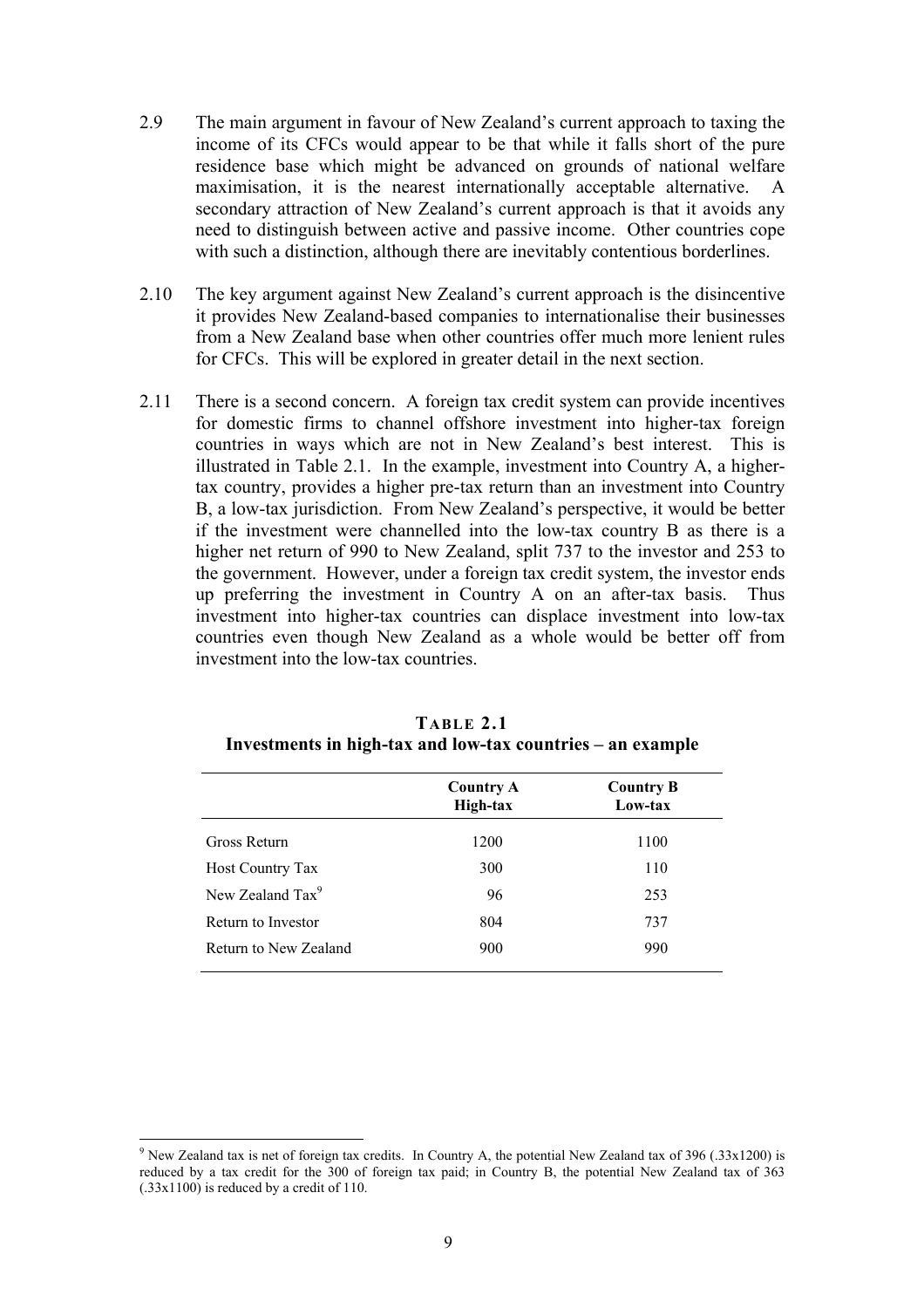<span id="page-17-0"></span>2.12 Finally, a number of taxpayers have commented that not only are New Zealand's tax rules for CFC income comparatively harsh, the associated compliance costs can also be high, with firms required to restate the accounts of non-grey list CFCs under New Zealand tax rules. This can be very difficult when foreign accounting and tax rules are substantially different from New Zealand's, the degree of control is limited, and the CFC's financial accounts are prepared in a different language. There are also aspects of the CFC rules that are extremely complex and difficult to comply with. As the Tax Review 2001 concluded, it is important to take these into consideration when framing any new rules.

#### **Pressures caused by tax treatment in other countries**

2.13 In contrast to New Zealand, other OECD countries either exempt offshore active income or defer taxation of the active income of CFCs until the time that dividends are remitted by the CFCs to their parents. Some non-OECD countries, such as Singapore, have territorial systems which exempt all forms of offshore income from domestic taxation (see Table 2.2). This means that companies with active business subsidiaries in low-tax jurisdictions may pay little or no tax on this income for long periods of time. Even then, tax minimising strategies may reduce the effective tax rate further.

|                                | <b>Accrual taxation of income</b> |                | <b>Treatment of dividends</b> |                   |
|--------------------------------|-----------------------------------|----------------|-------------------------------|-------------------|
|                                | Active                            | <b>Passive</b> | Exempt                        | Tax with deferral |
| Australia                      | X                                 | N              | V                             |                   |
| <b>United States</b>           | X                                 | N              |                               | V                 |
| United Kingdom                 | X                                 | N              |                               | V                 |
| Singapore                      | X                                 | X              | V                             |                   |
| Japan                          | X                                 | V              |                               | V                 |
| New Zealand<br>(non-grey list) | V                                 | N              | NA <sup>10</sup>              | NA                |

## **TABLE 2.2 Taxation of outbound investment in other countries**

<sup>&</sup>lt;sup>10</sup> New Zealand taxes dividends under the DWP rules but there is no deferral as offshore income is taxed as it accrues.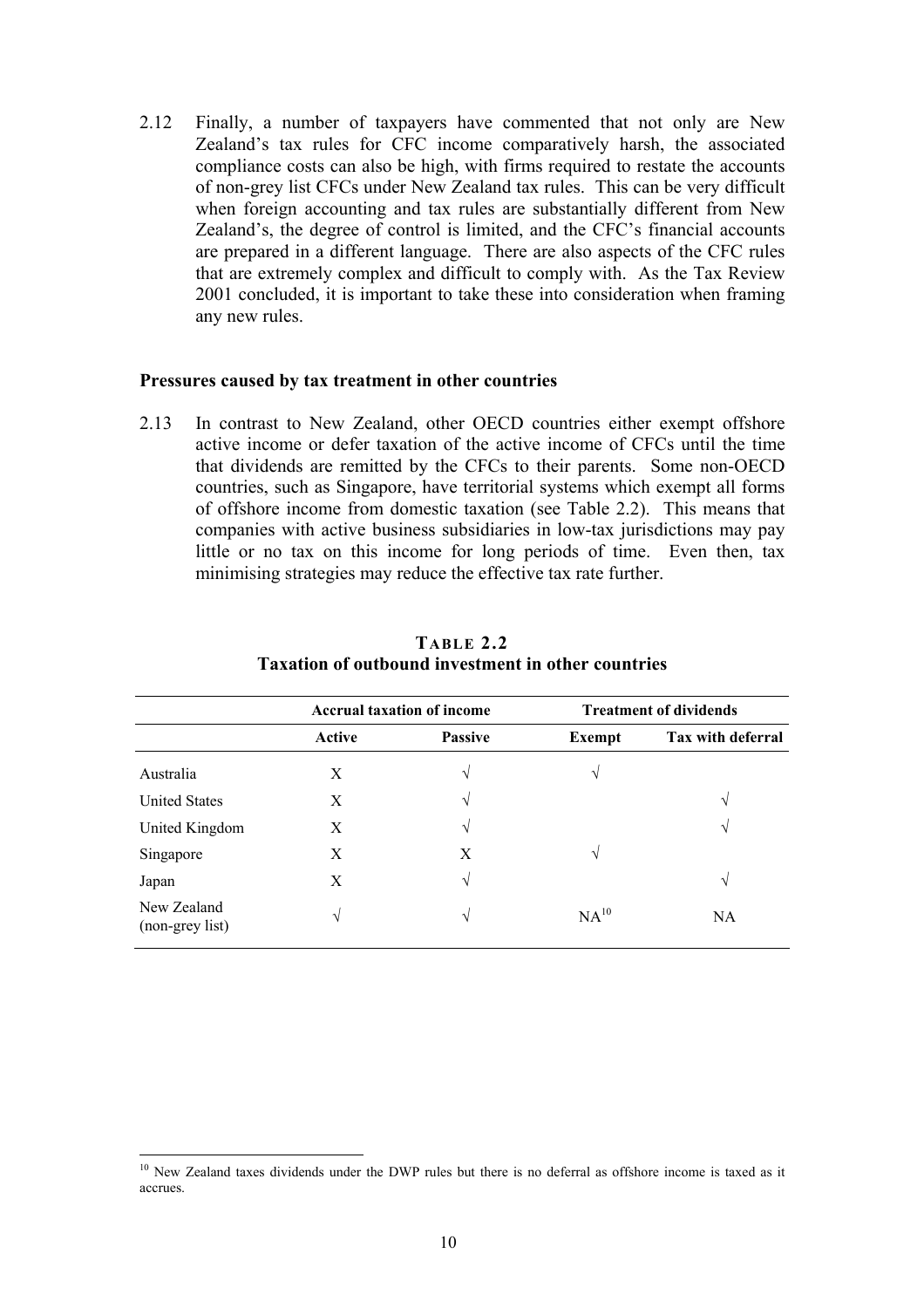- 2.14 Australia's tax rules are particularly important. The proximity of Australia to New Zealand as a choice for a multinational's regional headquarters, the ease of migration, the integration of imputation systems and the large levels of FDI between the two countries make Australia the most likely destination for migrating firms.<sup>11</sup> Greater alignment of New Zealand's tax rules with those of Australia can only enhance and deepen trans-Tasman integration. Such alignment is consistent with the government's wider set of single economic market initiatives.
- 2.15 If New Zealand taxes offshore income more heavily than other countries (especially Australia), a company planning to expand into active businesses in third countries has a tax incentive to relocate its headquarters outside of New Zealand. If it retains its headquarters in New Zealand, it is taxed on active income from the third-country CFC as the income accrues. This could lead to a substantial tax impost if the third country has low tax rates on active income. If, however, it relocates its headquarters to a country offering an exemption or deferral of taxation on offshore income, no tax need be paid on the income accruing in the CFC.
- 2.16 There are many commercial factors that influence where firms choose to locate their operations. Firms may be attracted to deeper capital markets, proximity to global markets, and the access to skilled labour and global stocks of knowledge in other countries. Relocation may be the best way to benefit from having a presence in such markets. Given the strength of these factors, some migration of New Zealand firms is likely to continue regardless of tax changes. Nevertheless, it is unattractive for New Zealand's tax treatment of CFC income to inhibit the retention or establishment of New Zealand-based multinational businesses.
- 2.17 Migration of even one or two of New Zealand's large dynamic firms could have a substantial negative effect on the economy. Such firms help New Zealand to maintain close connection with new ideas and commercial developments in other countries. They also help maintain a base of intellectual property within New Zealand. Not only would migration lead to jobs within head offices being shifted offshore, so too would be the demand for associated professional services.
- 2.18 Firm migration also reduces the extent to which New Zealand could benefit from cluster effects. When a number of firms locate near each other, or cluster, they can attract higher levels of skilled labour and customers than a single firm could. Once a critical number of firms locate in an area they can become a cluster, and benefits of economies of scale may be available to them. Within New Zealand, potentially in Auckland, clusters involved in specialised areas of R&D could be envisaged. It is important therefore that policies do not prevent the achievement or the maintenance of clusters.

 $\overline{a}$  $11$  Australia represents New Zealand's most significant source of foreign capital, contributing 46 percent of inward FDI.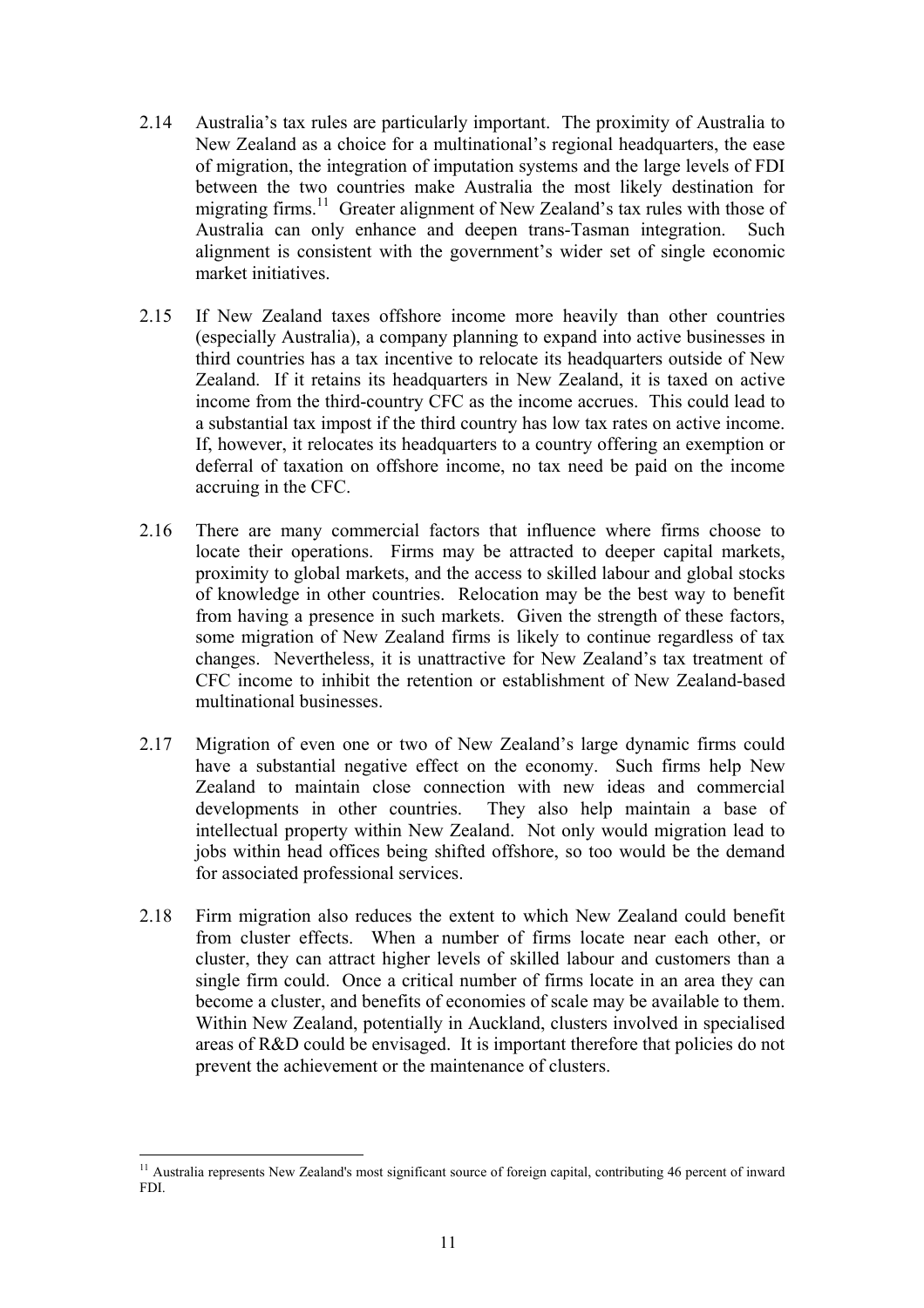<span id="page-19-0"></span>2.19 Finally, higher taxes on offshore income may also make it difficult for New Zealand-based firms to expand out of local markets; so, if they stay in New Zealand, they may stay small. For example, a New Zealand-based company which seeks to exploit lower cost production in a non-grey list country might be disadvantaged relative to other companies operating in that jurisdiction.

#### **New Zealand's outbound FDI performance**

2.20 It is of interest to examine how New Zealand's level of outbound FDI has compared with that of other countries in recent times. The stock of outbound direct investment from New Zealand has remained relatively constant as a share of GDP, fluctuating between around 10 to 15 percent of GDP over the period since the early 1990s. In contrast, the stock of outbound direct investment in OECD countries increased steadily from around 10 percent of GDP in 1990 to around 30 percent of GDP in 2002 (see figure 1).





Source: IMF, UNCTAD

2.21 The relative change between 1990 and 2004 in outbound investment as a percentage of GDP is shown for selected OECD countries in figure 2. The data, reported by the New Zealand Institute, show that New Zealand is the only country that has experienced a drop in the intensity of outbound FDI.

 $12\,$ 12 Figure 1 illustrates total outbound direct investment, which includes both debt and equity. Ideally, the comparison would focus on outbound direct equity investment only. However, the outbound direct equity investment series for New Zealand is affected by a large structural break in 2001 which makes comparisons difficult.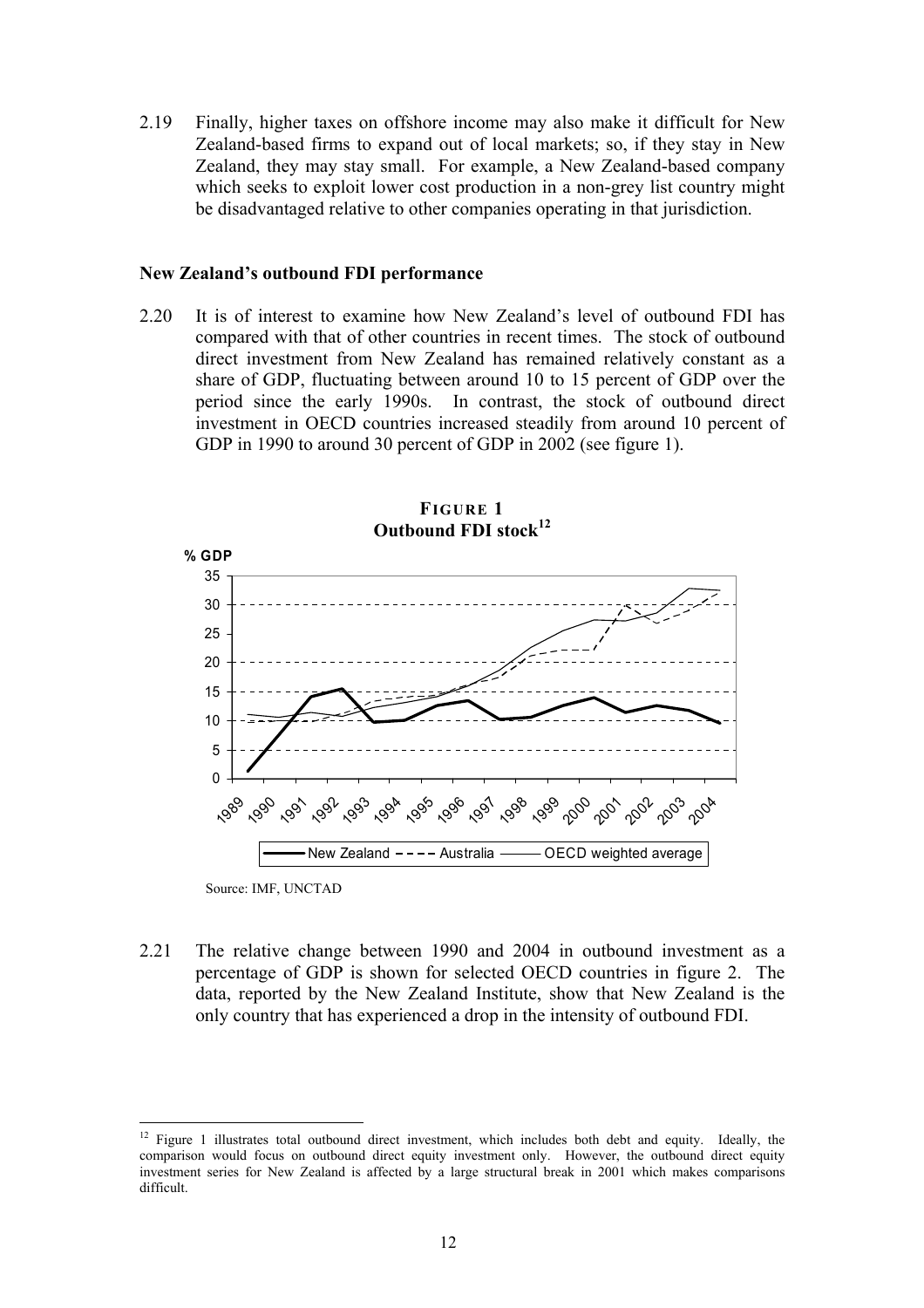**FIGURE 2 Level of outward FDI as a % of GDP** 

<span id="page-20-0"></span>

2.22 There are many factors which may be affecting the evolution of outbound FDI in different countries. Commercial factors such as closeness to markets may be more important influences than taxation.<sup>13</sup> However, over the time that New Zealand's comprehensive international tax rules have been in place, New Zealand has been exceptional in not having the same strong growth in FDI that has been evident in other OECD countries. New Zealand's tax rules may have been a contributing factor on the margin.

#### **Implications for GDP growth and labour productivity**

2.23 Any relaxation of New Zealand's CFC rules could increase outflows of FDI from New Zealand. At first sight, this would appear likely to reduce New Zealand's capital stock, thereby reducing labour productivity and GDP growth.

 $13$  These figures should be interpreted cautiously for a number of reasons:

<sup>–</sup> Investment that is taxed under New Zealand's CFC rules is not the same as direct investment as measured by statistical agencies.

<sup>–</sup> The data are not always comparable – both across time (for example, a methodological change affects the New Zealand data from 2001 onwards), and across countries (for example, countries may use different methodology in compiling the data).

<sup>–</sup> Tapping into offshore markets and access to offshore distribution channels may be more or less important for firms in different industries. For example, in some industries it may be more important to access offshore distribution channels. Different levels of outbound direct investment across countries may, in part, be explained by differences in industry structure across countries.

<sup>–</sup> Different levels of outbound direct investment across countries could, in part, be explained by distance from other countries, as this could make it more difficult to invest offshore.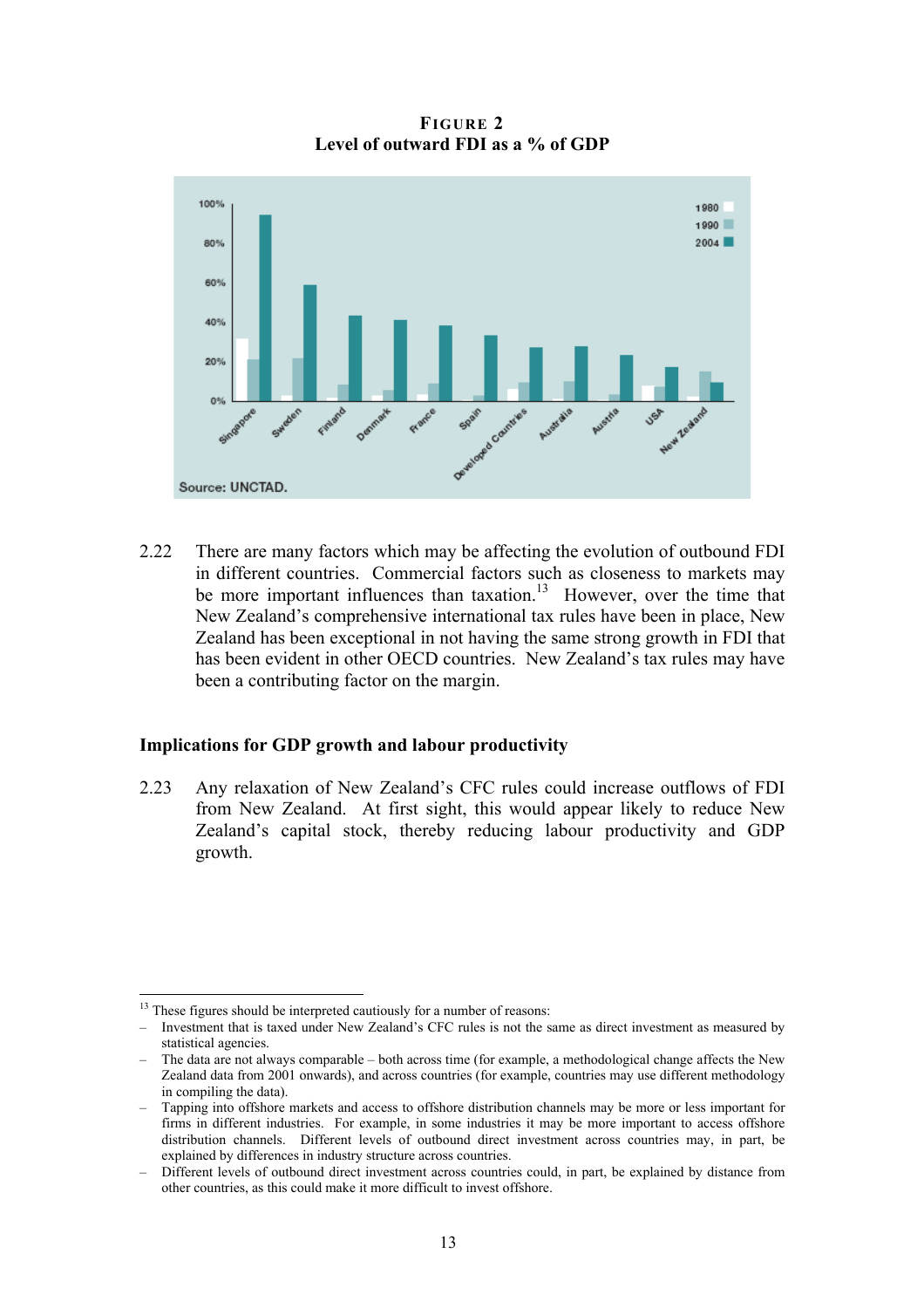- <span id="page-21-0"></span>2.24 There are a number of important offsetting factors which can work in the opposite direction. First, New Zealand is a net capital importer. To the extent that some firms invest capital abroad that would otherwise have been located in New Zealand, this provides scope for other firms to profitably increase their investment in New Zealand. Moreover, investment abroad and domestic activity in New Zealand are not necessarily substitutes. Investment abroad can be complementary with the demand for products from New Zealand. Moreover, there can a upgrading of the types of jobs being undertaken, with lower value-added tasks being moved offshore while R&D and higher valueadded tasks increase in New Zealand.
- 2.25 For these reasons, the government believes that there is no strong reason to expect that measures to liberalise the tax treatment of outbound CFC income would reduce capital and productivity in New Zealand. Indeed, to the extent that they provide incentives for firms to locate or stay in New Zealand and to expand to exploit opportunities offshore, they are likely to have the opposite effect.
- 2.26 Even if New Zealand wanted to prevent outflows of capital from New Zealand, it is unclear that an internationally stringent tax treatment of outbound CFC income is in its best interests, given the real world flexibility for companies and workers to migrate to other countries. Put bluntly, firms can always choose to escape New Zealand tax by moving overseas (or perhaps never coming).

## **A new paradigm for New Zealand**

- 2.27 In the almost twenty years since New Zealand's rules for taxing CFCs were developed, the world of international finance, investment and production has evolved considerably. FDI and exports of most OECD countries have increased significantly as a percentage of GDP, but New Zealand has not kept pace. There are many reasons for this situation. However, New Zealand stands out as the only country to tax offshore active income on accrual.
- 2.28 As noted by the Tax Review 2001, while the current system is conceptually attractive, its lack of conformity with international taxing norms puts pressure on the New Zealand tax system. There is a concern that it inhibits the internationalisation of New Zealand business. The current system risks inducing New Zealand businesses with significant international operations to migrate, and it could inhibit the development of multinational enterprises based in New Zealand.
- 2.29 On balance, the government believes that the current tax rules applying to CFCs are no longer well adapted to the world of international business. Accordingly, the government supports the introduction of an exemption for the offshore active income of CFCs.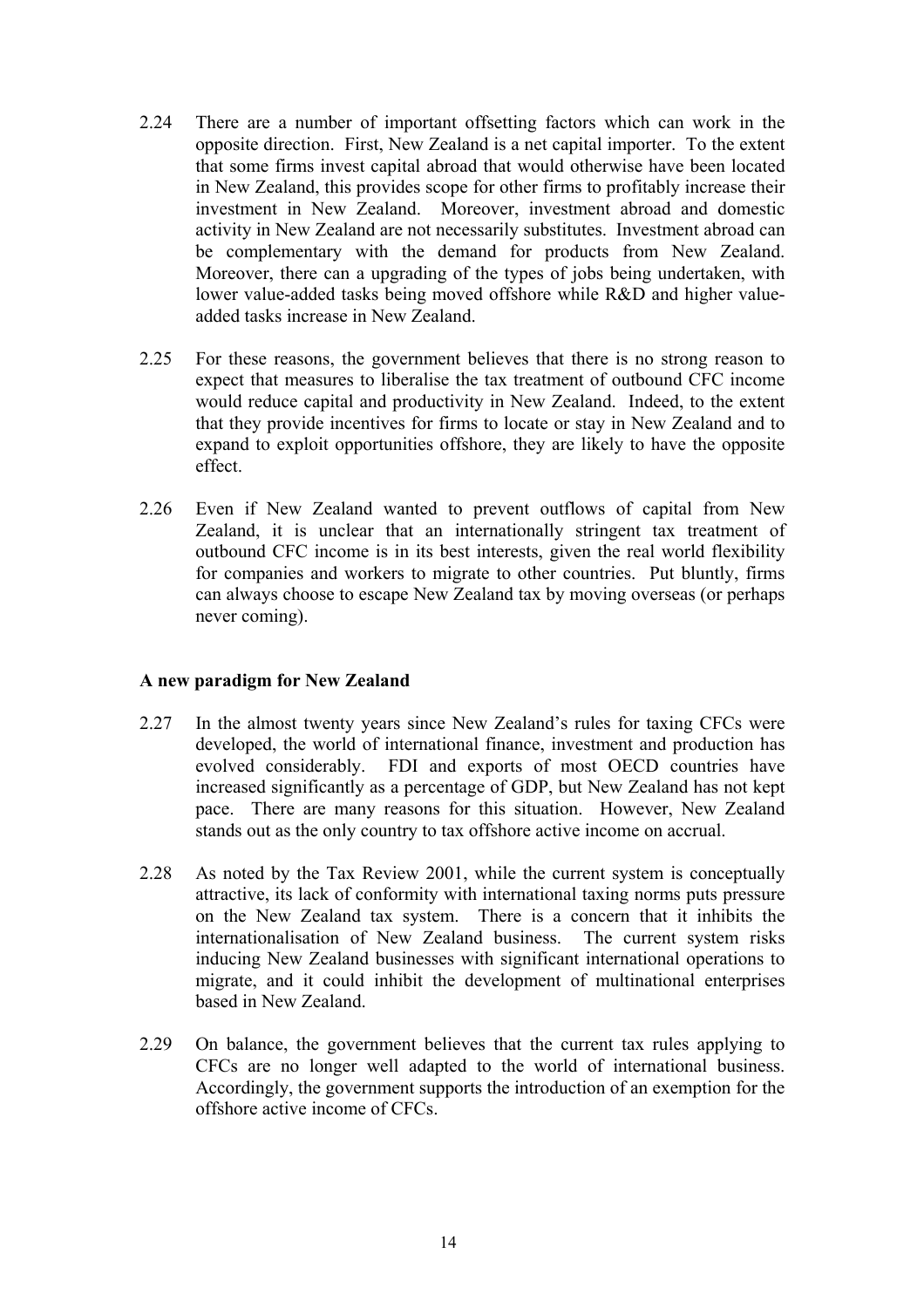- <span id="page-22-0"></span>2.30 There are two ways of implementing the exemption:
	- by deferring taxation of active income earned offshore until the profits are repatriated, with a credit for foreign taxes paid; or
	- by allowing a permanent exemption for offshore active income, with no taxation of subsequent dividends.
- 2.31 The Tax Review recommended a deferral, with credits for investments made outside of the grey list. However, there is considerable debate as to the effectiveness of the deferral-with-credit approach relative to the exemption method. Taxes that are imposed only when the dividend is repatriated may not be particularly effective because imposition is at the discretion of the company distributing the dividend. Attempts by countries to shore up their dividend taxation rules have been sources of tax system complexity and have been of limited effectiveness.
- 2.32 An exemption system would be simpler. It would go further in improving incentives for New Zealand-based firms to take advantage of international opportunities while remaining in New Zealand, and, it would go further in ensuring that such firms are able to compete and succeed on the world stage.
- 2.33 There is greater attraction to a permanent exemption for active income earned offshore. Adoption of this approach would require adequate confidence that it would not endanger the taxation of domestic-source income. Otherwise the taxation of dividends with credit might need to be examined further.
- 2.34 The Tax Review noted that an active income exemption should be enacted in a manner that does not jeopardise New Zealand's domestic tax base. The government agrees.
- 2.35 A number of measures which are intended to ensure that the active income exemption did not result in an inappropriate reduction of New Zealand's domestic tax base would form an integral part of any package introducing it.
- 2.36 The Tax Review referred specifically to an enhancement of the thin capitalisation rules as an area for development, and the discussion document examines some significant changes in this area. Consistent with the practice of many other OECD countries, offshore passive income would continue to be taxed on accrual, and its taxation could be extended with the elimination of the grey list exemption for such income.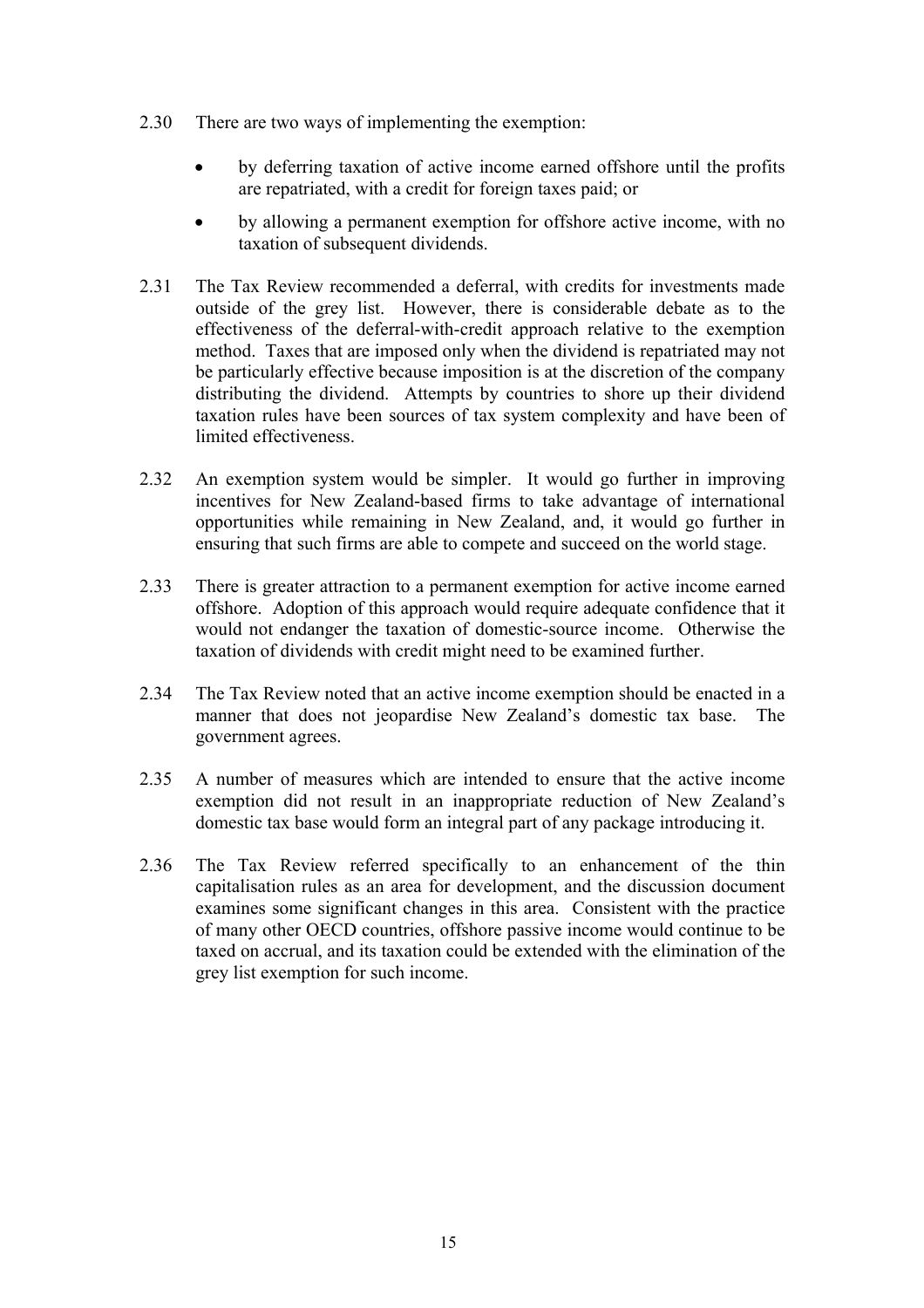# **CHAPTER 3**

# <span id="page-23-0"></span>**Implications for the international tax system of an active income exemption**

- 3.1 A move to an exemption for active income earned offshore would represent a major shift in New Zealand's international taxation paradigm. This chapter provides an overview of the implementation issues of such a shift.
- 3.2 The fundamental implementation concern is to ensure that the exemption is targeted to offshore active income in a manner which does not impose an undue compliance burden on New Zealand businesses. Rules to measure such income properly would form an integral part of providing the exemption. For example, rules would be required to distinguish active income from passive income and the thin capitalisation rules would have to be extended and amended.
- 3.3 A change in the paradigm would have significant implications for other features of the rules for taxing offshore income. Affected areas would include the taxation of dividends, the grey list, the conduit rules, the treatment of foreign branches and non-portfolio FIFs and the calculation of foreign tax credits.
- 3.4 Choices among alternative implementation options would involve trade-offs, as the various features are inter-related.

#### **Current approach to taxing offshore income**

- 3.5 New Zealand's current international taxation paradigm is based on comprehensive accrual taxation of offshore income. In principle, to the extent all income is considered to be taxable, all costs are deductible.<sup>14</sup>
- 3.6 In practice, there are exceptions, and not all income is subject to full New Zealand taxation:
	- The grey list effectively exempts income earned in grey list countries from New Zealand taxation.
	- Application of foreign tax credits has the effect of removing some foreign income from taxation in New Zealand.
	- The conduit and DWP rules effectively lower the rate of tax applied to the offshore income of foreign-owned companies.

 $\overline{a}$ <sup>14</sup> For example, in the thin capitalisation rules, which seek to protect the New Zealand base from excessive leveraging by foreign controlled companies, no adjustment is made to New Zealand equity for offshore investments by the New Zealand subsidiary.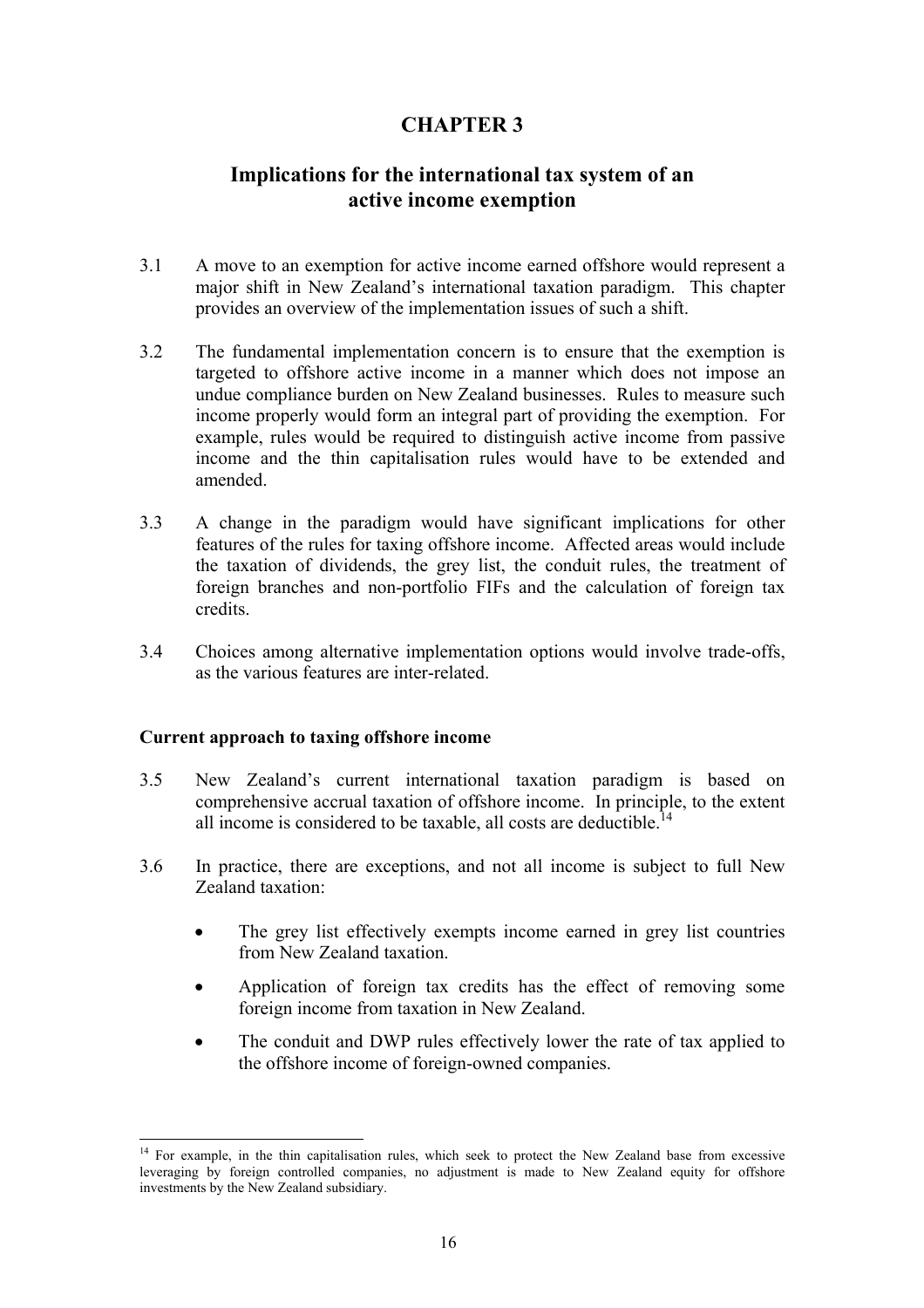- <span id="page-24-0"></span>3.7 As a consequence, limitations on the deduction of interest expenses are provided for in certain situations:
	- A limitation is imposed on foreign tax credit claims to ensure credits do not shelter domestic income from tax. In principle, the limitation is intended to restrict the claiming of interest deductions or foreign tax credits when money is borrowed to fund offshore investment giving rise to foreign tax credits.
	- Special thin capitalisation rules, which are intended to ensure that a disproportionate share of the interest costs are not applied against New Zealand-sourced income, apply to conduit and DWP companies. Thus interest costs are restricted when tax-reduced offshore investments are made.
- 3.8 In practice, however, these limitations to interest deductions are not particularly effective, given the safe-harbours and technical deficiencies in the rules.
- 3.9 On the other hand, no restriction on interest deductions applies with respect to dividends benefiting from the grey list underlying foreign tax credit (UFTC) rules.
- 3.10 Furthermore, it is a reality of international taxation that there are, inevitably, asymmetries between the tax systems of different countries. These provide opportunities for deducting offshore financing costs from New Zealand income, while the foreign income is not subject to effective New Zealand taxation. For example, asymmetries can arise when countries have different definitions of "debt" and "equity". Dividends arising from preferred shares may be treated as dividends receiving conduit relief in New Zealand, while being treated as interest and deductible in another country. The current system is vulnerable to such exploitation.
- 3.11 Therefore, while the current system has in place rules that are designed to attribute interest costs to foreign income when it faces lowered levels of New Zealand tax, they are not comprehensive and not particularly effective in practice.

#### **Considerations in designing an active income exemption**

3.12 The change to an exemption for active income earned offshore would mean that borders would need to be defined between active and passive income, and between domestic and offshore income. Such distinctions inevitably involve a degree of complexity. In developing the rules, it would be necessary to make trade-offs between those protecting the tax base and maintaining a reasonable compliance burden for firms. The government's ability to achieve the policy goal of exempting active business income from taxation would depend upon attaining an assurance that there were robust rules to prevent the erosion of the domestic tax base.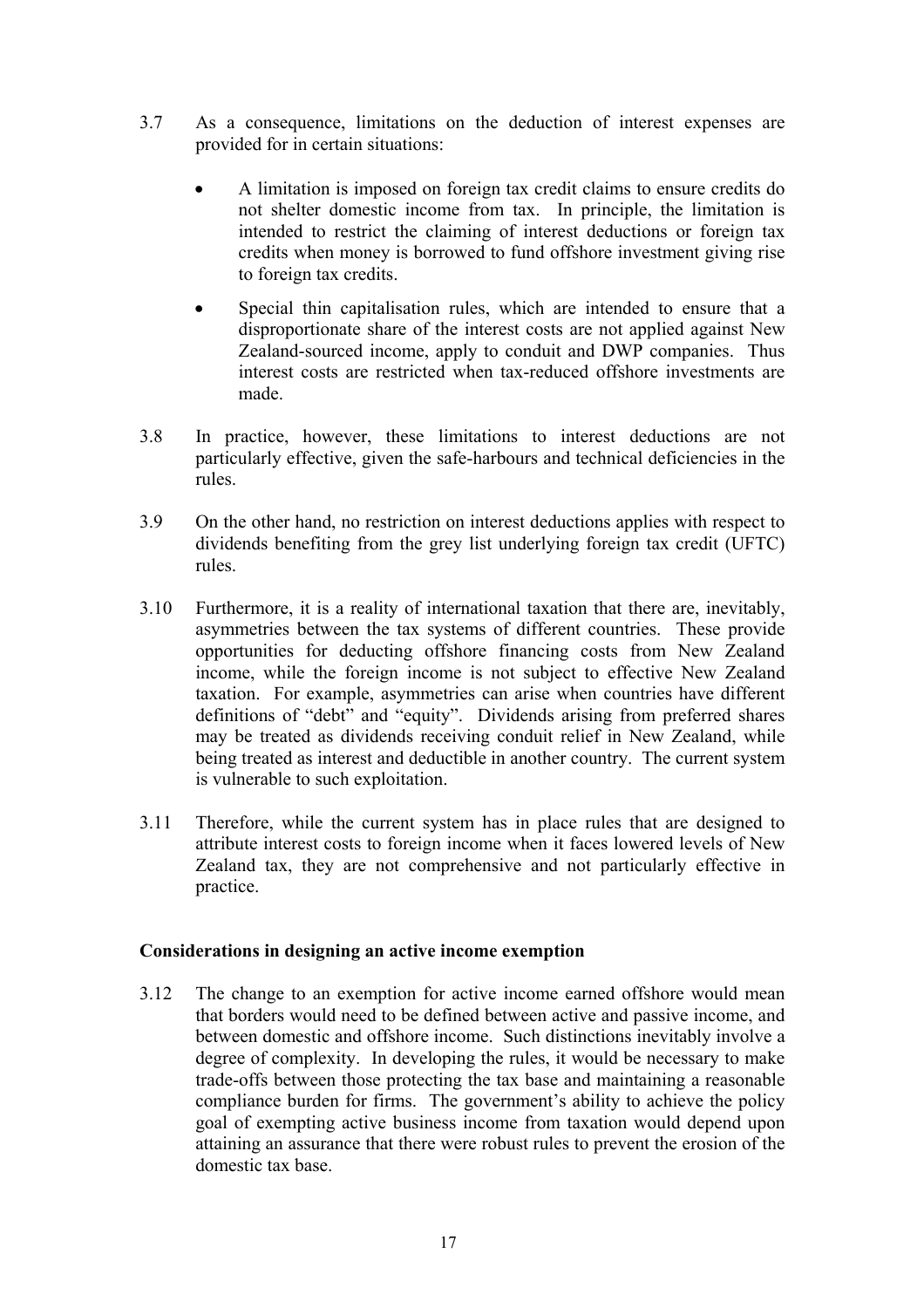- 3.13 The different aspects of the tax system are linked and must be conceptually consistent for it to function properly. Decisions to relax the rules in one area implies that other features would need to be correspondingly tighter.
- 3.14 The crucial implementation trade-off would seem to be the precision with which the rules attempt to target the exemption to offshore active income versus the complexity of the rules. A more precise system would require more detailed and potentially more complex rules. A looser system, say, one using higher thresholds, might impose a lower compliance burden, but would be less cost-effective in delivering the intended policy as more room would be available for passive or domestic income to receive the benefit of the exemption intended for active offshore income.

#### *Lessons from international experience*

- 3.15 There is considerable international experience in designing and implementing tax rules that distinguish between active and passive income. New Zealand can learn from that experience.
- 3.16 All OECD countries, except New Zealand, provide some form of tax relief for active business income that is earned abroad. In most cases, this treatment is not extended to passive income, and considerable efforts are made to ensure comprehensive domestic taxation of such income as it accrues.
- 3.17 The detailed features of the CFC rules of different countries vary considerably, as can be seen in the Appendix.<sup>15</sup> They have been developed over time and reflect trade-offs that responded to pressures and concerns which existed at that time and place. No single approach is clearly superior on all counts.
- 3.18 Therefore, while international experience and norms can greatly inform the New Zealand exercise, there is no consensus on the details of taxation of offshore income. New Zealand's system will need to be developed to reflect the realities of its business environment and other features of its tax system. Decisions will be a pragmatic compromise between the policy goals of the new approach, protecting the New Zealand revenue base and keeping the administrative and compliance burden to a minimum. Moreover, as New Zealand's economy and business activity evolves, any rules will need to be monitored to ensure that they remain appropriate for the changing environment in which New Zealand business operates.

 $\overline{a}$ <sup>15</sup> The Appendix outlines the systems of a number of New Zealand's major trading and investment partners. They demonstrate the variety of ways that different countries have chosen to deal with the implementation of an active income exemption. Reference to other countries' rules throughout the discussion document have been chosen on the basis of interesting features of their taxation of offshore income. The description of CFC rules in different countries is based on a mixture of publicly available information (such as the websites of revenue agencies in Australia and the United Kingdom); *OECD Studies in Taxation of Foreign Source Income – Controlled Foreign Company Legislation*, OECD (1996); and *Studies on International Fiscal Law*, International Fiscal Association  $(2001)$ .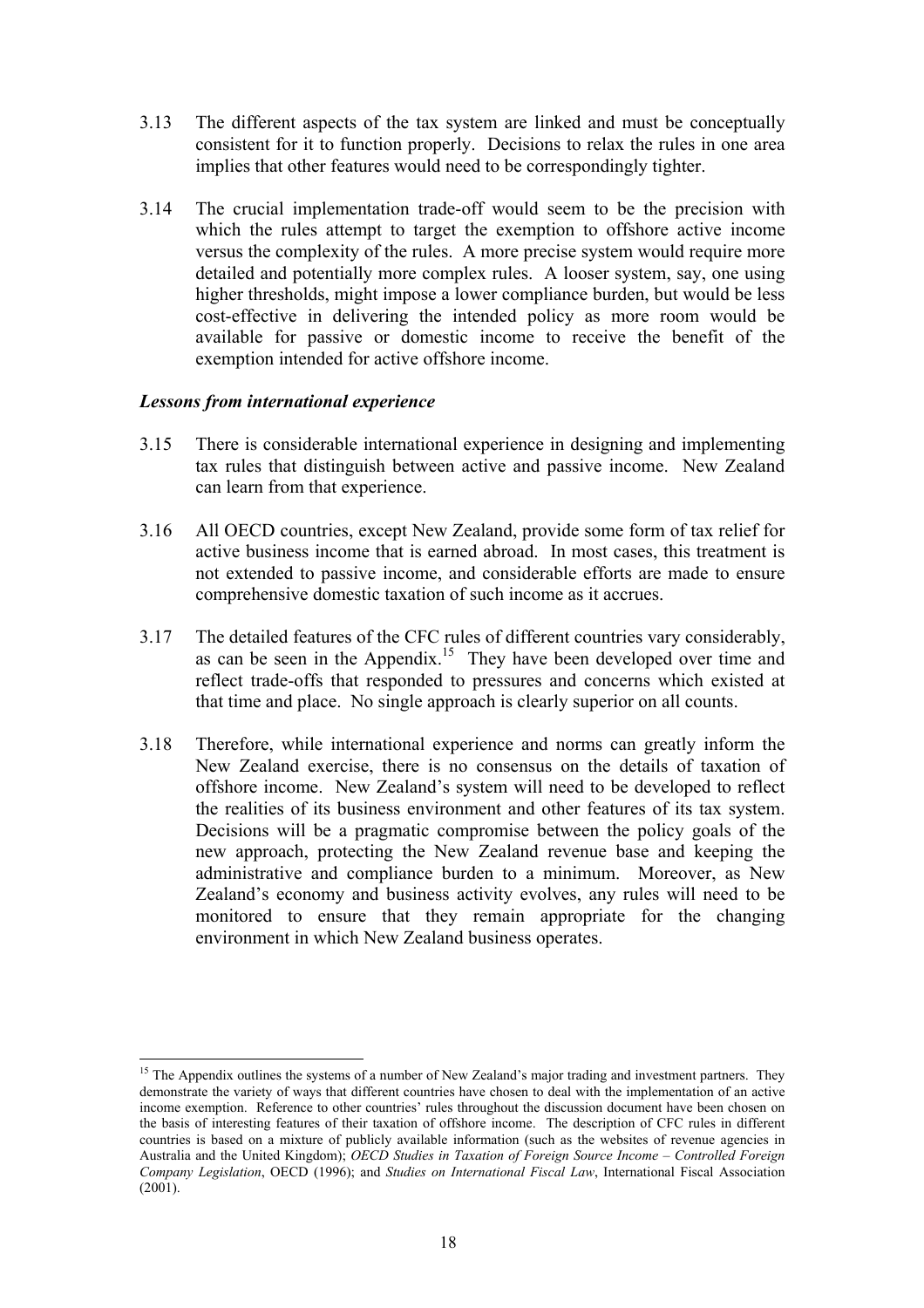#### <span id="page-26-0"></span>*Compliance concerns*

- 3.19 Rules to tax and/or exempt offshore income are irreducibly complex, given the variety and complexity of international business arrangements. The rules must be written so that they can be applied to the myriad of transactions and business forms that firms adopt in relation to particular business situations. Therefore a new paradigm, with borders between active and passive income, together with other rules needed to target the exemption appropriately, would be unlikely to result in legislative simplification, indeed, it might result in the reverse.
- 3.20 In actual application, however, an active/passive distinction could be much simpler for the types of firms and activities which it seeks to benefit. A firm with genuinely active operations abroad would no longer need to face the calculation burden that exists under the current branch-equivalent rules. If dividends could be exempted, the firm would not need to comply with the DWP rules. The one area of extra complexity could be the extension of the thin capitalisation rules, although these rules would rely on domestically available information, and are reasonably straightforward.
- 3.21 Under the transactional method described in chapter 5, considerably more complexity would be faced by firms with a mix of active and passive income in a single subsidiary. Even so, they would have the opportunity to reduce this potential complexity by arranging their affairs accordingly – for example, by placing passive investments in separate, special purpose vehicles. In this way, the more complex aspects of the rules would provide a precautionary function, rather than being an integral part of most firms' tax compliance.

#### **Major implementation concerns**

3.22 The fundamental implementation concern is to ensure that the exemption is appropriately targeted to offshore active income and does not allow tax on domestic New Zealand income to be reduced. As noted earlier, the New Zealand tax system already faces challenges in fully taxing New Zealandsource income. Nevertheless, a general active income exemption would make resolving this problem more critical. Accordingly, the major design challenges (refer to figure 3, at the end of this chapter) are distinguishing active and passive income and ensuring the appropriate allocation of income and expenses between the domestic tax base and offshore.

## *Distinguishing active and passive income*

3.23 Most countries distinguish between the active and passive income of their CFCs. To protect the domestic taxation of investment income, passive income is commonly taxed as it accrues, with a credit for foreign taxes. The rationale is that offshore passive income is easily substituted for domestic investment income, with no fundamental change in the economic characteristics of the investment. Accrual taxation of passive income would be an essential part of protecting the New Zealand tax base.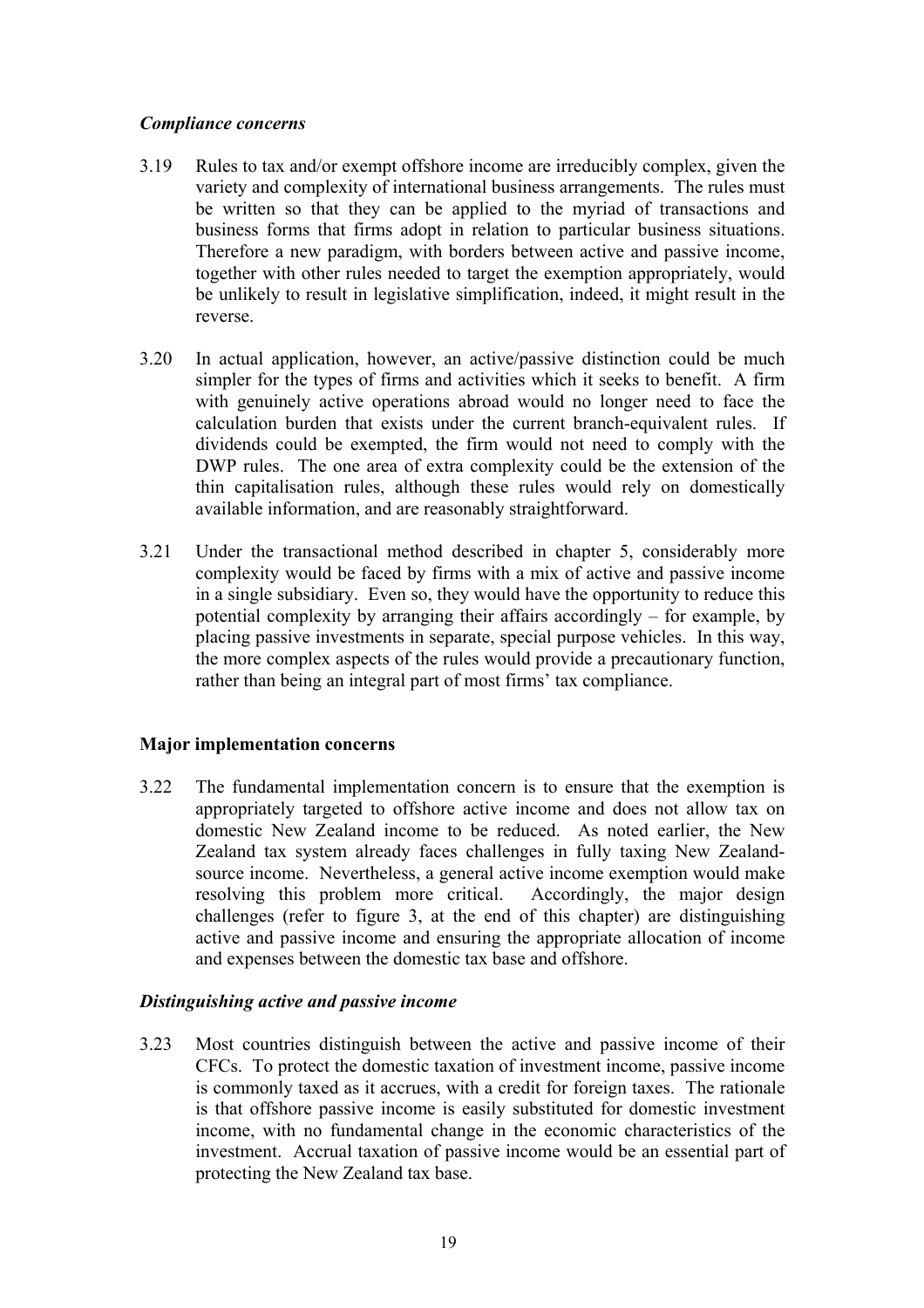- 3.24 Different approaches can be taken to distinguishing active from passive income. One approach, in principle, would be to define "active income" conceptually, based on criteria relating to the nature of the activities performed within the business. International experience suggests that this is a difficult border to police, creating uncertainty for businesses and exposing the tax system to significant erosion, as a small amount of activity can be attributed to what is, in fact, a passive investment.
- 3.25 New Zealand would adopt the international norm of defining passive income directly, by listing investments which are passive in nature. Other types of income could also be taxed on accrual – for example, some "active" income – so-called base company income – which could otherwise erode New Zealand's tax base.
- 3.26 A critical question is whether passive income would be taxed on a transactionby-transaction basis or by the characteristics of the entity (such as having a level of passive income above a prescribed amount). The former method is more consistent with the policy of restricting any exemption to active income. On the other hand, the entity approach appears, at first sight, to be simpler; particularly when it allows generous thresholds for passive income in "active" entities. However, a level of threshold under an entity approach which is too high could expose the New Zealand tax base to erosion.
- 3.27 These issues are discussed in chapters 4 and 5.

### *Allocation of expenses*

- 3.28 The appropriate measurement of offshore active income requires that costs which are associated with that income should be deducted against it and should not reduce income that is subject to tax in New Zealand.
- 3.29 The most significant example of this in the New Zealand tax system is the allocation of interest expense between taxable and tax-exempt activities. The rules applied to tax-reduced conduit income and the new minimum capital rules applied to foreign-owned banks provide a framework for how rules of more general application could be designed. With the provision of an active income exemption to all businesses, it would be appropriate to extend similar rules to all businesses making offshore investments. What level of safeharbouring to provide would involve a trade-off between the proper measurement of New Zealand and offshore income and minimizing compliance burdens of businesses.
- 3.30 These issues are discussed in chapter 6.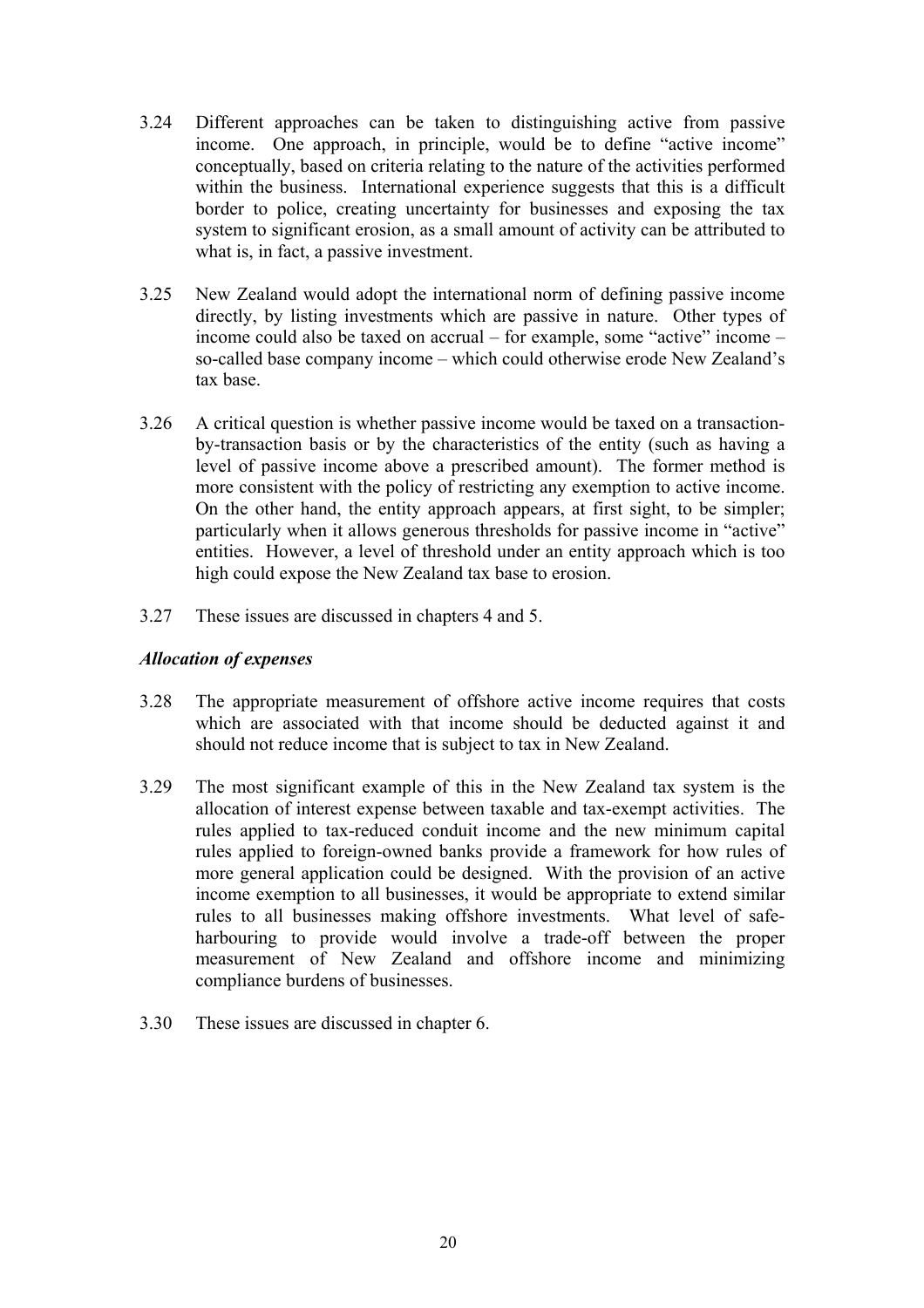#### *Other implications of the new approach*

#### *Taxation of dividends*

3.31 The government favours an active income exemption without taxes being levied on subsequent dividends. However, it would proceed in this direction only if confident that the non-taxation of dividends would not lead to an erosion of tax on New Zealand-sourced income. If this confidence cannot be achieved, it would be necessary to determine whether taxation of repatriated dividends would continue to be required.

#### *Grey list*

3.32 The repeal of the grey list exemption would be more consistent with active/passive CFC rules that focused on exempting active income rather than whether the income has been comparably taxed in the host country. On the other hand, a number of countries, including Australia, provide some form of grey list exemption for passive income.

#### *Conduit rules*

- 3.33 The conduit rules were introduced in 1998 to remove the income tax liability of New Zealand companies on foreign income to the extent of their nonresident ownership. These rules were introduced as a result of the comprehensive nature of our CFC rules.
- 3.34 If foreign active income is no longer subject to accrual taxation, there will be no need for the conduit mechanism in relation to such income. At the same time, there is a strong case for removing the conduit mechanism in relation to foreign passive income, while subjecting it to accrual taxation.

## *Taxation of foreign branches*

3.35 A move to an active/passive distinction to the CFC rules may have implications on the way foreign branches should be taxed. A key consideration is trying to ensure that New Zealand-resident investors are not influenced by tax considerations in deciding whether to operate in a foreign jurisdiction through a subsidiary or a branch.

## *Treatment of non-portfolio FIFs*

3.36 Changes to our CFC rules are likely to have implications for the tax treatment of New Zealand residents who hold non-portfolio interests in FIFs. Ideally, non-portfolio investors in either CFCs or FIFs would all be subject to the same accrual rules. However, international practice is to distinguish between FIF and CFC interests in terms of implementing an active/passive distinction.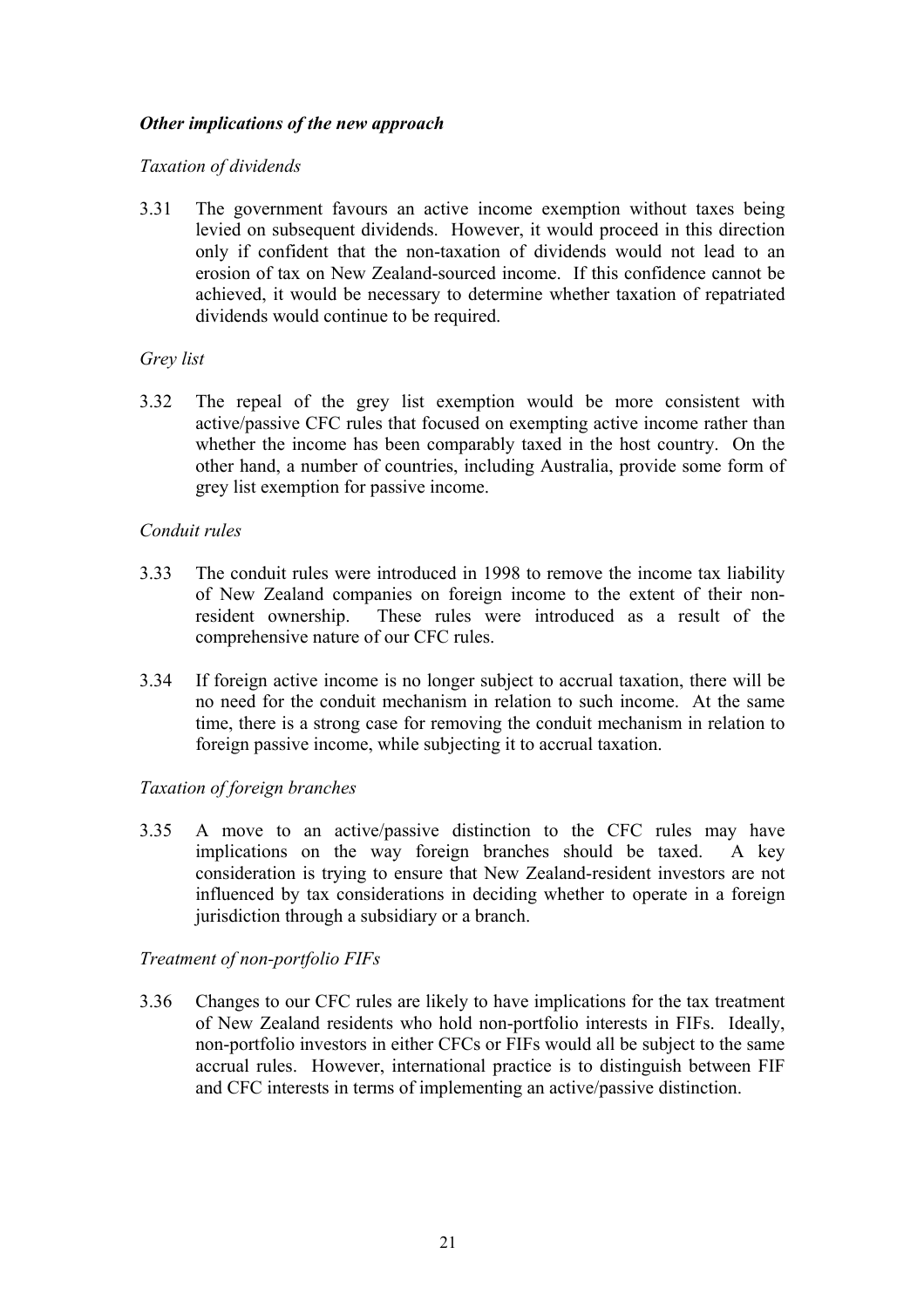3.37 The tax treatment of offshore portfolio investments (with investor interests of less than 10 percent) is currently being reviewed. The possible changes described in this discussion document would not affect reforms that are already under way.

#### *Calculation of foreign tax credits*

3.38 While active business income earned in CFCs would be exempt, some categories of income, such as passive income and income of foreign assets not held through an offshore branch, would continue to be taxed domestically. In that case, foreign tax credits would be provided. An important area for examination would be the allocation of costs to the foreign income for purposes of the limitation rules on foreign tax credits, to ensure that the credits did not effectively offset tax on domestic income.

### **FIGURE 3 Implementing an active income exemption: major design considerations**

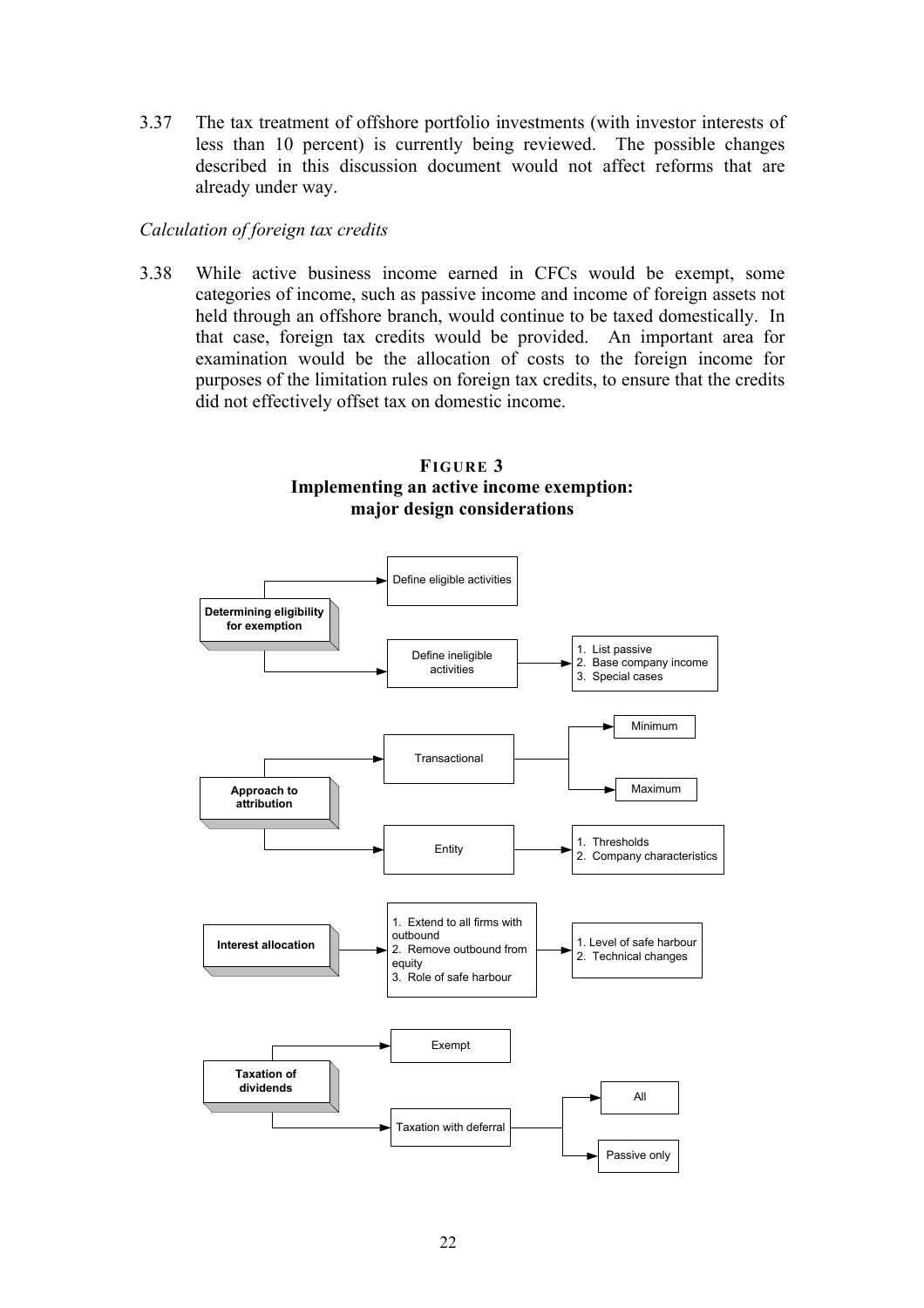# **CHAPTER 4**

# **Implementing an active/passive distinction**

# <span id="page-30-0"></span>**Possible changes**

- 1. Offshore active income would be exempt.
- 2. The broad international consensus to define passive income positively would be adopted, leaving active income as the residual undefined concept.
- 3. Passive income and base company income (collectively called "tainted income") would continue to be taxed on accrual.
- 4. The main categories of tainted income would include:
	- *Passive income*: Dividends, interest, royalties and rents. It could include income which is passive in form but the derivation of which involves certain activity.
	- *Base company income*: Base company rules would be designed to counter situations where domestic income is shifted offshore to benefit from the active income exemption.

Details of how the rules within this general framework might work are the subject of consultations and submissions.

# **Distinguishing between active and passive income**

4.1 Passive income generally comprises investment income which the investor does not actively participate in earning.

## *Approach to defining the active/passive boundary*

- 4.2 There is a question as to how the boundary should be defined. The general approach of many countries is to define passive income positively, with active income defined by default as any income falling outside the passive income definition.
- 4.3 The challenge of using a positive definition of passive income is that any item which is inherently passive but is omitted from the list will not be passive income for the purposes of the CFC rules, and will therefore be exempt from attribution. There may be drafting techniques, such as the use of an inclusive definition augmented by examples, which would minimise this risk.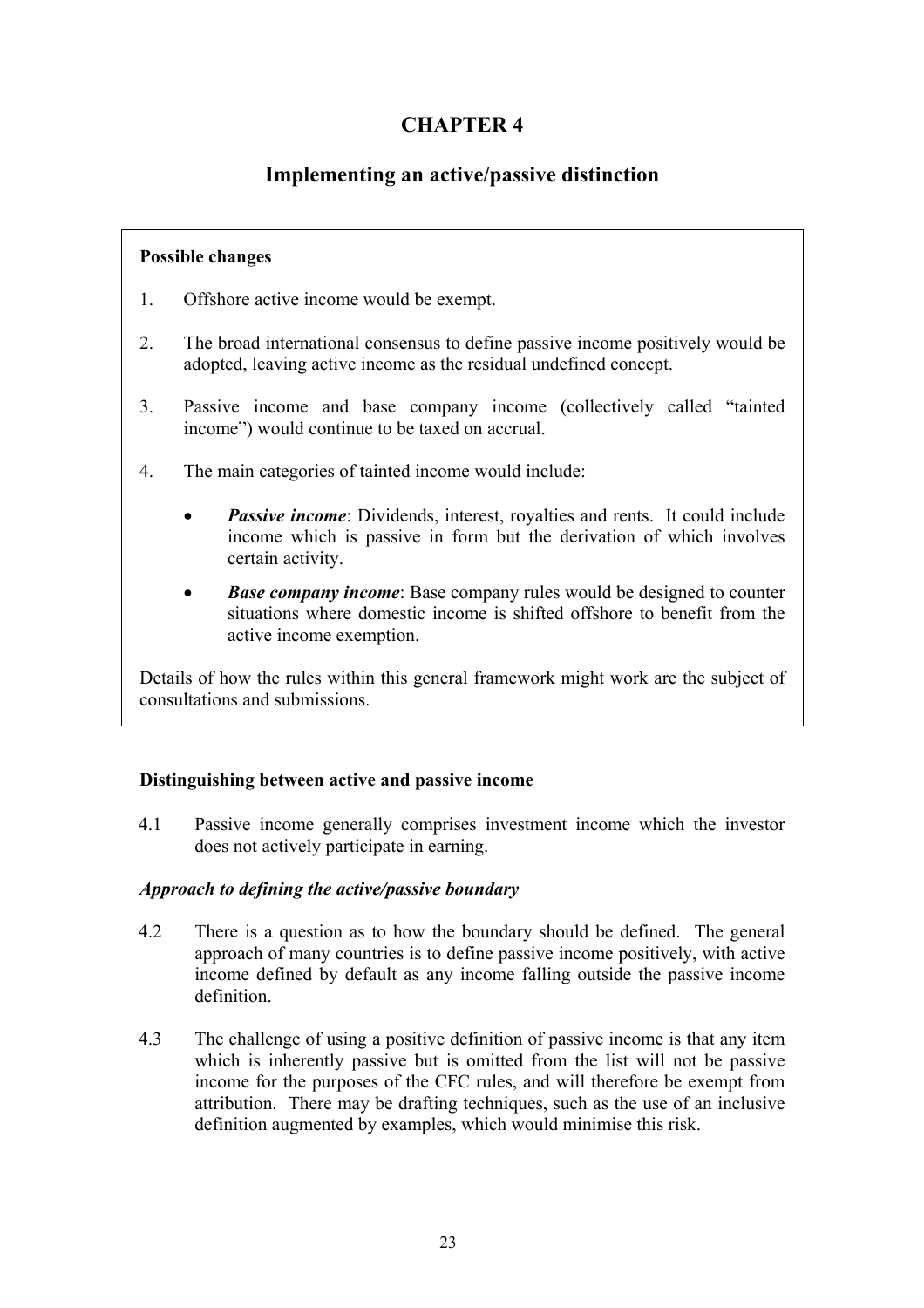- 4.4 The alternative, a positive definition of active income, may provide legislators with less control and certainty over the scope of the active income exemption than would occur under a positive definition of passive income. That is because even a small amount of "activity" associated with an inherently passive transaction would bring the transaction within the active income net.
- 4.5 On balance, the government considers it preferable to define passive income positively.

#### *Types of passive income*

4.6 The following income types are generally considered to comprise passive income and would generally form part of any definition introduced in New Zealand. Potential exceptions to this approach are discussed later.

#### *Interest*

- 4.7 Interest is generally considered to be part of passive income.
- 4.8 As a general proposition, a wide definition of "interest" would be required in this context – including income derived from a finance lease or other financial arrangements.

#### *Rents and royalties*

4.9 Rent and royalties are generally considered to be passive income.

#### *Dividends*

- 4.10 Dividends received by a CFC are generally considered to be passive income.
- 4.11 Australia excludes non-portfolio dividends paid to a CFC by a non-Australian resident company. It considers this exclusion to be a natural consequence of the general exemption for participation dividends.<sup>16</sup> If New Zealand exempted dividends (see chapter 7) it would be necessary to consider whether we should also follow the Australian approach to non-portfolio dividends earned by a CFC.

<sup>&</sup>lt;sup>16</sup> A participation dividend is a dividend paid by a foreign company to an Australian-resident company that has a 10 percent or greater interest in the voting power of that company.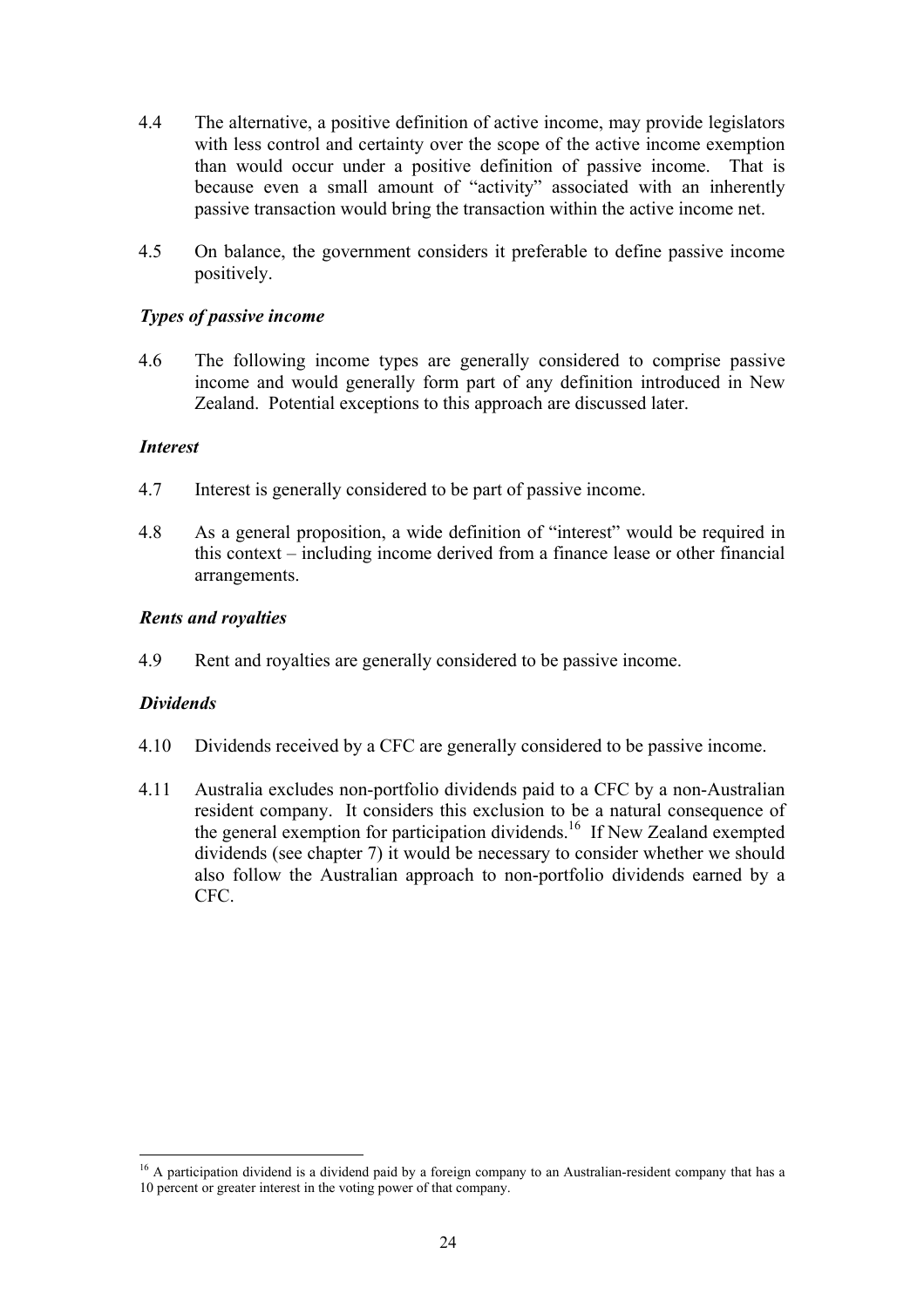### <span id="page-32-0"></span>*Other passive income*

- 4.12 In addition to the preceding categories of income, the following categories of income could be treated as passive:
	- *Gains from commodities transactions*. 17 The United States includes gains from commodities transactions unless they are part of hedging transactions connected to the CFC's business. Australia also includes such gains, but there is an exception for CFCs that produce or process the commodity, or use the commodity as a raw material (and other conditions are satisfied).
	- *Foreign currency gains*. Australia, however, treats such gains as active in certain limited circumstances – for example, if the CFC was carrying on the business of currency trading and no other party to the transaction was an associate or Australian resident.
	- Income from annuities and insurance products.

#### **Base company income − active in form but subject to accrual taxation**

- 4.13 CFCs engaged in nominally active business could be used to divert income that should properly be taxable as domestic income. The response of many countries (for example, Australia, the United States and the United Kingdom in the context of their active business exemption) has been to carve out "base company income" from their active exemption.
- 4.14 Generally speaking, "base company income" refers to income derived by a CFC from selling property or providing services on behalf of the group of companies in a manner intended to avoid or defer domestic tax. An example would be a CFC of a New Zealand company that simply processed the paperwork for a sale from New Zealand to some third market, but captured a "marketing" margin which consisted of the bulk of the profits from the sale. The concern would be that the CFC had been established to avoid New Zealand tax. With a base company rule, the margin captured in the CFC would be "base company income" and would be attributable to the controlling New Zealand shareholders on accrual.
- 4.15 In principle, base company income rules should not apply to commercially driven transactions between New Zealand companies and their CFCs. It would be difficult to draw an appropriate boundary between legitimate commercial transactions and those that should be included within base company income.

 $\overline{a}$ <sup>17</sup> Commodities transactions and foreign currency transactions fall within our financial arrangements rules. As such, any gain derived would be "interest", and thus passive income, even in the absence of a specific rule related to these transactions.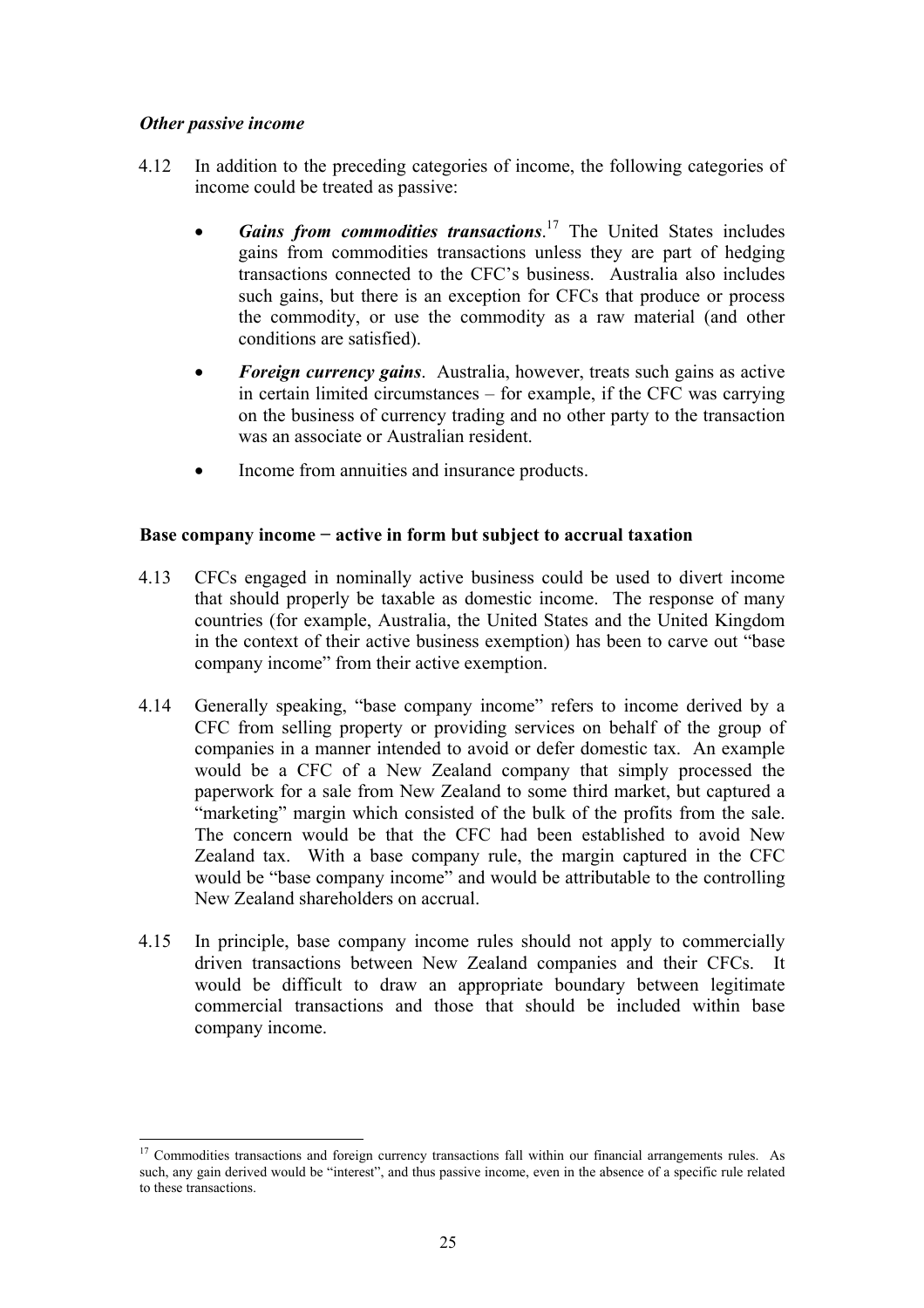- 4.16 Following international best practice, it would appear to be preferable for New Zealand to have base company income rules as part of a system having an active/passive distinction. There is, however, considerable variation in the design and implementation of base company rules internationally.
- 4.17 Generally, two major factors are relevant to the determination of base company income: the first is the geographical location of the transaction, and the second is the relationship of the parties to the transaction.

#### *Transactions with the domestic jurisdiction*

- 4.18 Transactions by a CFC with the domestic jurisdiction of its controlling shareholder can clearly reduce the domestic tax base. For example, when a CFC provides services or sells property in the country in which its controlling shareholder is resident, the arrangement could result in an artificial reduction of domestic tax. The income derived by the CFC, unless the CFC has a permanent establishment in the domestic jurisdiction, will not be subject to any domestic tax. The concern is that the sale or services are, in reality, made or provided by the controlling shareholder, or other domestic subsidiary, and income which would be taxable in the domestic jurisdiction has been inappropriately converted to exempt foreign income.
- 4.19 The United Kingdom's rules focus on transactions in the domestic jurisdiction. Under the United Kingdom's rules, the active business exemption is denied if the CFC performs services in the United Kingdom. Furthermore, a CFC whose main business consists of dealing in goods for delivery to or from the United Kingdom, unless the goods are physically delivered into the CFC's country of residence, is excluded from the United Kingdom's active business exemption.
- 4.20 Australia's base company income definition is also focused on transactions in the domestic jurisdiction. These rules require income from the supply of services by a CFC to an Australian resident, or Australian permanent establishment of a non-resident, to fall *prima facie* within the definition of base company income. This is true whether the supply is to related or unrelated parties. In addition, in relation to sales transactions, Australia includes income derived when a related Australian resident or an Australian permanent establishment of a related non-resident either purchases the goods from the CFC or supplies goods to the CFC as *prima facie* base company income.

#### *Related party transactions*

4.21 Some countries use their base company income concept to supplement their transfer pricing rules. When that happens, the focus is on transactions between related parties.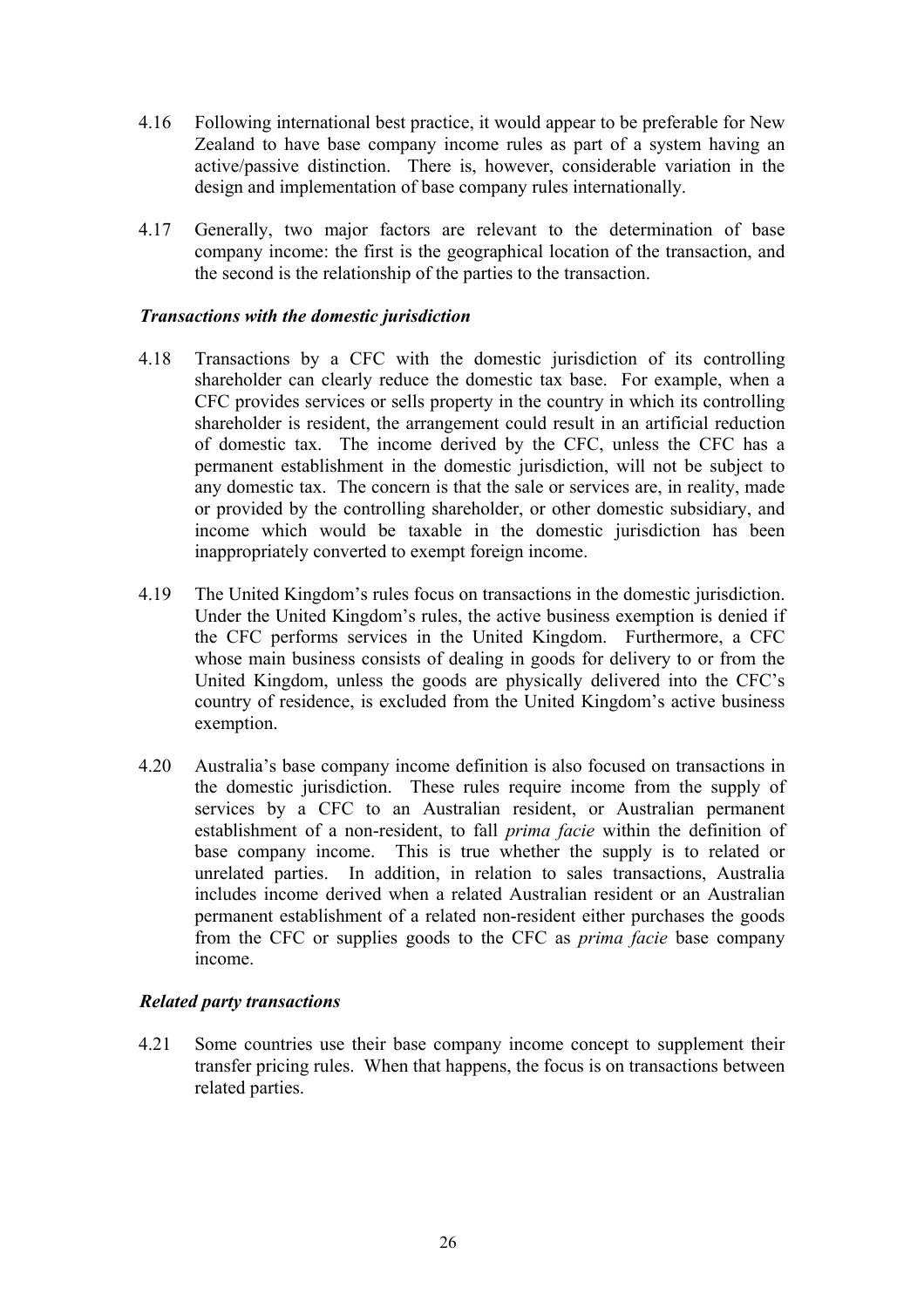- 4.22 Countries vary, however, over whether income derived from related party transactions in a CFC's local market should be outside the concept of base company income. Some countries consider that income from transactions in a CFC's local market should be exempt because current domestic taxation on such income would adversely affect the ability of the CFC to compete there. However, when a CFC derives income outside its local market, current domestic taxation would not affect its ability to compete in its local market.
- 4.23 Under the United States' rules, if a CFC purchases goods from a related party and sells the goods to any person, or purchases goods from any person and sells to a related party, the sales income will be *prima facie* base company income. However, the income derived will be excluded from base company income if the property purchased was manufactured, used or consumed in the CFC's local jurisdiction.
- 4.24 Australia's rules similarly provide an exemption for related party sales income. As already noted, income from the sales of goods is included within base company income when a related party resident in Australia or an Australian permanent establishment of a related non-resident is involved. However, the income derived will not be base company income if the CFC substantially alters, manufactures or produces the goods sold.
- 4.25 The United Kingdom takes a different approach. Under its rules, whether a transaction takes place in the CFC's local market is irrelevant. If a CFC is primarily engaged in a wholesale, distributive, financial or service business, income from related parties could cause the CFC to be ineligible for the active business exemption, whether or not the transactions take place in the CFC's local market.
- 4.26 It is reasonable that income derived by a CFC from related party transactions should be exempt if that income is a reflection of genuine business activity in the CFC's local market. Even so, care must be taken in designing a test which cannot be easily manipulated.

## *Interaction with transfer pricing rules*

- 4.27 A key issue is how the base company income concept interacts with a country's transfer pricing rules. Transfer pricing applies to transactions between related parties and seeks to determine correct prices with precision on a transaction by transaction basis. The base company rules apply to a wider set of circumstances, to groups of transactions, and have an anti-avoidance purpose. Base company income rules are generally viewed as a necessary reinforcement of the transfer pricing rules.
- 4.28 Take the example of NZ Co, a New Zealand-resident company which manufactures goods costing \$10 (see figure 4). NZ Co sells the goods to its CFC, resident in a low-tax jurisdiction, for \$11. The CFC then sells the goods to unrelated third parties for \$20.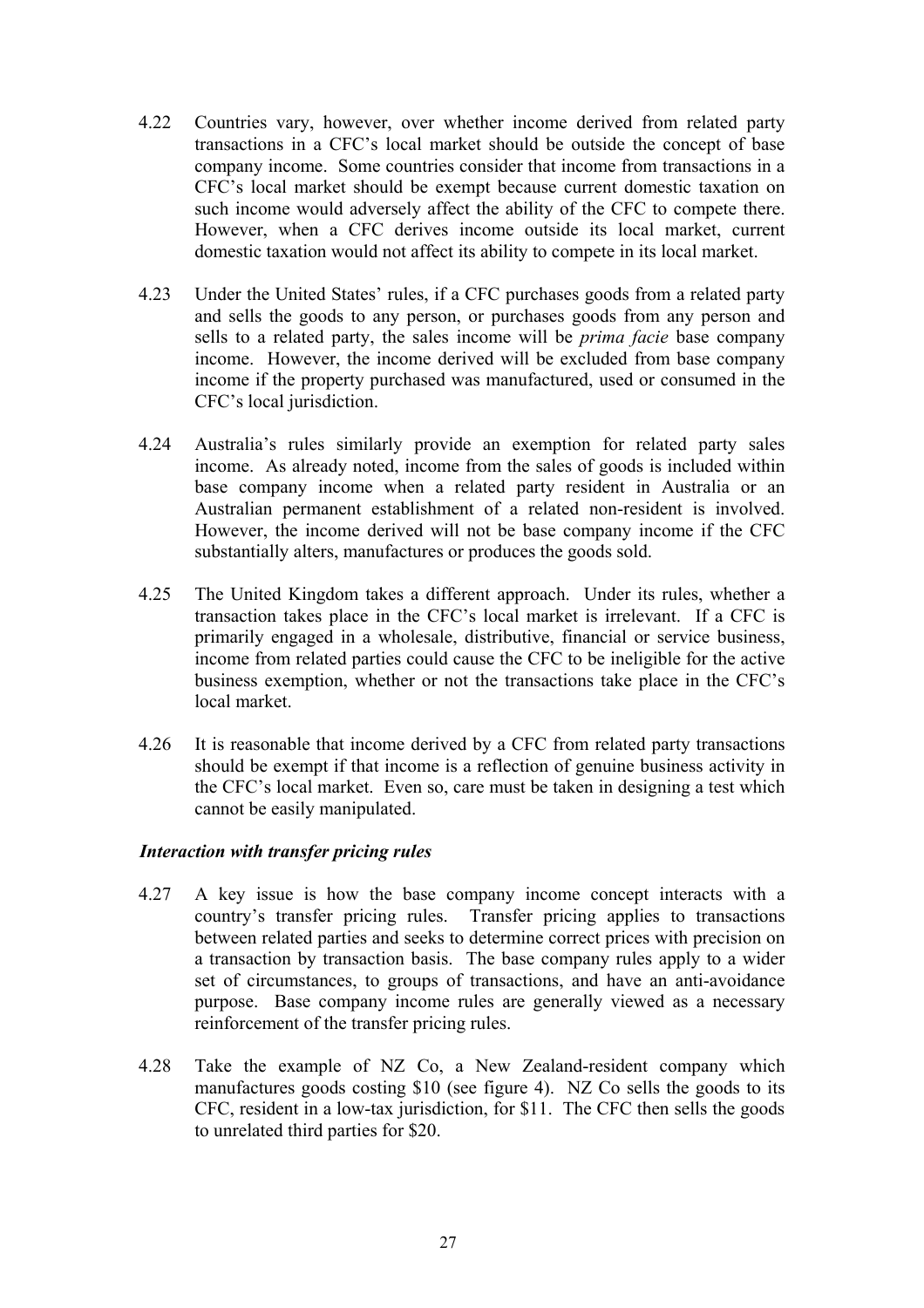**FIGURE 4 Example of base company income** 

<span id="page-35-0"></span>

- 4.29 One dollar of the profit from the sale is sourced in NZ Co, and \$9 in the CFC. However, assume very little activity took place in the CFC to justify the profit sourced there. Say, for example, the arm's length consideration for the supply by NZ Co to its CFC is determined to be \$17. The result of the application of the transfer pricing rules, then, is that \$7 of the profit will be taxable in NZ Co (and \$3 in the CFC). Under the CFC rules, however, all the income derived by the CFC (\$9) would be base company income and taxable on attribution to NZ Co in New Zealand.
- 4.30 The appropriate interaction between the base company income concept and New Zealand's transfer pricing rules will have to be determined.

#### **Special cases − passive in form but with activity**

4.31 The approach that New Zealand takes to various boundary issues should have regard for the New Zealand business environment. There may be times when it is appropriate for the new rules to depart from international norms. On the one hand, this may give rise to concerns that an over-cautious approach could inhibit the establishment of some new offshore activity that might otherwise develop. There are risks, however, associated with instituting an exemption that tries to anticipate changes to the current business environment. This section explores the question of when it might be appropriate to limit the active income exemption, recognising, however, that the active/passive boundary will need to evolve over time as New Zealand business conditions change.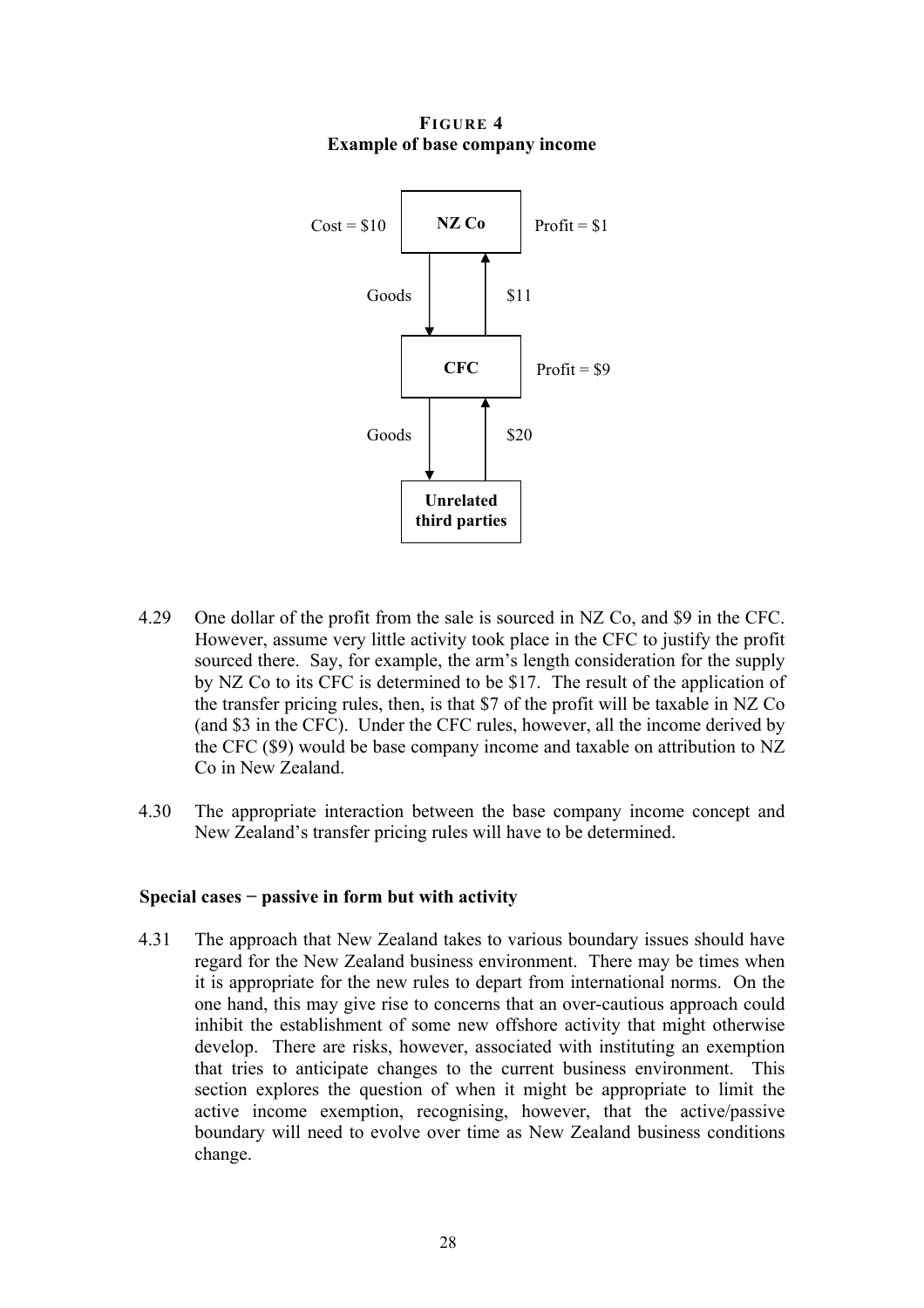- 4.32 One issue on which New Zealand might depart from international norms is whether a CFC that is actively engaged in the business of earning a category of income that is typically passive (the classic example being interest earned by banks) should qualify for the active exemption. This issue is particularly problematic and is dealt with by countries in different ways for different types of passive income.
- 4.33 This section examines areas where businesses which arguably are active earn income which is passive in form. The question is whether the active income exemption should be extended to them.

## *Banks and financial institutions*

- 4.34 In the case of banks and other financial institutions, interest often would constitute active business income and should therefore be excluded from the definition of passive income. The problem is that interest earned by a CFC of a bank might be passive in nature. Therefore treating all interest of a bank as active income creates potential for an erosion of tax revenues because banks can be established in low-tax jurisdictions with minimum capital or presence in that jurisdiction.
- 4.35 For example, a bank could put a portfolio of its loans to non-residents into a CFC, effectively moving such loans out of the domestic tax base. Identifying such arrangements can be difficult, particularly if the CFC carries on some legitimate active banking business of its own.
- 4.36 A few countries attribute income derived by banks and other financial institutions. For instance, in Denmark, the CFC rules are targeted at income from financial activity (including insurance). An entity will be a CFC if its financial income is in excess of  $33<sup>-1</sup>/3$  percent of its gross income or its financial assets are in excess of 33 $\frac{1}{3}$  percent of its total assets.
- 4.37 Other countries provide exemptions for interest earned by banks. Australia exempts interest derived by financial institutions in principle, although such interest might still be attributable if it falls into the definition of base company income. Similarly, the United Kingdom exempts CFCs dealing in banking, deposit-taking, money-lending or similar activities in principle, but requires them to satisfy a complex capital structure test (as well as satisfying minimum presence and effective management requirements) in order to be eligible for the active business exemption.
- 4.38 If New Zealand had a local retail banking industry that operated offshore through CFCs there could be merit in extending the exemption to interest earned by these CFCs. However, it is difficult to design an appropriate exemption in anticipation of such an industry development. Moreover, there is a fiscal risk that such an exemption would be used to exempt interest not intended to be covered by the exemption. It is possible that the problems associated with attempting to design and institute a suitable exemption in a vacuum outweigh any potential benefits from providing such an exemption.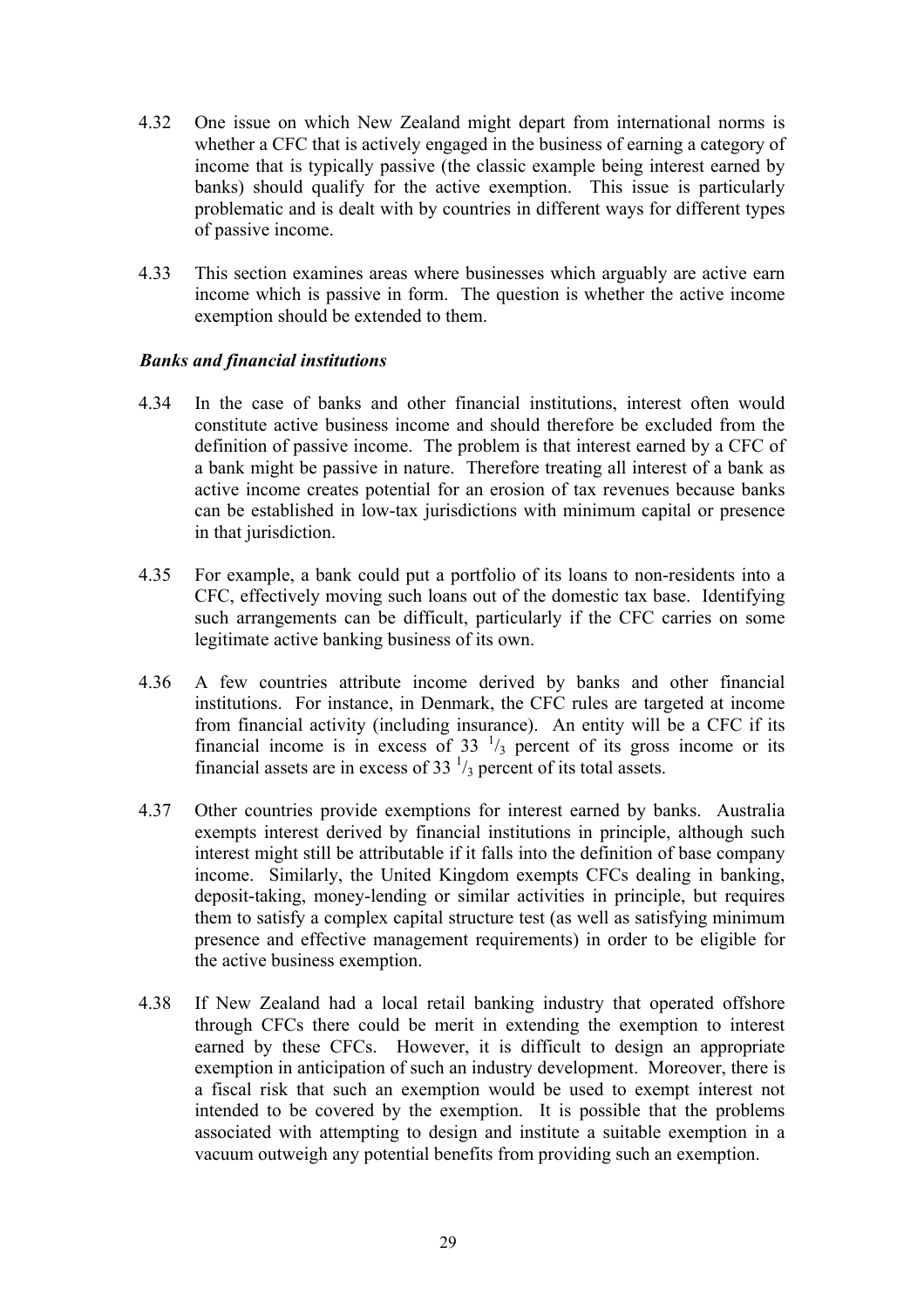## *Inter-affiliate financing*

- 4.39 Multinational groups will often be organised in such a way that one subsidiary operates as an intra-group financial centre, with loans from third parties channelled through the subsidiary to other group members. Those subsidiaries can be used to consolidate financial expertise in one specialist centre and manage intra-group financing transactions. In such situations, they might receive interest payments from other members of the group which are then consolidated and used to pay interest on the loans from third parties.
- 4.40 Without an exception to the general rule, those subsidiaries would be considered to be earning passive income and potentially taxed in New Zealand.
- 4.41 To relieve this taxation, it is sometimes suggested that the treatment of income received by a CFC from a related party borrower should be dependent on the origin of that income. Under this principle, interest that is received by a CFC from a loan to a related party borrower and deducted against active income of the borrower should be treated as active income of the recipient CFC.
- 4.42 The United States has an exclusion from passive income for inter-affiliate financing if certain "same country" (and other) conditions are met. Other countries (including Australia) always treat interest on loans to related parties as passive income. Implementing an inter-affiliate financing exception would necessarily be complex, given the fungibility of money and the complexity of intra-group financial arrangements. As such, the government does not favour exempting interest derived from inter-affiliate financing from accrual taxation.

#### *Income from insurance*

- 4.43 Many countries consider the insurance industry to be another special case. As with banks and other financial institutions, countries vary in the way they treat the business of insurance.
- 4.44 The United Kingdom's rules, in broad terms, provide that a CFC whose main business is insurance cannot be eligible for exemption unless less than 50 percent of its business is derived from the risks of related parties. Japan's rules also require a CFC whose main business is insurance to conduct more than 50 percent of such business with unrelated parties for the CFC to be eligible for exemption. In Canada, income from insurance is *prima facie* attributable, but will qualify for exemption, if not related to the insurance of Canadian risks, if the CFC's business is conducted principally with arm'slength persons and more than five individual employees are employed fulltime in the active conduct of the business. Australia has special rules for calculating the passive income of life assurance and general insurance CFCs. The effect of these rules, in broad terms, is to require attribution for income from assets held to meet liabilities on policies held by associates or Australian residents or that are in excess of the assets required to meet the liabilities referable to policies. Income from insurance can also fall within the definition of base company income in certain circumstances.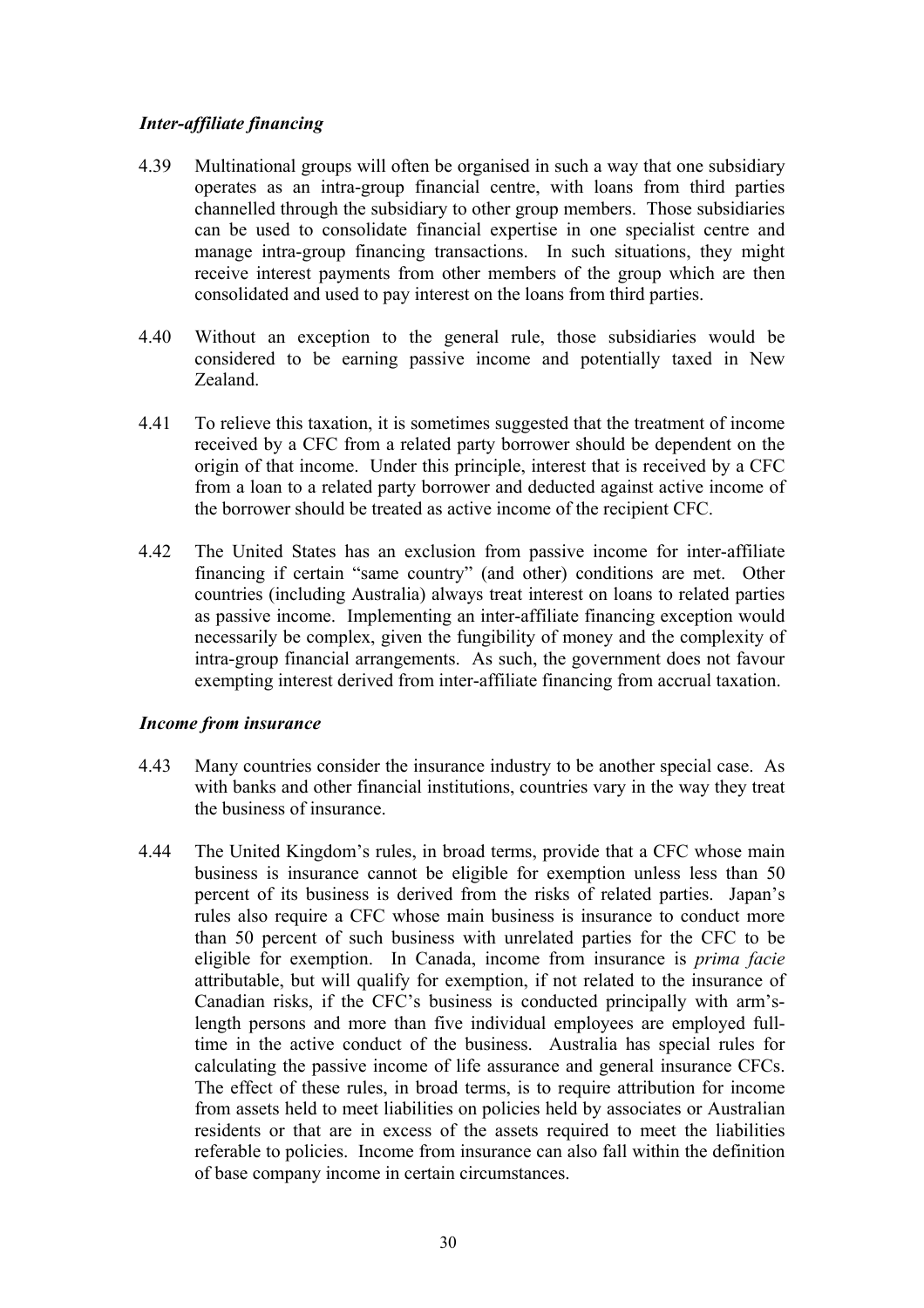4.45 Concerns particularly arise when companies use offshore captive insurance companies to provide "insurance" for their operations. As the premiums for such insurance are deductible against domestic income, such companies can be used to shift income out of the domestic tax base.

## *Management of real and other property*

- 4.46 There is an argument that rent derived by a company actively engaged in owning and managing commercial property should be excluded from attribution. Similarly, royalties derived by a company engaged in owning and managing intellectual property could be said to constitute active business income and, arguably, should be excluded from attribution.
- 4.47 Countries vary in the way they treat rents and royalties derived from active management in their CFC rules.
- 4.48 The United Kingdom takes a strict approach and treats rent and royalties as always passive: a CFC whose main business is holding intellectual property or leasing any property or rights will not qualify for exemption.
- 4.49 The United States treats rents and royalties as active if they are:
	- derived by a CFC in the active conduct of a business, if derived from unrelated parties; or
	- for the use of property within the CFC's jurisdiction, if derived from related parties.
- 4.50 Australia provides an exemption for property in the same jurisdiction as the CFC. However, to be exempt, a substantial part of the rental income must be attributable to the provision of labour-intensive property management services in connection with the land by the CFC. Australia also provides an exemption for royalties received from unrelated parties if derived in the course of carrying on a business and either the property or right in respect of which the royalty is consideration originated with the CFC, or the CFC substantially develops, alters, or improves the property or right for which the royalty is paid.
- 4.51 While there is a conceptual argument to exempt rents and royalties that are actively managed, it would be extremely difficult to administer a boundary that has the more general "active business" exemptions used in the United States and Australia. (There is already concern that intellectual property is being moved offshore to reduce New Zealand taxation.) It would appear preferable to follow the United Kingdom's approach and treat all rent and royalties as passive.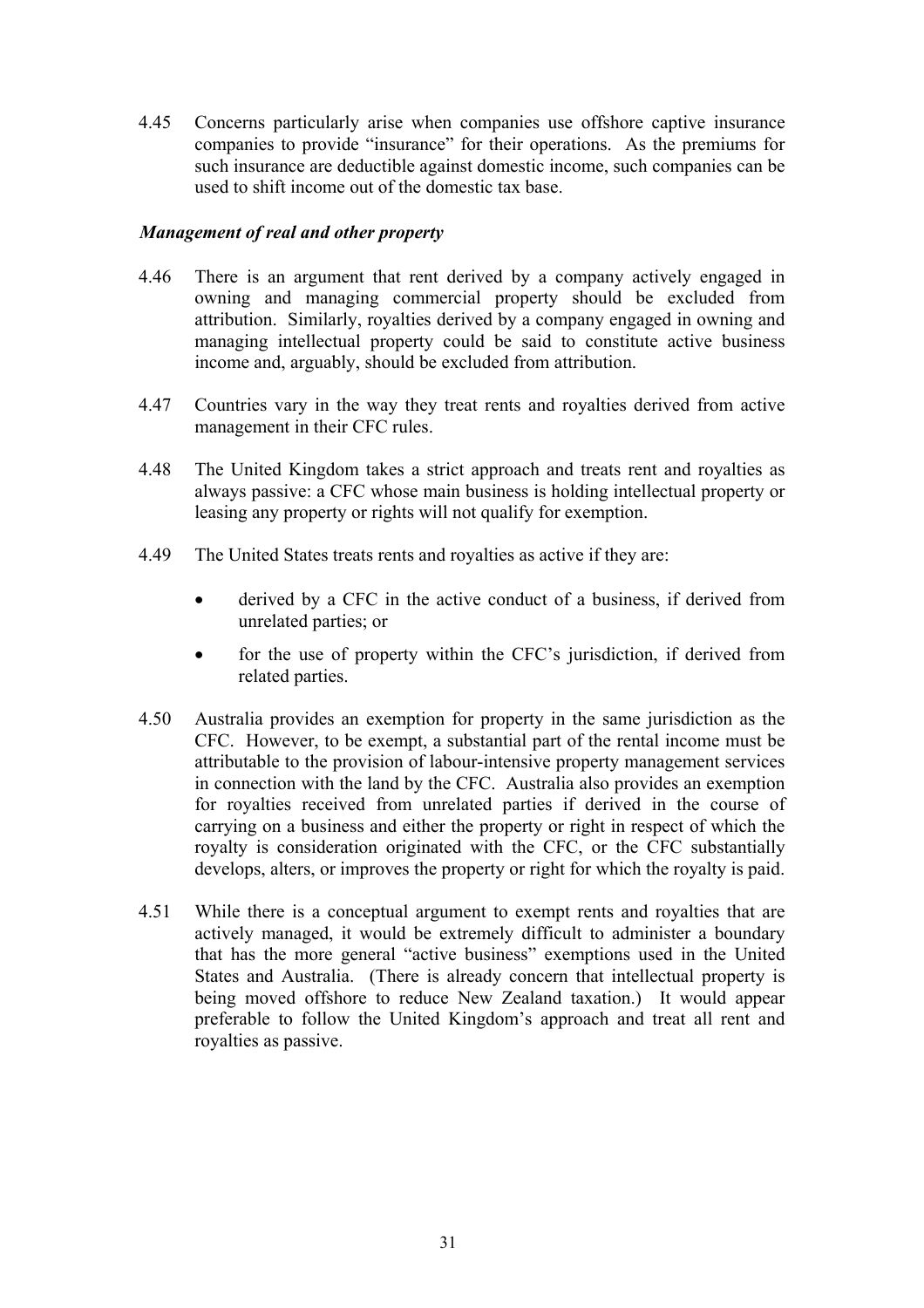# **Submission points**

Submissions are sought on the following matters, in particular:

- whether positively defining passive income, with active income defined by default as the remainder, is appropriate;
- the appropriate scope of the definition of "tainted income":
	- the list of passive income to be included (interest, dividends, royalties and rent);
	- treatment of a CFC which is actively engaged in the business of earning a category of income that is typically passive; and
	- extent of base company rules.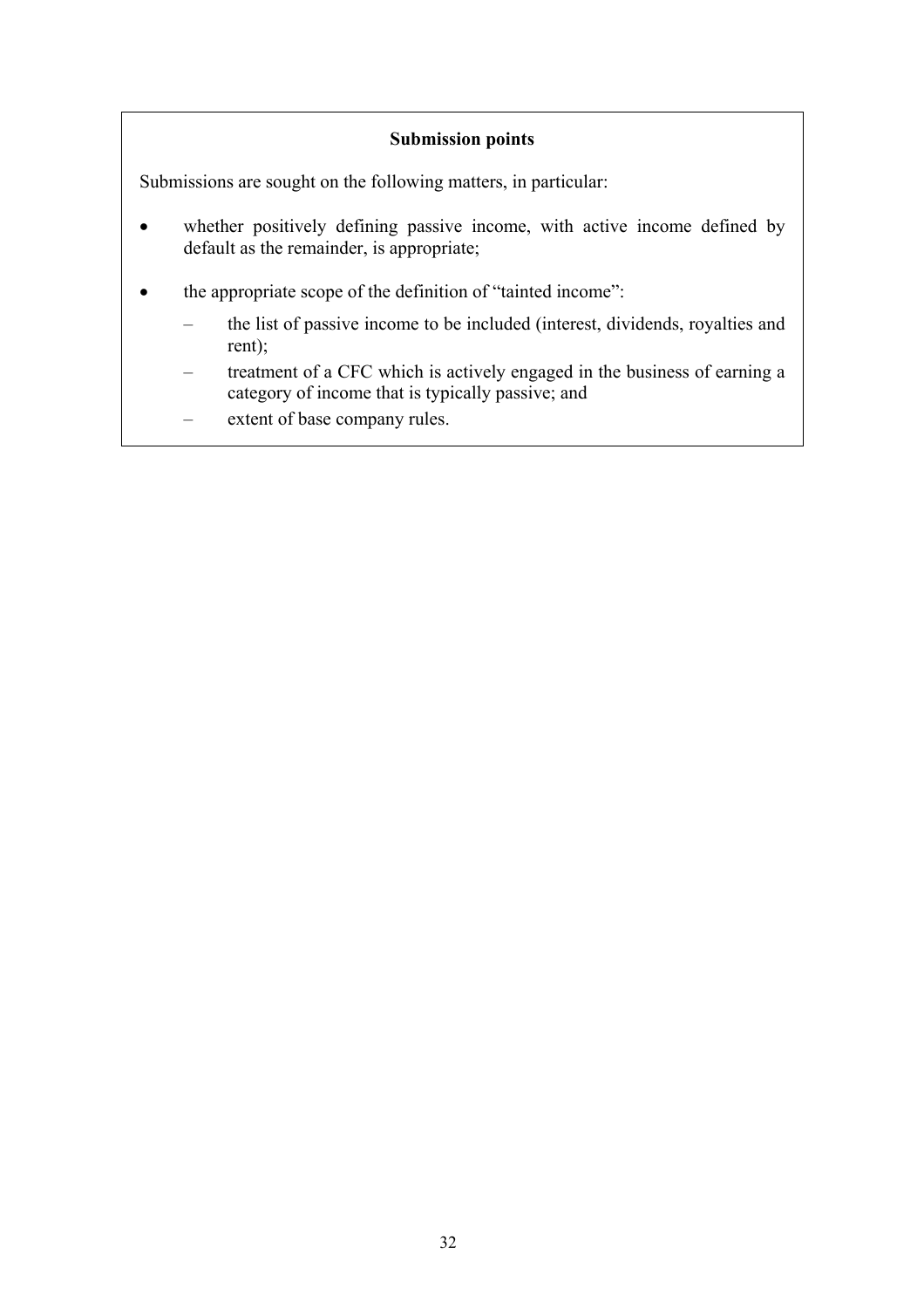# **CHAPTER 5**

# **The transactional and entity approaches**

### **Possible approaches**

The government could adopt one of two approaches to attributing the income of a CFC to its resident shareholders:

- The *transactional approach* examines each item of income derived by a CFC to determine whether it produces tainted income or non-tainted income. Accordingly, different income streams of the CFC attract different treatment depending upon their category; or
- The *entity approach* looks at whether the company is active or passive. Once categorised, then all of the income of the company is taxed in the corresponding manner, regardless of the nature of the income derived.

Details on how the rules within this general framework might work are the subject of consultations and submissions.

# **Attribution of profits using the transactional approach**

- 5.1 Australia and the United States apply a transactional approach to income of CFCs. Under this approach, the shareholder in the CFC is attributed certain "tainted" income of the CFC as it is earned by the CFC. Income is designated as tainted income if it is passive investment income or base company income.
- 5.2 The transactional approach has the attraction of being the most precise approach to achieve the policy goal of exempting active business income. This is because the obligation to attribute income arises only in relation to those sources of income that are viewed as passive or base company, and so susceptible to manipulation.
- 5.3 The main disadvantage that the Tax Review 2001 saw with the transactional approach was that it would seem to impose some significant compliance and administrative costs – relative to the entity approach. As will be explored in more detail later, this conclusion must be qualified by comparing the intended precision of the implementation.
- 5.4 Complexity arises in part because each transaction of a CFC must be considered to determine on which side of the tainted/non-tainted boundary it falls.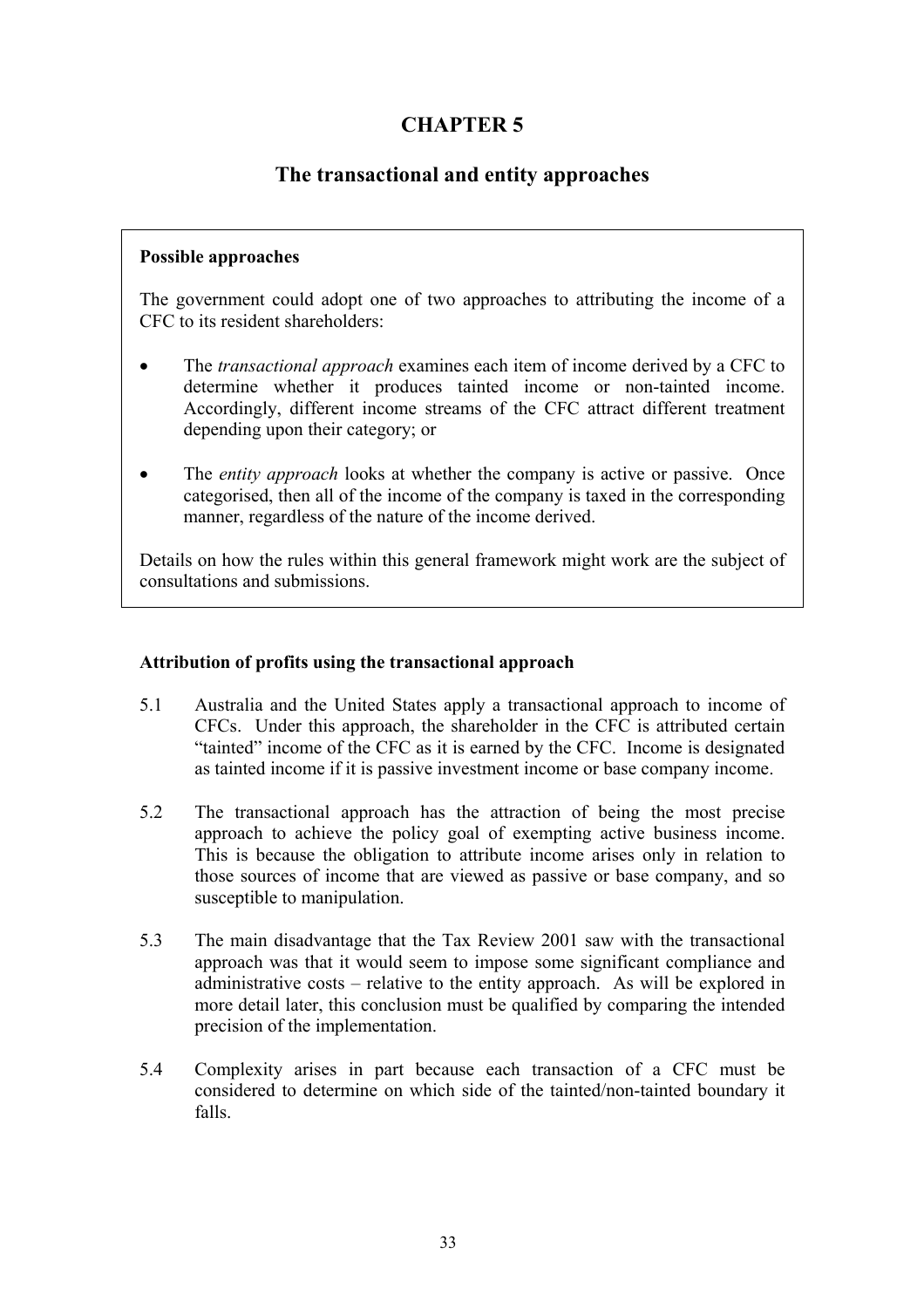- 5.5 Complexity is also associated with attribution of income to shareholders under the transaction approach when the CFC derives a mix of tainted and nontainted income. This complexity stems from the requirement to allocate expenses and foreign tax credits to that tainted income.
- 5.6 For instance, to calculate the amount of income that should be attributed to the shareholder, it would be necessary to calculate the expenses of the CFC that are deductible in earning that income. This might require some apportionment when expenditure is incurred by the CFC for the purposes of earning both tainted and non-tainted income.
- 5.7 Similarly, if the CFC has paid tax in the foreign jurisdiction in respect of all its income, those foreign taxes would need to be allocated between the tainted and non-tainted income. That would be necessary to determine the amount of the underlying foreign tax credit available to the New Zealand shareholder for the tainted income.
- 5.8 Considerable complexity arises in the systems of other countries when an attempt is made to tax the income as it is distributed to the shareholder (with a credit for tax previously paid as the income accrued). If a system of taxing the tainted income once, as it accrues, were implemented, this area of complexity would be avoided.
- 5.9 Finally, if the CFC has passive losses, those losses would need to be separately calculated and ring-fenced to be set off against future passive income of the CFC, consistent with current law. These losses would not be deductible against the domestic income of the New Zealand-resident controlling shareholders. Active losses would similarly need to be ring-fenced from passive and domestic income.

# *Hybrid transactional approaches*

- 5.10 Australia introduces an element of an entity approach in conjunction with its transactional approach when the proportion of tainted income is very low (a minimum threshold rule). The United States has both a minimum threshold and a maximum threshold rule.
- 5.11 The concept of a minimum threshold is that a taxpayer should be able to avoid the compliance features of a transactional approach when the proportionate amount of tainted income is small. Australia has an active income exemption if (among other things<sup>18</sup>) less than 5 percent of a CFC's gross turnover is tainted income. In that case, none of its income is attributed.
- 5.12 In principle, this minimum threshold seems to be a sensible simplification measure. Active businesses may legitimately derive small amounts of tainted income, such as interest on bank deposits, and should not be required to incur the compliance costs of attribution in relation to that small amount.

 $\overline{a}$ <sup>18</sup> There are additional requirements that the CFC has a permanent establishment, has kept accounts in accordance with generally accepted accounting principles (which are satisfied if it complies with the accounting standards applicable in the CFC's country of residence), and it has complied with certain substantiation requirements.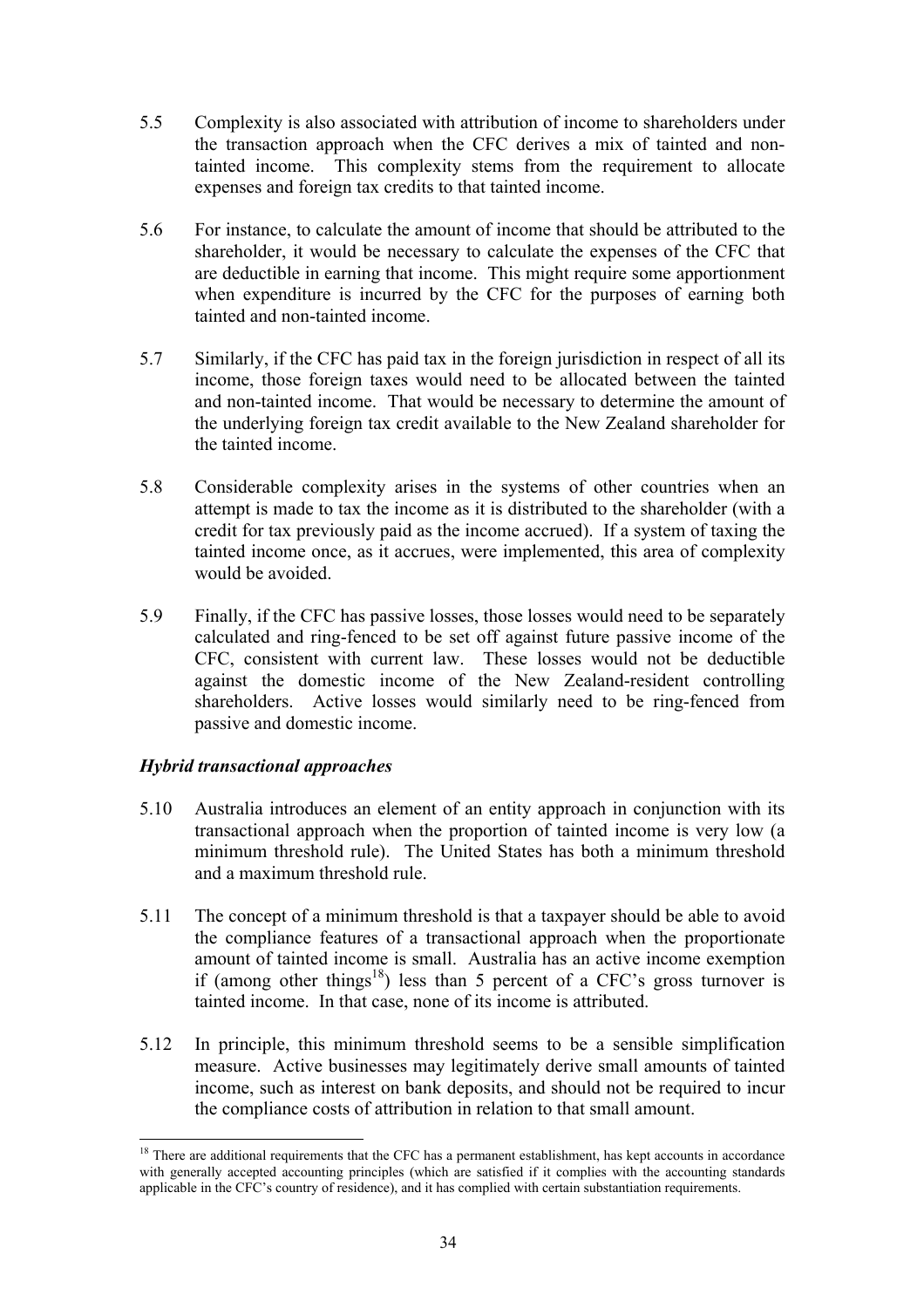- 5.13 The main downside of a minimum threshold exemption is that it still has the potential to facilitate the erosion of the domestic tax base, using a CFC earning mostly active income, up to the minimum threshold. Also, if the threshold is set as a proportionate amount, the size of the exemption could, arguably, be too generous, depending on the size of the CFC. These concerns may be dealt with by limiting the exemption to tainted income sourced outside New Zealand from unrelated parties.
- 5.14 The United States uses a maximum threshold approach in relation to foreign base company income. If foreign base company income exceeds 70 per cent of the total income of the CFC, all of the income of the CFC is subject to attribution. This type of rule also has merit – particularly if used in tandem with a minimum threshold rule.

## **Attribution of profits using the entity approach**

- 5.15 Many European countries, including the United Kingdom, implement their CFC rules using an "entity approach", best described as an "all or nothing" approach. In other words, if the CFC satisfies an active business test, none of the income earned by the entity is attributed to the shareholder of the CFC on an accrual basis.
- 5.16 Countries which use the entity approach exempt CFCs primarily engaged in active business. Eligibility is often determined by focusing on whether:
	- The CFC has a substantial presence in the jurisdiction.
	- The income derived by the CFC is from activities in its country of residence.
	- The business of the CFC is mainly "active".
	- The CFC deals with unrelated parties.

As such, eligibility requirements for exemption under an entity approach incorporate features that are analogous to the definition of base company income under a transactional approach.

#### *Substantial presence*

5.17 Many countries (including the United Kingdom) require a CFC to have a substantial presence in its local jurisdiction for the CFC to qualify for their active business exemption. This is designed to prevent "letter-box" CFCs from being eligible for exemption. The test focuses on whether the CFC has permanent business premises in its jurisdiction of residence for use in carrying on its business. This may depend on whether the CFC has sufficient employees in that jurisdiction to conduct its business. It may also depend on whether the CFC has effective management and control of its own business.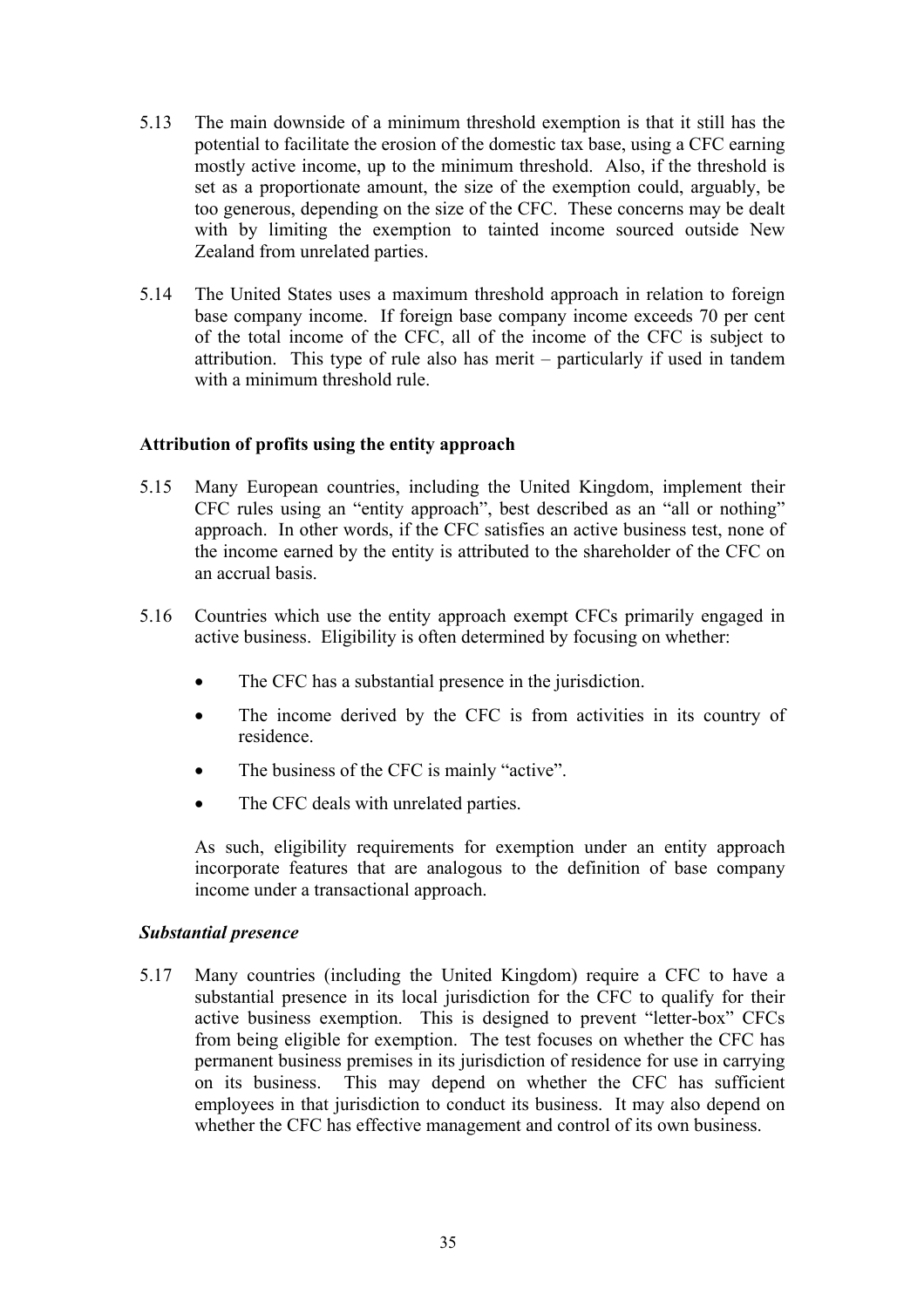## *Income derived from country of residence*

5.18 Some countries also require the CFC to earn its income (or a certain percentage of its income) in the country of residence. The idea behind this requirement is that a CFC which primarily derives its income in its jurisdiction of residence is likely to have legitimate reasons for its presence in that jurisdiction.

### *Active business criteria*

- 5.19 The requirement that the business of the CFC be active has two key elements under the entity approach. The first element is the identification of the types of activity that will qualify as active. The second element is the requirement that the qualifying activity be the primary or main business of the CFC.
- 5.20 Identifying the types of qualifying activity is sometimes implemented by positively defining active businesses (such as manufacturing or agriculture). For example, the French exemption is limited to CFCs principally engaged in manufacturing or production, services or the purchase of goods for sale or lease. Finland limits its exemption to CFCs whose income is principally derived from industrial or any other comparable production activities or shipping activities, or sales and marketing related to those activities.
- 5.21 Alternatively, countries can positively define passive activities (such as investing or leasing). For instance, the United Kingdom's exemption is not available to CFCs whose main business is investment. This includes the holding of securities or intellectual property, dealing in securities other than as a broker, leasing, or "money box" functions. Similarly, Japan excludes from exemption a CFC whose main business is investment – holding stocks, bonds or debentures, providing patents, other rights regarding intellectual property, and leasing ships or aircraft.
- 5.22 Countries have different approaches to determining whether the qualifying/disqualifying activity is the principal activity of the CFC. In the United Kingdom, the "main business" of the CFC must not be an "investment business". The term "main business" is not defined. Comparative turnover, profitability and capital investment in different activities are taken into account in applying this test. Japan also refers to the "main business" being other than the non-qualifying activities – without specifically defining the term "main business". Portugal requires 75 percent of income to be from the permissible activity.
- 5.23 A related issue is whether the threshold for tainted income should be set as a proportionate amount – as is the case in Portugal and France. That would mean that the quantum of tainted income that escapes attribution would depend on the size of the CFC. Arguably, this raises equity concerns because large operations will be able to shelter much more passive income than smaller operations.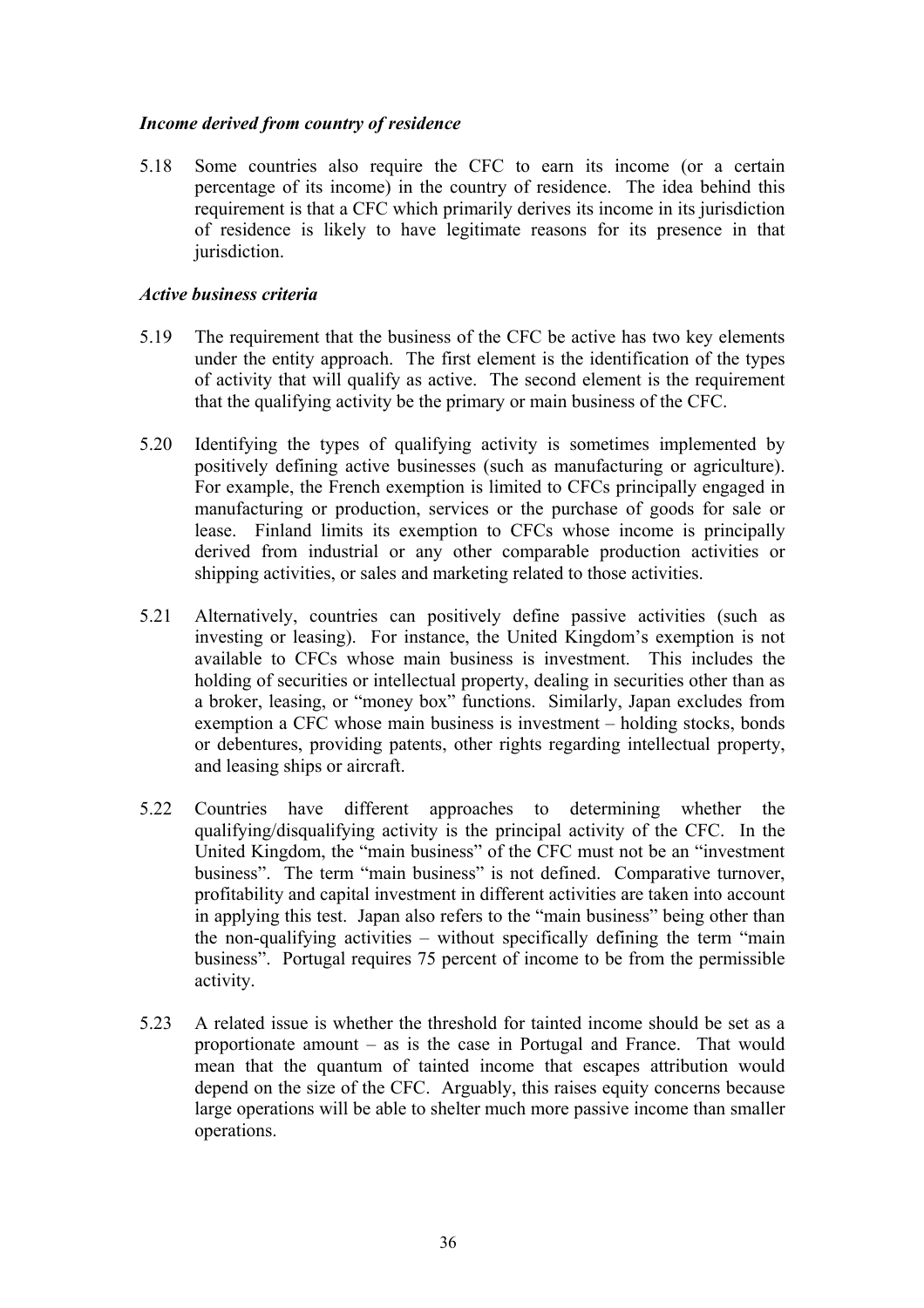5.24 Finally, there would need to be rules for dealing with CFCs that moved above or below the threshold, and therefore in and out of the exemption, across income years.

## *Transactions with unrelated parties*

5.25 Countries usually require that the income, or a sufficient proportion of income, derived by a CFC should be derived from transactions with unrelated parties. If a CFC deals primarily with related parties the CFC is considered to be more likely to be a tax-avoidance vehicle used to divert income which should be properly taxable in the country where the controlling shareholders are resident. For example, the United Kingdom's rules exempt CFCs whose main business is "wholesale, distributive, financial or services business" but only where 50 percent or more of the CFC's gross trading receipts from that business are derived from unrelated parties (and certain specified unconnected United Kingdom companies and individuals).

# *Level of threshold*

5.26 Countries typically provide that an entity is "active" if it is primarily (50 percent or more) engaged in earning active income. Such a test could in principle be applied using ratios of gross or net income, or assets. Consideration also could be given to using a lower threshold, say 25 percent, for passive income in categorising the entity. In that case a CFC would be taxed on accrual if its percentage of passive income or assets exceeded 25 percent of the total.

#### **Evaluating the transactional and entity approaches**

- 5.27 On the surface, the entity approach is considered to be simpler than the transactional method. However, much of this apparent simplicity arises because passive income thresholds used to determine what qualifies as a passive entity are typically much higher (around 50 percent) than the minimum thresholds under which the transactional method does not apply. If approaches with a similar level of precision are compared, then, the apparent differences in complexity between them cease to be significant.
- 5.28 The entity approach appears technically simpler because, within the firm, there are none of the apportionment or allocation issues in relation to expenditure or foreign tax credits. Arguably, an entity system which sought to segregate active and passive income with the same precision as is theoretically possible with a transactional approach would involve a similar level of technical complexity.
- 5.29 Most of the complexity concerns associated with a transactional approach have direct analogues in an entity system.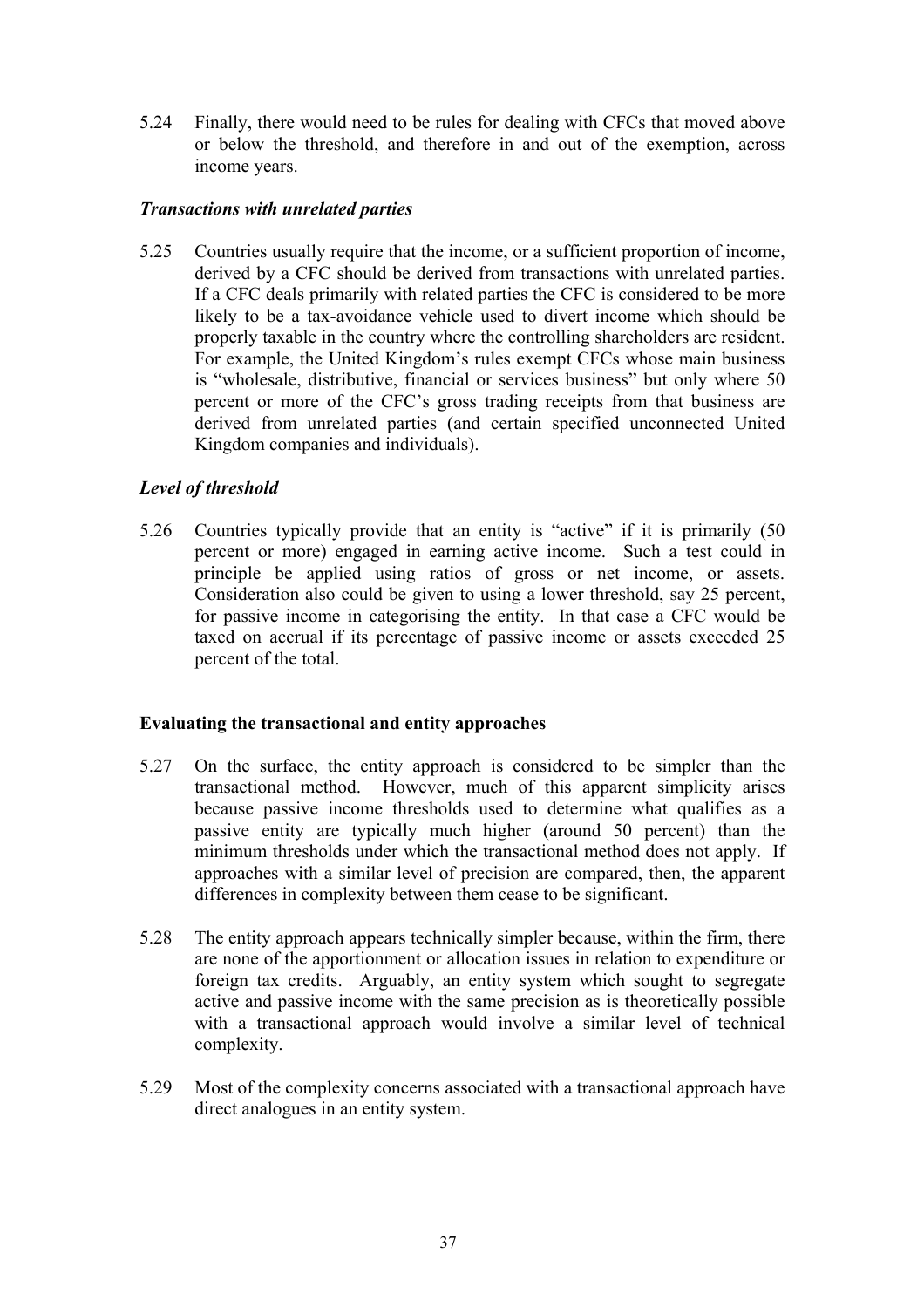- 5.30 For example, under an entity approach applied to a group with a mix of active and passive subsidiaries, the same allocation concerns arise if costs, such as interest, are disproportionately allocated to the passive subsidiary.
- 5.31 If dividends from passive income were to be taxed when the income was repatriated, the character of the underlying income and taxes paid with respect to different streams of income would need to be tracked through chains of subsidiaries.
- 5.32 From a taxpayer perspective, the disadvantage of an entity approach that has a low tolerance of passive income is that if the entity fails the active entity test, all of its non-tainted income is attributable to the shareholder. On the other hand, from the point of view of the government, a problem with a fairly generous threshold of passive income would arise if the entity passed the active entity test and none of its tainted income was attributed to the shareholder.
- 5.33 The critical question is how much tainted income should be allowed to accumulate in the active CFC under the entity approach. As discussed in chapter 3, a key issue in the design of CFC rules is prevention of the erosion of the New Zealand tax base by accrual of untaxed tainted income in CFCs. If tolerance of tainted income is too high, achieving that objective is seriously compromised.

#### **Submission points**

Submissions are sought on problems that might arise if:

- a *transaction approach* is adopted to determine the income of a CFC that must be attributed to resident shareholders as it accrues in the CFC; or
- an *entity approach* is adopted to determine the income of a CFC that must be attributed to resident shareholders as it accrues in the CFC.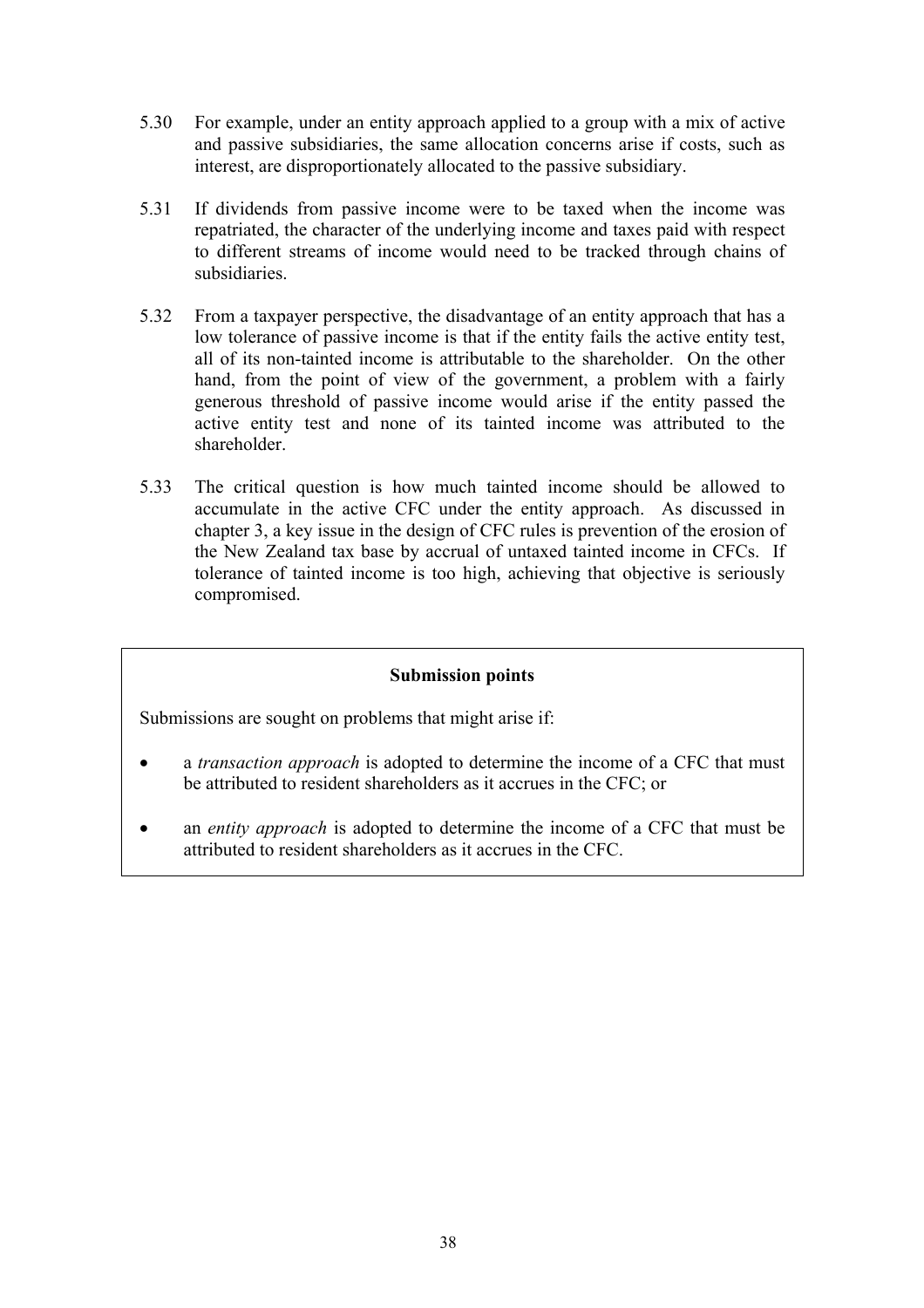# **CHAPTER 6**

# **Interest allocation and transfer pricing rules**

# **Possible changes**

- 1. The current thin capitalisation rules would be:
	- extended to cover all New Zealand entities with outbound investments, taking into account the compliance cost considerations;
	- modified to deal with outbound investments in CFCs; and
	- reviewed to ensure that the safe harbour ratio is appropriate.
- 2. Technical aspects of the thin capitalisation rules would be reviewed to make them consistent with the minimum capital requirement rules for banks.
- 3. The transfer pricing rules would be strengthened by shifting the burden of proof on transfer pricing matters from the tax administration to taxpayers.

Details of how the rules within this general framework might work are the subject of consultations and submissions.

## **Interest allocation in multinational companies and taxation of New Zealand income**

6.1 A number of interest allocation rules have already been introduced into the tax legislation in an attempt to address the interest allocation problem presented by multinational companies. These rules, which include the general thin capitalisation rules for foreign controlled entities, conduit company interest allocation rules and the minimum capital requirement rules for New Zealand banking groups, are intended to limit the interest costs that multinational companies can claim against their New Zealand-sourced income.

# *Current general thin capitalisation rules*

6.2 The overall objective of the general thin capitalisation rules is to protect the New Zealand tax base against excessive interest deductions. This is achieved by requiring certain multinational groups to allocate their global interest costs in accordance with their worldwide gearing ratio. Thus, the rules are intended to ensure that New Zealand does not bear a disproportionate share of the global interest costs of multinational groups.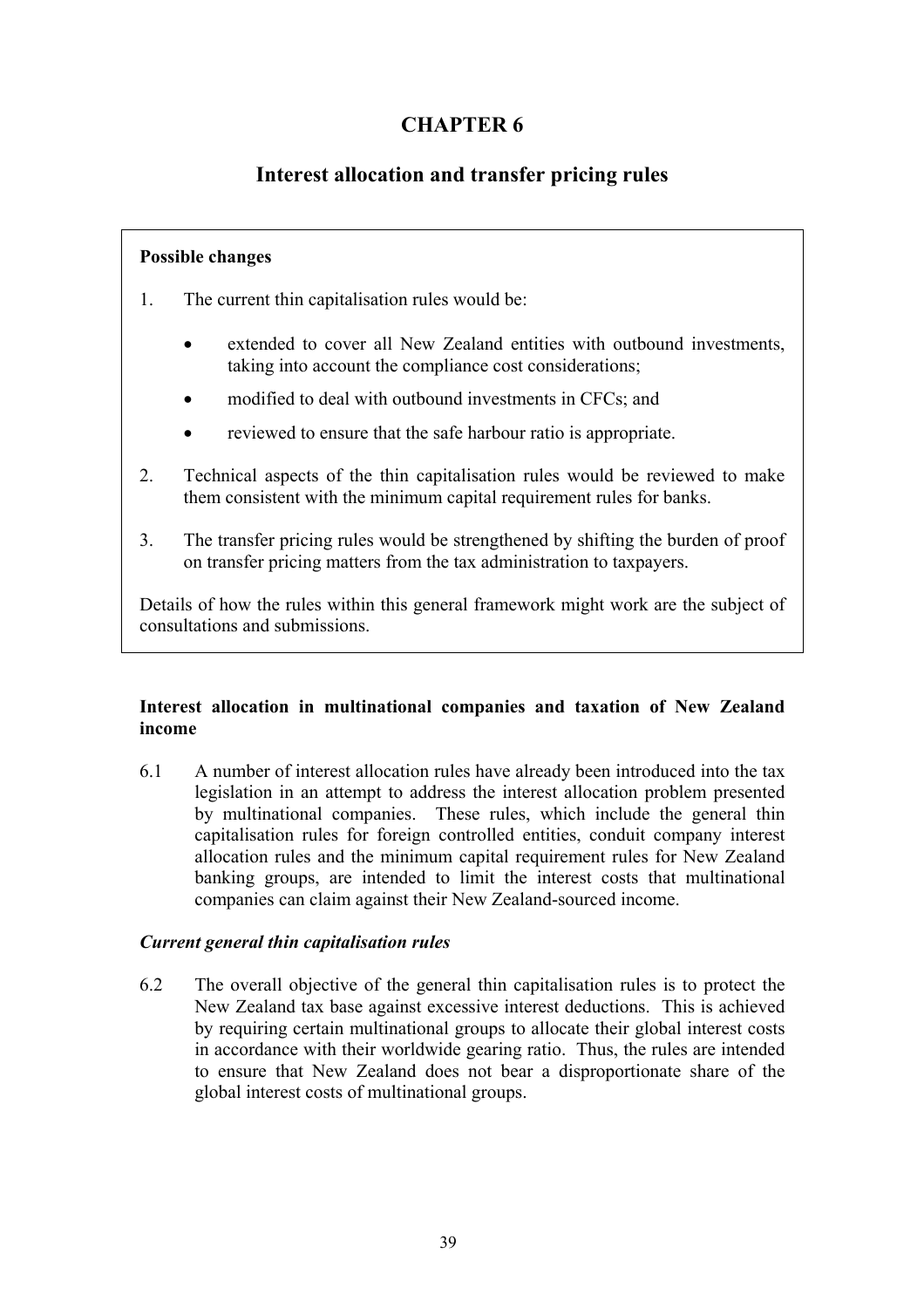- 6.3 The general thin capitalisation rules apply to foreign controlled entities: nonresidents operating in New Zealand through a fixed establishment, New Zealand companies controlled by a single non-resident, and certain forms of trust. That is because such entities, being controlled by a single non-resident, could thinly capitalise their New Zealand operations to reduce their New Zealand tax without any effective commercial constraint.
- 6.4 Under the current rules, interest deductions for an entire New Zealand group are examined, but are not challenged if its group debt percentage does not exceed 75 percent (a debt to equity ratio of 3:1 for the entire New Zealand group). If the group's total debt-to-asset percentage exceeds the safe harbour ratio, allowable interest deductions for the group will be limited to the higher of a level consistent with 75 percent group debt percentage or 110 percent of its worldwide group debt percentage.

## *The interest allocation problem under active income exemption*

- 6.5 Exempting foreign active income would exacerbate the interest allocation problem that the current thin capitalisation rules aim to resolve. Under the proposed active/passive rules, the active income of CFCs would no longer be taxable in New Zealand. To the extent that New Zealand has a higher tax rate than the jurisdiction in which the CFC is located, the revised rules would also create an incentive for firms to allocate their interest costs against New Zealand income as opposed to the tax-exempt foreign income. This can be done by the parent company financing investments in active CFCs in the form of equity, as opposed to debt.
- 6.6 In the example in figure 5, a New Zealand entity, NZ Co, has \$2,000 capital, made up of \$1,000 equity and \$1,000 loan (with 10 percent interest). NZ Co made a domestic profit of \$100 and a \$1,000 outbound investment in a CFC which generates a profit of \$100, and is funded purely by way of equity. Table 6.1 shows that if the income of the CFC is not taxable in New Zealand, NZ Co could allocate its entire financing costs against its New Zealand domestic income, even though half of its income is exempt active income of a CFC. In this case, the exemption of foreign income could lead to an erosion of the New Zealand-sourced income as the overall profits of NZ Co are reduced to zero by the over-allocation of its global interest costs.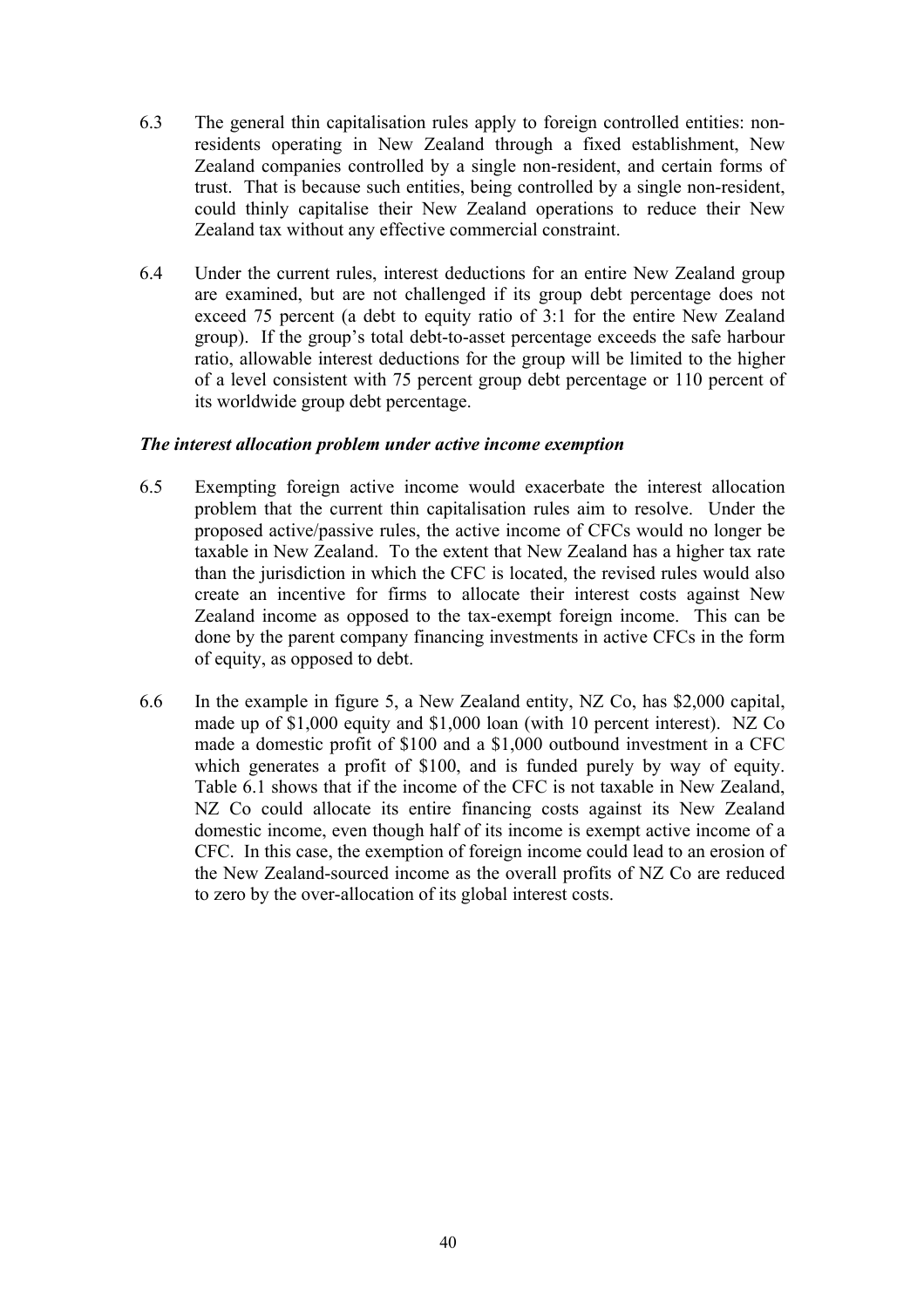**FIGURE 5 Interest allocation problem under active income exemption**



**TABLE 6.1 Existing thin capitalisaiton rules: New Zealand tax calculation** 

| Domestic income                          | 100.00   |
|------------------------------------------|----------|
| $CFC$ income $-$ exempt                  |          |
|                                          | 100.00   |
| Interest cost                            | (100.00) |
| Net income                               |          |
| New Zealand tax                          | Nil      |
| New Zealand income is entirely sheltered |          |

- 6.7 Current thin capitalisation rules would not deal with this concern, for three reasons. First, the general thin capitalisation rules apply only to foreign controlled entities. The scope is too narrow as it does not apply to all entities with investments in CFCs that would have access to the active income exemption.
- 6.8 Second, these rules limit total debt of the New Zealand group as a fraction of total assets, whether the assets are employed domestically or overseas. This means that the New Zealand group effectively takes on the debt funding costs of the assets employed to generate foreign income. This would create a mismatch between deducting the interest costs and exempting the associated income. By contrast, the thin capitalisation rules for banks and conduit companies, in effect, limit the level of debt and interest deductions on the basis of assets employed to generate taxable income in New Zealand.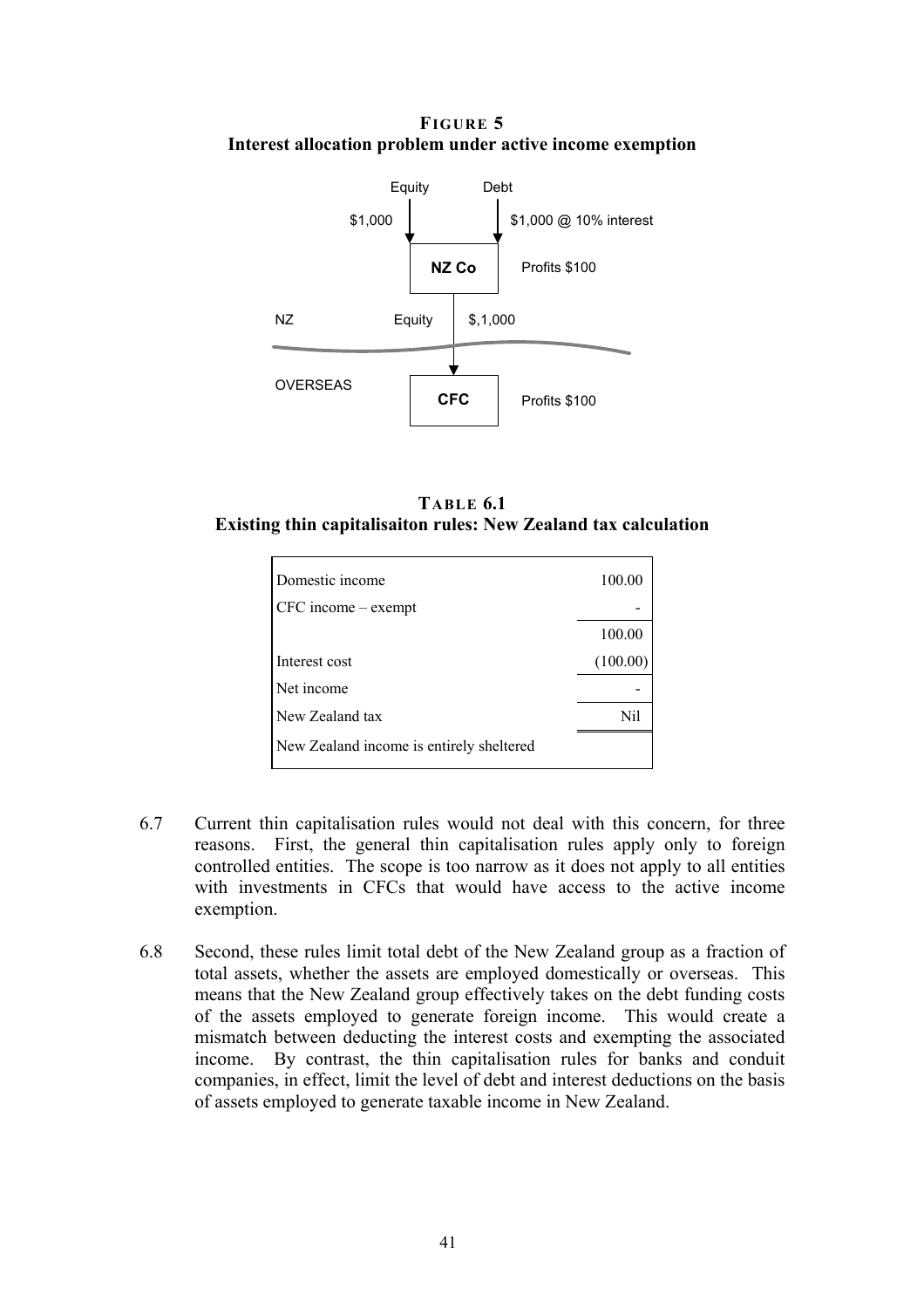6.9 Third, the general thin capitalisation rules contain a 75 percent debt-to-asset safe harbour ratio. This ratio is used as a compliance cost reduction mechanism for foreign controlled entities under the current rules. However, if the ratio is applied to entities with outbound investments, it would allow these entities to claim full interest deductions in New Zealand up to the 75 percent debt-to-asset ratio while earning a significant amount of tax-exempt income offshore. In this sense, the safe harbour ratio would operate more as a concession than a compliance cost reduction mechanism if applied to entities with outbound investments.

#### **Policy considerations in the development of general thin capitalisation rules**

6.10 To provide greater protection for the domestic tax base, it would be necessary to extend and strengthen the general thin capitalisation rules. The following sections set out the main policy concerns that would have to be resolved if the general thin capitalisation rules were to provide the necessary safeguards to New Zealand's tax base under an active income exemption.

#### *Extending the thin capitalisation rules to entities with outbound investments*

- 6.11 There is a case for applying the general thin capitalisation rules to non-foreign controlled entities with outbound investments. These rules would protect New Zealand's tax base by ensuring that the global interest costs of companies with outbound investments were allocated in proportion to their worldwide debt ratio. However, companies with no outbound investments would not be subjected to these rules. Australia has a comprehensive set of interest allocation rules for entities with outbound investments based on the worldwide debt ratio.19
- 6.12 The rules would not be unduly restrictive on the financing methods that entities use for their outbound investments because interest costs would be allocated by reference to their worldwide debt ratio.

#### *Compliance cost considerations*

 $\overline{a}$ 

- 6.13 The compliance costs that could be imposed by the thin capitalisation rules are an important consideration.
- 6.14 The current thin capitalisation rules apply to foreign controlled entities and are designed to deal with these entities specifically. Extending the thin capitalisation rules to domestic entities with outbound investments would require a careful consideration of the differences between these entities.

<sup>&</sup>lt;sup>19</sup> The interest allocation rules used in Australia limit the allowable debt (and interest) of outward investing entities (an Australian entity that has a permanent establishment overseas or a 10 percent or more controlling interest in an Australian controlled foreign entity) and their associates to the maximum of the safe harbour ratio, the arm's length amount and the worldwide gearing debt amount.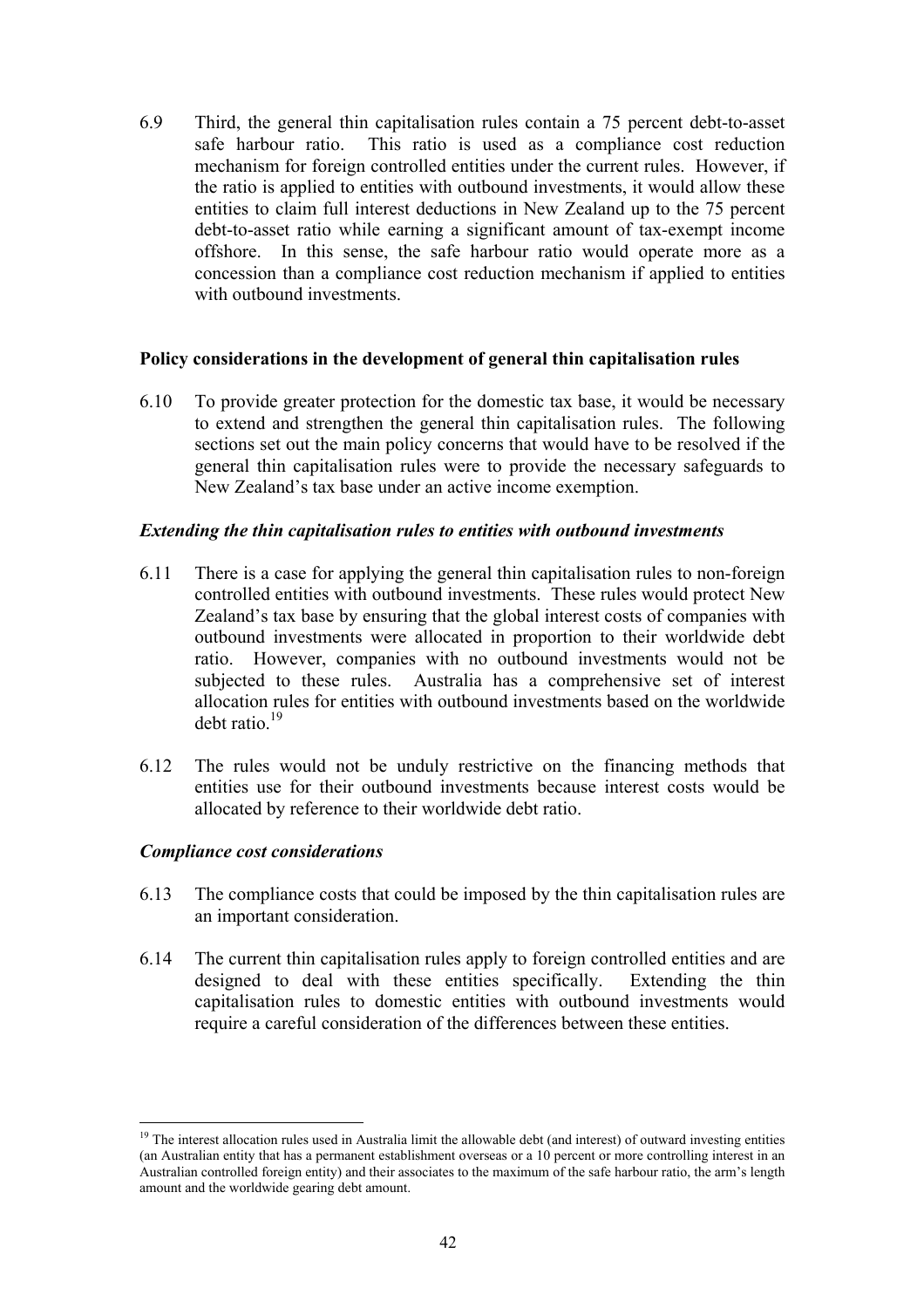- 6.15 For foreign controlled entities, relying solely on the worldwide debt ratio as a benchmark for interest allocation could be problematic as the balance sheet information required is not located within New Zealand. On the other hand, domestic entities in New Zealand would not face similar obstacles in accessing the balance sheet information needed to apply the worldwide debt ratio.
- 6.16 Compliance cost-reduction measures would be investigated to ensure that entities that already use a funding structure that is consistent with the worldwide gearing ratio would not be required to apply the thin capitalisation rules. In addition, other thresholds could be developed to ensure that domestic companies with a small amount of outbound investments would not be required to apply the thin capitalisation rules.

#### *Entities with outbound investments in passive CFCs*

- 6.17 The interest allocation problem for non-foreign controlled entities is most evident when the outbound investments are in tax-exempt CFCs, as illustrated in the example in figure 5. The treatment of passive investments under the extended thin capitalisation rules would have to be considered carefully. On the one hand, passive investments would be taxable in New Zealand, and interest incurred on behalf of these investments should be deductible in New Zealand. On the other hand, foreign tax credits would be provided to offset the New Zealand tax liabilities on passive income, and the calculation of these foreign tax credits should, in theory, take into account an appropriate share of the interest costs so that New Zealand does not bear both the interest costs as well as the foreign tax credits associated with passive investments.
- 6.18 Australia does not provide special rules for entities with outbound passive investments. Interest costs incurred by Australian entities with respect to CFCs with passive investments are subject to the thin capitalisation rules, while the passive income is also taxed on accrual.

# *Adjustment for equity investments in CFCs*

- 6.19 The general thin capitalisation rules limit total debt of New Zealand companies as a fraction of total assets. Assets for the purpose of these rules are measured on the basis of generally accepted accounting practice. Debts are defined as all financial arrangements that provide funds to the taxpayer and give rise to an allowable deduction.
- 6.20 In effect, the restriction imposed by the current thin capitalisation rules is determined by reference to a ratio and can be summarised as follows:

# **TD / TA**

where TD is total debts TA is total assets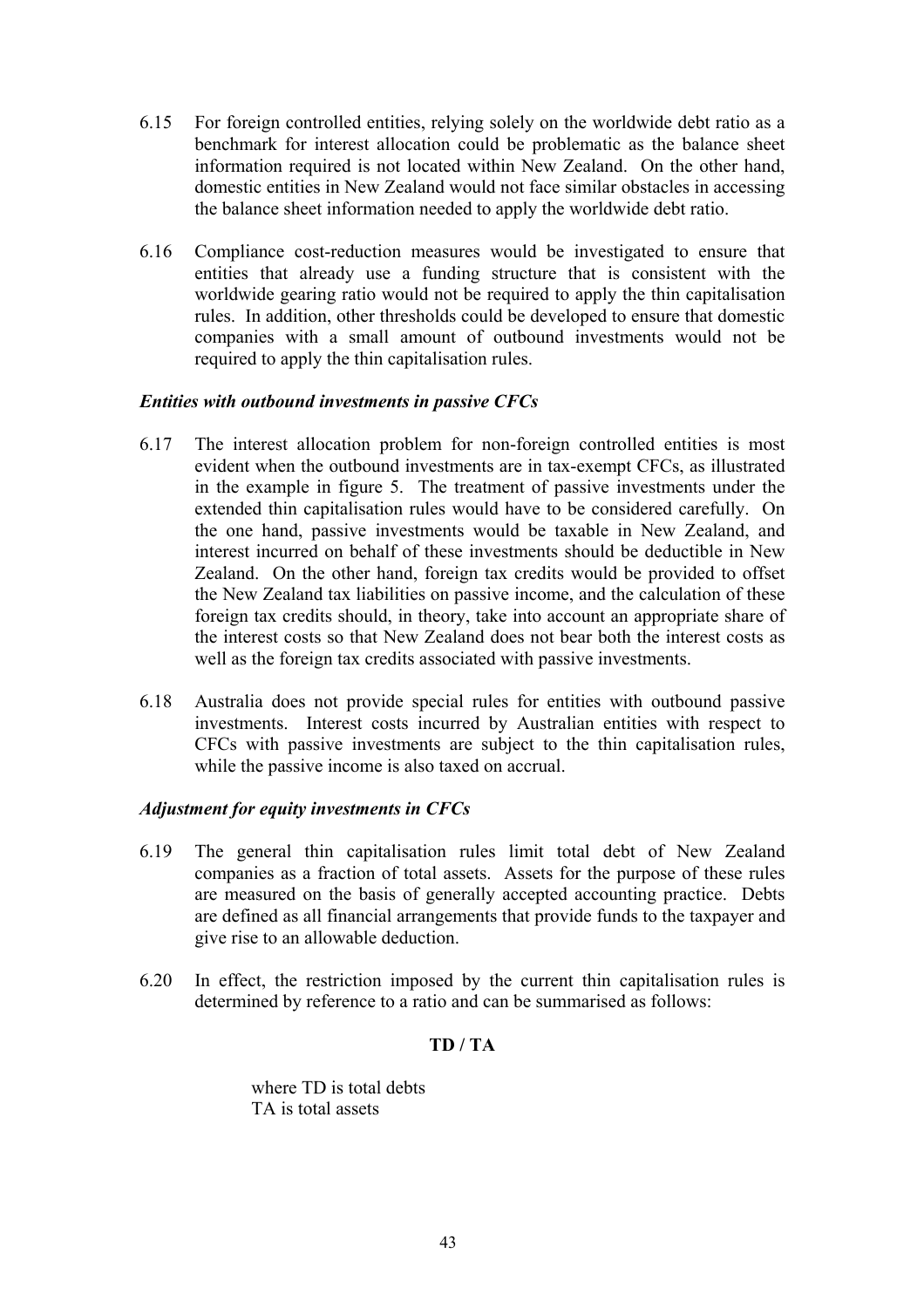This formula does not distinguish between assets that have been used domestically or overseas.<sup>20</sup> New Zealand firms would be allowed to have more debts against their New Zealand income for every dollar of assets invested.

- 6.21 Under the current thin capitalisation rules, if foreign active income were exempt, firms could effectively deduct interest costs attributable to their overseas CFCs against New Zealand income. To prevent this, an adjustment would be needed to the thin capitalisation rules for the equity invested in an offshore CFC. Similar adjustments are also made in the interest allocation rules for conduit companies and the minimum capital requirement rules that apply to New Zealand banking groups.
- 6.22 In principle, the restriction imposed by the revised thin capitalisation rules would be determined by reference to:

#### **TD / (TA-CFC)**

where TD is total debts TA is total assets CFC is the equity investment in CFCs

6.23 The revised thin capitalisation rules would make specific adjustments to account for equity investments in the CFCs. Table 6.2 summarises the impact of the specific adjustments for NZ Co in the example in figure 5. With this adjustment its total asset base would be reduced from \$2,000 to \$1,000. Ignoring the safe harbour ratio for this example, a worldwide ratio of 50 percent would apply. NZ Co would be allowed to have an interest deduction of \$50, instead of the full \$100.

| Domestic income         | 100.00  |
|-------------------------|---------|
| $CFC$ income $-$ exempt |         |
|                         | 100.00  |
| Deductible interest $1$ | (50.00) |
| Net income              | 50.00   |
| New Zealand tax at 33%  | 16.50   |
|                         |         |

**TABLE 6.2 Revised thin capitalisation rules: New Zealand tax calculation**

<sup>1</sup> New Zealand group debt percentage:  $TD/(TA-CFC)$  =  $$1,000/($2,000–$1,000) = 100\%$ , using the 50% worldwide debt percentage, 50% of interest costs would be deductible.

 $\overline{a}$ 

<sup>&</sup>lt;sup>20</sup> This formula is a highly simplified example and does not take into account other adjustments such as the onlending concession.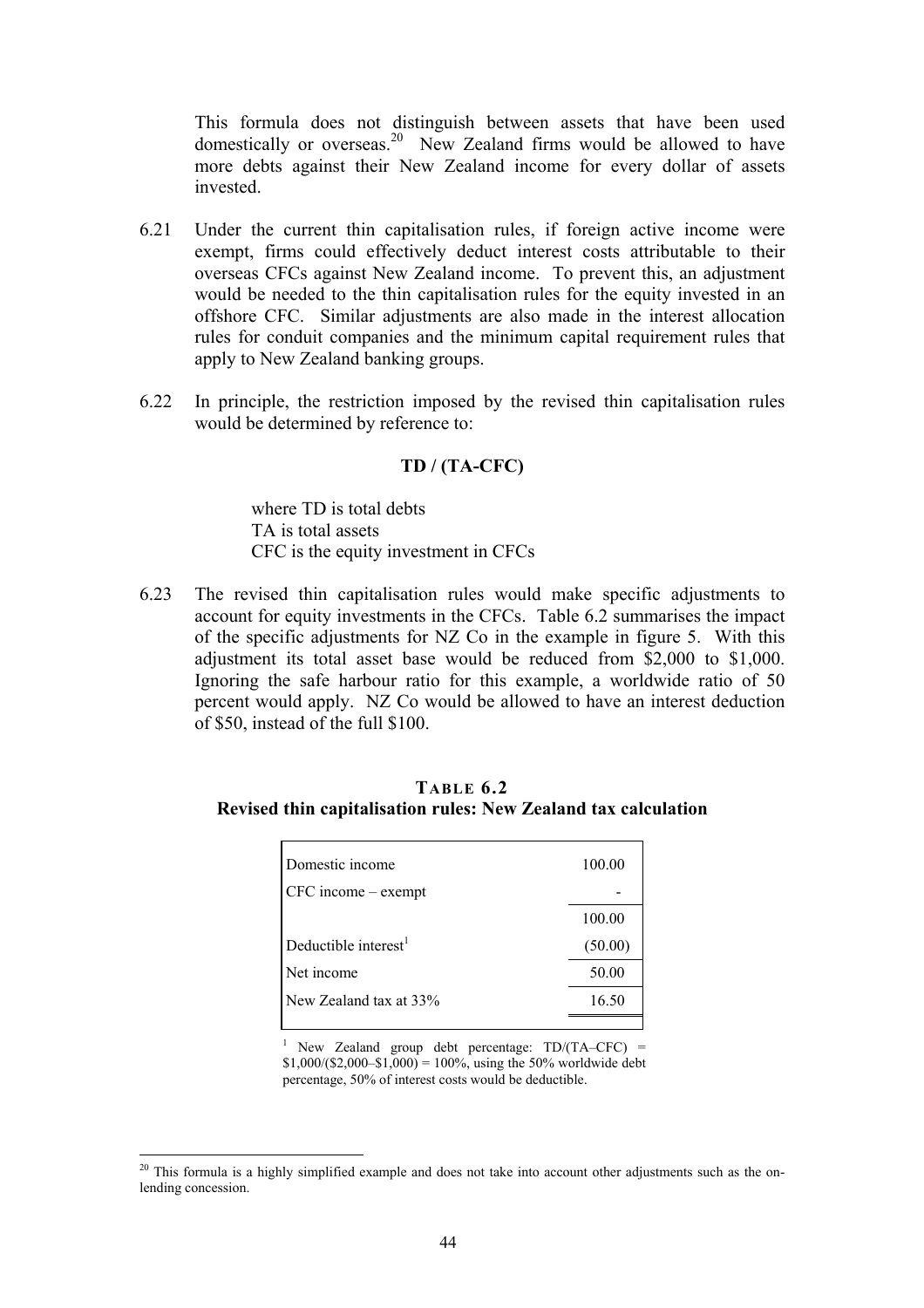#### *Safe harbour ratio*

- 6.24 The effects of the safe harbour ratio in the current thin capitalisation rules would have to be considered if these rules were to apply to New Zealand entities with outbound investments. With the safe harbour ratio, the interest deductions of New Zealand entities would not be restricted if their total debtto-asset percentage does not exceed 75 percent. This is considered a compliance cost reduction measure under the current rules but it would have more significant effects when applied to entities with outbound investments.
- 6.25 The example in figure 6 illustrates the operation of the safe harbour ratio in the case of a New Zealand company with a debt-to-asset ratio of 50 percent initially when it is purely a domestic company. If the company is undertaking outbound investment, it could make equity investments in active CFCs of up to \$66 without triggering the thin capitalisation rules because of the 75 percent safe harbour ratio, even after the adjustment for outbound investments discussed in the previous section.



# **FIGURE 6 Impact of safe harbour ratio**

6.26 The example in figure 6 shows that a New Zealand company (assuming that it has a 50 percent debt-to-asset ratio currently) could move 33 percent of its total assets (or \$66 in the example) offshore to an active CFC and still stay within the 75 percent safe harbour ratio. This means that the income from those investments would not be taxed in New Zealand, while the interest costs associated with the investments would be deductible against New Zealand income.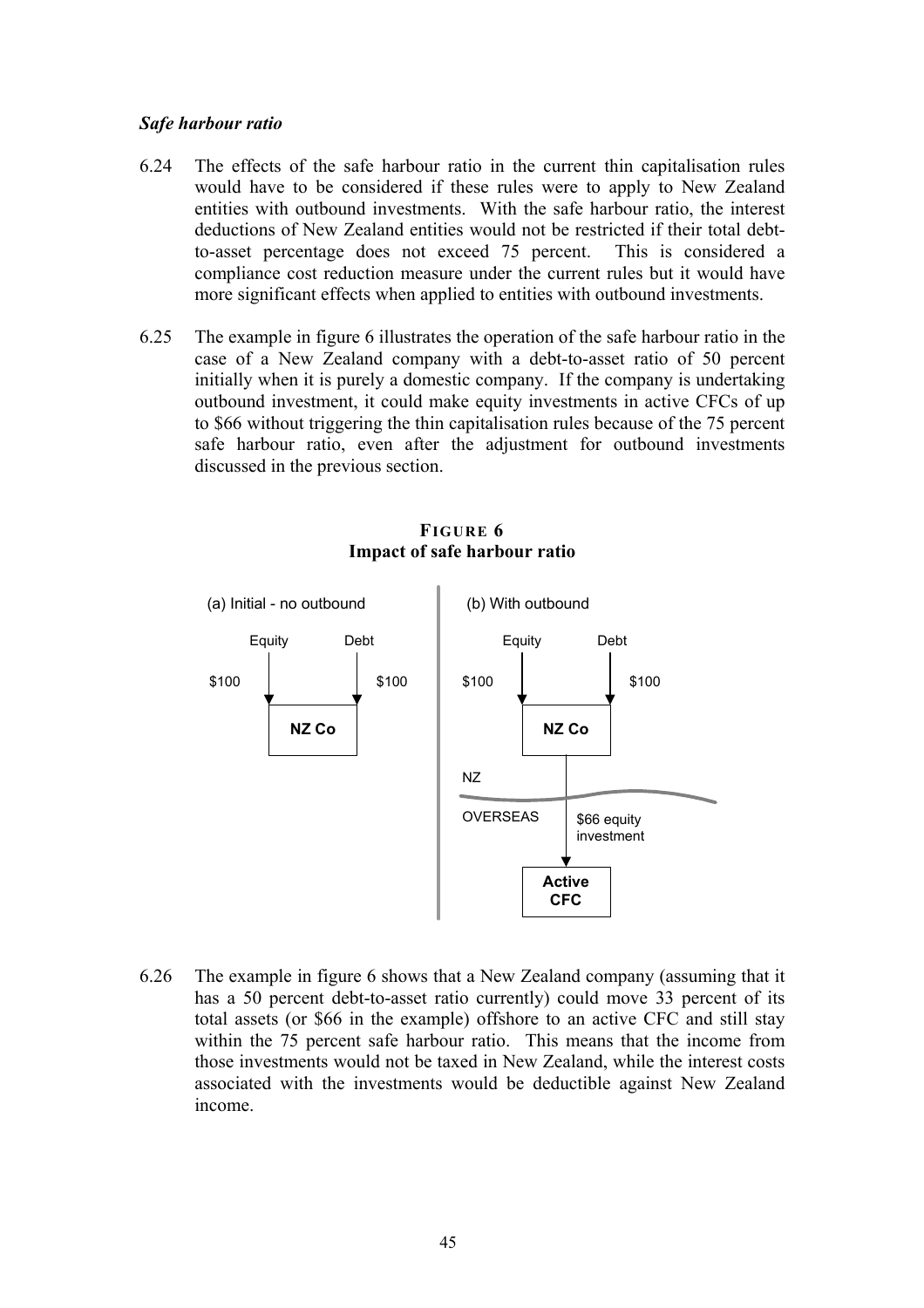6.27 In effect, when the thin capitalisation rules are applied to entities with outbound investments, the safe harbour operates as a concession for these entities. The benefits would vary depending on the existing debt-to-asset ratio of the New Zealand firms – the safe harbour benefits New Zealand firms that have low debt-to-asset ratios more than those firms that are already highly geared.

## *Is the 75 percent safe harbour ratio appropriate?*

- 6.28 A safe harbour ratio that is too high would allow New Zealand entities to restructure their affairs to achieve a tax advantage and result in under-taxation of these entities. Conversely, a safe harbour ratio that is too restrictive might impose unnecessary compliance and administrative costs.
- 6.29 Although it is common practice to have a safe harbour, the level of the safe harbour ratio is set differently in different countries. The United States adopts a 60 percent debt-to-asset safe harbour ratio under its earnings stripping rules. Germany lowered its safe harbour debt-to-asset ratio for thin capitalisation rules from 75 percent to 60 percent in 2001, although it has kept the 75 percent ratio for holding companies. Australia uses a 75 percent safe harbour ratio.
- 6.30 The safe harbour ratio of 75 percent under the current interest allocation rules is relatively high compared with debt limitations that are commonly found in commercial debt contracts. Empirical evidence from commercial public debt contracts, such as debentures, tends to require New Zealand borrowers to maintain a maximum 60 percent debt-to-tangible-asset ratio. $^{21}$
- 6.31 Furthermore, as New Zealand has a high level of foreign direct investment from Australia, a lower safe harbour ratio could be justified. Australian controllers of New Zealand entities would prefer to pay tax in Australia to maximise the franking credits that they can attach to dividends to Australia shareholders.
- 6.32 Practical, anecdotal experience in the administration of the current safe harbour ratio suggests that some overseas controlled New Zealand entities have been taking advantage of it by gearing their New Zealand operations up to the allowable debt limit, thereby reducing the tax they pay in New Zealand.
- 6.33 On balance, it would appear appropriate to lower the existing safe harbour ratio. Businesses operating in an environment requiring higher leverage could continue to operate at a level consistent with their worldwide group debt percentage.

 $\overline{a}$ 

<sup>21</sup> Law, S., *The choice of fixed accounting ratios as safe harbours in thin capitalisation rules – some guidance from commercial debt contracts*, Australian Tax Forum 21 (2006), pp 363-386.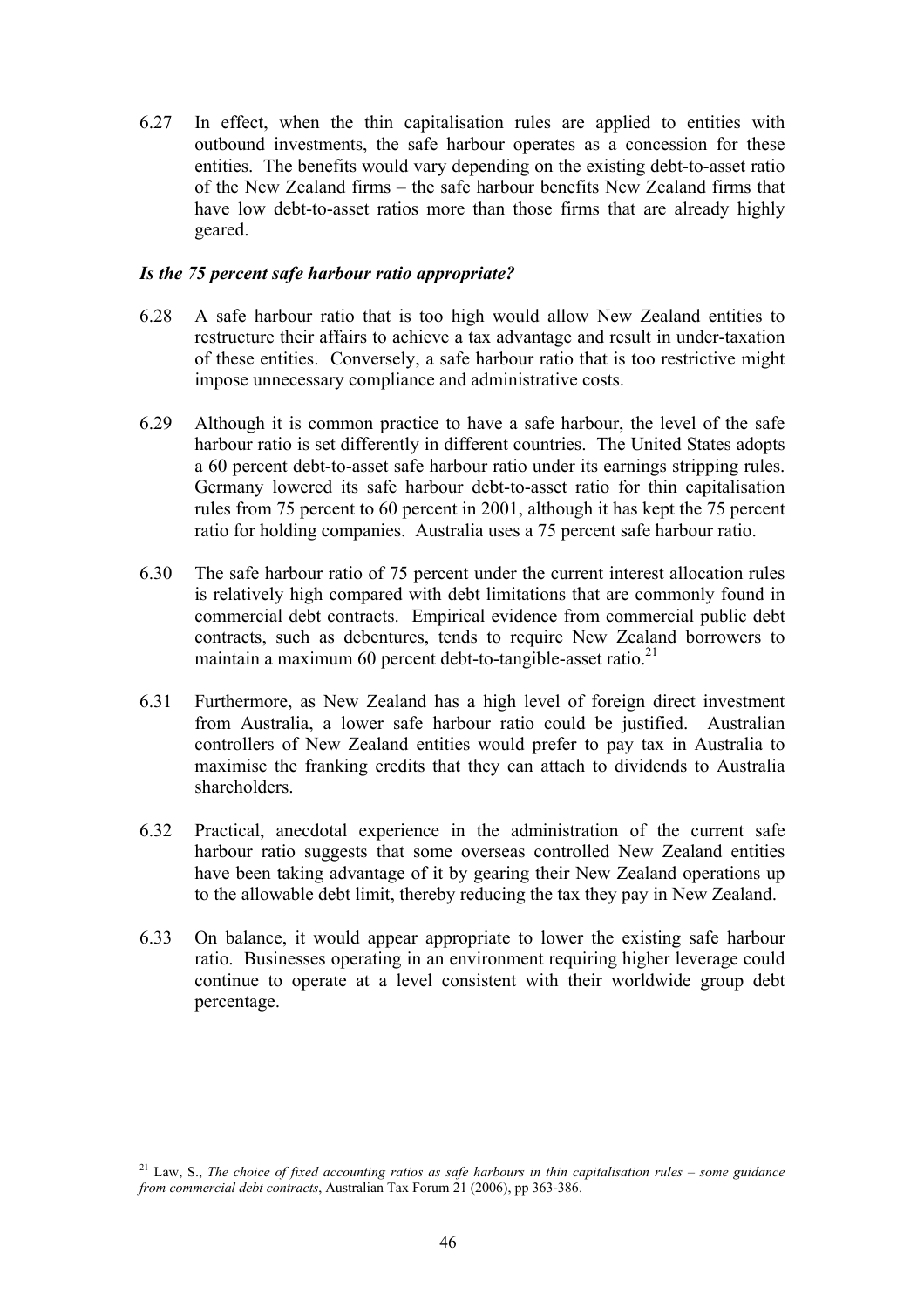## **Design issues**

6.34 A number of other design issues are being considered in the development of the general thin capitalisation rules that would apply to foreign controlled entities, as well as to non-foreign controlled entities with outbound investments.

#### *110 percent loading on worldwide group debt ratio*

- 6.35 Under the current thin capitalisation rules, if an entity has breached the safe harbour ratio, it is further protected by the 110 percent loading on the worldwide group debt percentage. The example in figure 7 illustrates the operation of the 110 percent loading for a company with outbound investments in an active CFC, assuming that there is a safe harbour of 75 percent and adjustments are made for outbound investments, as discussed earlier.
- 6.36 In this example, the company's group debt-to-asset ratio exceeds the 75 percent safe harbour. As its worldwide group debt percentage is 80 percent, the 110 percent loading will allow the company to take 88 percent of its global interest costs (\$352 of a total of \$400) as deductible, while only 80 percent of its income (\$400 over a total of \$500) would be taxable in New Zealand (see Table 6.3).



# **FIGURE 7 Impact of 110 percent loading in worldwide debt ratio**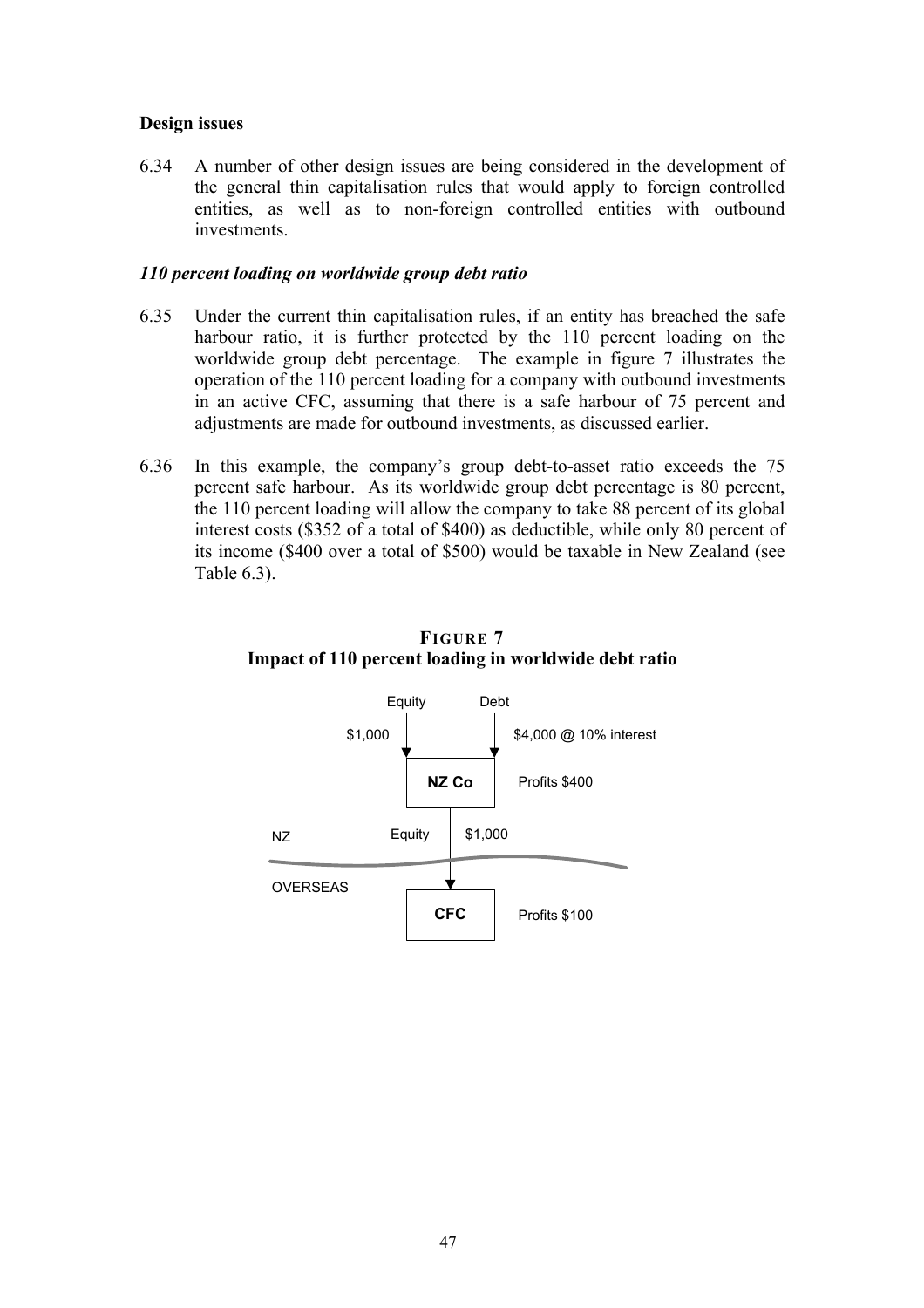| Domestic income               | 400.00   |
|-------------------------------|----------|
| $CFC$ income $-\text{exempt}$ |          |
|                               | 400.00   |
| Deductible interest           | (352.00) |
| Net income                    | 48.00    |
| New Zealand tax at 33%        | 15.84    |
|                               |          |

**TABLE 6.3 Impact of 110 percent loading on worldwide debt ratio**

6.37 In principle, the worldwide gearing amount should be the appropriate benchmark for allocation of global interest costs. When the worldwide gearing ratio represents the average gearing over a range of industries and the New Zealand business is substantially different from the worldwide group, the worldwide gearing ratio may not be entirely appropriate. This could result in either an over-allocation or an under-allocation and does not really justify the use of the 110 percent loading. Australia is the only other country that uses the worldwide group debt ratio as a benchmark in its interest allocation rules for outbound entities. It does not use the 110 percent loading.

#### *Consistency with the minimum capital requirement rules for banks*

- 6.38 For the purpose of the current thin capitalisation rules, assets are measured on the basis of generally accepted accounting practice. In addition, worldwide group debt percentage ratios are calculated on a consolidated basis, taking into account generally accepted accounting practice and the financial reporting standards of the country which are applied in the preparation of a group's consolidated financial accounts. Debts are defined as all financial arrangements that provide funds to the taxpayer and give rise to an allowable deduction. This mixture of concepts can lead to a mismeasurement of the true debt-to-assets ratio of the company.
- 6.39 To ensure consistent comparisons, the government made specific adjustments to these concepts of assets and equity/debt when the minimum capital requirement rules were developed for banks, in legislation that was enacted last year. It would be appropriate to align these aspects of the current thin capitalisation rules with similar concepts adopted under the minimum capital requirement rules for banks. This would also take into account the impact of international financial reporting standards – for example, in the way goodwill is treated under generally accepted accounting practice.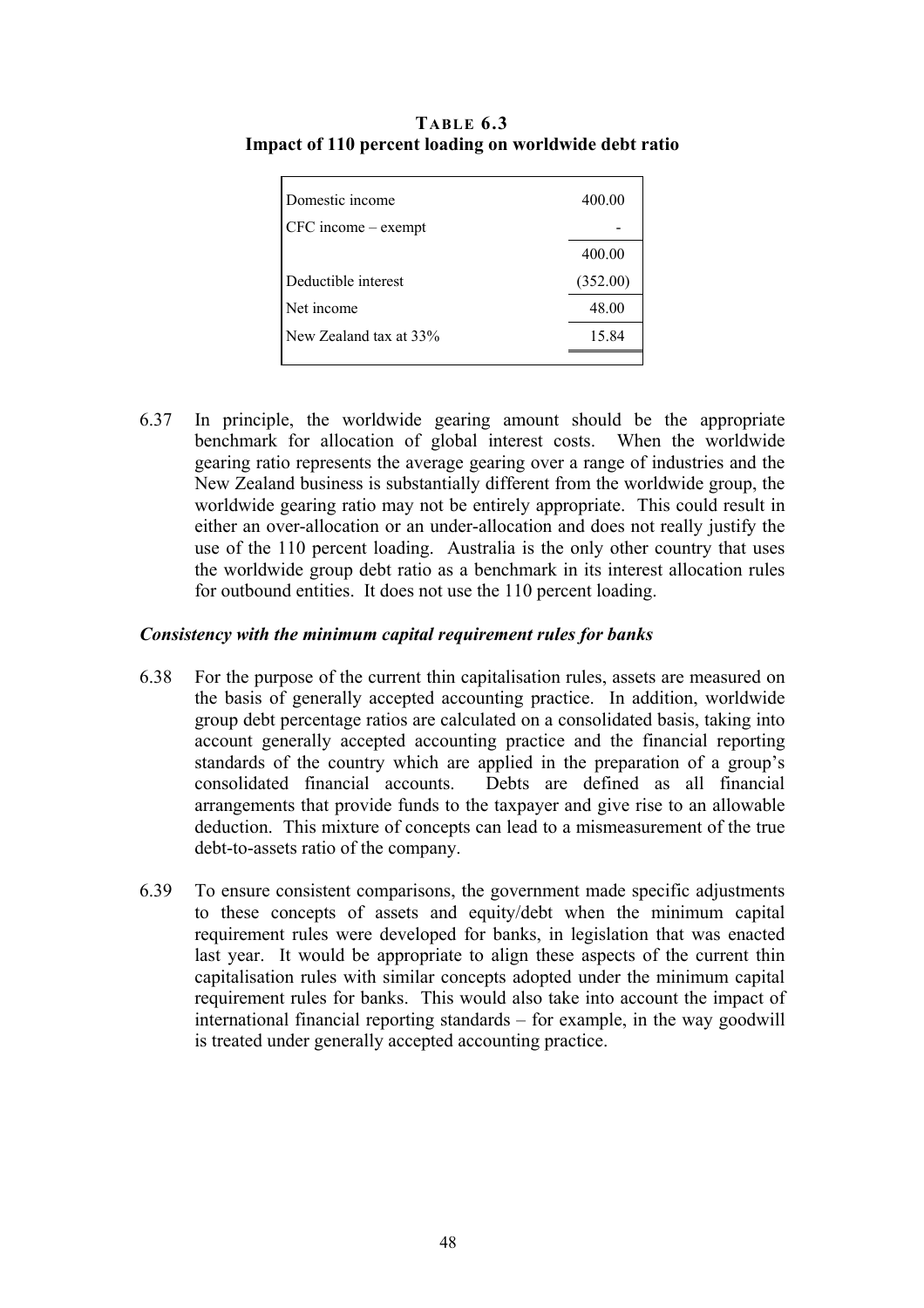- 6.40 The adjustments that would be considered for the purpose of the general thin capitalisation rules include:
	- *Definition of liabilities* the scope of the definition of liabilities could be examined to ensure that all 'debts' are included for the purpose of the thin capitalisation rules.
	- *Goodwill* goodwill could be excluded from the asset base for the purpose of the thin capitalisation rules.
	- *Foreign tax credits* foreign investments that generate foreign tax credits could be excluded from the New Zealand asset base for the purpose of the thin capitalisation rules.
	- *Preference shares* instruments such as preference shares that are equity in legal form but are debt in economic substance could be treated as debt for the purpose of the thin capitalisation rules.

## *Other miscellaneous issues*

- 6.41 Non-residents with investments in New Zealand generating New Zealandsourced income without using a fixed establishment are subject to New Zealand tax. For example, non-residents who own land in New Zealand earning rental income are taxable on their New Zealand-sourced rental income. Interest costs incurred by these non-residents are deductible against the rental income. The current thin capitalisation rules do not work properly for investments by non-residents when there is no fixed establishment in New Zealand. This aspect of the existing rules should be examined.
- 6.42 The amount of debt that New Zealand groups are allowed to have under the existing thin capitalisation rules is increased by the amounts that have been onlent. This on-lending concession applies to funding provided by the New Zealand groups to non-residents, third party borrowers or certain related party borrowers. The application of these on-lending concessions would be reviewed to ensure that they are appropriate under the revised thin capitalisation rules.
- 6.43 Conduit companies are provided with a tax relief for foreign income earned on behalf of their non-resident shareholders. Such companies are subjected to interest allocation rules. If the conduit rules are repealed, as discussed in chapter 7, it would not be necessary to retain the interest allocation rules for conduit companies. If the conduit rules are retained in whatever form, the interest allocation rules for conduit companies will have to be modified accordingly.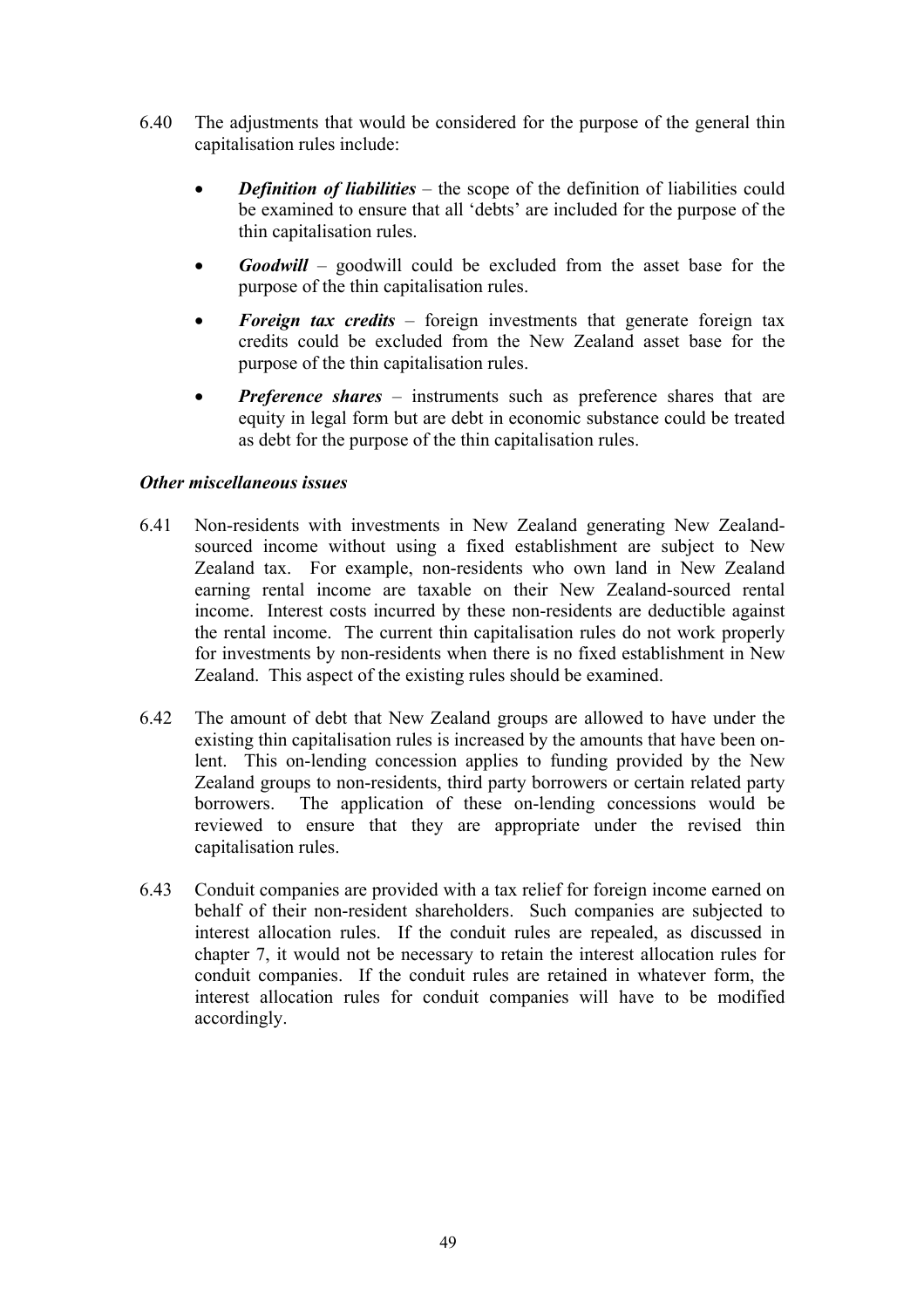## **Transfer pricing issues**

- 6.44 The existing transfer pricing rules provide another, and a more general, method for dealing with inappropriate erosion of the domestic tax base that could arise from an active income exemption. These transfer pricing rules require all transactions between New Zealand businesses and their foreign affiliates to be carried out under arm's length conditions. The arm's length standard provides a necessary safeguard against erosion of the New Zealand tax base by ensuring that foreign affiliates' profits are commensurate with their assets, functions and risks.
- 6.45 The active income exemption would increase the incentives for New Zealand businesses to shift profits offshore (either by moving global expenses to New Zealand or moving income offshore). That would probably put more pressures on the current transfer pricing rules and transfer pricing audit resources. An amendment to shift the burden of proof on transfer pricing matters to taxpayers would be necessary to strengthen the protection that the rules could provide.

# *Burden of proof*

- 6.46 Taxpayers have an obligation to determine the appropriate arm's length transfer prices. To challenge the transfer prices adopted by taxpayers the tax administration has to demonstrate that better transfer prices exist (unless the taxpayers do not co-operate with the Commissioner's administration of the transfer pricing rules). The "burden of proof" lies with the Commissioner of Inland Revenue.
- 6.47 The existing burden of proof requirement is workable at present because the comprehensive CFC rules provide the first line of defence against inappropriate transfer pricing behaviour. The transfer pricing rules would be under more pressure if the active income exemption were to be introduced. As such, the requirement for the tax administration to discharge the burden of proof might become impractical in this new environment.
- 6.48 The requirement for the taxpayer to discharge the burden of proof is not uncommon internationally. Countries such as the United Kingdom and Australia place the initial burden of proof on taxpayers when dealing with transfer pricing matters. Taxpayers in these countries are required to make transfer pricing adjustments, taking into account the arm's length principle, under a self-assessment system.
- 6.49 It would therefore be appropriate to shift the burden of proof from the tax administration to the taxpayers. This would be more consistent with the placement of the burden of proof on tax matters generally.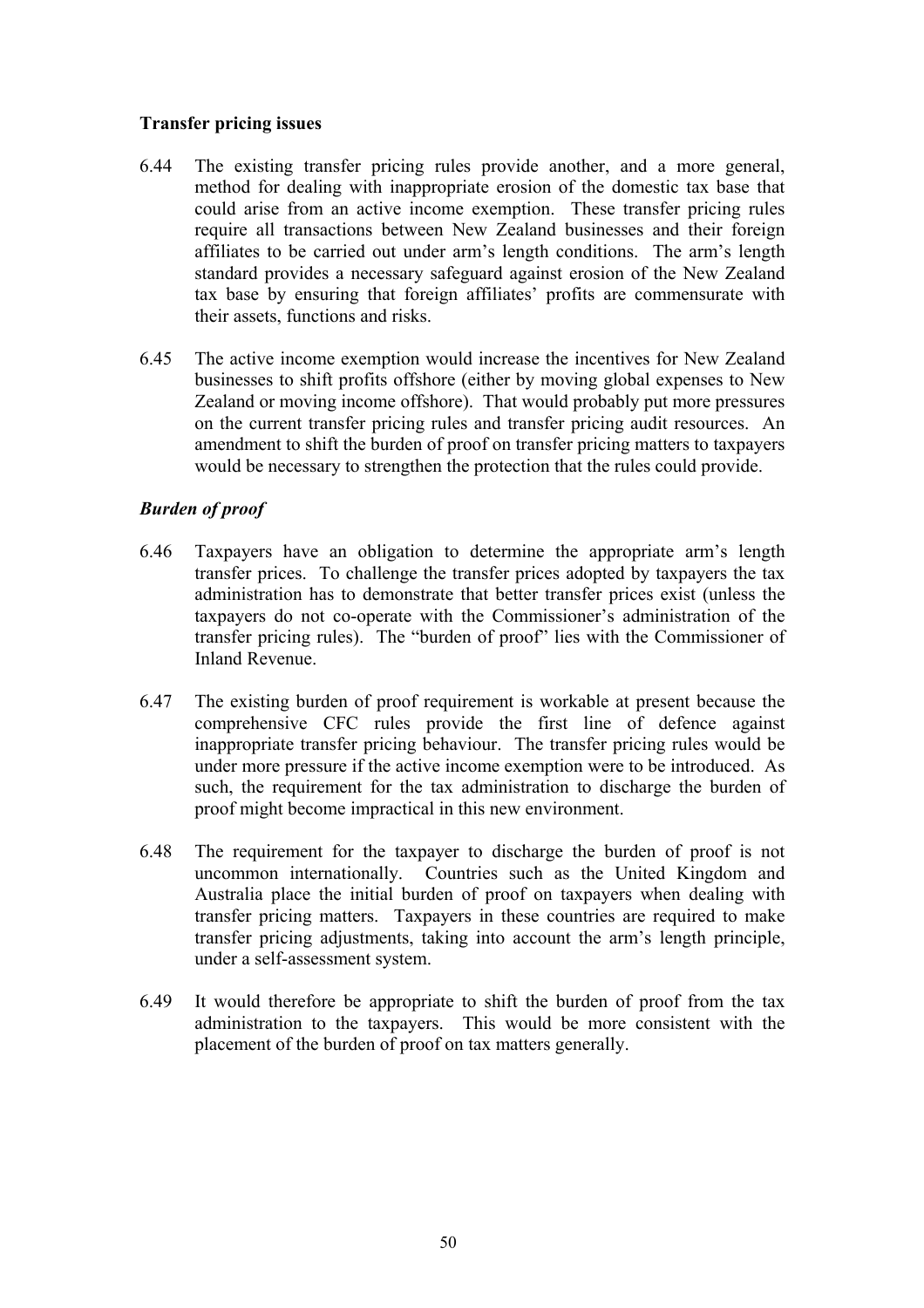6.50 At the same time, it would be necessary to take special care and to use restraint in relying on the burden of proof in the course of the examination of a transfer pricing case because of the difficulties with transfer pricing analyses. The tax administration should be prepared to justify its choice of transfer price in accordance with internationally accepted methodologies, even if the burden of proof is on the taxpayer.

#### **Submission points**

Submissions are invited on the following issues:

- What business and compliance cost concerns would arise if the general thin capitalisation rules were extended to all New Zealand entities with outbound investments?
- Should any distinction between foreign-controlled and domestic entities be taken into account in the thin capitalisation rules?
- What business and compliance cost concerns would arise if the safe harbour ratio in the thin capitalisation rules were lowered?
- What are the concerns if the burden of proof on transfer pricing matters were shifted to the taxpayers?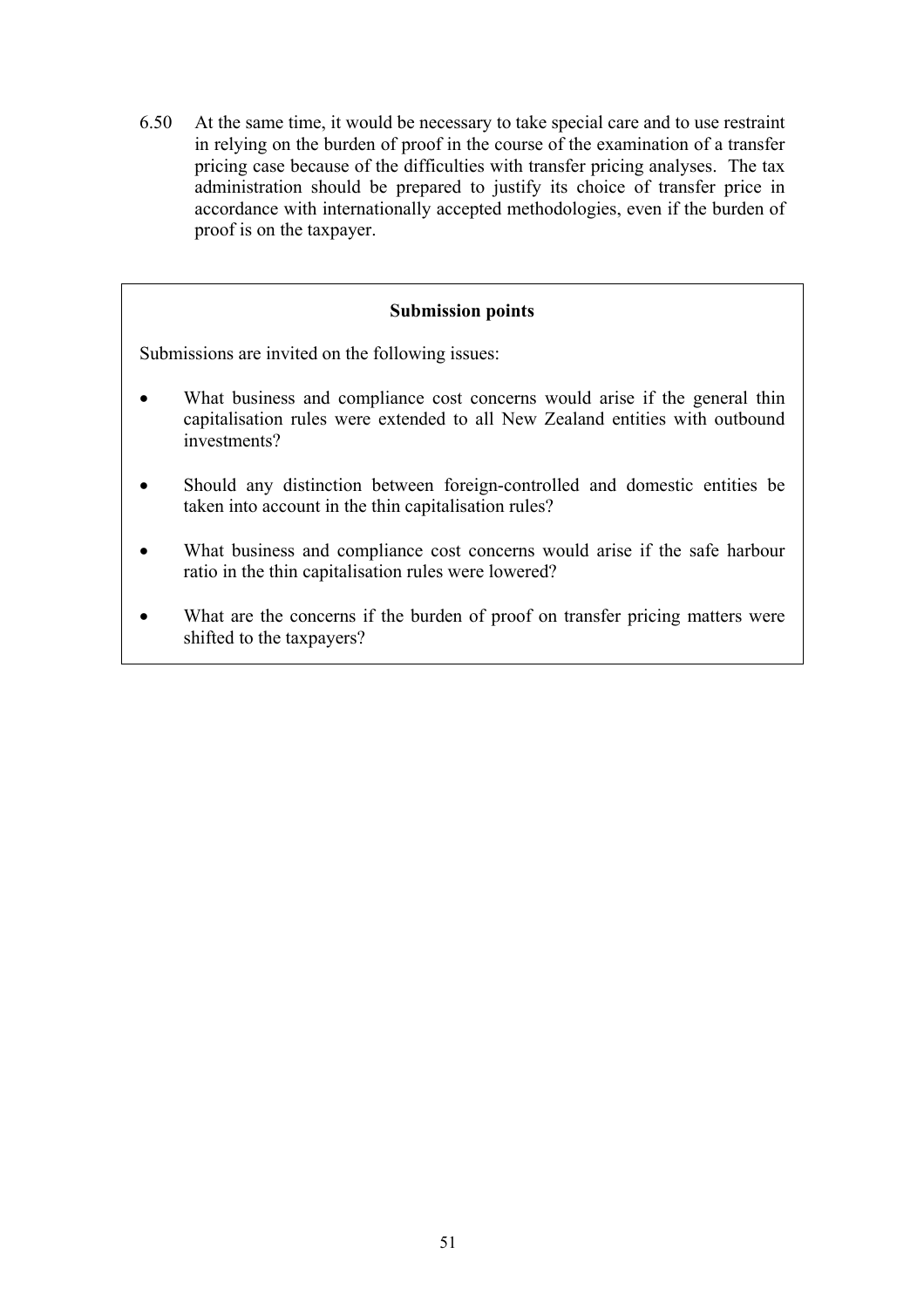# **CHAPTER 7**

# **Implications for the taxation of dividends and other international tax rules**

### **Possible changes**

- 1. A key issue is whether dividends from CFCs should continue to be taxed. The government is more attracted to the exemption method provided such an exemption would not lead to erosion of the New Zealand tax base.
- 2. Repeal of the grey list exemption and conduit rules would be consistent with an active/passive distinction that focuses on exempting active income rather than whether the income has been comparably taxed in the host country.
- 3. Consideration should be given to whether the active/passive distinction should apply in respect of foreign branches and non-portfolio interests in foreign investment funds (FIFs).

Details of how the rules within this general framework might work are the subject of consultations and submissions.

# **Taxation of dividends from CFCs**

- 7.1 Approaches to the taxation of dividends from CFCs vary among countries, regardless of whether they use the transactional or entity approaches to attribution. As mentioned in chapter 2, in the case of active income, they adopt one of the two basic approaches:
	- deferral of taxation of active income earned offshore until the profits are repatriated, with a credit for foreign taxes paid (referred to as "the deferral with a credit" method); or
	- a complete exemption for offshore active income with no taxation of subsequent dividends (referred to as the "exemption" method).
- 7.2 The United States uses the transactional approach and taxes all dividends from the CFC to the extent tax has not been paid on the underlying profits. The result is that tainted income is taxed to United States shareholders on accrual and then on distribution  $-$  to the extent tax was not imposed on accrual. By contrast, tax on active income is deferred until the profits are repatriated by way of a dividend with a credit for foreign taxes.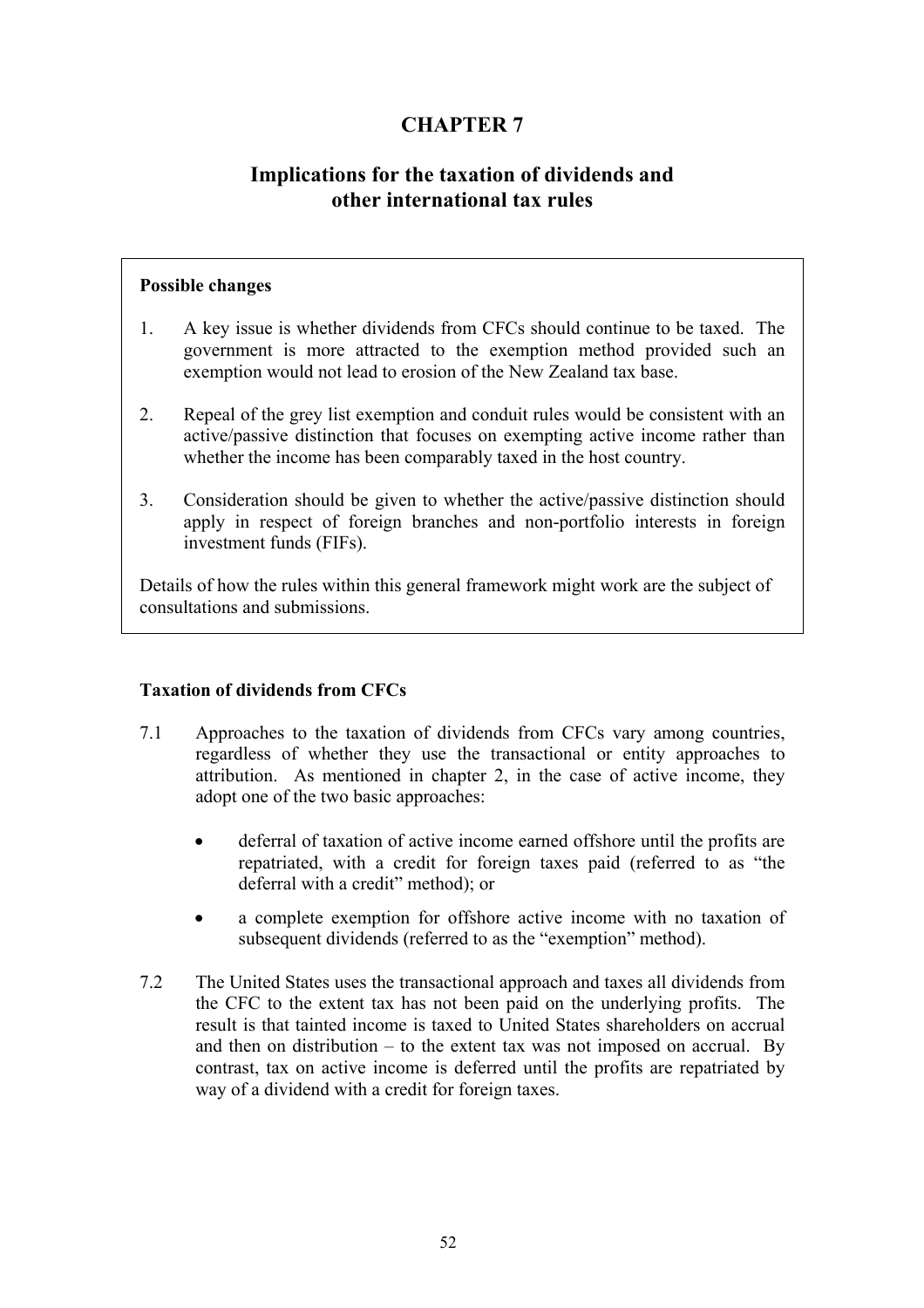- 7.3 The United Kingdom uses the entity approach and, like the United States, the United Kingdom has adopted the "deferral with a credit" method. Accordingly, shareholders in active CFCs are taxed only when the income is distributed with a credit for foreign taxes. Shareholders in passive CFCs are taxed on accrual and then again when the profits are distributed, with credit for taxes paid on accrual.
- 7.4 Australia uses the transactional approach but exempts *all* dividends from the CFC. This means that Australian tax is levied on the tainted income of a CFC on accrual. Active income is subject to a permanent exemption from Australian taxation.
- 7.5 The government is more attracted to the exemption method adopted by Australia. Exempting all dividend flows would be simpler than taxing them on deferral. In the case of active income, it recognises the limitations of the integrity of credit with deferral approach highlighted in chapter 2. In the case of passive and base company income, it assumes that income has been taxed on accrual.
- 7.6 That said, there are legitimate reasons why countries have not taken that step. First, there may be a concern that rules for taxing passive income on accrual are not sufficiently robust to exempt the dividend with confidence. Second, exempting any cash flow presents opportunities for tax arbitrage and avoidance – regardless of whether the transaction takes place domestically or in a cross-border context. For instance, it could be possible to circumvent loss grouping/ring fencing rules by swapping a deductible stream of income from a profitable New Zealand company for an exempt dividend stream from the CFC.
- 7.7 As mentioned in chapter 2, the government would proceed in this direction only if it is confident that the exemption would not lead to an erosion of tax on New Zealand-sourced income. If this confidence cannot be achieved, it would need to examine whether some form of taxation of repatriated dividends would be required.

# **Dividend withholding payment rules**

- 7.8 All foreign dividends received by New Zealand companies are exempt from income tax. However, New Zealand companies are required to make dividend withholding payment (DWP) deductions on behalf of their shareholders.
- 7.9 If it were decided to exempt dividends from CFCs, it follows that DWP on CFC distributions should be removed. If some or all dividends from CFCs were to be taxed on repatriation, the DWP rules could be retained for that purpose. (Some modifications would probably be required to make DWP compatible with new CFC rules.)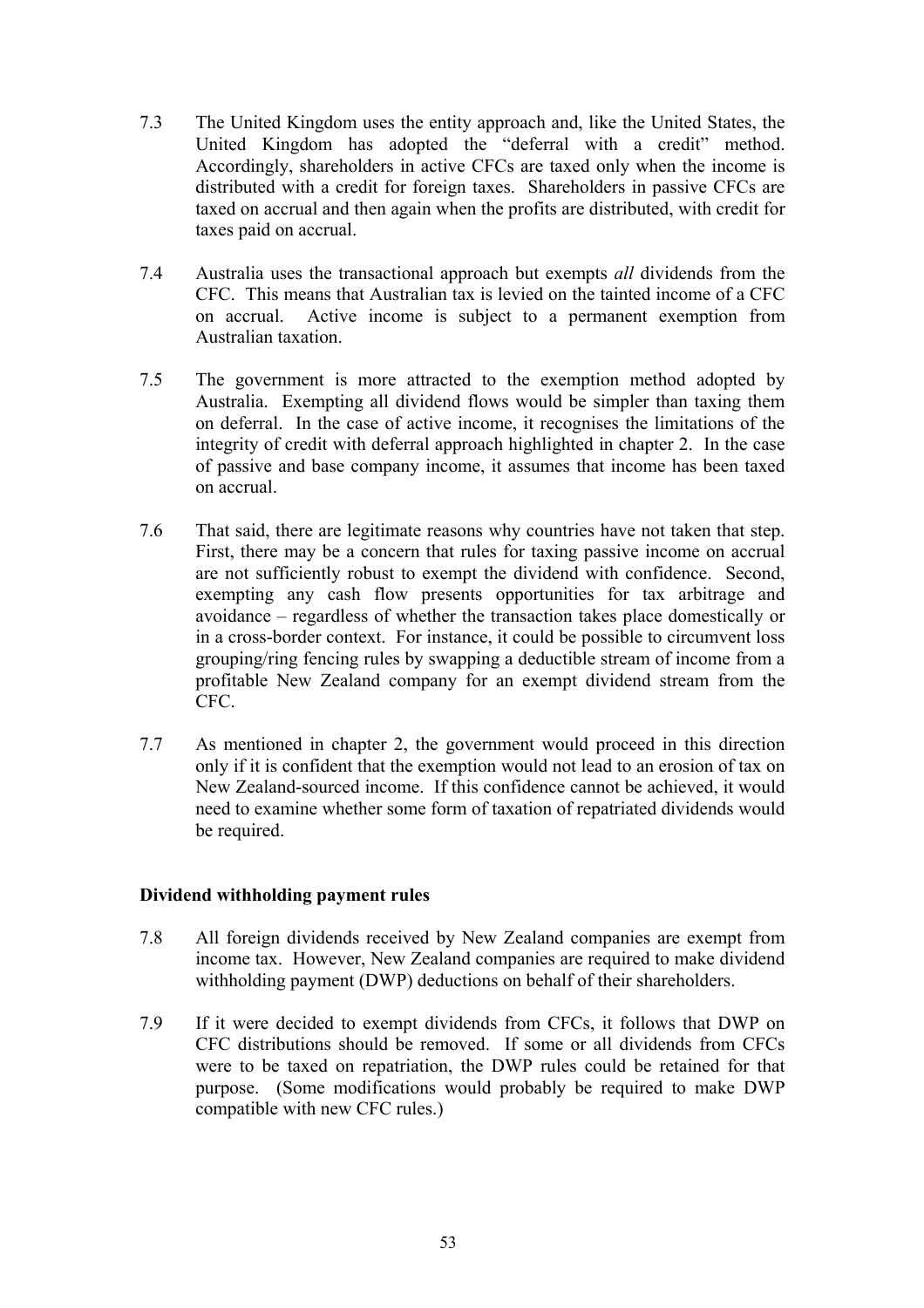- 7.10 Refundability of DWP credits is also an issue. Under the DWP rules, the payment of DWP gives rise to DWP credits that can be attached to dividends paid to shareholders. These DWP credits are refundable to the shareholders to ensure that the total tax liabilities of these shareholders do not exceed their marginal personal income tax rate. In particular, this ensures DWP credits are refundable to non-resident shareholders when conduit relief on the DWP liability has not been claimed.
- 7.11 The move to an active/passive distinction and the consequential repeal of the conduit rules (see below) would make it necessary to consider whether it is desirable to continue to refund DWP credits to residents or non-residents. At least in relation to passive income, there would seem to be no justification for preserving this feature of the DWP rules. If DWP credits were no longer refundable, it may make sense to remove DWP and include foreign dividends in the company tax calculation.

# **Grey list**

- 7.12 The existing grey list exempts the income of CFCs in eight countries from New Zealand tax on the grounds that the tax systems of those countries are comparable with New Zealand's tax system. The exemption is provided regardless of whether the CFCs earn active income or passive income. Repeal of the grey list exemption would be consistent with active/passive CFC rules that focus on exempting active income rather than on whether the income has been comparably taxed in the host country.
- 7.13 The original rationale for the current grey list exemption to the CFC rules was to reduce the compliance costs associated with a comprehensive accrual system. Grey-list jurisdictions have tax systems similar to New Zealand's that can be expected to impose a similar level of tax as would be imposed if the activity were carried on in New Zealand. As New Zealand provides credits for foreign tax paid, the New Zealand tax payable on attributed income from a CFC resident in a grey list jurisdiction, after the application of foreign tax credits, may often be little to none. In such circumstances, it was considered that there was little point requiring compliance with the CFC rules.
- 7.14 The retention of a grey list exemption would mean that all income (both active and passive) derived from CFC investments into grey list jurisdictions would remain exempt. However, the logic of exempting offshore active income does not extend to passive income, which is to be generally taxed on accrual. This would be consistent with the abolition of the grey list for passive income. Accordingly, all offshore passive income should be taxed on accrual, with a credit allowed for any taxes paid in the foreign jurisdiction. This approach has been taken in a number of countries (such as the United States and Canada).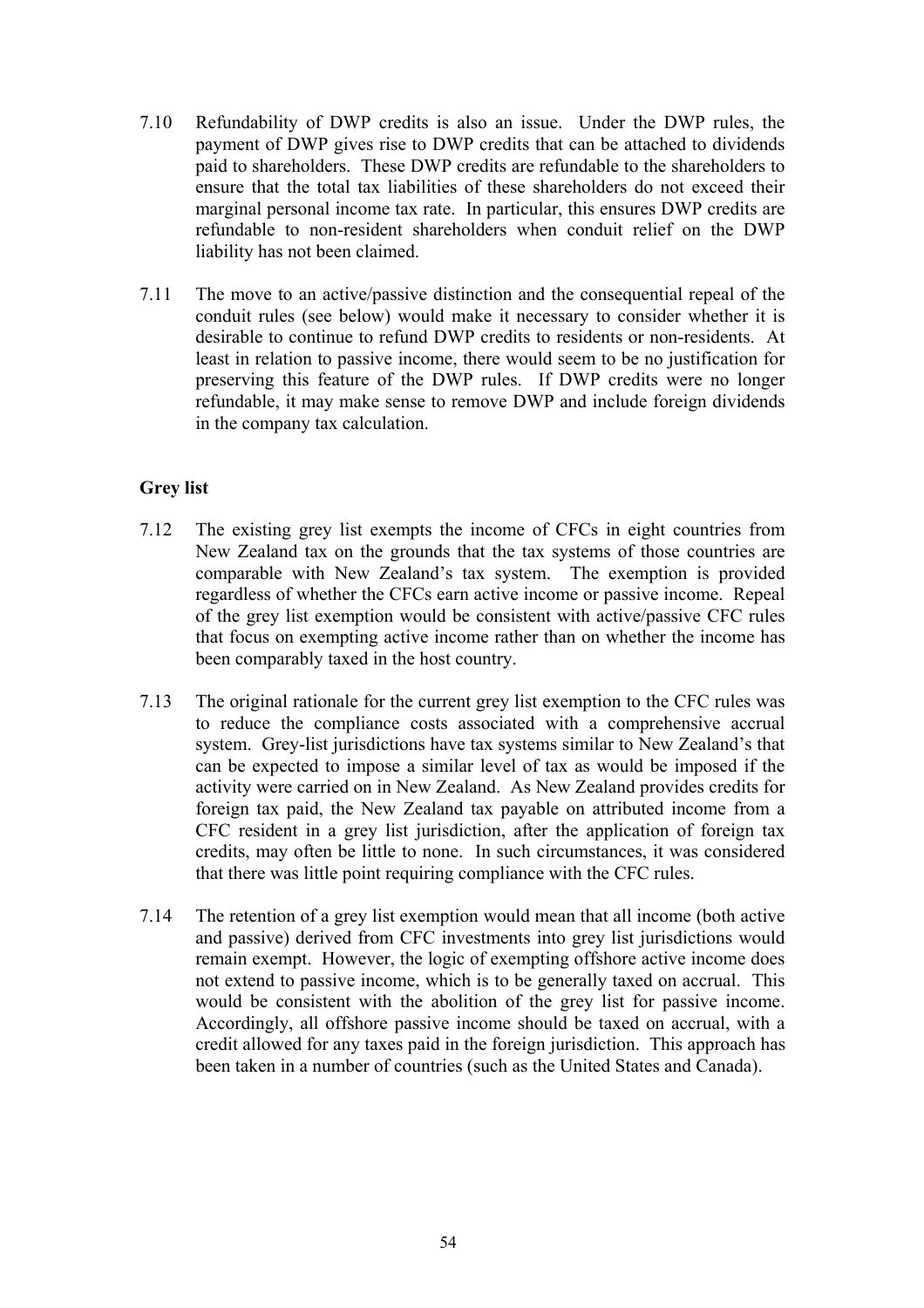- 7.15 On the other hand, some CFC rules applying in other countries do provide relief for passive income depending upon either a comparable level of taxation test or a short grey list (for example, Australia). The Tax Review 2001 implicitly recommended the retention of the grey list for passive income. The concept for such an exemption would, again, be to reduce compliance and administrative burdens. However, the variability of domestic tax rules applying to such income in other countries and the vulnerability of passive types of income to tax avoidance might make maintaining a reasonable grey list difficult over time.
- 7.16 The Tax Review recommended that an exemption for offshore active income be supplemented with a black list of countries where accrual taxation would continue for all income. Black listed countries would be tax havens with little or no taxation and economic substance. Problems with a black list include the need to update the list as tax systems evolve and the reality that special features in otherwise normal tax systems may give the same tax avoidance effect as a tax haven for certain arrangements. The need for a black list would depend in part on the rules for passive income and base company income, which would be intended to eliminate the tax advantages of typical tax haven arrangements. If they were sufficiently robust a black list approach would not be necessary. The government therefore does not favour the introduction of a black-list.

## **Conduit rules**

- 7.17 Repealing the current conduit income rules would be consistent with the reform of the taxation of CFCs.
- 7.18 Conduit reform was introduced in 1998 to remove the income tax liability of New Zealand companies on foreign income to the extent the company was owned by non-residents. That was done because the combined effect of our comprehensive CFC rules and residence rules for companies was, in substance, inconsistent with our policy of not taxing the foreign income of non-residents. In particular, there was a concern that the rules could discourage foreign multinational companies from using a New Zealand-based subsidiary as a regional headquarters for subsidiaries in other jurisdictions.
- 7.19 If the foreign active income from CFCs is no longer taxable on accrual in New Zealand there is no need for the conduit mechanism in relation to that income.
- 7.20 On the other hand, there is a strong case for removing conduit in relation to foreign passive income while subjecting it to accrual taxation:
	- First, as mentioned, the justification for the conduit rules was linked to the fact that, unlike most jurisdictions, New Zealand taxes the active income of CFCs on accrual, which could discourage using New Zealand entities to hold shares of offshore active subsidiaries. The same concern does not arise with passive income. Providing conduit relief on foreign passive income is not supported by international practice. Australia does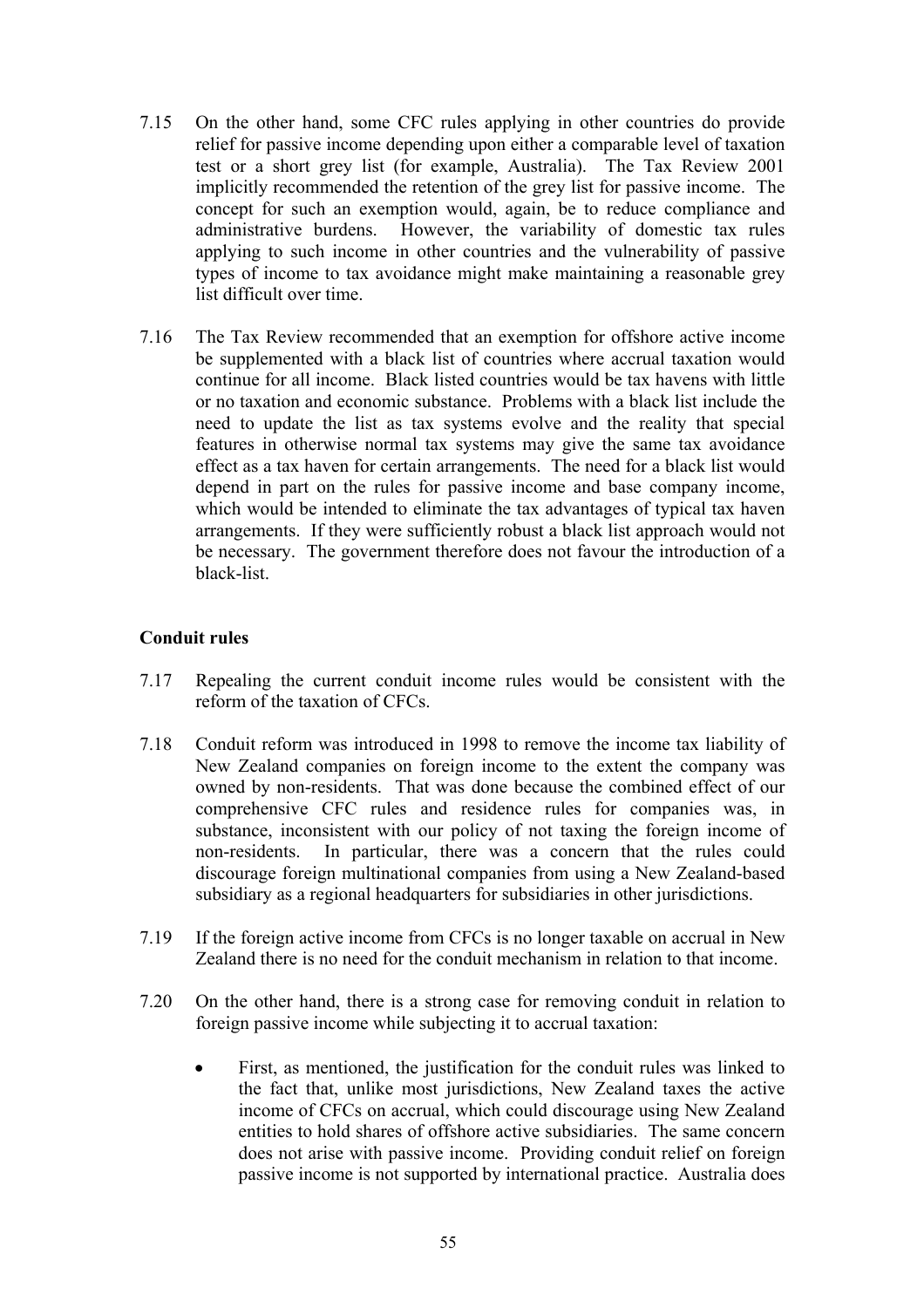not provide any conduit relief for the foreign passive income earned by non-residents through Australian entities.

- Second, continuing to provide conduit relief on passive income could facilitate the erosion of the New Zealand tax base. It provides an incentive for New Zealand-resident companies with non-resident shareholders to recharacterise domestic income as foreign passive income. While such recharacterisation may contravene the general antiavoidance provision, the government's preference is to remove the incentive for these arrangements to occur in the first place.
- 7.21 The removal of the conduit rules would simplify a particularly complex area of our tax laws. This is because providing conduit tax relief as income accrues in the CFC requires New Zealand companies to track this relief until it is passed on to non-resident shareholders. In particular, rules are needed to:
	- maintain a memorandum account to track conduit tax relief;
	- track distribution of conduit income:

 $\overline{a}$ 

- monitor changes in the shareholding between the time income is derived and distributed; and
- provide for interest allocation for conduit companies.
- 7.22 Australia does provide conduit relief from non-resident withholding taxes on dividends paid from foreign active income earned through Australian companies and permanent establishments.
- 7.23 Under the Australian conduit rules, foreign active income that is not taxable at the entity level can be distributed to non-resident shareholders free of NRWT. $^{22}$  This conduit mechanism does not apply to passive income, which is fully taxable on accrual. This reform was introduced as part of a number of reforms designed to promote Australia as a regional headquarter location for foreign multinational companies.
- 7.24 Matters relating to domestic rates of NRWT on dividends should be considered in conjunction with treaty policy on NRWT rates. This is discussed in chapter 8.

 $22$  Some examples of conduit foreign income in Australia are foreign non-portfolio dividends received by an Australian company; foreign income and certain capital gains derived directly or indirectly by an Australian company from carrying on business in a foreign country through a permanent establishment; capital gains on the disposal of shares in a foreign company with an underlying active business; and foreign income (such as royalties) and net capital gains included in the assessable income of a corporate tax entity when the Australian tax liability on that income is reduced by foreign tax credits.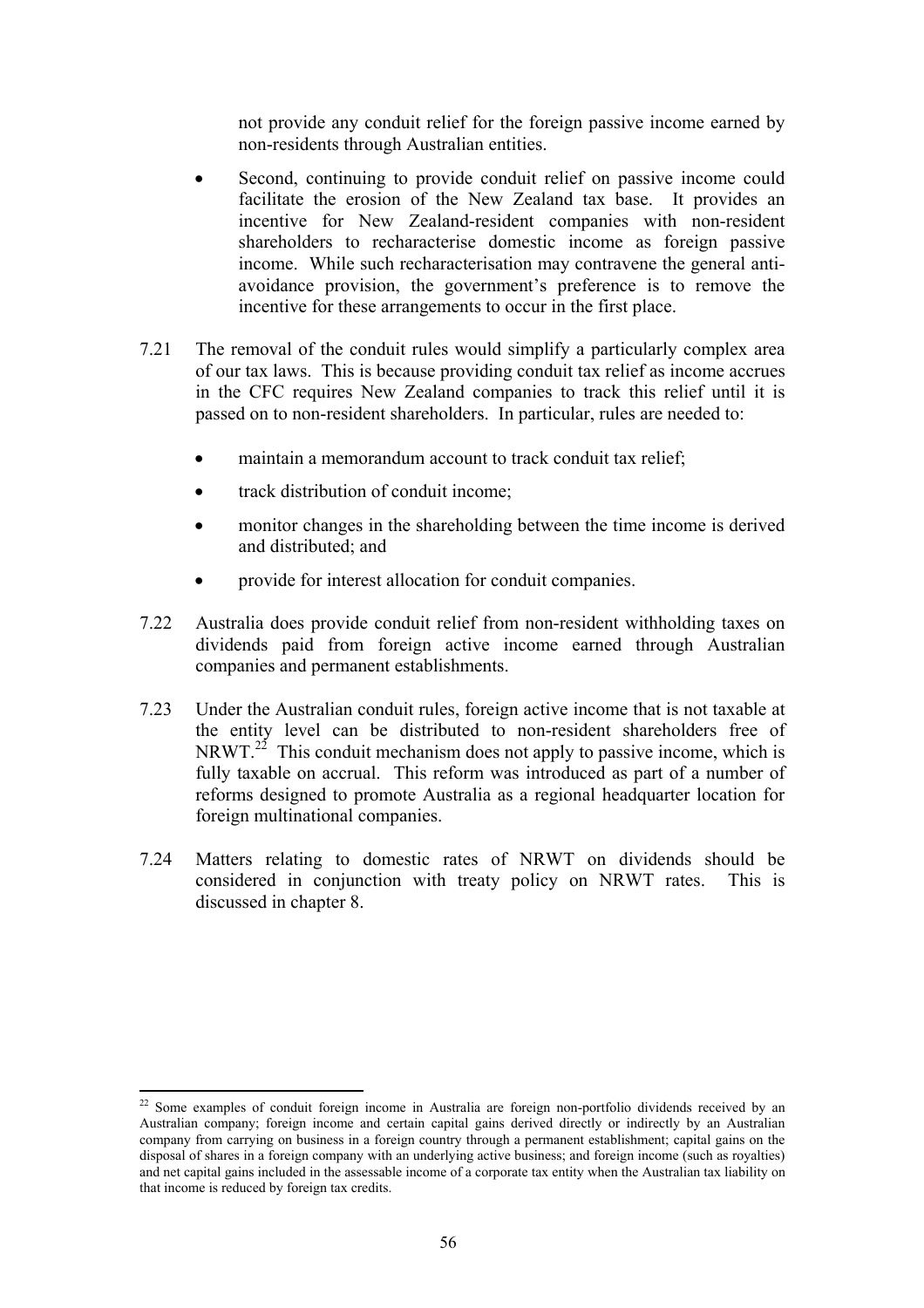### **Branches**

 $\overline{a}$ 

- 7.25 Currently, investments in CFCs and in foreign branches are both taxed on accrual.<sup> $23$ </sup> In fact, the taxation of CFCs is referred to as the "branch" equivalent", or BE, method.
- 7.26 The move to an active passive/distinction for CFCs may have implications for the way foreign branches are taxed – depending on whether New Zealand adopts the exemption method for dividends.
- 7.27 Typically, countries such as the United States and United Kingdom that adopt the deferral with a credit method discussed in chapter 2 continue to tax branches on accrual. This makes sense because, although taxable only on distribution, the profits of the CFC are ultimately taxed in the jurisdiction.
- 7.28 By contrast, Australia extends the exemption for active income of CFCs to active branches. If New Zealand adopts the exemption method, it would be necessary to consider whether we should follow the Australian model and also exempt active branches.
- 7.29 A key consideration is whether it is desirable to provide the same tax treatment to active branches so that New Zealand residents are not influenced by tax considerations in deciding whether to operate in a foreign jurisdiction through a subsidiary or a branch. In the absence of neutral treatment, firms expecting to make a loss would have an incentive to use the branch structure, whereas firms expecting to make a gain would probably prefer to operate as an exempt CFC.

#### **Taxation of non-portfolio interests in foreign investment funds**

- 7.30 International tax rules frequently distinguish between portfolio investors and non-portfolio investors. In broad terms, portfolio investors are regarded as passive investors, whereas non-portfolio investors are viewed as having a significant stake in the entity in which they invest and some influence over the affairs of that entity, if not a controlling interest.
- 7.31 The tax treatment of offshore portfolio investments (with investor interests of less than 10 percent) is currently being reformed.<sup>24</sup> The proposals in this discussion document do not affect these reforms in any way.

 $2<sup>23</sup>$  This is different from the domestic context because profits earned in domestic entities are not taxed on accrual in the hands of investors, but this is because domestic entities are taxable in their own right. 24 The Taxation (Annual Rates, Savings Investment, and Miscellaneous Provisions) Bill 2006, which contains the

new tax rules for offshore portfolio investment, was before Parliament at the time of writing**.**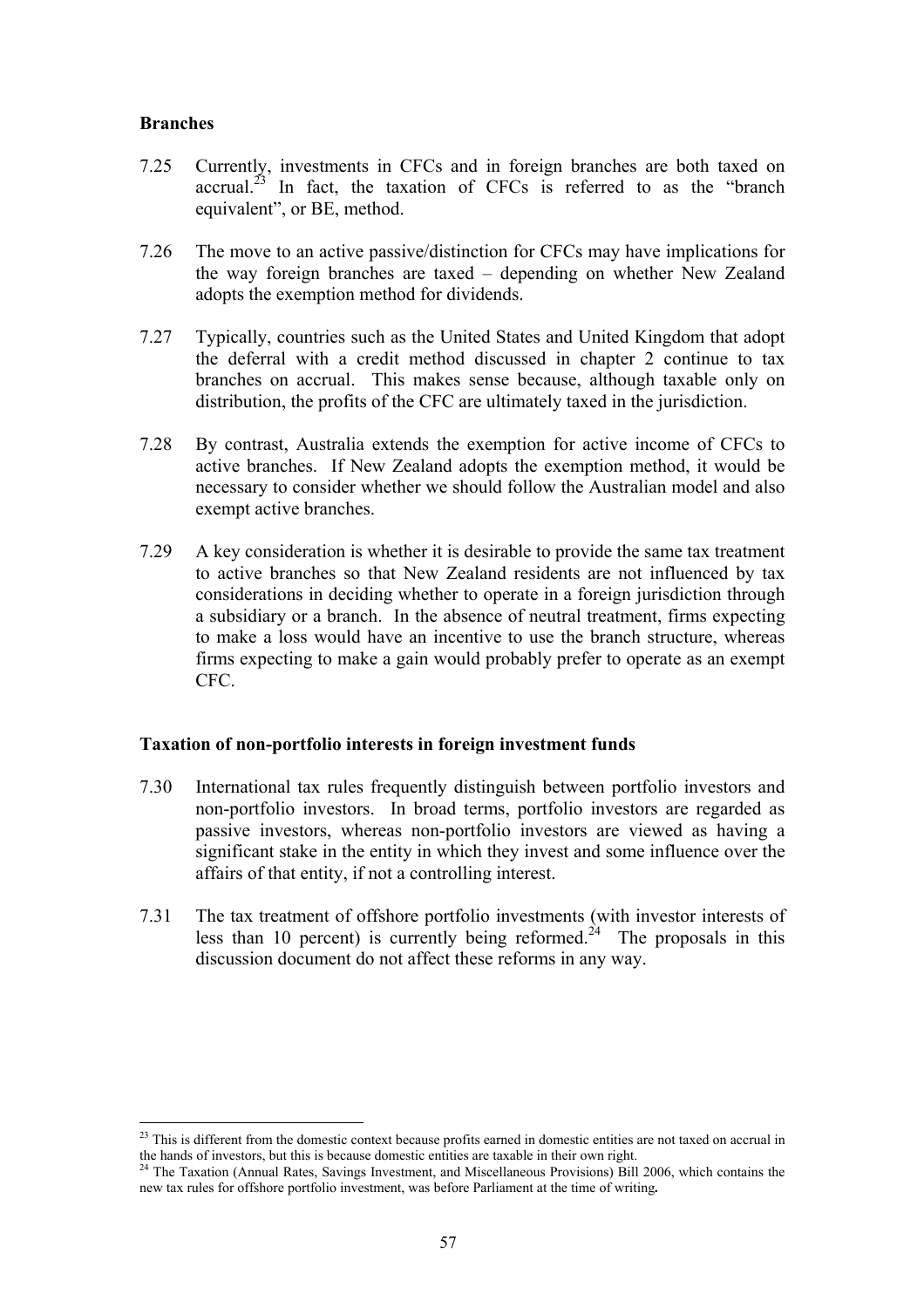- 7.32 For non-portfolio investors in FIFs, the current rules enable the use of the "branch equivalent" (BE) method, which shareholders in CFCs are required to use to calculate their attributed income. However, a FIF investor has the choice of using alternative methods for attribution: the comparative value method, the accounting profits method or the deemed rate of return method. The rules allow non-portfolio investors in FIFs to elect out of the BE calculation because many of them may not have sufficient information to comply with the BE calculation.
- 7.33 Changes to our CFC rules are likely to have implications for the tax treatment of New Zealand residents who hold non-portfolio interests (of at least 10 percent) in FIFs. Ideally, non-portfolio investors in either CFCs or FIFs would all be subject to the same accrual rules. In principle, non-portfolio investors in FIFs should be able to access the same active/passive exemption applying to investments in CFCs. However, there are the same compliance concerns underlying the choice to opt out of the BE rules: non-controlling investors may not have sufficient information to determine the amounts or nature of the underlying income and activity.
- 7.34 In practice, countries do distinguish between FIF interests and CFC interests when they implement the active/passive distinction.
- 7.35 Australia's CFC rules primarily follow a transactional approach to attribution. In contrast, Australia's FIF rules follow an entity approach to attribution. If 50 percent or more of the value of a FIF's assets are active, none of its income will be subject to attribution.<sup>25</sup> Otherwise, all of the FIF's income, including its active income, is subject to attribution.
- 7.36 Similarly, the United States' CFC rules primarily follow a transactional approach to attribution. However, the United States' passive foreign investment company (PFIC) rules (equivalent to FIF rules) effectively take an entity approach by the method by which a PFIC is defined. A foreign corporation will be a PFIC only if 75 percent or more of its gross income is passive, or if assets representing more than 50 percent of the total value of its assets are passive.

 $\overline{a}$ 

<sup>&</sup>lt;sup>25</sup> This is the test in terms of the balance sheet method for determining exemption. The balance sheet method is based on a detailed examination of a company's assets to determine whether assets are used in carrying on an active business. The stock exchange listing method, the alternative, is a proxy for the balance sheet method – available for small investors with insufficient information to apply the balance sheet method. If neither method can be applied, the FIF cannot qualify for exemption.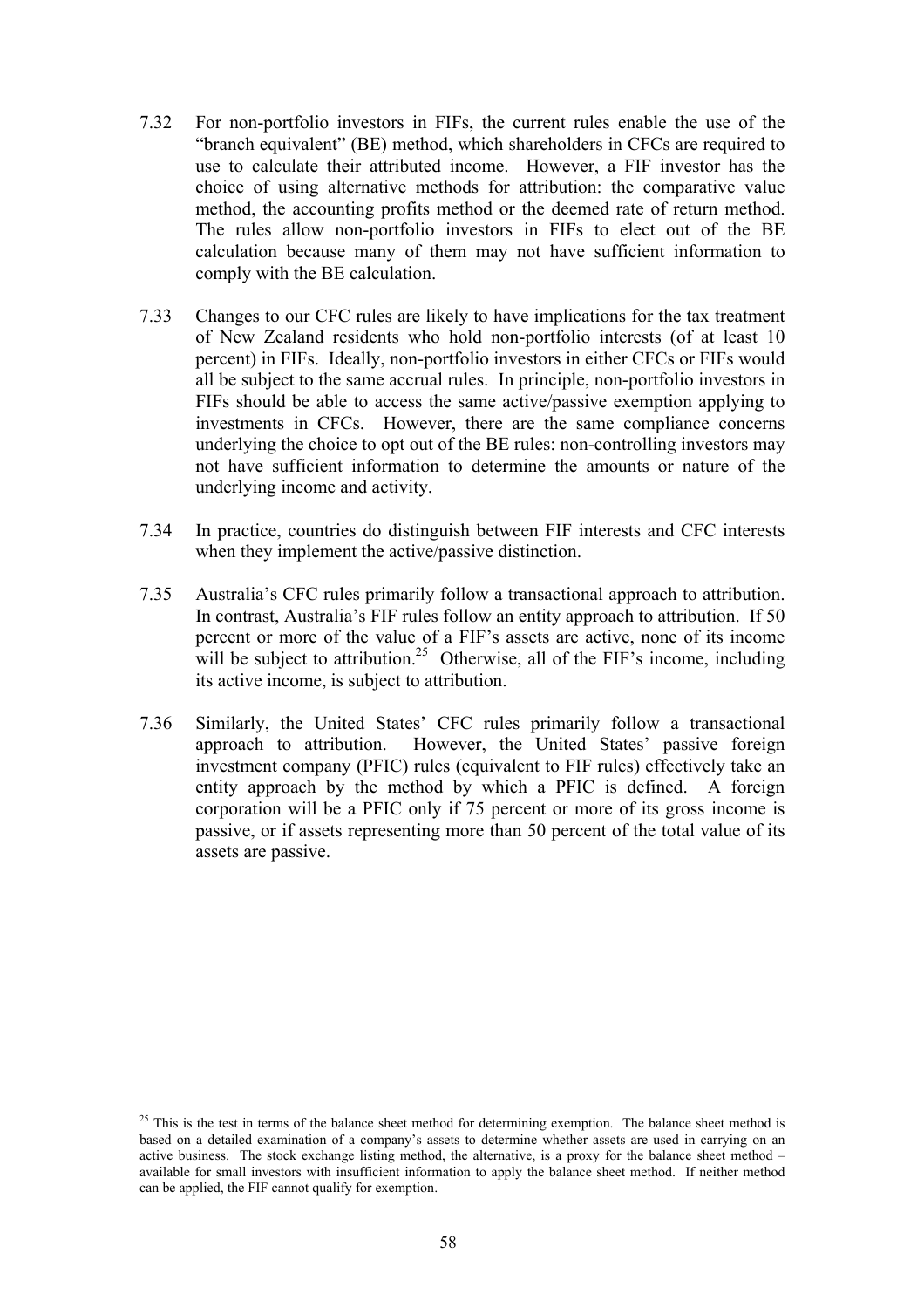7.37 In its *Final Report,* the Tax Review recommended that, in essence, the CFC rules, with an active/passive distinction, be extended to FIF interests of 30 percent or greater – the logic being that an investor with a 30 percent interest in a FIF should have sufficient information to perform a BE calculation for attribution. Under this approach, an active/passive distinction could still apply to non-portfolio FIF interests of less than 30 percent. Again, the question would be what the rules that apply to FIF interests of less than 30 percent might look like.

## **Implications for foreign tax credits**

- 7.38 Even though active income would be exempt from taxation, a number of sources of foreign income would continue to be taxable in New Zealand and so would be eligible for foreign tax credits:
	- Passive income would be taxable on accrual, and credits would be provided for foreign taxes paid, subject to the limitation that credits should not exceed New Zealand tax otherwise payable on the income.
	- Foreign assets, such as loans, held directly by a New Zealand company, but not through an offshore branch, might attract foreign taxes, perhaps withholding taxes, and so would still require foreign tax credits.
	- Finally, depending on final policy decisions on the treatment of offshore branches, non-portfolio FIFs and dividends from CFCs and other forms of foreign income that are potentially taxable in the source country might be taxable in New Zealand, so foreign tax credits would need to be provided.
- 7.39 Experience has shown that the practical application of foreign tax credit systems can be difficult, and considerable care is required to ensure that they do not, in effect, reduce taxes payable on domestic income. As noted in chapter 3, current methods of allocating deductions to the calculation of the foreign tax credit limitations are not fully effective and would require some amendment.
- 7.40 In many cases, the allocation of interest expenses is the key issue in appropriately limiting foreign tax credit claims. Chapter 6 has outlined possible changes to the thin capitalisation rules which are intended to ensure that interest expense is deductible only to the extent that it is attributable to income which is taxable in New Zealand. However, some foreign income, while technically taxable in New Zealand, is not effectively taxed as any New Zealand tax is offset by foreign tax credits. This situation is not dealt with in the current thin capitalisation rules.
- 7.41 There are a number of potential ways to attribute interest expenses to the foreign income which would need to be considered.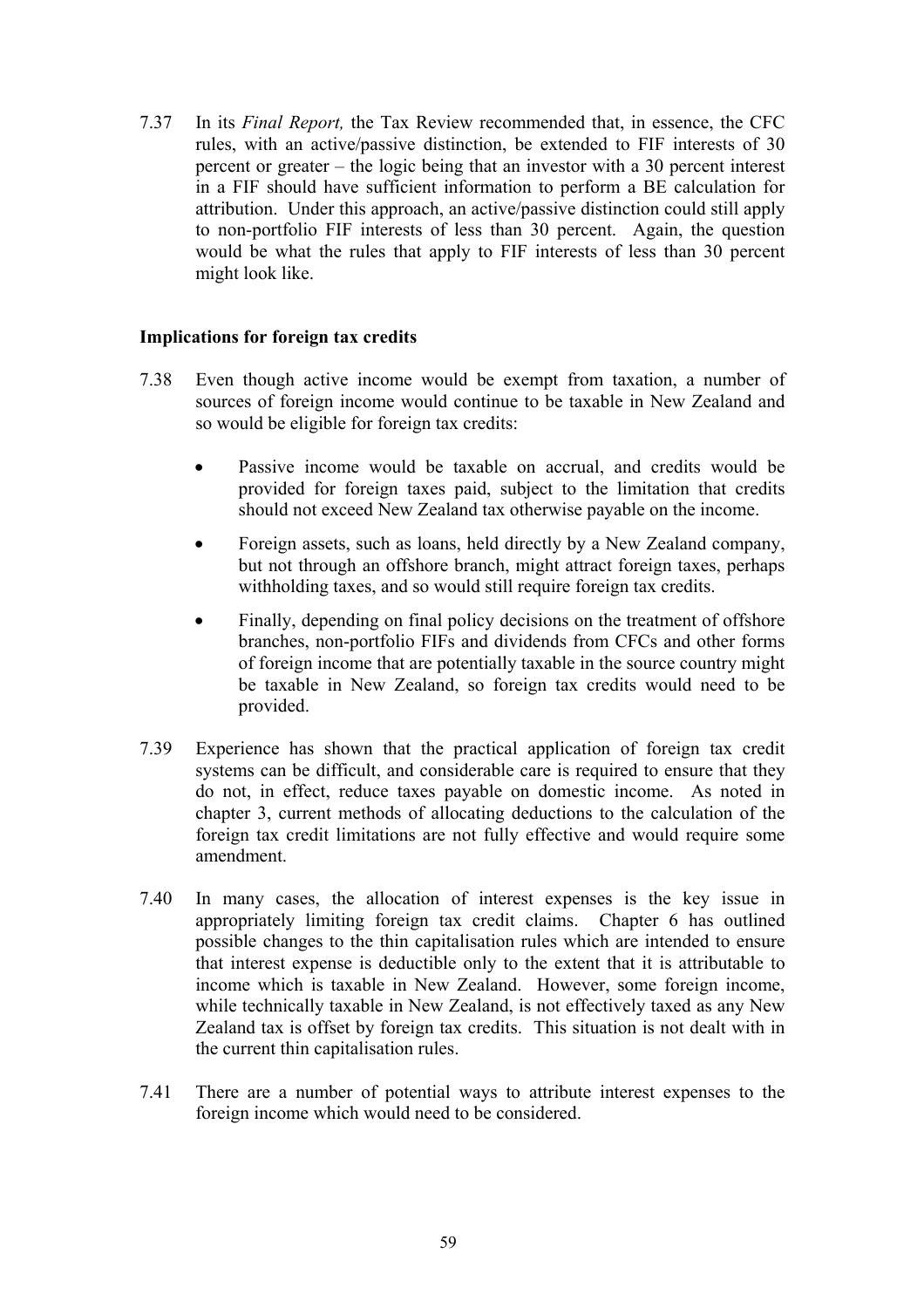## **Submission points**

Submissions are sought on the following matters in particular:

- Should we continue to tax dividends from CFCs? If not, why not?
- If an active/passive distinction were to be adopted, the appropriateness of repealing:
	- the grey list;
	- the conduit rules; and
	- the DWP rules or the refundability of DWP.
- The appropriateness of introducing an active/passive distinction for nonportfolio FIFs, and if so:
	- whether that distinction should be the same as that for CFCs;
	- whether that distinction should be made for non-portfolio interests over a certain percentage, say 30 percent, or for all non-portfolio FIF interests; and
	- whether possible alternative methods of calculating FIF income should be retained for non-portfolio investors.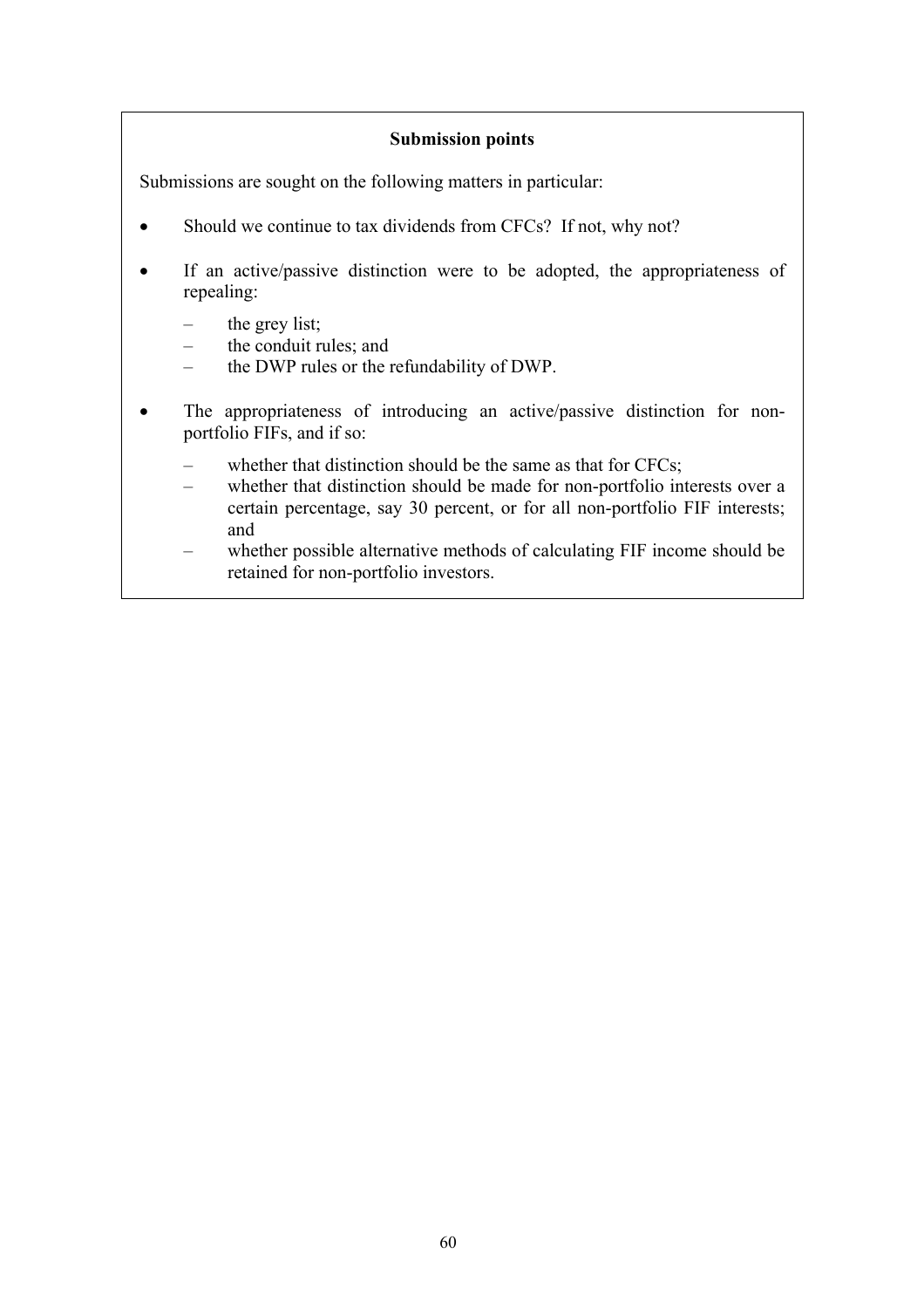# **CHAPTER 8**

# **Non-resident withholding tax**

## **Possible changes**

- 1. NRWT on dividends could be lowered through bilateral treaty negotiations, although the case for this is stronger for non-portfolio dividends. The changes would have implications for the foreign investor tax credit (FITC) rules.
- 2. Reducing NRWT on either interest or royalties is a possibility but may not be justified.
- 3. A number of technical changes to the NRWT and approved issuer levy (AIL) rules would rationalise information requirements and withholding arrangements across different payments.
- 8.1 Like many countries, New Zealand imposes non-resident withholding tax (NRWT) on dividends, interest and royalty payments to non-residents. NRWT rates are generally reduced by our double tax agreements. There are also arrangements under domestic law to reduce the impact of NRWT in certain circumstances.
- 8.2 This chapter considers the case for lowering NRWT rates. The focus is on bilateral treaty reductions, rather than unilateral changes through domestic law, because of the potential benefits of agreeing reciprocal changes with our major trading partners. Submissions are sought, in particular, on whether New Zealand should move away from the current policy of keeping NRWT treaty limits relatively high and using domestic-law mechanisms to reduce total tax on inbound investment. The alternative, discussed in this chapter, is a treatybased approach that would also benefit New Zealanders investing offshore. Related changes to domestic law are also discussed.
- 8.3 Changes to NRWT treaty limits have the potential to support the wider objectives of the International Tax Review, complementing the introduction of an active income distinction for CFCs. They would increase New Zealand's attractiveness as a destination for foreign investment by reducing headline rates of tax and bringing us more closely into line with international norms. Securing lower rates of foreign NRWT through treaty negotiations would reduce tax barriers to offshore investment. This would help to increase the competitiveness of our tax system and facilitate the internationalisation of New Zealand businesses. But there are also avoidance risks and other drawbacks associated with lower treaty limits that argue for a measured approach to reform.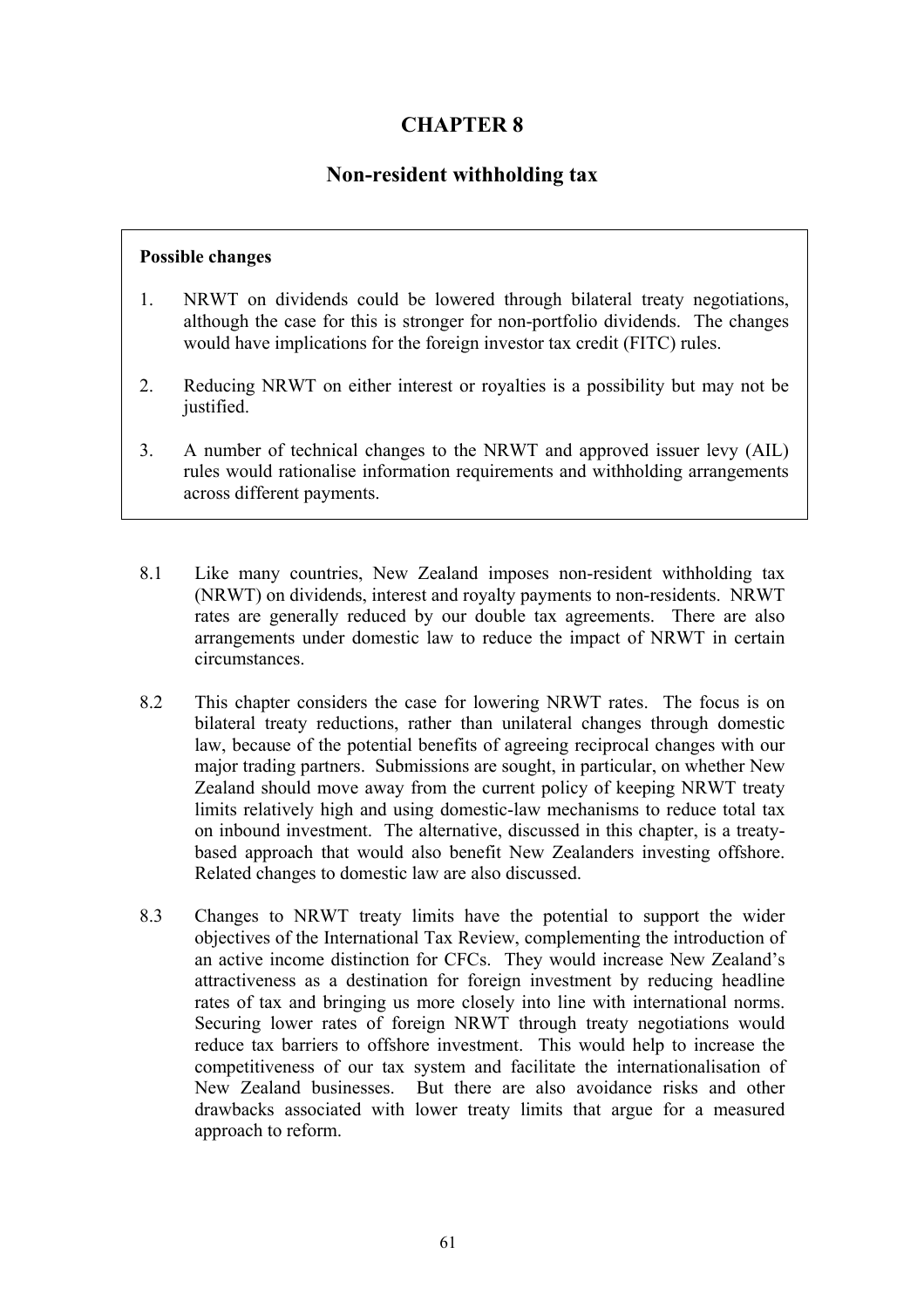### **Current rules and their rationale**

8.4 Table 8.1 compares the rates of NRWT specified in domestic law with the lower limits set by our double tax agreements (DTAs). The DTA rates are reciprocal: by agreeing to limit NRWT on outgoing dividends, interest and royalties, we secure the same limits on payments coming into New Zealand from the other country. The country where the payments have their source is allowed to impose NRWT up to the treaty limit. The country where the recipient is resident can also tax the payments, but if it does so, it must give credits for any NRWT imposed by the source country.

**TABLE 8.1 NRWT rates in domestic law and NZ double tax agreements** 

|                          | <b>Dividends</b> |           | Interest | <b>Royalties</b> |  |
|--------------------------|------------------|-----------|----------|------------------|--|
|                          | imputed          | unimputed |          |                  |  |
| Domestic law rate        | 15%              | 30%       | 15%      | 15%              |  |
| NZ DTA rate <sup>1</sup> | $5\%$            | 15%       | 10%      | 10%              |  |

1. Minimum rates accepted by New Zealand in negotiations. Some actual treaties include higher rates.

- 8.5 For countries like New Zealand that are net importers of capital, source taxation can be important. Without NRWT, all the tax on dividends, interest and royalties sourced here would accrue to the country where the investor was resident. On the other hand, foreign investors may respond to New Zealand taxes by demanding higher pre-tax returns, effectively shifting the tax burden onto domestic users of capital. Debt and portfolio investors, in particular, are likely to respond to tax rates in this way.
- 8.6 For this reason, New Zealand has taken steps to reduce the total tax impost on certain forms of foreign investment. The policy to date has been to do this unilaterally under domestic law, rather than by reducing NRWT limits in double tax agreements. Two mechanisms are relevant here:
	- *Foreign investor tax credit (FITC)*. FITC reduces company tax on profits distributed as dividends to non-residents. The total tax impost (company tax and NRWT) is currently equal to the company rate of 33 percent.
	- *Approved issuer levy (AIL).* NRWT on interest paid to an unrelated lender can be reduced to nil provided the borrower agrees to pay a 2 percent AIL.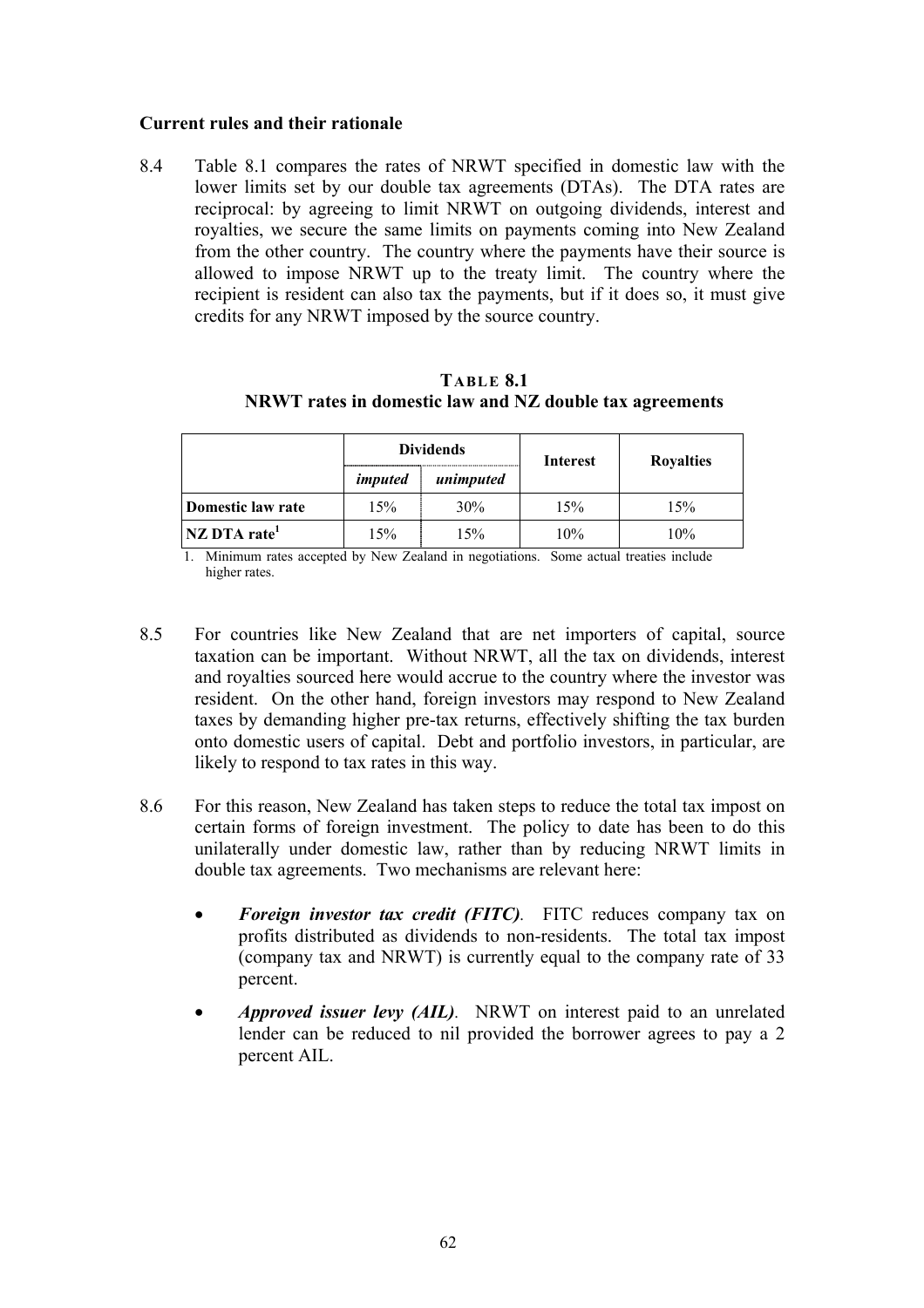#### **International trends**

 $\overline{a}$ 

- 8.7 The NRWT limits in New Zealand's double tax agreements are relatively high by international standards. Treaty practice varies widely, but many countries do prefer to include lower limits in their double tax agreements when possible. Lower limits on certain payments are also recommended by the OECD in its model tax convention.
- 8.8 The key difference between the limits in New Zealand's treaties and those in the OECD model are that the OECD recommends a 5 percent (rather than 15 percent) limit for non-portfolio dividends and a zero (rather than 10 percent) rate for royalties. Consistent with New Zealand's current treaty practice, the OECD model includes a 10 percent limit for interest, although the commentary notes that some countries may prefer a zero rate for certain kinds of interest.<sup>26</sup>
- 8.9 Australia, the United States and the United Kingdom are three of our key treaty partners. In recent years, these countries have negotiated lower treaty limits on NRWT – with each other and with third countries. A good example of this trend is the 2001 protocol amending the double tax agreement between Australia and the United States, which limits NRWT on non-portfolio dividends to 5 percent. When the investor holds at least 80 percent of the voting power in the company paying the dividend and satisfies certain public listing requirements, a zero rate applies. The limit remains at 15 percent for other dividends. The limit for NRWT on interest generally remains at 10 percent, but has been reduced to zero for interest derived by a government body or financial institution resident in the other country, provided in the latter case that the lender is unrelated to the borrower. The limit for NRWT on royalties has been reduced from 10 percent to 5 percent.
- 8.10 Table 8.2 compares the NRWT limits generally included in New Zealand's double tax agreements with those recommend in the OECD's model tax convention and with the limits agreed between Australia and the United States in 2001.

|                                               | <b>Dividends</b>   |                    | <b>Interest</b>     |              | <b>Royalties</b> |       |
|-----------------------------------------------|--------------------|--------------------|---------------------|--------------|------------------|-------|
|                                               | non-portfolio      |                    | portfolio           |              |                  |       |
|                                               | $>80\%$<br>holding | $>10\%$<br>holding | $< 10\%$<br>holding | <b>banks</b> | other            |       |
| <b>NZ DTA</b> rate                            | 15%                | 15%                | 15%                 | 10%          | 10%              | 10%   |
| <b>OECD</b> model                             | $5\%$              | 5%                 | 15%                 | 10%          | 10%              | $0\%$ |
| <b>Australian-United</b><br><b>States DTA</b> | $0\%$              | 5%                 | 15%                 | $0\%$        | 10%              | 5%    |

**TABLE 8.2 NRWT limits in various treaties** 

<sup>26</sup> Model Tax Convention on Income and Capital. (OECD, July 2005). Commentary on Article 11, *Paragraph 7.1 et seq.*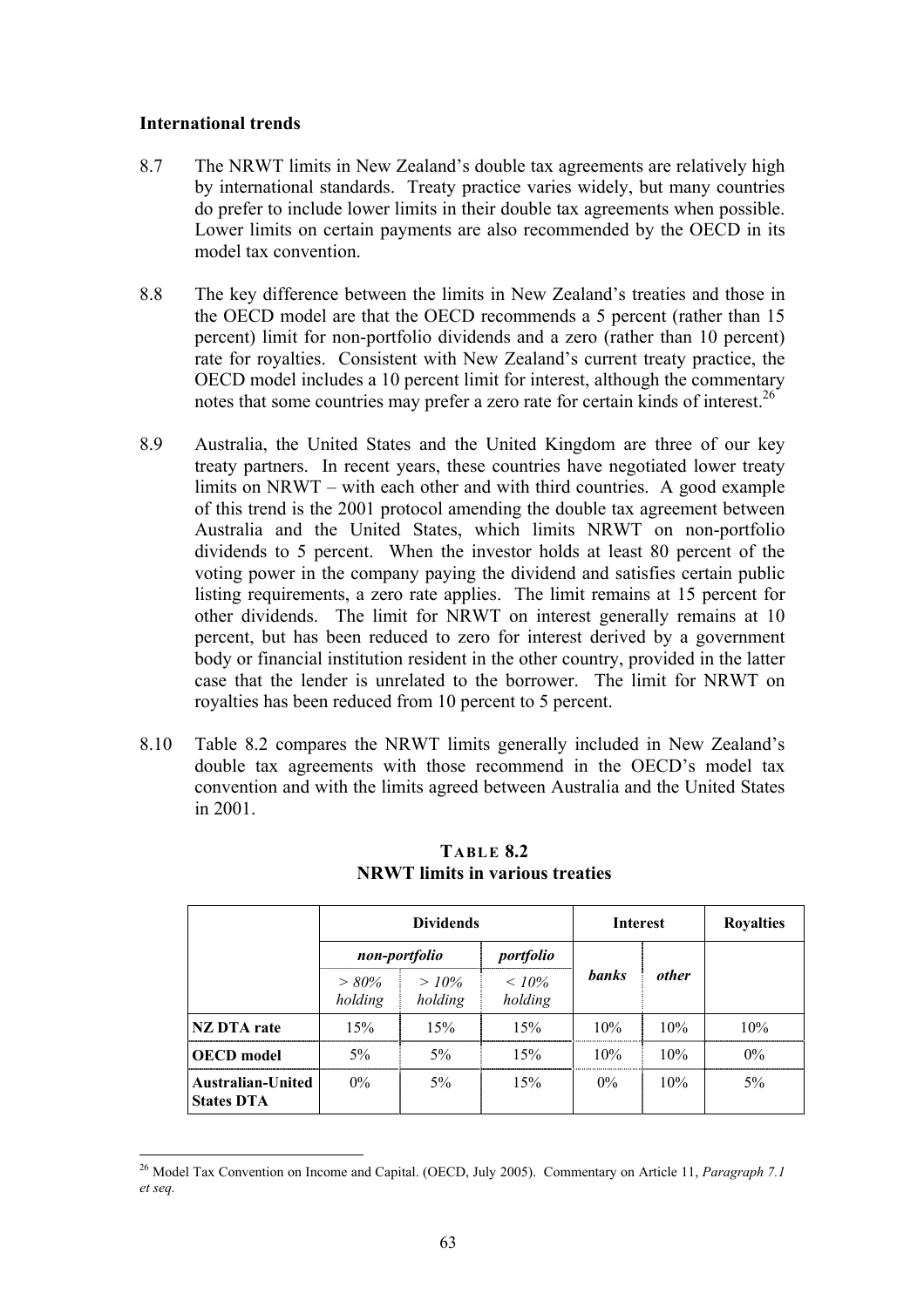### **NRWT on dividends and the foreign investor tax credit**

8.11 New Zealand's treaty rate of NRWT on dividends is 15 percent. There are arguments both for and against reducing NRWT treaty limits on dividends. The case for doing so is probably stronger in relation to non-portfolio dividends, where the international trend is to reduce rates. Lower treaty limits on portfolio dividends are less common internationally and may often be difficult to achieve in practice, particularly given that the OECD continues to recommend NRWT of 15 percent on such dividends.

#### *Impact on outbound investors*

- 8.12 Although the current treaty rate of NRWT on dividends is 15 percent, when combined with the lower company tax rate resulting from FITC, the total amount of company tax and NRWT on profits distributed to foreign investors is limited to 33 percent. This approach leaves NRWT treaty limits relatively high. One consequence of this is that our treaty partners may impose high rates of NRWT on payments flowing into New Zealand. These high rates of foreign NRWT are perhaps the most serious drawback of current policy settings. While the total tax impost on inbound equity investment has already been reduced through FITC, this has been done without securing reciprocal reductions in NRWT from our treaty partners for New Zealanders investing offshore.
- 8.13 High foreign rates of NRWT may act as a barrier to offshore investment and to the repatriation of profits when such investment does occur. Increasingly, they may place us at a competitive disadvantage relative to Australia: companies wishing to invest in third countries may prefer to base themselves in Australia to take advantage of the more favourable rates available under its treaty network and, in particular, in its double tax agreement with the United States.
- 8.14 Having said that, New Zealanders with offshore portfolio investments will often be able to claim offsetting credits in New Zealand, although these credits may be clawed back through the imputation system when individuals invest offshore through a New Zealand company. Even for direct investors, the actual impact of a reduction in foreign NRWT will depend on the domestic law of the treaty partner in question. While some countries (like the United States) do impose NRWT up to the treaty limit, others (like Australia) already exempt most dividends under their domestic law.

#### *Impact on inbound investors*

8.15 A necessary step in reducing NRWT treaty limits on either portfolio or nonportfolio dividends, would be to remove the FITC mechanism for the relevant class of dividend. To avoid an increase in the total New Zealand tax impost on inbound equity investment, an exemption from NRWT would be introduced under domestic law for fully imputed dividends paid to non-residents. Australia has a similar exemption from NRWT for franked dividends paid to non-resident shareholders.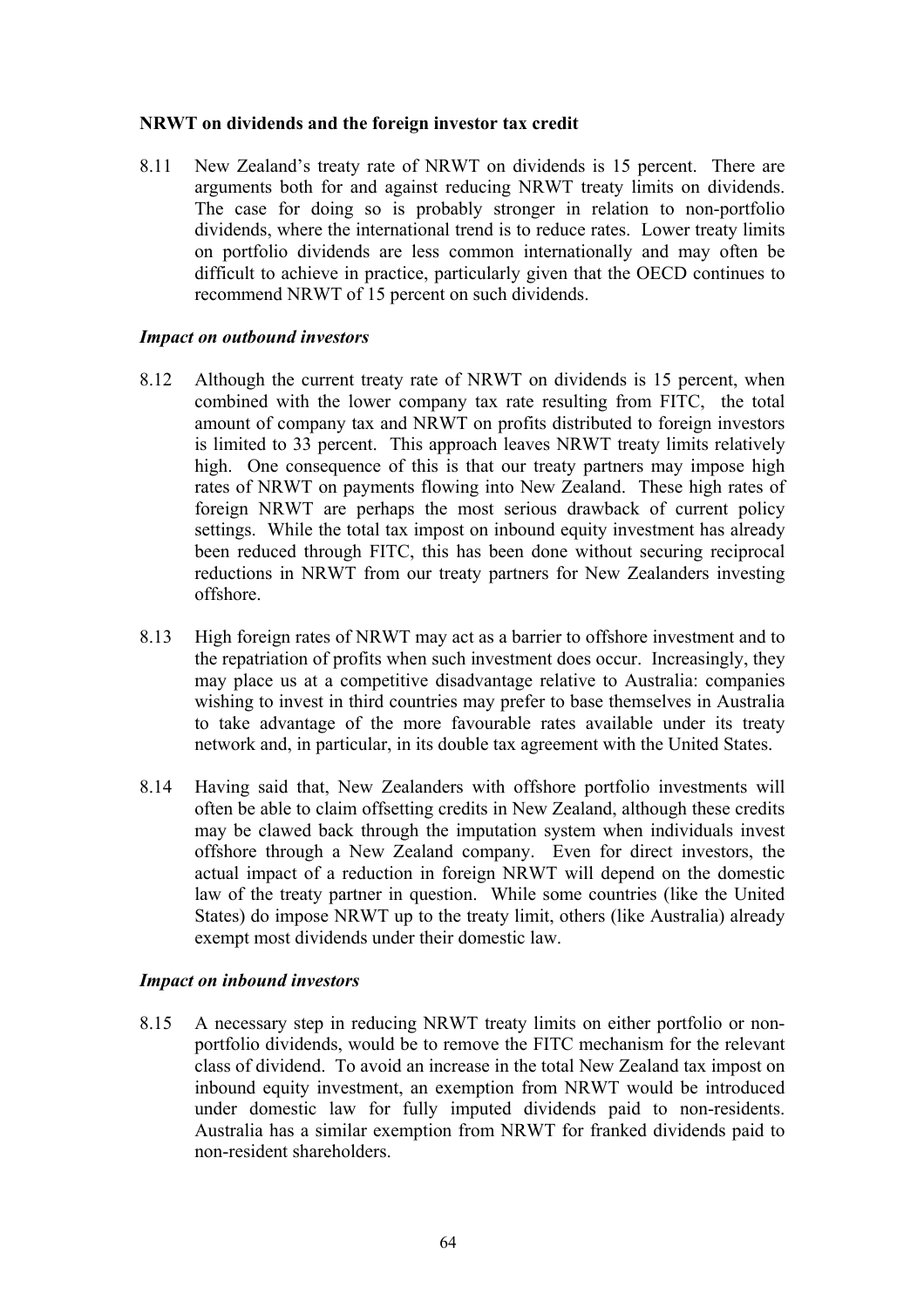- 8.16 It would, of course, be possible to introduce such changes irrespective of our treaty policy. The FITC mechanism does have drawbacks. In certain circumstances it can increase compliance costs for New Zealand companies wishing to pay dividends to foreign shareholders. In addition, while FITC reduces total New Zealand tax on inbound investment, it does so without transparently reducing headline rates of tax. Anecdotal evidence suggests that headline rates can affect investment location decisions.
- 8.17 One problem with replacing FITC is that this would make New Zealand taxes less creditable overall, without reducing the total tax impost. The result would be to increase the effective rate of New Zealand tax for some foreign investors. This would mainly affect portfolio investors, who generally cannot claim credits for underlying foreign company tax.
- 8.18 For many investors, however, FITC will offer little practical advantage. This is generally true for direct investors, who are likely either exempt at home on foreign dividends or able to claim credit for underlying company tax. Around three-quarters of inbound equity investment is direct. In addition, FITC offers no particular advantage, even for portfolio investors, when the investor has surplus foreign tax credits at home, is in a loss position, or is exempt from tax. Some countries – such as Hong Kong – exempt all foreign-sourced dividends, including portfolio dividends, from domestic taxation.

#### *Avoidance issues*

- 8.19 Current levels of NRWT provide some measure of protection against the avoidance of tax by non-residents. Reducing NRWT therefore risks exposing the tax base to increased avoidance activity. There are two main risks:
	- *Imputation credit streaming*. Under current policy, FITC is available only to the extent that dividends are imputed. This helps to reduce incentives for companies to stream imputation credits to resident shareholders because those credits also have a value to non-resident shareholders. With a lower rate of NRWT on dividends, that value would be reduced and the incentive to stream credits would increase accordingly.
	- *Repatriation of untaxed profits*. Under current policy, even if foreign equity investors manage to structure their affairs so as to avoid paying company tax in New Zealand, in principle they will still be liable to NRWT at 15 percent upon seeking to repatriate those untaxed profits as dividends. NRWT on dividends therefore provides a backstop against avoidance activities.
- 8.20 These risks are material. Accordingly, any move to a policy of seeking to negotiate lower NRWT treaty limits would need to be accompanied by other changes reducing the scope for avoidance activity. In particular, a reduction in NRWT on dividends would need to accompanied by stronger rules to combat imputation credit streaming.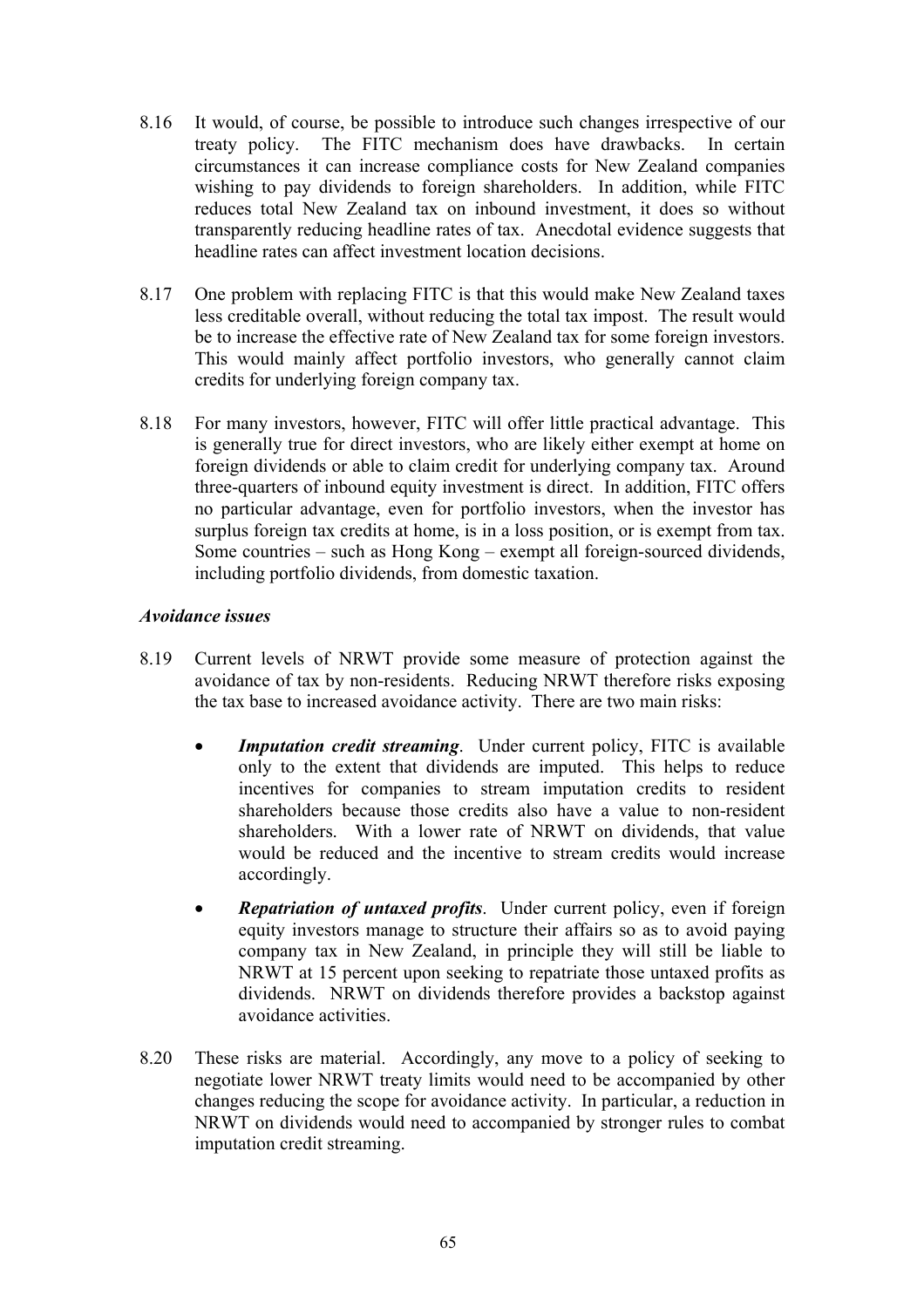#### **NRWT on interest and royalties**

8.21 New Zealand's treaty rate of NRWT is 10 percent for both interest and royalties. Reducing NRWT on either interest or royalties is likely, in particular, to have material fiscal and avoidance implications and may therefore not be justified.

### *High effective rates*

- 8.22 Imposing NRWT on interest and royalties can be problematic (particularly for payments between unrelated parties) because the tax is imposed on gross income. Even though NRWT is generally limited to 10 percent, this can represent a high effective rate if the non-resident incurs expenses in deriving the income.
- 8.23 The AIL rules already operate to exempt interest on third-party loans, provided the borrower pays AIL of 2 percent. The policy rationale behind AIL is that the borrower can choose to pay the levy when the lender is unable or unwilling to obtain credits for NRWT. Interest payments between related parties continue to attract interest of 10 percent. The AIL mechanism substantially reduces the effective rate of New Zealand tax on non-residents in the business of borrowing and on-lending. That said, even small taxes may have an effect. As foreign lenders do not receive a credit for the payment of AIL, the economic incidence is likely to be borne by the borrower, increasing the cost of borrowing.
- 8.24 A high effective tax rate on royalties will not matter to the extent that royalty payments reflect economic rents, or when the non-resident owner of the intellectual property has already offset R&D costs and is receiving pure profits from New Zealand. When payments do not reflect rents or pure profits, however, the economic incidence of NRWT may either be passed back to the New Zealand user of intellectual property through higher prices or borne by the foreign owner, reducing the level of intellectual property licensed to New Zealanders. It is common for contracts licensing intellectual property to include clauses grossing up charges on account of NRWT. However, it is almost impossible to tell what prices would be in the absence of NRWT, and therefore the extent to which these gross-up clauses indicate an actual transfer of tax costs to New Zealand residents.

# *Fiscal cost*

8.25 For New Zealand, as a net importer of capital and intellectual property, reducing NRWT on interest or royalties would be likely to involve material fiscal cost, despite offsetting savings on inbound payments through a reduced need to give credits for foreign withholding taxes. The precise cost would obviously depend on the size of any reduction. It would also depend to some extent on the number of treaties affected.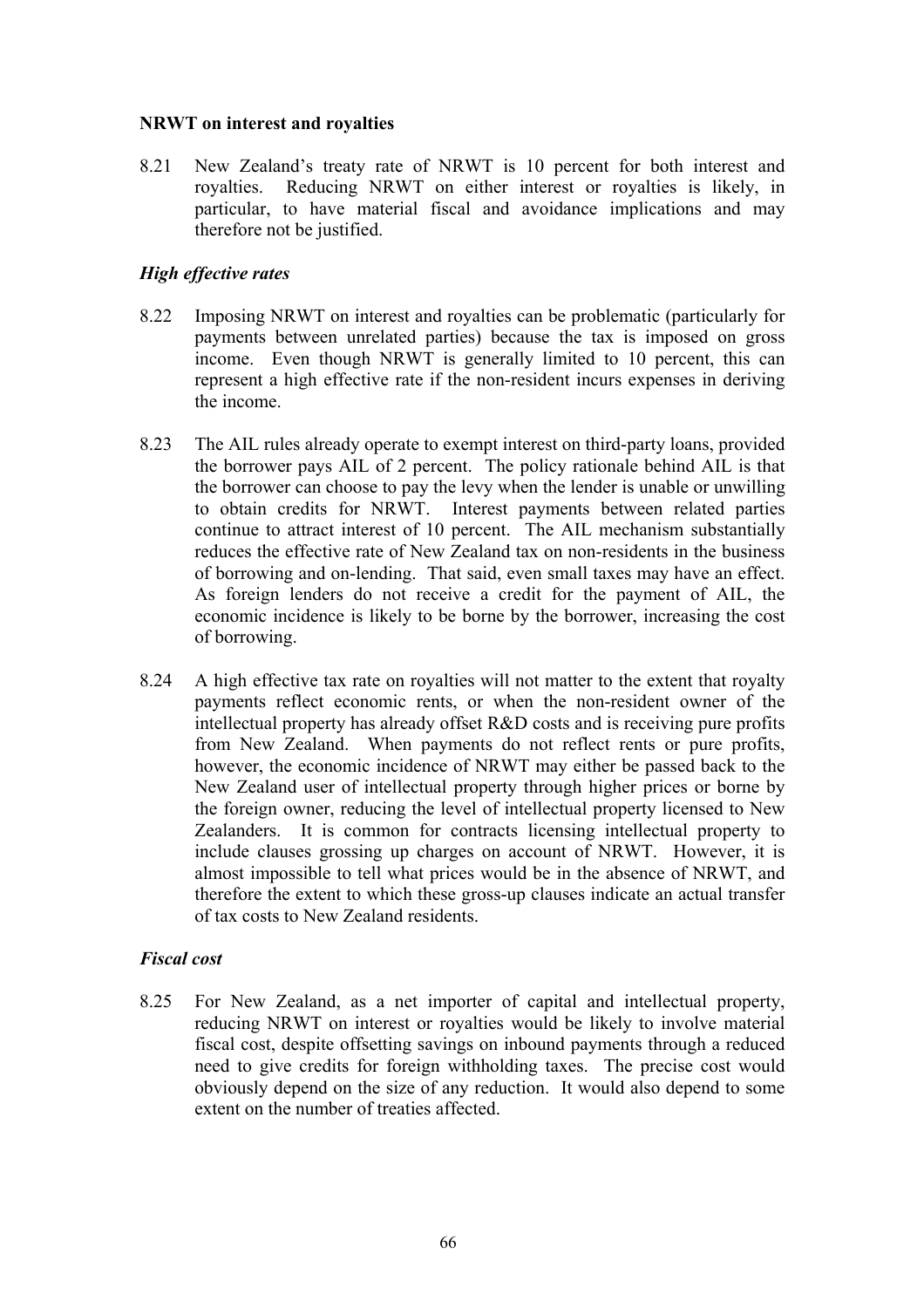#### *Avoidance concerns*

- 8.26 Because interest and royalty payments are deductible, they may be used inappropriately to reduce taxable profits, with debt or intellectual property being shifted offshore to generate deducible payments that can reduce profits taxable in New Zealand. NRWT currently reduces the incentive for such structures by imposing tax on outbound interest and royalty payments. With a lower rate of NRWT, the incentive to engage in avoidance activity of this sort would increase.
- 8.27 In certain instances, the AIL rules are already being used inappropriately to avoid NRWT on interest payments which, in economic terms, are made between related parties. Structures also exist to avoid NRWT and AIL on cross-border interest payments altogether. Options will be examined to tackle the avoidance of AIL and NRWT on interest, and the inappropriate use of  $AII.$

# *Taxation of debt versus equity financing*

8.28 NRWT on interest is an important component in determining the relative taxation of debt versus equity financing in New Zealand, particularly on related party lending (for which AIL is unavailable). Foreign debt investment into New Zealand is already taxed more lightly than equity investment. Ideally, taxation should not influence how foreign investors fund their New Zealand business operations. Excessive debt investment also raises base maintenance concerns because, as noted earlier, interest payments (unlike dividends) are deductible. A reduction in NRWT on interest would exacerbate the existing bias in favour of debt investment and put further pressure on the thin capitalisation rules.

# **Technical issues relating to NRWT and AIL**

8.29 The following paragraphs outline some possible technical changes to our domestic rules on NRWT and AIL. These changes would rationalise information requirements and withholding arrangements across different payments. This section is largely independent of the preceding discussion about NRWT treaty limits and FITC.

#### *Obligations on borrowers to supply information about AIL*

8.30 New Zealand borrowers who deduct NRWT from interest paid to foreign lenders are required to file a non-resident withholding tax deduction certificate and an annual reconciliation statement. There are no equivalent information requirements in the AIL rules. Even so, information on interest payments covered by AIL is as relevant as information on interest payments subject to NRWT. The current lack of reporting requirements makes it difficult to verify the correct application of the AIL rules. Lack of information about AIL also compromises our ability to exchange full information with treaty partners.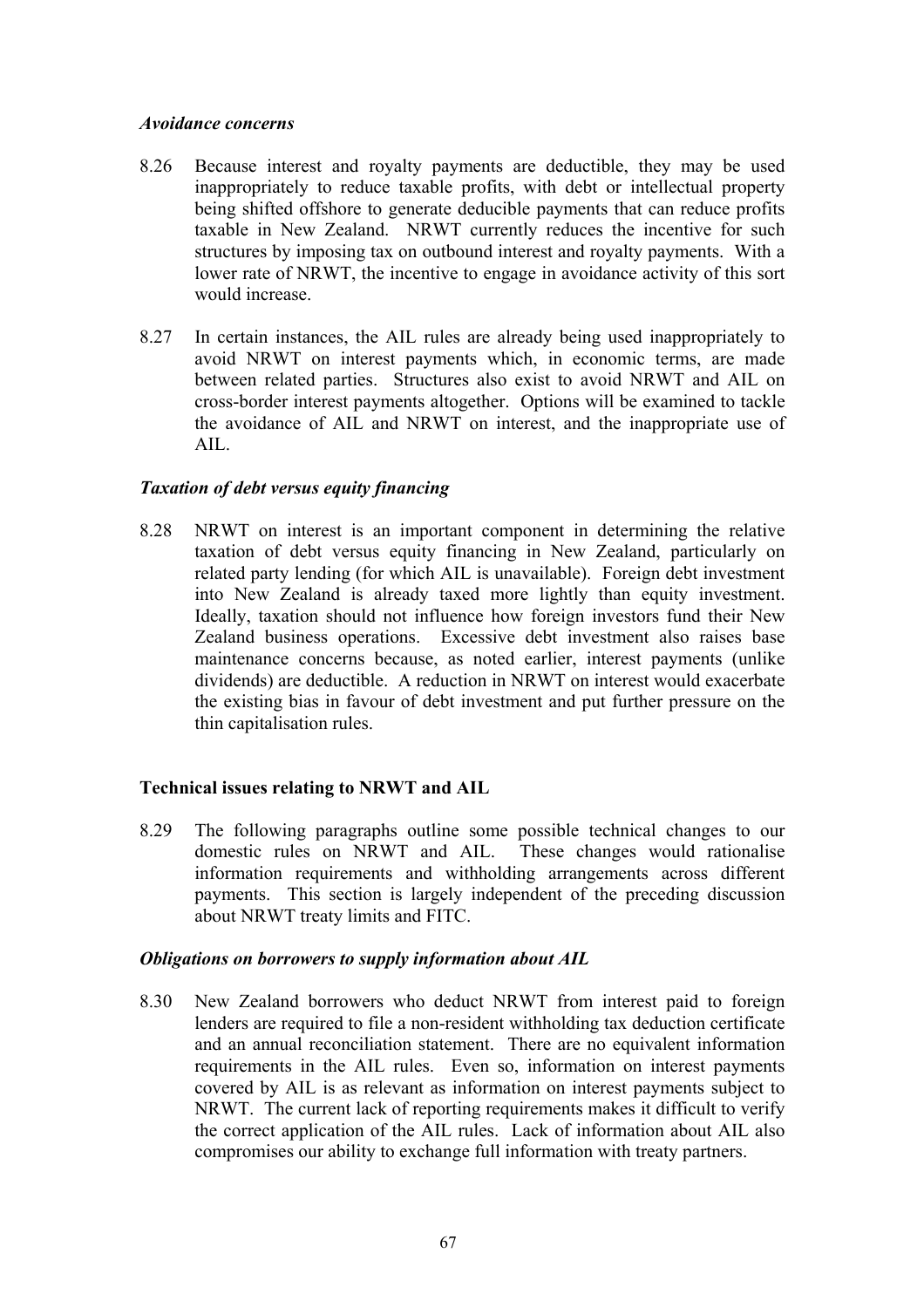8.31 Therefore, New Zealand borrowers who elect to pay AIL on outbound interest would be subject to the same information requirements as currently apply in relation to NRWT.

#### *Rationalising the withholding rules*

8.32 The imposition of withholding tax on interest, dividends and royalty payments is inconsistent across different payments, and the government sees a case for rationalising the arrangements.

#### *NRWT may be final tax or minimum tax*

8.33 Under domestic law, NRWT may be either a final tax or a minimum tax. On most payments, NRWT is a final tax under domestic law. But on industrial royalties, and on interest and investment society dividends from an associated person, domestic law provides that NRWT is effectively the minimum rate of tax. For countries with which we have a double tax agreement, NRWT is generally a final tax on these payments, too, because most of our treaties limit withholding tax on these payments to 10 percent or 15 percent.<sup>27</sup> Even when no treaty limit applies, additional tax would normally be payable only if income tax liability calculated on a net basis exceeded NRWT on gross payments.

#### *Royalties may be subject to NRWT or NRCWT*

8.34 Payments relating to equipment leases are within the definition of "royalties" in New Zealand's double tax agreements. However, they are not royalties under domestic law. They are therefore subject to non-resident contractor withholding tax (NRCWT) rather than NRWT. The domestic rate for NRCWT is 15 percent. Unlike NRWT, NRCWT is neither a final tax nor a minimum tax under domestic law. It is simply a withholding mechanism, equivalent to PAYE.

# *Income from renting films not subject to NRWT*

8.35 Amounts derived by non-residents from renting films in New Zealand are not currently subject to NRWT. Ten percent of gross receipts is instead subject to income tax, giving an effective tax rate of 3.3 percent. This concessionary treatment is a historical anachronism for which there is no longer a sound policy rationale. Neither the fiscal cost nor the additional complexity associated with having separate rules for non-resident rental income from films seems justified.

 $\overline{a}$  $27$  The exceptions are our double tax agreements with Fiji, Malaysia and Singapore, which all allow unlimited source taxation of interest between associated persons, and our agreement with Japan, which makes no provision on either interest or royalties.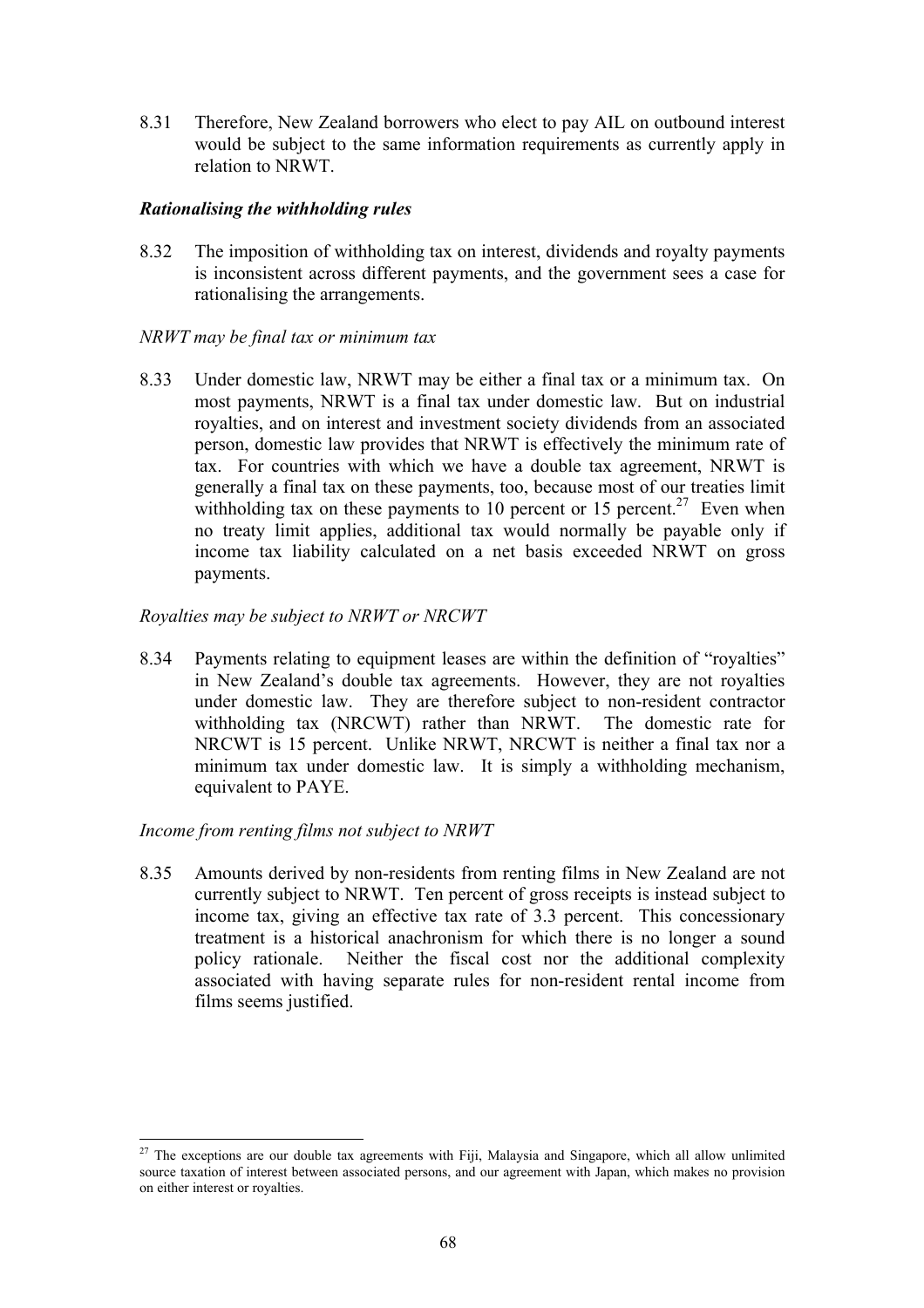# *The case for rationalisation*

- 8.36 There is a case for rationalising these arrangements, subjecting all payments to NRWT and making this a final tax in all cases. That would involve the following changes:
	- For industrial royalties, or interest or investment society dividends from an associated person, NRWT would become a final tax rather than a minimum tax under domestic law.
	- Payments relating to equipment leases would be brought within the domestic law definition of royalties and subject to NRWT as a final tax.
	- Gross royalties derived from renting films would be made subject to NRWT.

#### **Points for submission**

- Does a policy of trying to reduce NRWT treaty limits on portfolio/non-portfolio dividends seem attractive?
- Is the FITC mechanism helpful in attracting inward equity investment, and does this justify the associated compliance costs? Or is there a case for removing FITC on portfolio/non-portfolio dividends irrespective of our treaty policy on NRWT?
- Have the key issues in relation to maintaining NRWT rates on interest and royalties been correctly identified?
- Submissions are also invited on the possible technical changes to rationalise information requirements and withholding arrangements.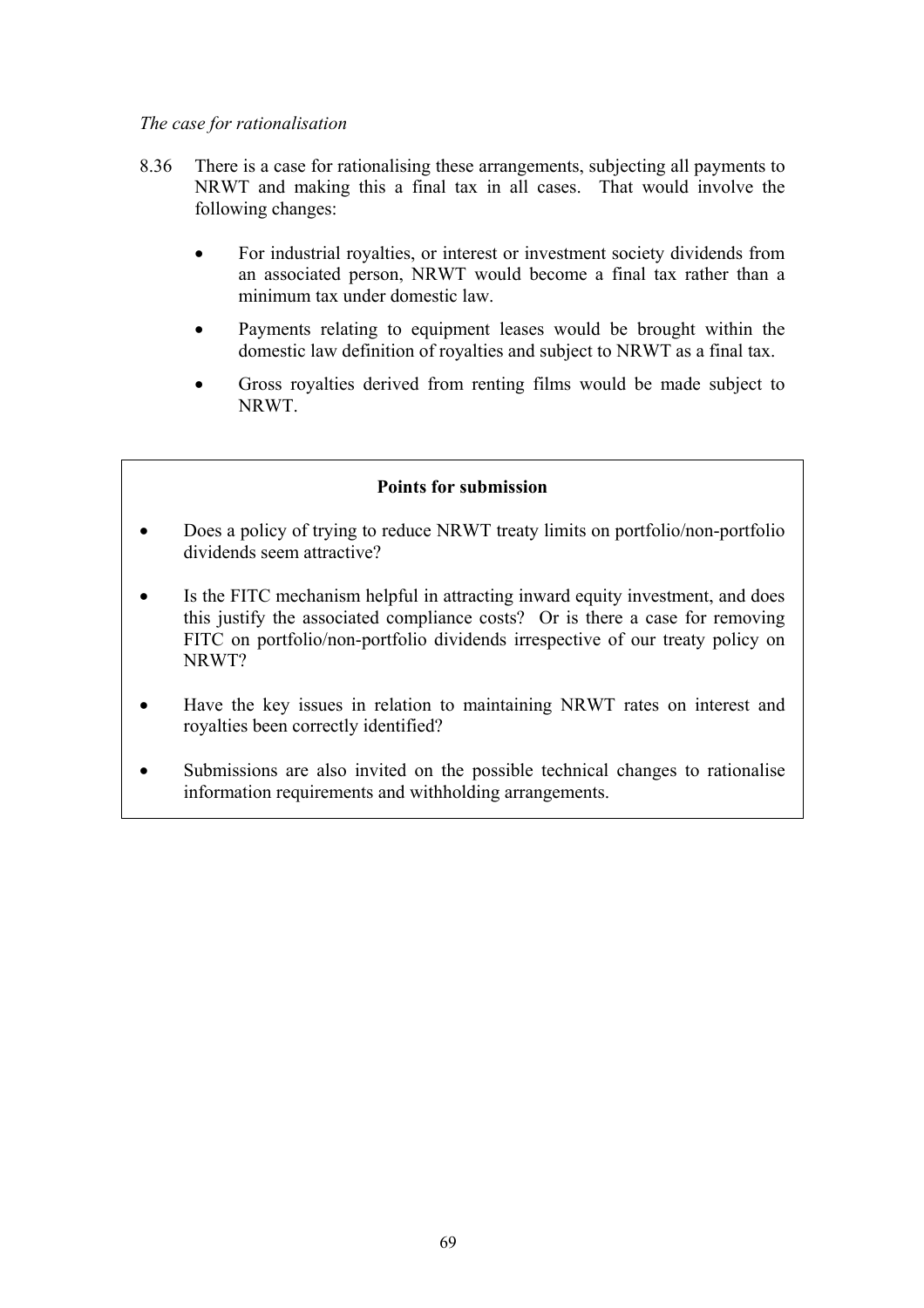# **APPENDIX**

# **TABLE 1: CFC Rules: "Passive" income under a transactional approach**

| Country   | <b>Interest</b>                                                                                                                                                                                                                                                                                                                                                                                                                                                                                                                                                                                                                                                                           | <b>Rents</b>                                                                                                                                                                                                                                                                                                                                                                                                                                                                                                                                                                                                                                                                                                                                                                                                                                                                                                                                                 | <b>Royalties</b>                                                                                                                                                                                                                                                                                                                                                                  | <b>Dividends</b>                                                                                                                                                                                                                                                                                                                                                                  | Other                                                                                                                                                                                                                                                                                                                                                                                                                                                                                                                                                                                                                                                                                                                                                                                                                                                                                                                                                                                                                                                                                                                                                                                          |
|-----------|-------------------------------------------------------------------------------------------------------------------------------------------------------------------------------------------------------------------------------------------------------------------------------------------------------------------------------------------------------------------------------------------------------------------------------------------------------------------------------------------------------------------------------------------------------------------------------------------------------------------------------------------------------------------------------------------|--------------------------------------------------------------------------------------------------------------------------------------------------------------------------------------------------------------------------------------------------------------------------------------------------------------------------------------------------------------------------------------------------------------------------------------------------------------------------------------------------------------------------------------------------------------------------------------------------------------------------------------------------------------------------------------------------------------------------------------------------------------------------------------------------------------------------------------------------------------------------------------------------------------------------------------------------------------|-----------------------------------------------------------------------------------------------------------------------------------------------------------------------------------------------------------------------------------------------------------------------------------------------------------------------------------------------------------------------------------|-----------------------------------------------------------------------------------------------------------------------------------------------------------------------------------------------------------------------------------------------------------------------------------------------------------------------------------------------------------------------------------|------------------------------------------------------------------------------------------------------------------------------------------------------------------------------------------------------------------------------------------------------------------------------------------------------------------------------------------------------------------------------------------------------------------------------------------------------------------------------------------------------------------------------------------------------------------------------------------------------------------------------------------------------------------------------------------------------------------------------------------------------------------------------------------------------------------------------------------------------------------------------------------------------------------------------------------------------------------------------------------------------------------------------------------------------------------------------------------------------------------------------------------------------------------------------------------------|
| Australia | interest income and amounts in the<br>$\bullet$<br>nature of interest;<br>accrued interest on discounted and<br>$\bullet$<br>other deferred interest securities<br>issued after 16 Dec 1984;<br>income from property financing<br>transactions: $^{28}$<br>interest deemed to be derived<br>where a CFC assumes the rights of<br>a lender through the purchase of<br>securities through a secondary<br>market; $^{29}$<br>factoring income.<br>$\bullet$<br>Interest derived by a CFC that is a<br>subsidiary of an Australian Financial<br>Institution (AFI) is active income (but<br>the interest income of an AFI may still<br>be tainted income if it is tainted services<br>income). | rent in respect of a lease with<br>$\bullet$<br>an associate or paid to the CFC<br>by an associate;<br>income from leases of land<br>$\bullet$<br>except where the land is<br>located in the same country as<br>the CFC is resident if a<br>substantial part of the income is<br>related to the provision of<br>labour-intensive property<br>management by the CFC;<br>income from the lease of a ship<br>or aircraft, a cargo container<br>for use on ships or aircraft or<br>plant or equipment for use on<br>board ships, unless related to<br>the provision of operating crew<br>in relation to ships and aircraft<br>or maintenance or management<br>services by the CFC.<br>Exclusions for rent which is:<br>derived from an associated<br>CFC resident in the same<br>country;<br>subject to the normal company<br>$\bullet$<br>rate of tax in that country; and<br>did not give rise to a notional<br>allowable deduction for the<br>associated CFC. | Royalties $-$ except for:<br>royalties received from a<br>non-associate in the course of<br>carrying on a business where<br>either:<br>the property or right in<br>$\overline{\phantom{0}}$<br>respect of which the<br>royalty is paid originated<br>with the CFC; or<br>the CFC substantially<br>develops or improves the<br>property or right for<br>which the royalty is paid. | Dividends, including:<br>unit trust dividends;<br>$\bullet$<br>a distribution made by a<br>liquidator which is deemed<br>to be a dividend.<br>But:<br>non-portfolio dividends<br>$\bullet$<br>paid to a CFC from a non-<br>Australian resident are<br>notionally exempt;<br>dividends paid by a<br>company resident in a listed<br>country to a listed country<br>CFC are exempt. | annuities;<br>consideration for the assignment of<br>any copyright, patent, design,<br>trademark or other like property or<br>right;<br>income derived from trading in<br>tainted assets (investment type<br>assets);<br>net gains from the disposal of tainted<br>$\bullet$<br>assets;<br>net tainted commodity gains, which<br>$\bullet$<br>arise from the disposal of tainted<br>commodity assets (a future or<br>forward contract, or right or option<br>in respect of such a contract).<br>Exception if:<br>$-$ the CFC carries on business of<br>producing or processing the<br>commodity, or uses the<br>commodity as a raw material<br>and the right or contract relates<br>to the carrying on of that<br>business; or<br>the contract was entered into to<br>eliminate/reduce the risk of<br>adverse financial consequences<br>that might, under another<br>contract, from fluctuations in<br>the price of the commodity and<br>the CFC does not derive tainted<br>sales income from a transaction<br>under that other contract;<br>net tainted currency exchange gains<br>and losses unless the underlying<br>transaction was:<br>for the purchase of goods from<br>a non-associate; |

<sup>&</sup>lt;sup>28</sup> Income from property financing transactions is only passive for the purposes of the active income test.

<sup>&</sup>lt;sup>29</sup> Such deemed interest is only passive for the purposes of the active income test.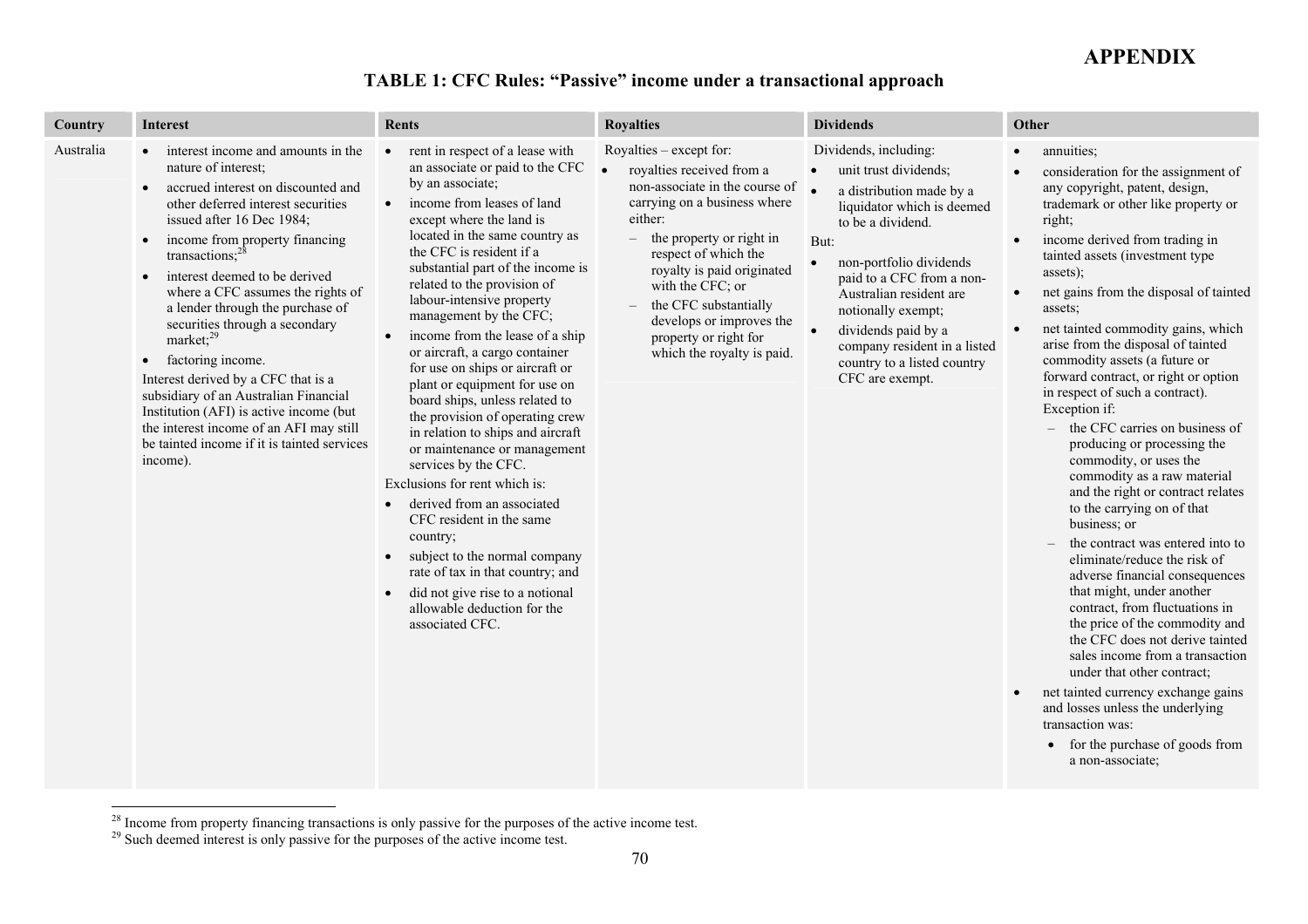|                         |                                                                                                                                                                                                                                                                                                                                                                                                                                                                                                                                                                                                                                                                                                                                                                                                                                                                                                                                                                                                                                                                                                                                                                                                               |                                                                                                                                                                                                                                                                                                                                                                                                                                |                                                                                                                                                                                                                                                                                                                                                                                                                            | for the purchase or sale of<br>depreciable plant or equipment<br>used mainly to produce income<br>that is not passive, or tainted<br>sales or services income;<br>• a hedge for one of the<br>preceding transactions.<br>$\triangleright$ also exclusion for a CFC<br>carrying on as a currency trader<br>and no other party to the<br>transaction is an associate or<br>Australian resident.                                                                                                                                                                                                                                                                                                                                                                                                                                                                                                                                                                                                                                                                                                                                                                                                                                                                                           |
|-------------------------|---------------------------------------------------------------------------------------------------------------------------------------------------------------------------------------------------------------------------------------------------------------------------------------------------------------------------------------------------------------------------------------------------------------------------------------------------------------------------------------------------------------------------------------------------------------------------------------------------------------------------------------------------------------------------------------------------------------------------------------------------------------------------------------------------------------------------------------------------------------------------------------------------------------------------------------------------------------------------------------------------------------------------------------------------------------------------------------------------------------------------------------------------------------------------------------------------------------|--------------------------------------------------------------------------------------------------------------------------------------------------------------------------------------------------------------------------------------------------------------------------------------------------------------------------------------------------------------------------------------------------------------------------------|----------------------------------------------------------------------------------------------------------------------------------------------------------------------------------------------------------------------------------------------------------------------------------------------------------------------------------------------------------------------------------------------------------------------------|-----------------------------------------------------------------------------------------------------------------------------------------------------------------------------------------------------------------------------------------------------------------------------------------------------------------------------------------------------------------------------------------------------------------------------------------------------------------------------------------------------------------------------------------------------------------------------------------------------------------------------------------------------------------------------------------------------------------------------------------------------------------------------------------------------------------------------------------------------------------------------------------------------------------------------------------------------------------------------------------------------------------------------------------------------------------------------------------------------------------------------------------------------------------------------------------------------------------------------------------------------------------------------------------|
| United<br><b>States</b> | Interest – except for:<br>qualified banking or financing<br>income. The CFC must be<br>predominantly engaged in the<br>active conduct of a banking<br>business and conduct substantial<br>activity with respect to that<br>business. Seventy percent of the<br>CFC's gross income must be<br>derived from the banking business,<br>be an institution licensed to be a<br>bank in the United States or be a<br>registered United States securities<br>broker or dealer. The activities<br>must be conduced in the CFC's<br>home country unless its branch<br>activities meet the substantial<br>activity requirements;<br>interest derived by a CFC engaged<br>in a banking business for "export<br>financing interest" – interest from<br>financing a sale for use or<br>consumption outside the United<br>States of goods manufactured in the<br>United States;<br>interest received from a related<br>person which is a corporation<br>organised under the laws of the<br>same foreign country as the<br>recipient and such related person<br>has a substantial portion of its<br>business located in the same<br>foreign country except where the<br>payment reduces the subpart F<br>income of the payer. | Rents and royalties – except for:<br>rent or royalties derived by a CFC in the active conduct of a trade or<br>$\bullet$<br>business which is not received from a related party ("active trade or<br>business exception");<br>rent from a related corporation for use of property within the CFC's<br>jurisdiction;<br>royalties received from a related corporation for the use of property<br>within the CFC's jurisdiction. | Dividends – except for:<br>dividends received from a<br>related corporation in the<br>same jurisdiction with a<br>substantial portion of its<br>business located in the<br>same jurisdiction.<br>However:<br>the exception does not<br>apply to a dividend<br>attributable to earnings<br>accumulated during any<br>period during which the<br>CFC receiving the dividend<br>did not hold stock directly<br>or indirectly. | capital gains from the sale of an<br>asset which gives rise to dividends,<br>interest, rents or royalties or gives<br>rise to no income at all is tainted<br>(but gains from the sale of property<br>used in active trade or business are<br>excluded, as are gains from the sale<br>of an asset that gave rise to rent or<br>royalty income excluded under the<br>active trade or business exception);<br>net foreign currency gains;<br>net gains from commodities<br>$\bullet$<br>transactions (unless part of hedging<br>transactions connected to the CFC's<br>business);<br>amounts received under a personal<br>$\bullet$<br>services contract, and from the sale<br>of the contract, in certain<br>circumstances related to the<br>individual designated to perform the<br>services;<br>insurance income (special rules similar<br>to active banking rules may apply);<br>income from the operation of ships<br>and aircraft, activities on the high<br>seas, outer space and similar<br>activities;<br>income from the processing of<br>minerals extracted from oil into their<br>primary products, the transportation<br>of such minerals or products, and the<br>distribution or sale of such minerals<br>or products for use outside the<br>CFC's country of incorporation; |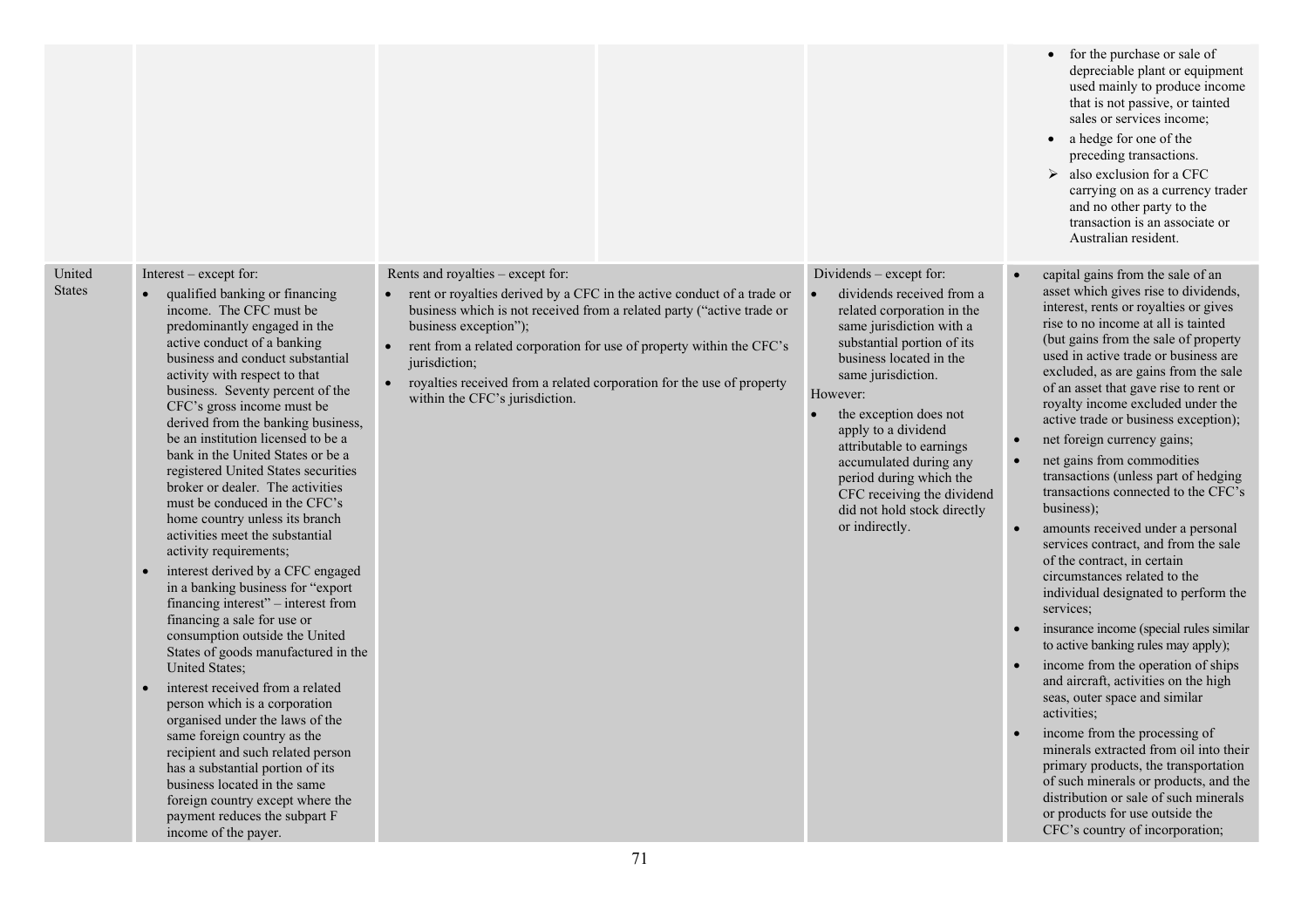|  |  | income from operations in countries<br>participating in international<br>boycotts;             |
|--|--|------------------------------------------------------------------------------------------------|
|  |  | an amount equal to bribes and<br>kickbacks paid to a government or<br>its employees or agents. |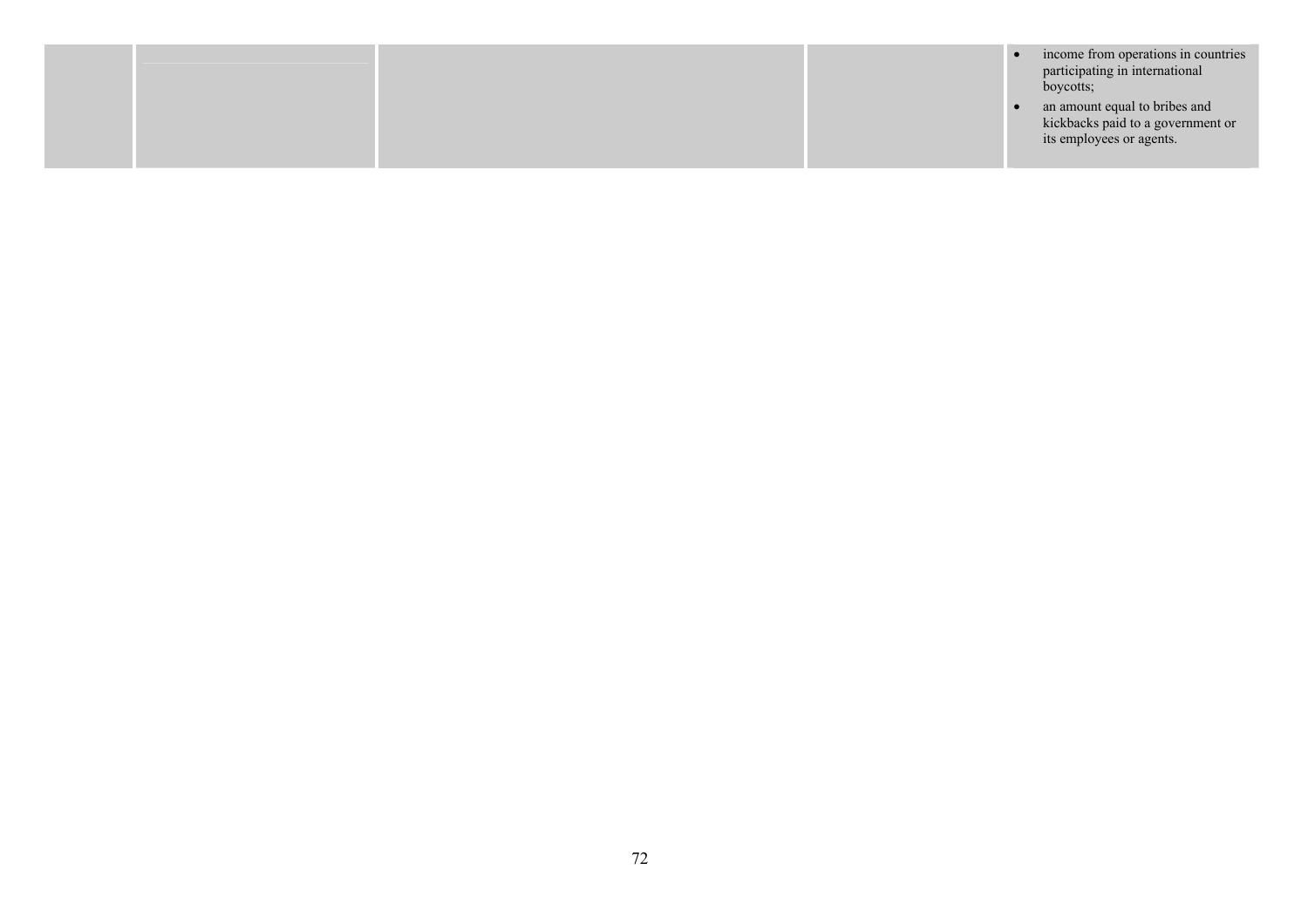# **TABLE 2: CFC Rules: "Base company income" under a transactional approach**

| Country              | Base company sales income                                                                                                                                                                                                                                                                                                                                                                                                                                                                                                                                                                                                                                                                                                                                                                                                                                                                                                                                                                                                                                                                                                                                                                                                                                                                                                                                      | Base company services income                                                                                                                                                                                                                                                                                                                                                                                                                                                                                                                                                                                                                                                                                                                                                                                                                                                                                                                                                                                                                                                                                                                        |
|----------------------|----------------------------------------------------------------------------------------------------------------------------------------------------------------------------------------------------------------------------------------------------------------------------------------------------------------------------------------------------------------------------------------------------------------------------------------------------------------------------------------------------------------------------------------------------------------------------------------------------------------------------------------------------------------------------------------------------------------------------------------------------------------------------------------------------------------------------------------------------------------------------------------------------------------------------------------------------------------------------------------------------------------------------------------------------------------------------------------------------------------------------------------------------------------------------------------------------------------------------------------------------------------------------------------------------------------------------------------------------------------|-----------------------------------------------------------------------------------------------------------------------------------------------------------------------------------------------------------------------------------------------------------------------------------------------------------------------------------------------------------------------------------------------------------------------------------------------------------------------------------------------------------------------------------------------------------------------------------------------------------------------------------------------------------------------------------------------------------------------------------------------------------------------------------------------------------------------------------------------------------------------------------------------------------------------------------------------------------------------------------------------------------------------------------------------------------------------------------------------------------------------------------------------------|
| Australia            | Income from the sale of goods by a CFC when an Australian-resident associate or an<br>Australian permanent establishment of a non-resident associate either purchases the<br>goods from the CFC or supplies goods to the CFC.<br>Exclusions for:<br>hospitality - broadly, sales arising from the tourism and hospitality industry;<br>where a CFC substantially alters, manufactures or produces the goods sold.                                                                                                                                                                                                                                                                                                                                                                                                                                                                                                                                                                                                                                                                                                                                                                                                                                                                                                                                              | Income from the provision of services by a CFC to an Australian resident, or an Australian permanent<br>establishment of a non-resident.<br>Exclusions for:<br>hospitality – broadly, services that arise from the tourism and hospitality industry;<br>$\bullet$<br>where the service relates to goods substantially altered or manufactured by a CFC.<br>$\bullet$<br>Also does not include:<br>royalties;<br>$\bullet$<br>any income in respect of a lease of land;<br>$\bullet$<br>any income from trading in assets; or<br>$\bullet$<br>gains from currency exchange rate fluctuations, commodity investments and assets.<br>Income from services provided indirectly to certain Australian residents or Australian permanent<br>establishments will also be tainted services income if:<br>• the services are provided by the CFC to an associate are received by another entity that is an<br>Australian resident or Australian permanent establishment;<br>the services are provided under a scheme; and<br>$\bullet$<br>the income from the services would have been tainted if provided directly by the CFC to the ultimate<br>recipient. |
| <b>United States</b> | Sales income if:<br>a CFC purchases goods from a related person and sells those goods to any<br>$\bullet$<br>person; or<br>a CFC purchases goods from any person and sells to a related person.<br>Exclusions for:<br>the property purchased was manufactured in the CFC's jurisdiction or<br>substantially transformed in the CFC's jurisdiction;<br>the property sold is used or consumed in the CFC's country of incorporation;<br>$\bullet$<br>the CFC is the manufacturer, regardless of where the manufacturing is done<br>$\bullet$<br>(although the special branch rules (see below) would apply).<br>If goods are acquired from or sold to a related company resident in the United States,<br>the income may still be foreign base company sales income unless the CFC is<br>engaged in a United States trade or business and its income is subject to United<br>States corporate income tax.<br>If the related company to whom the CFC sells the goods is resident in the same<br>country as the CFC, there is an exclusion if the related party uses or consumes the<br>property in the same country that the CFC is incorporated. If not, the sales income<br>will be included.<br>Special branch rules apply in the case of branches of a CFC engaged in either<br>manufacturing or selling activity outside the CFC's country of incorporation. | Services income if:<br>• a CFC performs services for or on behalf of any related person, and the services are performed outside<br>the CFC's jurisdiction.<br>Exclusion for:<br>services directly related to the sale or exchange by the CFC of property manufactured by it and which<br>are performed before the time of the sale or exchange, or which are related to an offer or effort to sell<br>or exchange such property.<br>Also included if a related United States-resident party provides substantial assistance to a CFC which is<br>performing services itself.                                                                                                                                                                                                                                                                                                                                                                                                                                                                                                                                                                        |